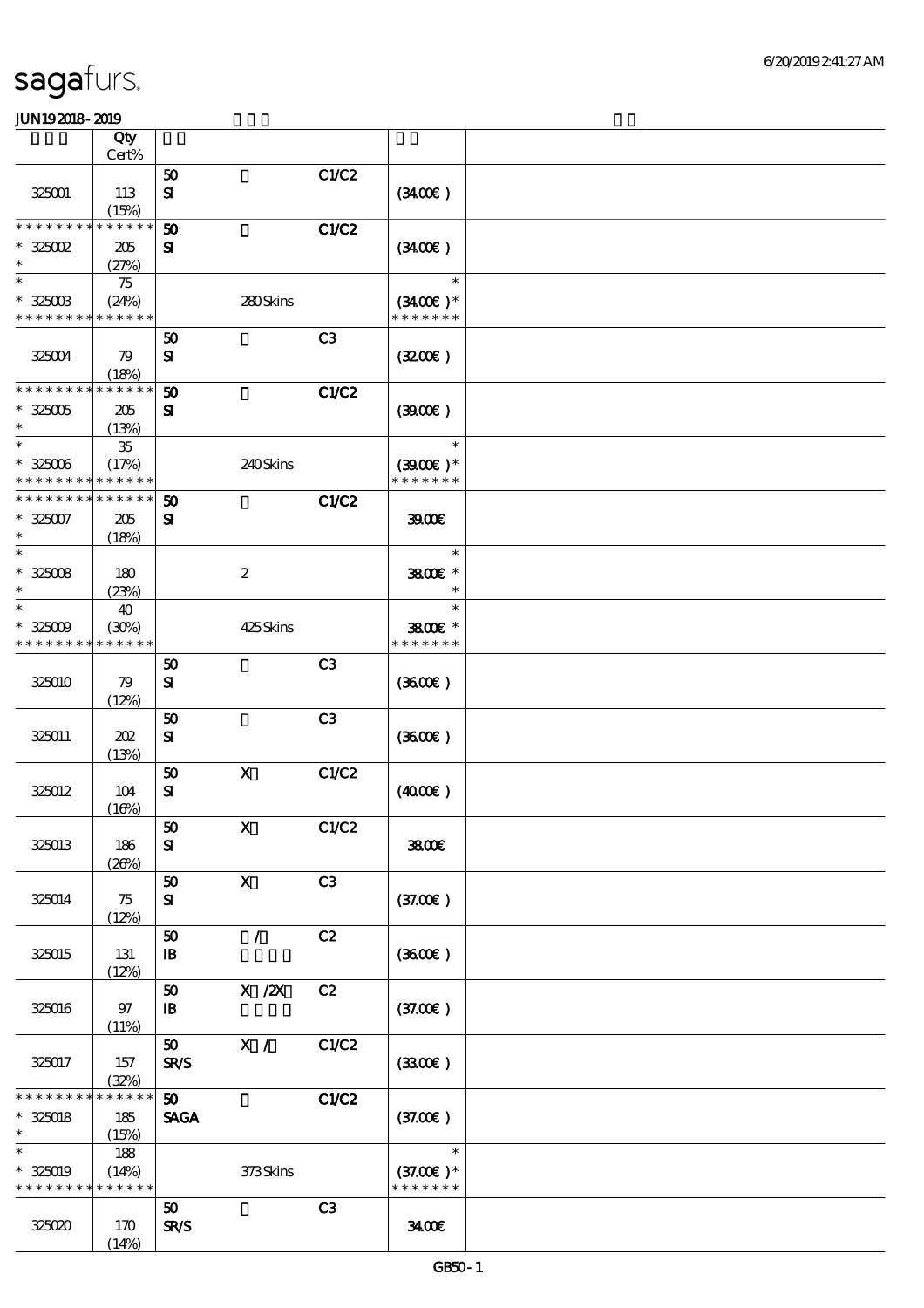|                                                                           | Qty                    |                             |                                       |                |                  |  |
|---------------------------------------------------------------------------|------------------------|-----------------------------|---------------------------------------|----------------|------------------|--|
| * * * * * * * *                                                           | Cert%<br>* * * * * *   |                             |                                       |                |                  |  |
| $* 325021$                                                                | 185                    | 50<br><b>SAGA</b>           |                                       | C1/C2          | (41.00)          |  |
| $\ast$                                                                    | (10%)                  |                             |                                       |                |                  |  |
| $\ast$                                                                    |                        |                             |                                       |                | $\ast$           |  |
| $*325022$                                                                 | 160                    |                             | $\boldsymbol{2}$                      |                | $(41.00)$ *      |  |
| $\ast$                                                                    | (7%)                   |                             |                                       |                | $\ast$           |  |
| $\ast$                                                                    |                        |                             |                                       |                | $\ast$           |  |
| $* 325023$<br>$\ast$                                                      | 158                    |                             | $\,3$                                 |                | $(41.00)$ *      |  |
| $\ast$                                                                    | (5%)                   |                             |                                       |                | $\ast$           |  |
|                                                                           | 25                     |                             | 528Skins                              |                | $(41.00)$ *      |  |
| * 325024<br>* * * * * * * * * * * * * *                                   | (4%)                   |                             |                                       |                | * * * * * * *    |  |
|                                                                           |                        | 50                          |                                       | C <sub>3</sub> |                  |  |
| 325025                                                                    | 161                    | <b>SAGA</b>                 |                                       |                | (380)            |  |
|                                                                           | (11%)                  |                             |                                       |                |                  |  |
| * * * * * * * *                                                           | * * * * * *            | 50                          | $\mathbf{x}$                          | <b>C1/C2</b>   |                  |  |
| $* 325026$                                                                | 185                    | <b>SAGA</b>                 |                                       |                | 4200E            |  |
| $\ast$                                                                    | (9%)                   |                             |                                       |                |                  |  |
| $\ast$                                                                    | 178                    |                             |                                       |                | $\ast$           |  |
| $* 325027$                                                                | (9%)                   |                             | 363Skins                              |                | 41.00€ *         |  |
| * * * * * * * * <mark>* * * * * * *</mark><br>* * * * * * * * * * * * * * |                        |                             |                                       |                | * * * * * * *    |  |
|                                                                           |                        | 50 <sub>o</sub>             | $\mathbf{X}$                          | C <sub>3</sub> |                  |  |
| $* 325028$<br>$\ast$                                                      | 185<br>$(\Theta)$      | <b>SR/S</b>                 |                                       |                | 3900             |  |
| $\ast$                                                                    | 63                     |                             |                                       |                | $\ast$           |  |
| $* 325029$                                                                | (3%)                   |                             | 248Skins                              |                | 3800€ *          |  |
| * * * * * * * *                                                           | * * * * * *            |                             |                                       |                | * * * * * * *    |  |
|                                                                           |                        | 50                          | $\boldsymbol{\mathsf{Z}}$             | C1/C2          |                  |  |
| 325030                                                                    | 101                    | <b>SAGA</b>                 |                                       |                | 4000€            |  |
|                                                                           | (5%)                   |                             |                                       |                |                  |  |
|                                                                           |                        | $50^{\circ}$                | $\boldsymbol{\mathsf{X}}$             | C <sub>3</sub> |                  |  |
| 325031                                                                    | 88                     | <b>SAGA</b>                 |                                       |                | 3600E            |  |
| * * * * * * * * <mark>* * * * * *</mark>                                  | (4%)                   | 50                          | $\mathcal{L}$                         |                |                  |  |
| $* 325032$                                                                | 185                    | IA                          |                                       | C2             | (380)            |  |
| $\ast$                                                                    | (9%)                   |                             |                                       |                |                  |  |
| $\ast$                                                                    |                        |                             |                                       |                | $\ast$           |  |
| $* 325033$                                                                | 160                    |                             | $\boldsymbol{2}$                      |                | $(3800)$ *       |  |
| $\ast$                                                                    | (7%)                   |                             |                                       |                | $\ast$           |  |
| $\ast$                                                                    | ${\bf 38}$             |                             |                                       |                | $\ast$           |  |
| $* 325034$                                                                | (15%)                  |                             | 383Skins                              |                | $(3800)$ *       |  |
| * * * * * * * *                                                           | * * * * * *            |                             |                                       |                | * * * * * * *    |  |
|                                                                           |                        | 50                          | $\boldsymbol{\mathrm{X}}$ / <b>ZX</b> | C2             |                  |  |
| 325035                                                                    | 202                    | IA                          |                                       |                | 3800E            |  |
| * * * * * * * *                                                           | (2%)<br>* * * * * *    | $\boldsymbol{\mathfrak{D}}$ |                                       | <b>C1/C2</b>   |                  |  |
| $* 325036$                                                                | 165                    | <b>SROY</b>                 |                                       |                | (3800)           |  |
| $\ast$                                                                    | (35%)                  |                             |                                       |                |                  |  |
| $\ast$                                                                    | 37                     |                             |                                       |                | $\ast$           |  |
| $* 325037$                                                                | (13%)                  |                             | 202Skins                              |                | $(3800)$ *       |  |
| * * * * * * * *                                                           | * * * * * *            |                             |                                       |                | * * * * * * *    |  |
| * * * * * * * *                                                           | * * * * * *            | 50                          |                                       | <b>C1/C2</b>   |                  |  |
| $* 32508$                                                                 | 185                    | <b>SROY</b>                 |                                       |                | 4200E            |  |
| $\ast$                                                                    | (24%)                  |                             |                                       |                |                  |  |
| $\ast$                                                                    |                        |                             |                                       |                | $\ast$           |  |
| $* 325039$                                                                | 171                    |                             | $\boldsymbol{2}$                      |                | 41.00€ *         |  |
| $\ast$<br>$\ast$                                                          | (9%)                   |                             |                                       |                | $\ast$<br>$\ast$ |  |
|                                                                           | 40                     |                             |                                       |                | 41.00€ *         |  |
| $* 325040$<br>* * * * * * * *                                             | $(O\%)$<br>* * * * * * |                             | 396Skins                              |                | * * * * * * *    |  |
|                                                                           |                        |                             |                                       |                |                  |  |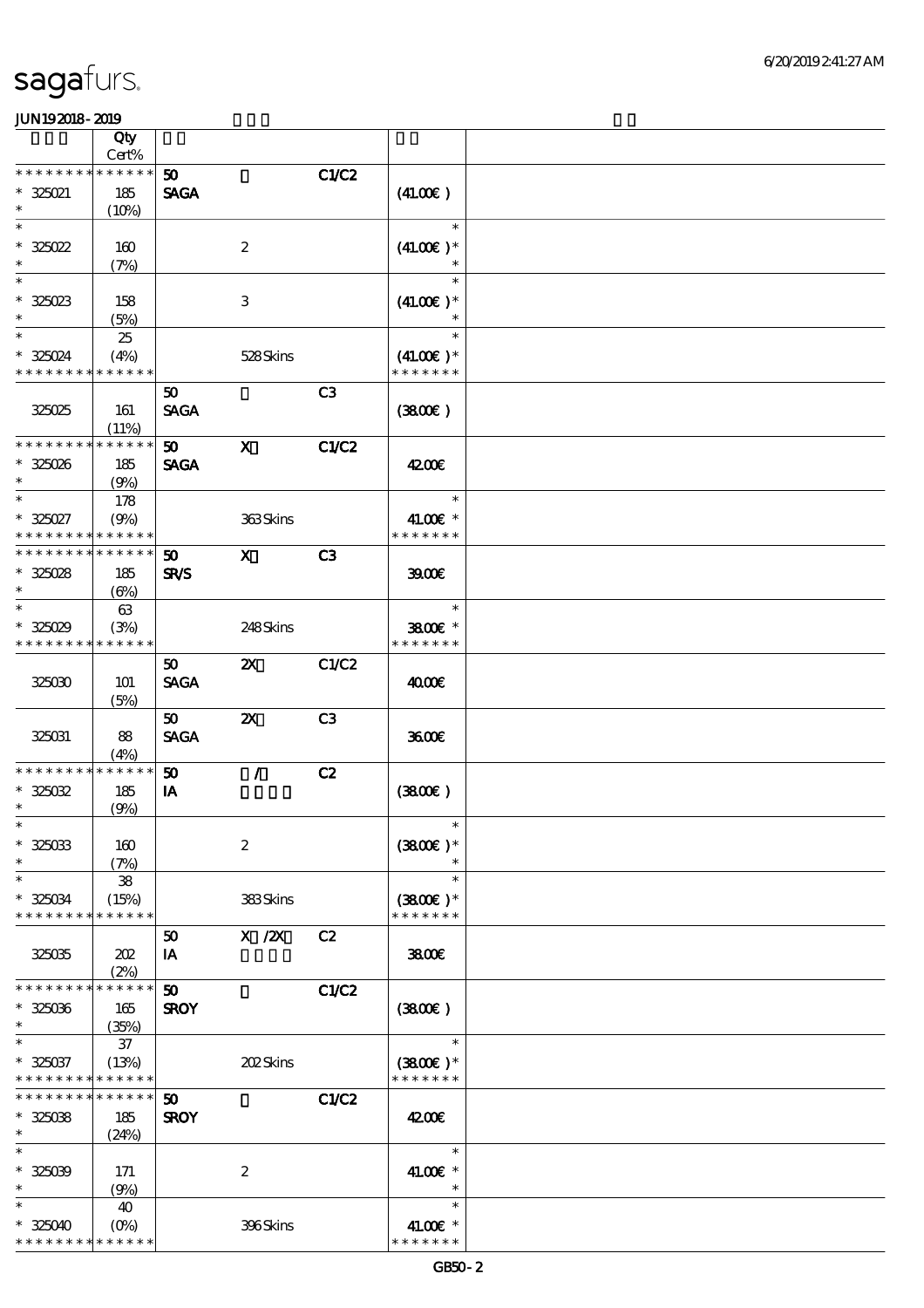|        | Qty<br>Cert% |                   |   |                |       |  |
|--------|--------------|-------------------|---|----------------|-------|--|
| 325041 | 126<br>(21%) | 50<br><b>SROY</b> |   | C <sub>3</sub> | (390) |  |
| 325042 | 130<br>(16%) | 50<br><b>SROY</b> | X | C1/C2          | 4300€ |  |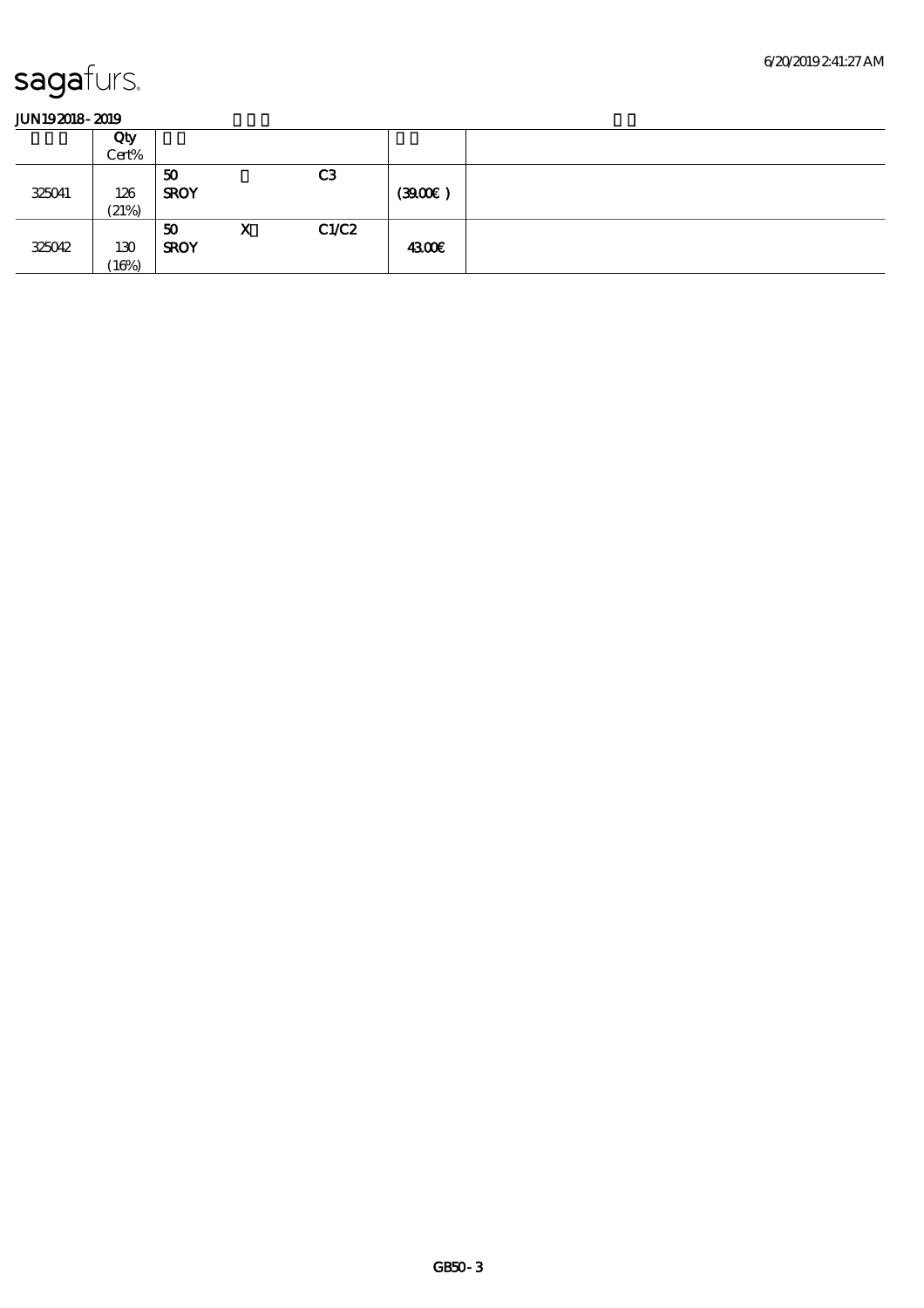|                                                     | Qty<br>Cert%                   |                                        |                           |                |                                              |  |
|-----------------------------------------------------|--------------------------------|----------------------------------------|---------------------------|----------------|----------------------------------------------|--|
|                                                     |                                | 5040                                   | X /                       | C1/C2          |                                              |  |
| 325101                                              | 162<br>(29%)                   | ${\bf s}$                              |                           |                | (290E)                                       |  |
| 325102                                              | 136                            | 5040<br>${\bf s}$                      | X /                       | C3             | (27.00)                                      |  |
| 325103                                              | (14%)<br>85                    | 40<br>${\bf s}$                        |                           | C1/C2          | (2800)                                       |  |
| 325104                                              | (24%)<br>87                    | $\boldsymbol{\Lambda}$<br>$\mathbf{S}$ |                           | C3             | (260E)                                       |  |
|                                                     | (18%)                          |                                        |                           |                |                                              |  |
| * * * * * * * *<br>$*325105$<br>$\ast$              | * * * * * *<br>205<br>(31%)    | $\boldsymbol{\omega}$<br>${\bf s}$     |                           | C1/C2          | (320)                                        |  |
| $\ast$<br>$* 325106$<br>* * * * * * * *             | 46<br>(19%)<br>* * * * * *     |                                        | 251 Skins                 |                | $\ast$<br>$(3200)$ *<br>* * * * * * *        |  |
| 325107                                              | 243<br>(34%)                   | $\boldsymbol{\omega}$<br>${\bf s}$     |                           | C1/C2          | (320)                                        |  |
| 325108                                              | 186<br>(27%)                   | 40<br>${\bf s}$                        |                           | C1/C2          | (3L00E)                                      |  |
| 325109                                              | 207<br>(14%)                   | 40<br>${\bf s}$                        |                           | C <sub>3</sub> | (2900)                                       |  |
| 325110                                              | 213<br>(13%)                   | $\boldsymbol{\omega}$<br>${\bf s}$     |                           | C3             | (2900)                                       |  |
| * * * * * * * *<br>$*$ 325111<br>$\ast$             | $***$ * * * *<br>225<br>(27%)  | $\boldsymbol{\omega}$<br>${\bf s}$     |                           | C1/C2          | (3500)                                       |  |
| $\ast$<br>$* 325112$<br>* * * * * * * * * * * * * * | 190<br>(23%)                   |                                        | 415Skins                  |                | $\ast$<br>$(3500\text{E})*$<br>* * * * * * * |  |
| *************** 40<br>$*325113$<br>$\ast$           | 225<br>(33%)                   | ${\bf s}$                              |                           | C1/C2          | (3500)                                       |  |
| $\ast$<br>$* 325114$<br>* * * * * * * *             | $52\,$<br>(40%)<br>* * * * * * |                                        | 277Skins                  |                | $\ast$<br>$(3500\text{E})*$<br>* * * * * * * |  |
| * * * * * * *<br>$*325115$<br>$\ast$                | * * * * * *<br>245<br>(40%)    | $\boldsymbol{\omega}$<br>${\bf s}$     |                           | C1/C2          | (3400)                                       |  |
| $\ast$<br>$* 325116$<br>* * * * * * * *             | 84<br>(21%)<br>* * * * * *     |                                        | 329Skins                  |                | $\ast$<br>$(3400)$ *<br>* * * * * * *        |  |
| 325117                                              | 177<br>(15%)                   | 40<br>${\bf s}$                        |                           | C3             | (320)                                        |  |
| 325118                                              | 218<br>(19%)                   | 40<br>$\mathbf{S}$                     |                           | C3             | (320)                                        |  |
| 325119                                              | 158<br>(18%)                   | 40<br>${\bf s}$                        |                           | C3             | (3L0E)                                       |  |
| 325120                                              | 197<br>(25%)                   | 40<br>${\bf s}$                        | $\boldsymbol{\mathrm{X}}$ | C1/C2          | (360)                                        |  |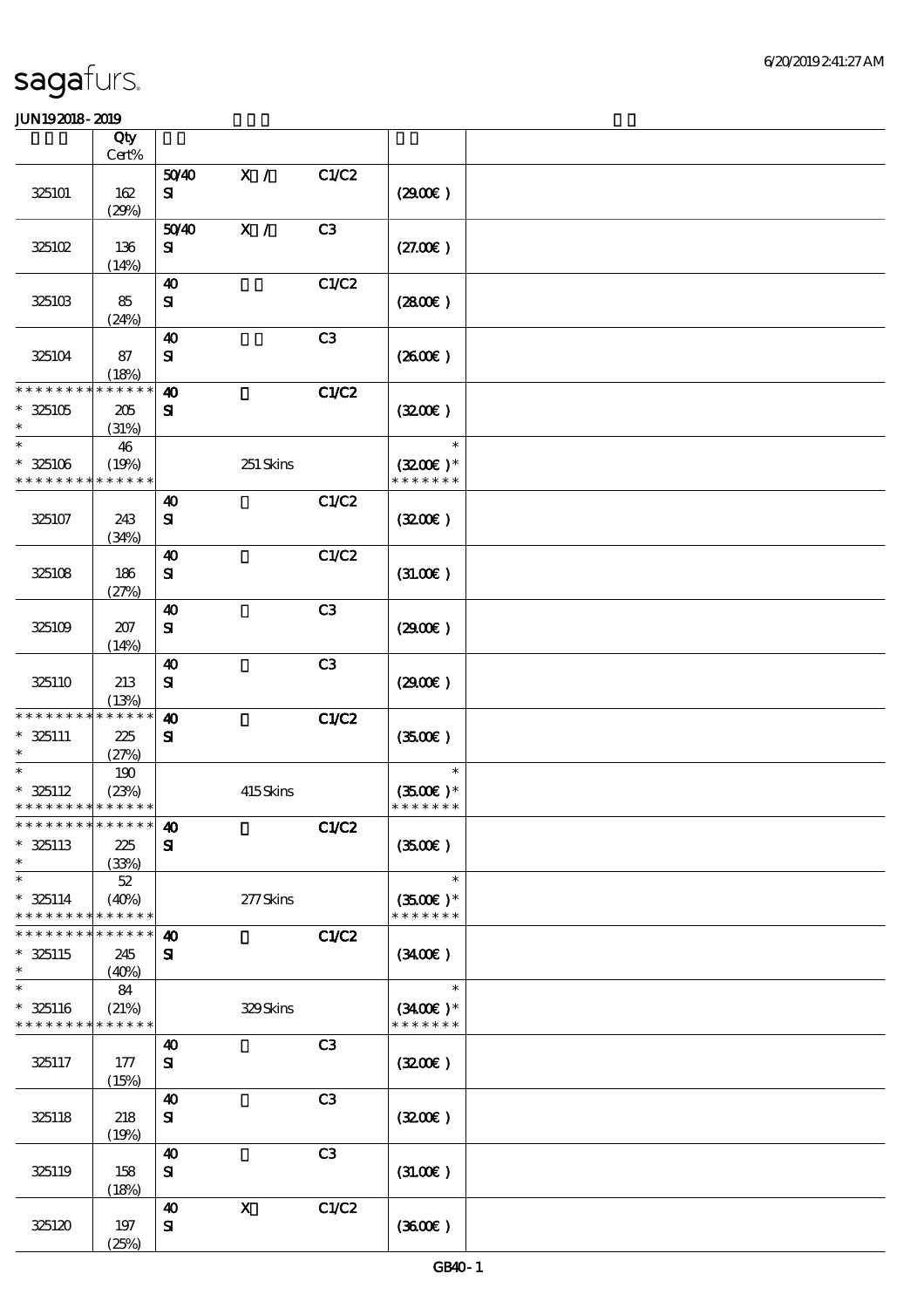|                                                                  | Qty<br>Cert%                |                                       |                           |               |                                        |  |
|------------------------------------------------------------------|-----------------------------|---------------------------------------|---------------------------|---------------|----------------------------------------|--|
|                                                                  |                             | $\boldsymbol{\omega}$                 | $\mathbf x$               | C1/C2         |                                        |  |
| 325121                                                           | $95\,$<br>(30%)             | $\mathbf{S}$                          |                           |               | (360)                                  |  |
| 325122                                                           | 176<br>(20%)                | $\boldsymbol{\omega}$<br>${\bf s}$    | $\mathbf x$               | C1/C2         | (3500)                                 |  |
| 325123                                                           | 128<br>(12%)                | $\boldsymbol{\omega}$<br>${\bf s}$    | $\boldsymbol{\mathsf{X}}$ | C3            | (330)                                  |  |
| 325124                                                           | 85<br>(27%)                 | $\boldsymbol{\omega}$<br>${\bf s}$    | $\mathbf X$               | C3            | (330)                                  |  |
| 325125                                                           | $9\!2$<br>(10%)             | $\boldsymbol{\omega}$<br>${\bf s}$    | $\boldsymbol{\mathrm{X}}$ | C3            | (320)                                  |  |
| 325126                                                           | 80<br>(27%)                 | 5040<br>${\bf s}$                     | $\boldsymbol{\mathsf{z}}$ | C1/C2         | (3600)                                 |  |
| 325127                                                           | $77\,$<br>(20%)             | 5040<br>${\bf s}$                     | $\boldsymbol{\mathsf{z}}$ | C3            | (330)                                  |  |
| 325128                                                           | 101<br>(24%)                | 5040<br>${\bf s}$                     | $\mathbf{x}$              | C1/C2         | 3000                                   |  |
| 325129                                                           | $65\,$<br>(9%)              | 5040<br>${\bf s}$                     | $\mathbf{x}$              | C3            | (2800)                                 |  |
| 325130                                                           | 141<br>(35%)                | 5040<br>$\mathbf{B}$                  | FG1                       | $\mathbf{C2}$ | 2600E                                  |  |
| 325131                                                           | 135<br>(34%)                | 5040<br>$\mathbf{B}$                  | $HG1$                     | C2            | 3000                                   |  |
| 325132                                                           | 169<br>(23%)                | 5040<br>$\, {\bf I} \! {\bf B} \,$    | $\mathbf{x}$<br>FG1       | C2            | 3000                                   |  |
| 325133                                                           | 120<br>(22%)                | 5040<br>$\mathbf{B}$                  | $\mathbf{X}$ /            | C2            | (27.00)                                |  |
| * * * * * * * *<br>$* 325134$<br>$\ast$                          | * * * * * *<br>225<br>(19%) | $\boldsymbol{\omega}$<br>$\mathbf{B}$ | $\mathcal{L}$             | C2            | (300)                                  |  |
| $\ast$<br>$* 325135$<br>* * * * * * * *                          | 163<br>(17%)<br>* * * * * * |                                       | 388Skins                  |               | $\ast$<br>$(3000)$ *<br>* * * * * * *  |  |
| * * * * * * * * <mark>* * * * * *</mark><br>$* 325136$<br>$\ast$ | 205<br>(21%)                | $\boldsymbol{\omega}$<br>${\bf I\!B}$ | $X$ / $ZX$                | C2            | (3L0E)                                 |  |
| $\ast$<br>$* 325137$<br>* * * * * * * * <mark>* * * * * *</mark> | 48<br>(25%)                 |                                       | 253Skins                  |               | $\ast$<br>$(31.00)$ *<br>* * * * * * * |  |
| 325138                                                           | 115<br>(20%)                | 40<br>П                               | $\mathcal{L}$             | C2            | $(2500\varepsilon)$                    |  |
| 325139                                                           | 213<br>(29%)                | $\boldsymbol{\omega}$<br>П            | $\mathcal{L}$             | C2            | (2900)                                 |  |
| 325140                                                           | 75<br>(40%)                 | $\boldsymbol{\omega}$<br>SR/S         | $\mathbf x$               | C1/C2         | 2850E                                  |  |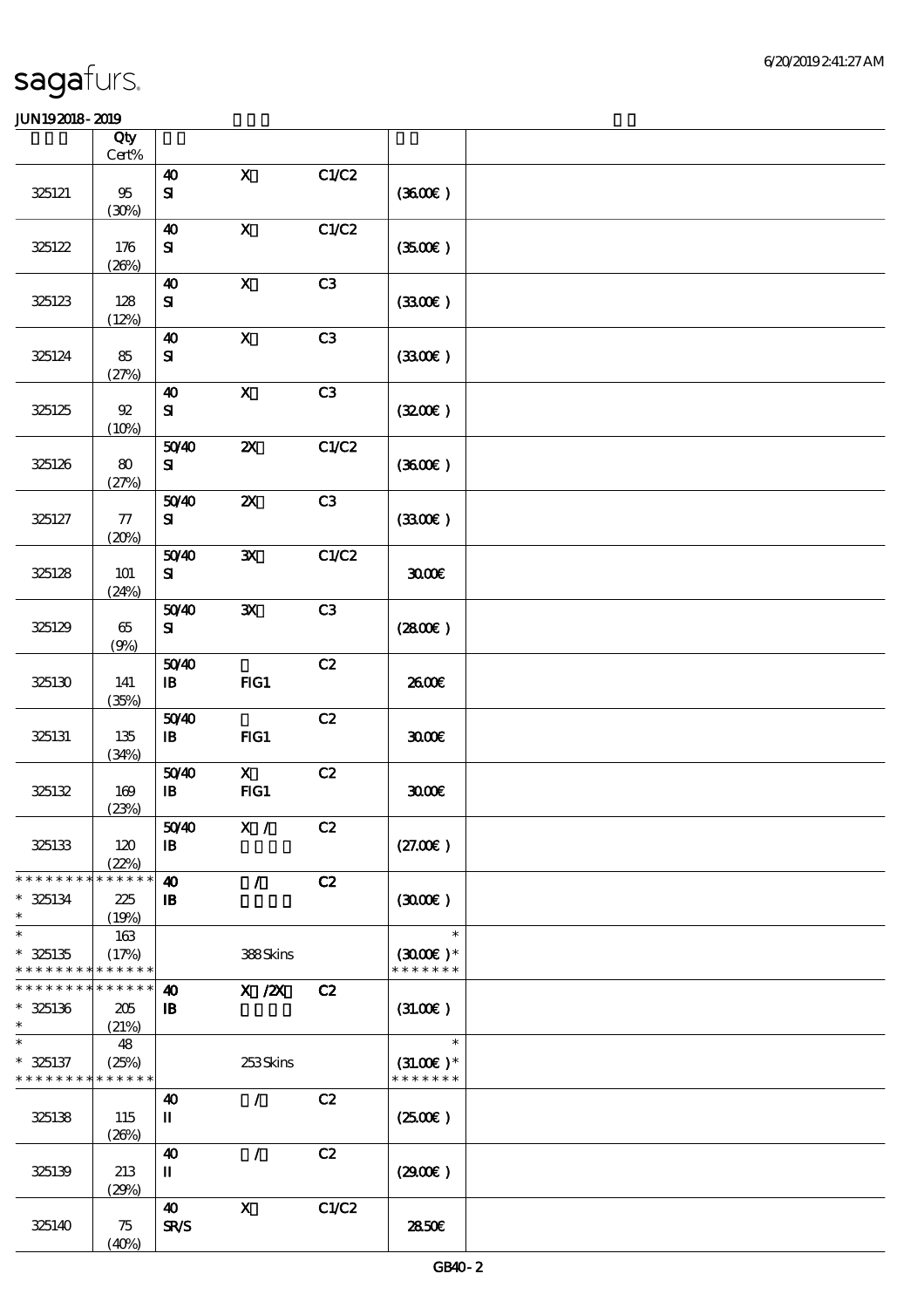|                                           | Qty                  |                       |                  |                |                             |  |
|-------------------------------------------|----------------------|-----------------------|------------------|----------------|-----------------------------|--|
|                                           | Cert%                |                       |                  |                |                             |  |
|                                           |                      | $\boldsymbol{\omega}$ |                  | C1/C2          |                             |  |
| 325141                                    | 202                  | <b>SR/S</b>           |                  |                | 2950E                       |  |
|                                           | (25%)                |                       |                  |                |                             |  |
| * * * * * * * *                           | * * * * * *          | 5040                  | X /              | C3             |                             |  |
| $* 325142$                                | 205                  | <b>SR/S</b>           |                  |                | 2950E                       |  |
| $\ast$                                    | (21%)                |                       |                  |                |                             |  |
| $\ast$                                    | 73                   |                       |                  |                | $\ast$                      |  |
| $* 325143$                                | (21%)                |                       | 278Skins         |                | 2900E *                     |  |
| * * * * * * * *                           | * * * * * *          |                       |                  |                | * * * * * * *               |  |
|                                           |                      | 40                    |                  | C <sub>3</sub> |                             |  |
| 325144                                    | 135                  | <b>SR/S</b>           |                  |                | (300)                       |  |
|                                           | (43%)                |                       |                  |                |                             |  |
|                                           |                      | 40                    |                  | C1             |                             |  |
| 325145                                    | 154                  | <b>SAGA</b>           |                  |                | (340)                       |  |
| * * * * * * * *                           | (16%)<br>* * * * * * |                       |                  |                |                             |  |
|                                           |                      | $\boldsymbol{\omega}$ |                  | C2             |                             |  |
| $* 325146$<br>$\ast$                      | 205                  | <b>SAGA</b>           |                  |                | (340)                       |  |
| $\ast$                                    | (23%)                |                       |                  |                | $\ast$                      |  |
|                                           | 189                  |                       |                  |                |                             |  |
| $* 325147$<br>* * * * * * * * * * * * * * | (8%)                 |                       | 394Skins         |                | $(3400)$ *<br>* * * * * * * |  |
| * * * * * * * * * * * * * *               |                      |                       |                  | C3             |                             |  |
| $* 325148$                                |                      | 40<br><b>SR/S</b>     |                  |                |                             |  |
| $\ast$                                    | 205                  |                       |                  |                | 31.006                      |  |
| $\ast$                                    | (17%)<br>99          |                       |                  |                | $\ast$                      |  |
| $* 325149$                                | (4%)                 |                       | 304Skins         |                | $3000$ $*$                  |  |
| * * * * * * * *                           | * * * * * *          |                       |                  |                | * * * * * * *               |  |
| * * * * * * * * * * * * * *               |                      | $\boldsymbol{\omega}$ |                  | C1             |                             |  |
| $*325150$                                 | 205                  | <b>SAGA</b>           |                  |                | 37.00E                      |  |
| $\ast$                                    | (22%)                |                       |                  |                |                             |  |
| $\ast$                                    |                      |                       |                  |                | $\ast$                      |  |
| $* 325151$                                | 180                  |                       | $\boldsymbol{2}$ |                | 3600E *                     |  |
| $\ast$                                    | (23%)                |                       |                  |                | $\ast$                      |  |
| $\ast$                                    | 109                  |                       |                  |                | $\ast$                      |  |
| $* 325152$                                | (14%)                |                       | 494Skins         |                | 3600E *                     |  |
| * * * * * * * * * * * * * *               |                      |                       |                  |                | * * * * * * *               |  |
| *************** <b>40</b>                 |                      |                       |                  | C2             |                             |  |
| $* 325153$                                | 205                  | <b>SAGA</b>           |                  |                | (37.00)                     |  |
| $\ast$                                    | (7%)                 |                       |                  |                |                             |  |
| $\ast$                                    |                      |                       |                  |                | $\ast$                      |  |
| $* 325154$                                | 180                  |                       | $\boldsymbol{2}$ |                | $(37.00)$ *                 |  |
| $\ast$                                    | (5%)                 |                       |                  |                | $\ast$                      |  |
| $\ast$                                    | 189                  |                       |                  |                | $\ast$                      |  |
| $* 325155$                                | (4%)                 |                       | 574Skins         |                | $(37.00)$ *                 |  |
| * * * * * * * *                           | * * * * * *          |                       |                  |                | * * * * * * *               |  |
|                                           |                      | 40                    |                  | C3             |                             |  |
| 325156                                    | 143                  | <b>SAGA</b>           |                  |                | (3400)                      |  |
|                                           | (6%)                 |                       |                  |                |                             |  |
| * * * * * * * *                           | * * * * * *          | $\boldsymbol{\omega}$ | $\mathbf{X}$     | C1/C2          |                             |  |
| $* 325157$                                | 205                  | <b>SAGA</b>           |                  |                | 37.00E                      |  |
| $\ast$                                    | (16%)                |                       |                  |                |                             |  |
| $\ast$                                    | 110                  |                       |                  |                | $\ast$                      |  |
| $* 325158$<br>* * * * * * * * * * * * * * | (7%)                 |                       | 315Skins         |                | 37.00 £*<br>* * * * * * *   |  |
| * * * * * * * *                           | * * * * * *          |                       |                  |                |                             |  |
|                                           |                      | $\boldsymbol{\omega}$ | $\mathbf{x}$     | C <sub>3</sub> |                             |  |
| $* 325159$<br>$\ast$                      | 205                  | <b>SAGA</b>           |                  |                | 3400E                       |  |
| $\ast$                                    | (10%)                |                       |                  |                | $\ast$                      |  |
| $* 325160$                                | 166<br>(4%)          |                       | 371 Skins        |                | 3400€ *                     |  |
| * * * * * * * * * * * * * *               |                      |                       |                  |                | * * * * * * *               |  |
|                                           |                      |                       |                  |                |                             |  |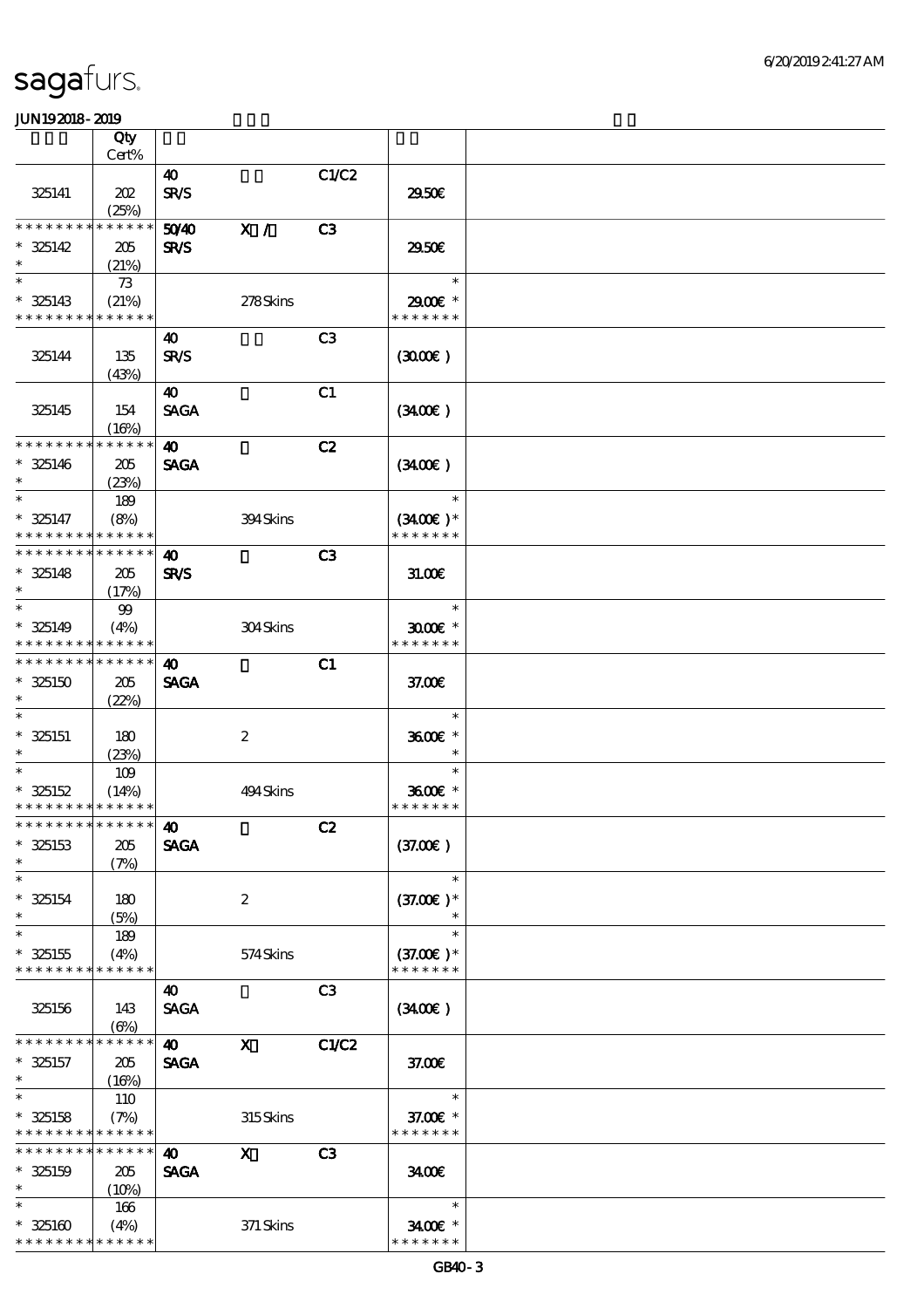|                                           | Qty<br>Cert%         |                                      |                                                                                                                                                                                                                                                                                                                                        |                |                             |  |
|-------------------------------------------|----------------------|--------------------------------------|----------------------------------------------------------------------------------------------------------------------------------------------------------------------------------------------------------------------------------------------------------------------------------------------------------------------------------------|----------------|-----------------------------|--|
|                                           |                      | $\boldsymbol{\omega}$                | $\boldsymbol{\mathsf{Z}}$                                                                                                                                                                                                                                                                                                              | C1/C2          |                             |  |
| 325161                                    | 111<br>(17%)         | <b>SR/S</b>                          |                                                                                                                                                                                                                                                                                                                                        |                | 3500€                       |  |
| 325162                                    | 114                  | $\boldsymbol{\omega}$<br><b>SR/S</b> | $\boldsymbol{\mathsf{X}}$                                                                                                                                                                                                                                                                                                              | C3             | 3300                        |  |
|                                           | (4%)                 |                                      |                                                                                                                                                                                                                                                                                                                                        |                |                             |  |
| 325163                                    | 173                  | 5040<br><b>SAGA</b>                  | $\mathbf{x}$                                                                                                                                                                                                                                                                                                                           | C1/C2          | (330)                       |  |
|                                           | (15%)                | $\boldsymbol{\omega}$                | $\mathbf{x}$                                                                                                                                                                                                                                                                                                                           | C1/C2          |                             |  |
| 325164                                    | 101<br>(28%)         | <b>SAGA</b>                          |                                                                                                                                                                                                                                                                                                                                        |                | 31.00E                      |  |
| 325165                                    | 125<br>(12%)         | 5040<br><b>SAGA</b>                  | $\mathbf{x}$                                                                                                                                                                                                                                                                                                                           | C <sub>3</sub> | (300)                       |  |
|                                           |                      | 5040                                 |                                                                                                                                                                                                                                                                                                                                        | C1/C2          |                             |  |
| 325166                                    | 149<br>(40%)         | $I$ A                                | FG1                                                                                                                                                                                                                                                                                                                                    |                | 2800€                       |  |
| * * * * * * * *                           | * * * * * *          | 50 <sup>/40</sup>                    |                                                                                                                                                                                                                                                                                                                                        | C1/C2          |                             |  |
| $* 325167$<br>$\ast$<br>$\ast$            | 205<br>(40%)         | IA                                   | FIG1                                                                                                                                                                                                                                                                                                                                   |                | 3500€                       |  |
|                                           | 25                   |                                      |                                                                                                                                                                                                                                                                                                                                        |                | $\ast$                      |  |
| $* 325168$<br>* * * * * * * *             | (44%)<br>* * * * * * |                                      | 230Skins                                                                                                                                                                                                                                                                                                                               |                | 3400€ *<br>* * * * * * *    |  |
| 325169                                    | 182                  | 5040<br>$I$ A                        | $\mathbf X$ and $\mathbf X$ and $\mathbf X$ and $\mathbf X$ and $\mathbf X$ and $\mathbf X$ and $\mathbf X$ and $\mathbf X$ and $\mathbf X$ and $\mathbf X$ and $\mathbf X$ and $\mathbf X$ and $\mathbf X$ and $\mathbf X$ and $\mathbf X$ and $\mathbf X$ and $\mathbf X$ and $\mathbf X$ and $\mathbf X$ and $\mathbf X$ and<br>FG1 | C1/C2          | 3500E                       |  |
|                                           | (27%)                |                                      |                                                                                                                                                                                                                                                                                                                                        |                |                             |  |
| 325170                                    | 76<br>(23%)          | 5040<br>$I$ A                        | $X \, X$<br>FG1                                                                                                                                                                                                                                                                                                                        | C1/C2          | 2900€                       |  |
| 325171                                    | 187                  | 5040<br>IA                           | X /                                                                                                                                                                                                                                                                                                                                    | C2             | 2850E                       |  |
| * * * * * * * * * * * * * *               | (20%)                | $\boldsymbol{\omega}$                | $\mathcal{L}$                                                                                                                                                                                                                                                                                                                          | C2             |                             |  |
| $* 325172$<br>$\ast$                      | 205<br>(8%)          | IA                                   |                                                                                                                                                                                                                                                                                                                                        |                | 3200E                       |  |
| $\ast$                                    |                      |                                      |                                                                                                                                                                                                                                                                                                                                        |                | $\ast$                      |  |
| $* 325173$<br>$\ast$                      | 180<br>$(\Theta)$    |                                      | $\boldsymbol{2}$                                                                                                                                                                                                                                                                                                                       |                | 3200E *<br>$\ast$           |  |
| $\ast$                                    |                      |                                      |                                                                                                                                                                                                                                                                                                                                        |                | $\ast$                      |  |
| $* 325174$<br>$\ast$<br>$\ast$            | 180<br>(12%)         |                                      | 3                                                                                                                                                                                                                                                                                                                                      |                | 3200E *<br>$\ast$<br>$\ast$ |  |
| $* 325175$<br>$\ast$                      | 180<br>(8%)          |                                      | $\overline{4}$                                                                                                                                                                                                                                                                                                                         |                | 3200E *<br>$\ast$           |  |
| $\ast$                                    | 96                   |                                      |                                                                                                                                                                                                                                                                                                                                        |                | $\ast$                      |  |
| $* 325176$<br>* * * * * * * * * * * * * * | (8%)                 |                                      | 841 Skins                                                                                                                                                                                                                                                                                                                              |                | 3200E *<br>* * * * * * *    |  |
| * * * * * * * *                           | * * * * * *          | $\boldsymbol{\omega}$                | $X \, /ZX$                                                                                                                                                                                                                                                                                                                             | C2             |                             |  |
| $* 325177$<br>$\ast$                      | 205<br>(4%)          | IA                                   |                                                                                                                                                                                                                                                                                                                                        |                | 3300                        |  |
| $\ast$                                    | 125                  |                                      |                                                                                                                                                                                                                                                                                                                                        |                | $\ast$                      |  |
| $* 325178$<br>* * * * * * * * * * * * * * | (4%)                 |                                      | 330Skins                                                                                                                                                                                                                                                                                                                               |                | 3300€ *<br>* * * * * * *    |  |
|                                           |                      | 40                                   | $X$ / $ZX$                                                                                                                                                                                                                                                                                                                             | C2             |                             |  |
| 325179                                    | 191<br>(15%)         | IA                                   |                                                                                                                                                                                                                                                                                                                                        |                | 3300€                       |  |
| 325180                                    | 105<br>(22%)         | 40<br><b>SROY</b>                    |                                                                                                                                                                                                                                                                                                                                        | C1             | (350)                       |  |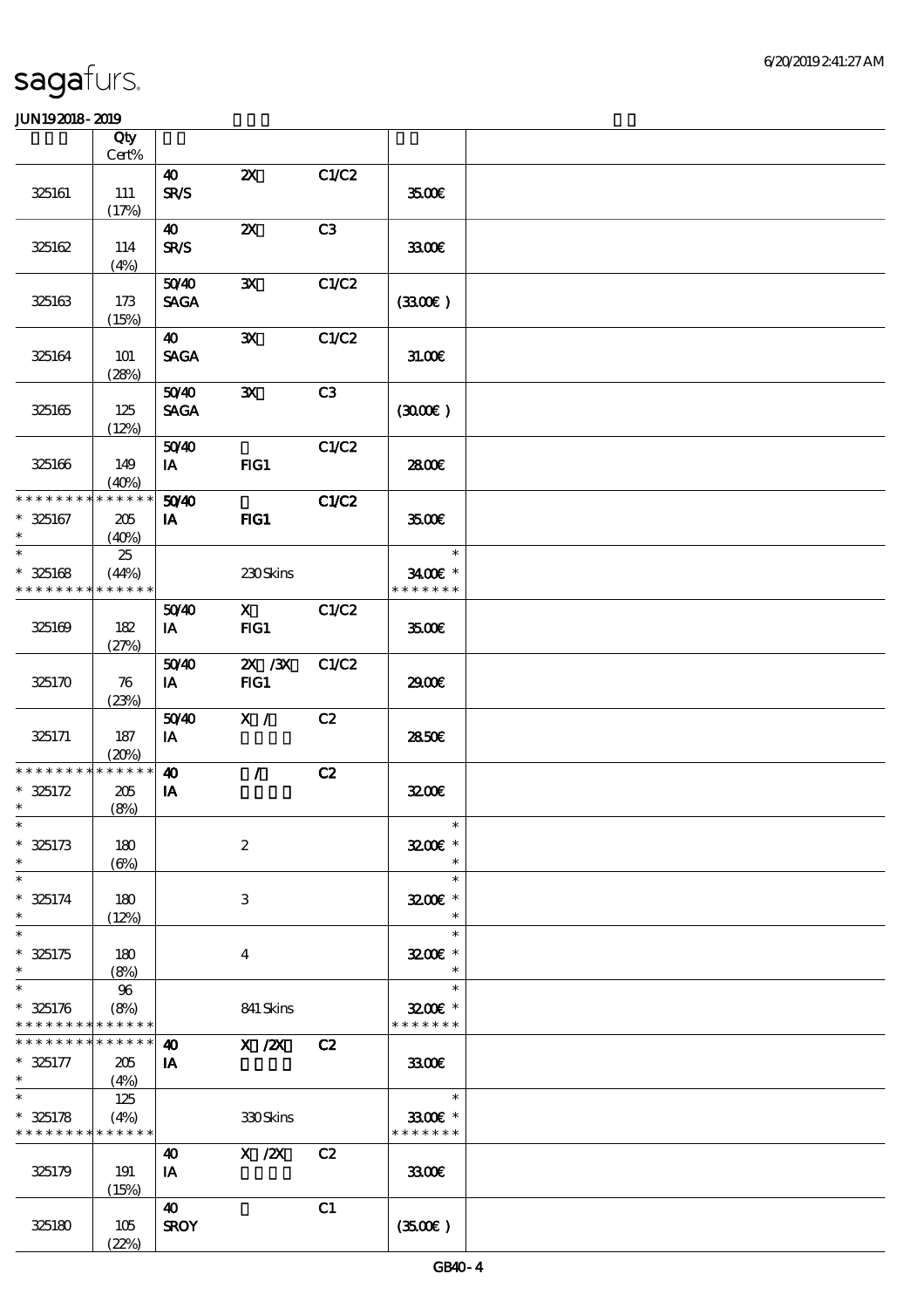|                             | Qty    |                       |                           |                |               |  |
|-----------------------------|--------|-----------------------|---------------------------|----------------|---------------|--|
|                             | Cert%  |                       |                           |                |               |  |
|                             |        | $\boldsymbol{\omega}$ |                           | C2             |               |  |
| 325181                      | 165    | <b>SROY</b>           |                           |                | (3500)        |  |
|                             | (16%)  |                       |                           |                |               |  |
|                             |        | $\boldsymbol{40}$     |                           | C <sub>3</sub> |               |  |
| 325182                      | $93\,$ | <b>SROY</b>           |                           |                | 31.00E        |  |
|                             | (63%)  |                       |                           |                |               |  |
| * * * * * * * * * * * * * * |        | $\boldsymbol{\omega}$ |                           | C1/C2          |               |  |
| $* 325183$                  | 225    | <b>SROY</b>           |                           |                | 3800€         |  |
| $\ast$                      | (19%)  |                       |                           |                |               |  |
| $\ast$                      | 48     |                       |                           |                | $\ast$        |  |
| $*$ 325184                  | (8%)   |                       | 273Skins                  |                | 37.00 £*      |  |
| * * * * * * * * * * * * * * |        |                       |                           |                | * * * * * * * |  |
|                             |        | 40                    |                           | C3             |               |  |
| 325185                      | 170    | <b>SROY</b>           |                           |                | 3400€         |  |
|                             | (13%)  |                       |                           |                |               |  |
|                             |        | $\boldsymbol{\omega}$ | $\boldsymbol{\mathrm{X}}$ | C1/C2          |               |  |
| 325186                      | 145    | <b>SROY</b>           |                           |                | 3800€         |  |
|                             | (11%)  |                       |                           |                |               |  |
|                             |        | $\boldsymbol{\omega}$ | $\mathbf X$               | C3             |               |  |
| 325187                      | 102    | <b>SROY</b>           |                           |                | 3500€         |  |
|                             | (7%)   |                       |                           |                |               |  |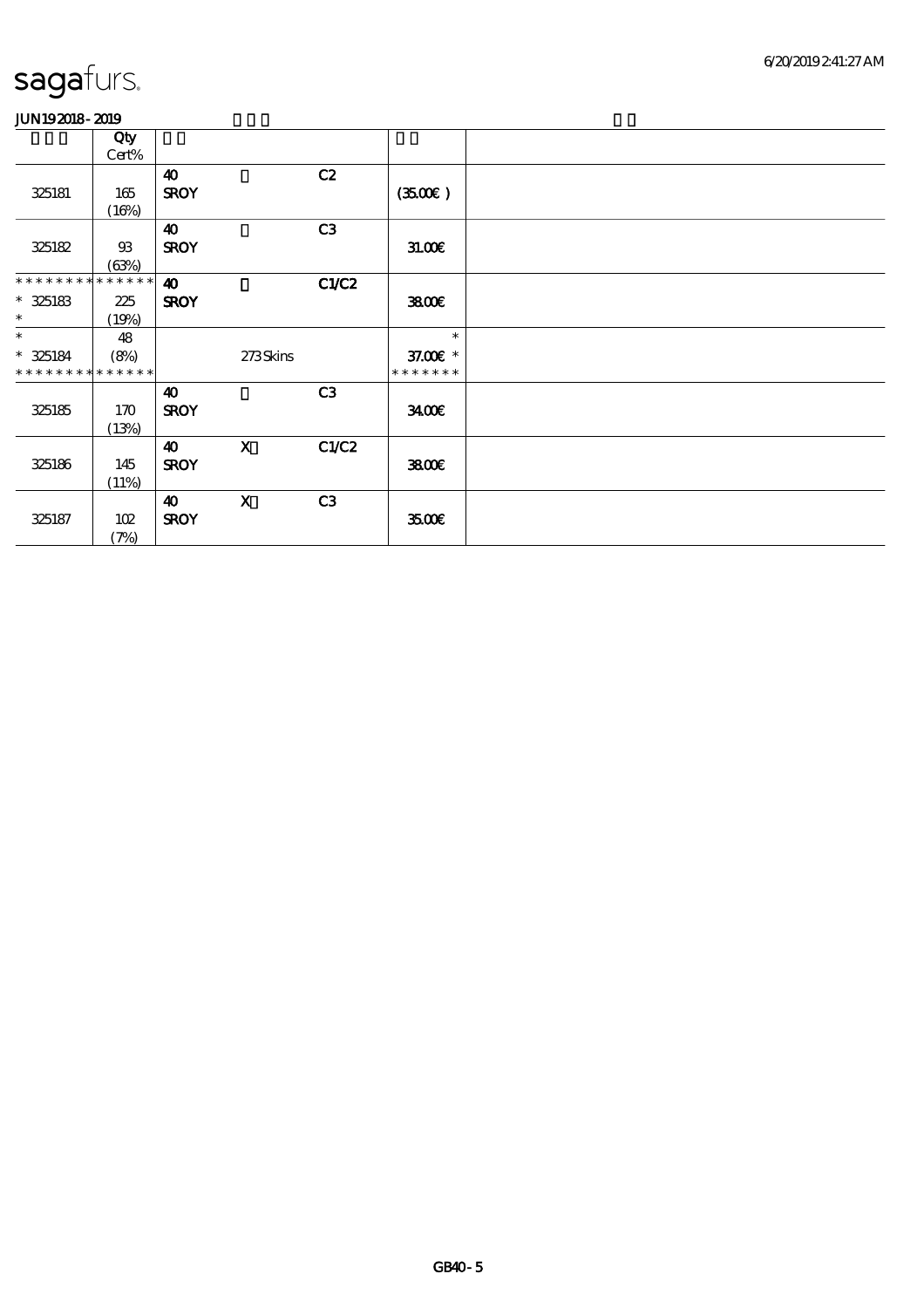|                             | Qty         |                               |                  |                |               |  |
|-----------------------------|-------------|-------------------------------|------------------|----------------|---------------|--|
|                             | Cert%       |                               |                  |                |               |  |
| 325241                      | ${\bf 33}$  | 40 <sup>30</sup><br>$S\!S\!I$ | 5X               | C2             | 2250E         |  |
|                             | (42%)       |                               |                  |                |               |  |
|                             |             | 40'30                         | 3X / 2X          | C2             |               |  |
| 325242                      | 58          | ${\bf s}$                     |                  |                | 2250E         |  |
|                             | (18%)       |                               |                  |                |               |  |
| * * * * * * *               | * * * * * * | $\boldsymbol{\mathfrak{D}}$   | X /              | C1/C2          |               |  |
| $* 325243$                  | 245         | ${\bf s}$                     |                  |                | 2500€         |  |
| $\ast$                      | (28%)       |                               |                  |                |               |  |
| $\ast$                      | 189         |                               |                  |                | $\ast$        |  |
| $* 325244$                  | (44%)       |                               | 434 Skins        |                | 2500€ *       |  |
| * * * * * * * *             | * * * * * * |                               |                  |                | * * * * * * * |  |
|                             |             | $\boldsymbol{\mathfrak{D}}$   | X /              | C3             |               |  |
| 325245                      | 230         | ${\bf s}$                     |                  |                | (220E)        |  |
|                             | (15%)       |                               |                  |                |               |  |
|                             |             | $\boldsymbol{\mathfrak{D}}$   |                  | C1/C2          |               |  |
| 325246                      | 248         | ${\bf S}$                     |                  |                | (250E)        |  |
|                             | (35%)       |                               |                  |                |               |  |
|                             |             | $\boldsymbol{\mathfrak{D}}$   |                  | C3             |               |  |
| 325247                      | 209         | ${\bf s}$                     |                  |                | (27.00)       |  |
|                             | (12%)       |                               |                  |                |               |  |
| * * * * * * * *             | * * * * * * | $\boldsymbol{\mathfrak{D}}$   |                  | C1             |               |  |
| $* 325248$                  | 245         | ${\bf s}$                     |                  |                | (280)         |  |
| $\ast$                      | (41%)       |                               |                  |                |               |  |
| $\ast$                      | 125         |                               |                  |                | $\ast$        |  |
| $* 325249$                  | (36%)       |                               | 370Skins         |                | $(2800)$ *    |  |
| * * * * * * * *             | * * * * * * |                               |                  |                | * * * * * * * |  |
| * * * * * * * *             | * * * * * * | $\boldsymbol{\mathfrak{D}}$   |                  | C1/C2          |               |  |
| $* 325250$                  | 245         | ${\bf s}$                     |                  |                | (27.00)       |  |
| $\ast$                      | (40%)       |                               |                  |                |               |  |
| $\ast$                      |             |                               |                  |                | $\ast$        |  |
| $* 325251$                  | 220         |                               | $\boldsymbol{2}$ |                | $(27.00)$ *   |  |
| $\ast$                      | (42%)       |                               |                  |                | $\ast$        |  |
| $\ast$                      | 154         |                               |                  |                | $\ast$        |  |
| $* 325252$                  | (22%)       |                               | 619Skins         |                | $(27.00)$ *   |  |
| * * * * * * * * * * * * * * |             |                               |                  |                | * * * * * * * |  |
|                             |             | $\boldsymbol{\mathfrak{D}}$   |                  | C1/C2          |               |  |
| 325253                      | 45          | ${\bf s}$                     |                  |                | (27.00)       |  |
|                             | (46%)       |                               |                  |                |               |  |
| * * * * * * * *             | * * * * * * | $\boldsymbol{\mathfrak{D}}$   |                  | C2             |               |  |
| $* 325254$                  | 245         | ${\bf s}$                     |                  |                | (27.00)       |  |
| $\ast$                      | (30%)       |                               |                  |                |               |  |
| $\ast$                      | 185         |                               |                  |                | $\ast$        |  |
| $* 325255$                  | (23%)       |                               | 430Skins         |                | $(27.00)$ *   |  |
| * * * * * * * *             | * * * * * * |                               |                  |                | * * * * * * * |  |
| * * * * * * * *             | * * * * * * | $\boldsymbol{\mathfrak{D}}$   |                  | C <sub>3</sub> |               |  |
| $* 325256$                  | 245         | ${\bf s}$                     |                  |                | (240E)        |  |
| $\ast$                      | (18%)       |                               |                  |                |               |  |
| $\ast$                      | $50\,$      |                               |                  |                | $\ast$        |  |
| $* 325257$                  | (16%)       |                               | 295Skins         |                | $(2400)$ *    |  |
| * * * * * * * *             | * * * * * * |                               |                  |                | * * * * * * * |  |
| * * * * * * * *             | * * * * * * | $\boldsymbol{\mathfrak{D}}$   |                  | C <sub>3</sub> |               |  |
| $* 325258$                  | 245         | ${\bf s}$                     |                  |                | (2400)        |  |
| $\ast$                      | (22%)       |                               |                  |                |               |  |
| $\ast$                      | 123         |                               |                  |                | $\ast$        |  |
| $* 325259$                  | (8%)        |                               | 368Skins         |                | $(2400)$ *    |  |
| * * * * * * * *             | * * * * * * |                               |                  |                | * * * * * * * |  |
|                             |             | $\boldsymbol{\mathfrak{D}}$   |                  | C1             |               |  |
| 325260                      | 232         | ${\bf s}$                     |                  |                | (290)         |  |
|                             | (50%)       |                               |                  |                |               |  |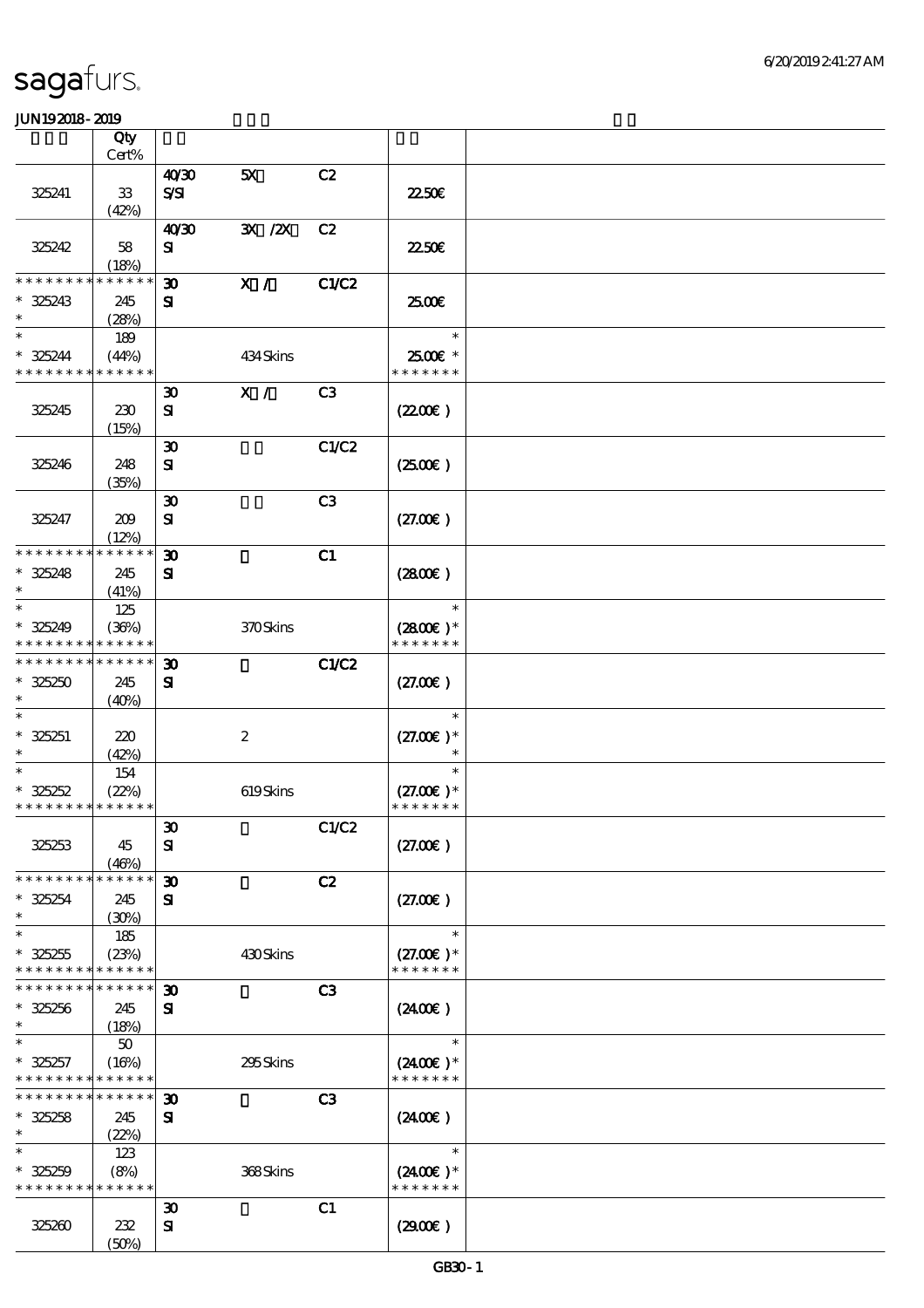|                                            | Qty                |                             |                           |                |                             |  |
|--------------------------------------------|--------------------|-----------------------------|---------------------------|----------------|-----------------------------|--|
| * * * * * * * *                            | Cert%<br>$******$  |                             |                           |                |                             |  |
|                                            |                    | $\boldsymbol{\mathfrak{D}}$ |                           | C1             |                             |  |
| $* 325261$<br>$\ast$                       | 220<br>(58%)       | ${\bf s}$                   |                           |                | (290)                       |  |
| $\ast$                                     | 133                |                             |                           |                | $\ast$                      |  |
| $* 325262$                                 | (57%)              |                             | 353Skins                  |                | $(2900)$ *                  |  |
| * * * * * * * * * * * * * *                |                    |                             |                           |                | * * * * * * *               |  |
| * * * * * * * * * * * * * *                |                    | $\boldsymbol{\mathfrak{D}}$ |                           | <b>C1/C2</b>   |                             |  |
| $* 325263$                                 | 245                | ${\bf s}$                   |                           |                | (2900)                      |  |
| $\ast$                                     | (41%)              |                             |                           |                |                             |  |
| $\ast$                                     |                    |                             |                           |                | $\ast$                      |  |
| $* 325264$                                 | 220                |                             | $\boldsymbol{2}$          |                | $(2900)$ *                  |  |
| $\ast$<br>$\ast$                           | (31%)              |                             |                           |                |                             |  |
|                                            | 161                |                             |                           |                | $\ast$                      |  |
| $* 325265$<br>* * * * * * * * * * * * * *  | (35%)              |                             | 626Skins                  |                | $(2900)$ *<br>* * * * * * * |  |
| * * * * * * * * * * * * * *                |                    | $\boldsymbol{\mathfrak{D}}$ |                           |                |                             |  |
| $* 325266$                                 | 225                | ${\bf s}$                   |                           | C1/C2          | (290E)                      |  |
| $\ast$                                     | (48%)              |                             |                           |                |                             |  |
| $\ast$                                     |                    |                             |                           |                | $\ast$                      |  |
| $* 325267$                                 | 200                |                             | $\boldsymbol{2}$          |                | $(2900)$ *                  |  |
| $\ast$                                     | (32%)              |                             |                           |                | $\ast$                      |  |
| $\ast$                                     |                    |                             |                           |                | $\ast$                      |  |
| $* 325268$                                 | 200                |                             | $\,3$                     |                | $(2900)$ *                  |  |
| $\ast$                                     | (41%)              |                             |                           |                | $\ast$                      |  |
| $\ast$                                     | 200                |                             |                           |                | $\ast$                      |  |
| $* 325209$                                 | (33%)              |                             | 825Skins                  |                | $(2900)$ *                  |  |
| * * * * * * * *                            | * * * * * *        |                             |                           |                | * * * * * * *               |  |
|                                            |                    | $\boldsymbol{\mathfrak{D}}$ |                           | C2             |                             |  |
| 325270                                     | 253                | ${\bf s}$                   |                           |                | (2850)                      |  |
|                                            | (20%)              |                             |                           |                |                             |  |
| * * * * * * * *                            | * * * * * *        | $\boldsymbol{\mathfrak{D}}$ |                           | C <sub>3</sub> |                             |  |
| $* 325271$<br>$\ast$                       | 245                | ${\bf s}$                   |                           |                | 2550€                       |  |
| $\ast$                                     | (17%)<br>90        |                             |                           |                | $\ast$                      |  |
| $* 325272$                                 | (8%)               |                             | 335Skins                  |                | 25.50€ *                    |  |
| * * * * * * * * <mark>* * * * * * *</mark> |                    |                             |                           |                | * * * * * * *               |  |
| ******** <sup>******</sup> 30              |                    |                             |                           | C <sub>3</sub> |                             |  |
| $* 325273$                                 | 245                | ${\bf s}$                   |                           |                | 25.50E                      |  |
| $\ast$                                     | (20%)              |                             |                           |                |                             |  |
| $\ast$                                     | $\boldsymbol{\pi}$ |                             |                           |                | $\ast$                      |  |
| $* 325274$                                 | (19%)              |                             | 321 Skins                 |                | 2550€ *                     |  |
| * * * * * * * *                            | * * * * * *        |                             |                           |                | * * * * * * *               |  |
|                                            |                    | $\boldsymbol{\mathfrak{D}}$ |                           | C <sub>3</sub> |                             |  |
| 325275                                     | 232                | ${\bf s}$                   |                           |                | 2450E                       |  |
|                                            | (21%)              | $\boldsymbol{\mathfrak{D}}$ | $\boldsymbol{\mathsf{X}}$ | C1             |                             |  |
| 325276                                     | 212                | ${\bf s}$                   |                           |                | (300)                       |  |
|                                            | (50%)              |                             |                           |                |                             |  |
|                                            |                    | $\boldsymbol{\mathfrak{D}}$ | $\mathbf{x}$              | C1/C2          |                             |  |
| 325277                                     | 236                | ${\bf s}$                   |                           |                | (300)                       |  |
|                                            | (44%)              |                             |                           |                |                             |  |
| * * * * * * *                              | * * * * * *        | $\boldsymbol{\mathfrak{D}}$ | $\mathbf x$               | C2             |                             |  |
| $* 325278$                                 | 245                | ${\bf s}$                   |                           |                | (300)                       |  |
| $\ast$                                     | (36%)              |                             |                           |                |                             |  |
| $\ast$                                     |                    |                             |                           |                | $\ast$                      |  |
| $* 325279$                                 | 220                |                             | $\boldsymbol{2}$          |                | $(3000\varepsilon)*$        |  |
| $\ast$                                     | (32%)              |                             |                           |                | $\ast$                      |  |
| $\ast$                                     | 186                |                             |                           |                | $\ast$                      |  |
| $* 325280$                                 | (33%)              |                             | 651 Skins                 |                | $(300E)*$                   |  |
| * * * * * * * *                            | * * * * * *        |                             |                           |                | * * * * * * *               |  |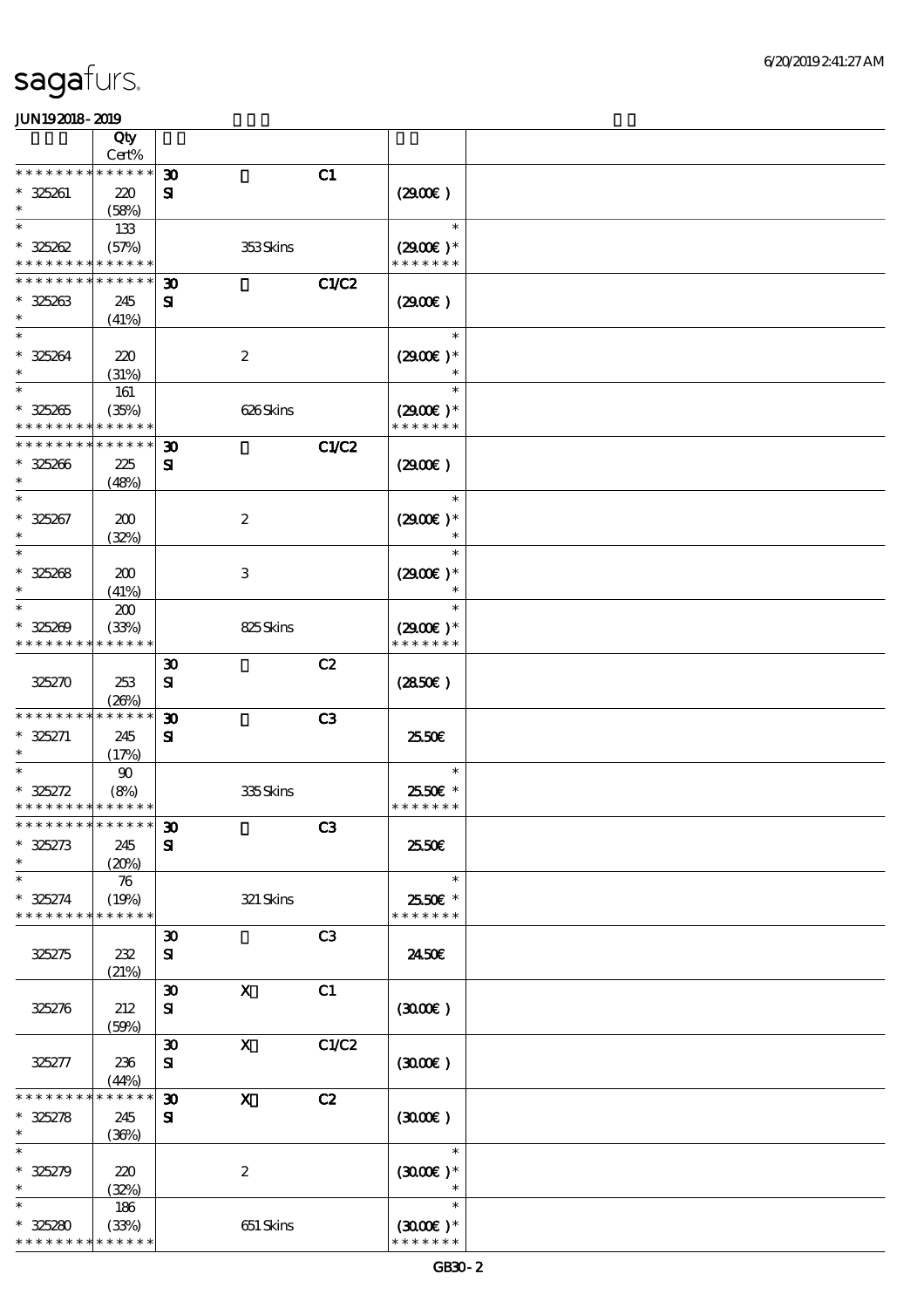|                                                                    | Qty<br>Cert%                    |                                                           |                           |                |                                                 |  |
|--------------------------------------------------------------------|---------------------------------|-----------------------------------------------------------|---------------------------|----------------|-------------------------------------------------|--|
|                                                                    |                                 | $\boldsymbol{\mathfrak{D}}$                               | $\mathbf x$               | C3             |                                                 |  |
| 325281                                                             | 215<br>(12%)                    | ${\bf S}$                                                 |                           |                | 2650E                                           |  |
| 325282                                                             | 148<br>(24%)                    | $\boldsymbol{\mathfrak{D}}$<br>${\bf s}$                  | $\mathbf X$               | C <sub>3</sub> | 2650E                                           |  |
| 325283                                                             | 114<br>(21%)                    | $\boldsymbol{\mathfrak{D}}$<br>${\bf s}$                  | $\mathbf{x}$              | C3             | 2600E                                           |  |
| 325284                                                             | 162<br>(30%)                    | $\boldsymbol{\mathfrak{D}}$<br>$\mathbf{S}$               | $\boldsymbol{\mathsf{z}}$ | C1/C2          | (27.00)                                         |  |
| 325285                                                             | 85<br>(14%)                     | $\boldsymbol{\mathfrak{D}}$<br>S/SI                       | $\boldsymbol{\mathsf{X}}$ | C3             | (250)                                           |  |
| 325286                                                             | ${\mathfrak A}$<br>(31%)        | $\boldsymbol{\mathfrak{D}}$<br>${\bf s}$                  | $\chi$ / $\chi$           | C1/C2          | (250)                                           |  |
| 325287                                                             | 161<br>(31%)                    | $\boldsymbol{\mathfrak{D}}$<br>${\bf s}$                  | $\mathbf{x}$              | C1/C2          | (230E)                                          |  |
| 325288                                                             | 108<br>(7%)                     | $\boldsymbol{\mathfrak{D}}$<br>S/SI                       | $\mathbf{x}$              | C3             | (21.00)                                         |  |
| 325289                                                             | 101<br>(19%)                    | 40'30<br>$\mathbf{B}$                                     | SL1                       | C2             | 2350E                                           |  |
| 325290                                                             | 159<br>(27%)                    | 40'30<br>$\mathbf{B}$                                     | X /<br>FG1                | C2             | 1950€                                           |  |
| 325291                                                             | 259<br>(37%)                    | $\boldsymbol{\mathfrak{D}}$<br>$\, {\bf I} \! {\bf B} \,$ | FG1                       | C2             | 21.00E                                          |  |
| * * * * * * * * <mark>* * * * * * *</mark><br>$* 325292$<br>$\ast$ | 245<br>(31%)                    | $\boldsymbol{\mathfrak{D}}$<br>$\, {\bf B}$               | FG1                       | C2             | 24.00E                                          |  |
| $\ast$<br>$* 325293$<br>* * * * * * * *                            | $153\,$<br>(31%)<br>* * * * * * |                                                           | 398Skins                  |                | $\ast$<br>2350€ *<br>* * * * * * *              |  |
| * * * * * * * * * * * * * *<br>$* 325294$<br>$\ast$                | 245<br>(32%)                    | $\boldsymbol{\mathfrak{D}}$<br>$\mathbf{B}$               | $\mathbf X$<br>FIG1       | C2             | 27.50E                                          |  |
| $\ast$<br>$* 325295$<br>* * * * * * * * * * * * * *                | 159<br>(41%)                    |                                                           | 404Skins                  |                | $\ast$<br>27.50€ *<br>* * * * * * *             |  |
| * * * * * * * * <mark>* * * * * *</mark><br>$* 325296$<br>$\ast$   | 245<br>(18%)                    | 40 <sup>30</sup><br>${\bf I\!B}$                          | $X \, X$<br>$HG1$         | C2             | (220E)                                          |  |
| $\ast$<br>$* 325297$<br>* * * * * * * * <mark>* * * * * *</mark>   | 49<br>(20%)                     |                                                           | 294Skins                  |                | $\ast$<br>$(2200\varepsilon)*$<br>* * * * * * * |  |
| 325298                                                             | 197<br>(21%)                    | $\boldsymbol{\mathfrak{D}}$<br>$\mathbf{B}$               | X /                       | C2             | (200)                                           |  |
| * * * * * * * *<br>$* 325299$<br>$\ast$                            | * * * * * *<br>245<br>(21%)     | $\boldsymbol{\mathfrak{D}}$<br>$\mathbf{B}$               | $\mathcal{L}$             | C2             | 2300E                                           |  |
| $\ast$<br>$* 325300$<br>$\ast$                                     | 220<br>(19%)                    |                                                           | $\boldsymbol{2}$          |                | $\ast$<br>22.50€ *                              |  |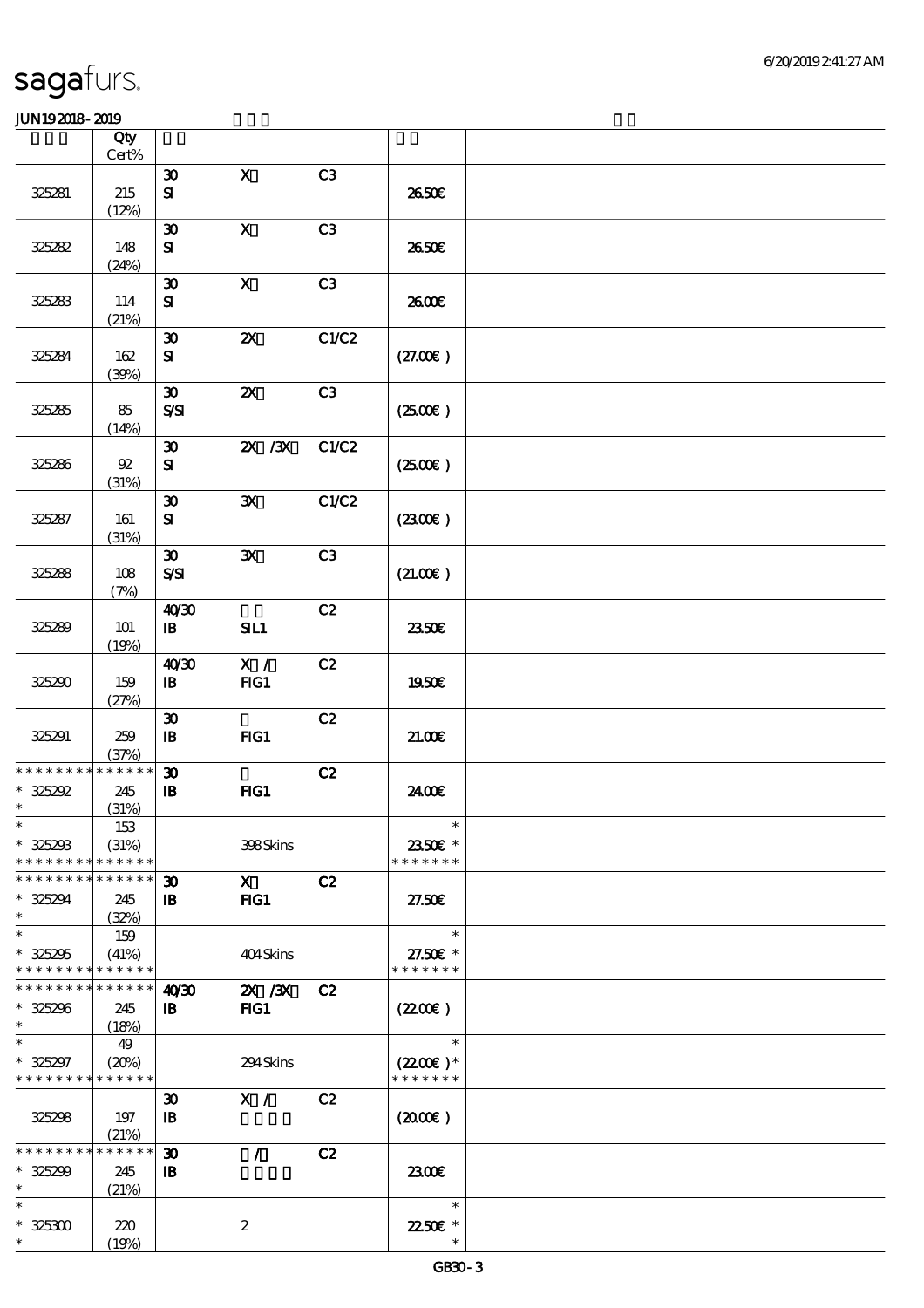|                                            | Qty             |                             |                                                                              |                |                      |  |
|--------------------------------------------|-----------------|-----------------------------|------------------------------------------------------------------------------|----------------|----------------------|--|
|                                            | Cert%           |                             |                                                                              |                |                      |  |
| $\ast$                                     | $93$            | $\boldsymbol{\mathfrak{D}}$ | $\mathcal{L}$                                                                | C2             | $\ast$               |  |
| $* 325301$                                 | (20%)           | $\mathbf{B}$                |                                                                              |                | 22.50€ *             |  |
| * * * * * * * * <mark>* * * * * *</mark>   |                 |                             |                                                                              |                | * * * * * * *        |  |
| * * * * * * * * * * * * * *                |                 | $\boldsymbol{\mathfrak{D}}$ | $\mathcal{L}$                                                                | C2             |                      |  |
| $*$ 325302                                 | 246             | $\mathbf{B}$                |                                                                              |                | 2300€                |  |
| $\ast$                                     | (23%)           |                             |                                                                              |                |                      |  |
| $\ast$                                     | 184             |                             |                                                                              |                | $\ast$               |  |
| $* 32530B$                                 | (19%)           |                             | 430Skins                                                                     |                | 22.50€ *             |  |
| * * * * * * * * * * * * * *                |                 |                             |                                                                              |                | * * * * * * *        |  |
| * * * * * * * * <mark>* * * * * * *</mark> |                 | $\boldsymbol{\mathfrak{D}}$ | $X$ / $ZX$                                                                   | C2             |                      |  |
| $* 325304$                                 | 245             | $\mathbf{B}$                |                                                                              |                | $(2400\varepsilon)$  |  |
| $\ast$                                     | (21%)           |                             |                                                                              |                |                      |  |
| $\ast$                                     | 34              |                             |                                                                              |                | $\ast$               |  |
| $* 325305$                                 | (11%)           |                             | 279Skins                                                                     |                | $(2400\varepsilon)*$ |  |
| * * * * * * * * * * * * * *                |                 |                             |                                                                              |                | * * * * * * *        |  |
|                                            |                 | $\boldsymbol{\mathfrak{D}}$ | $\boldsymbol{\mathrm{X}}$ / $\boldsymbol{\mathrm{Z}}\boldsymbol{\mathrm{X}}$ | C2             |                      |  |
| 325306                                     | 119             | $\mathbf{B}$                |                                                                              |                | (2400)               |  |
|                                            | (15%)           |                             |                                                                              |                |                      |  |
|                                            |                 | $\boldsymbol{\mathfrak{D}}$ | ${\bf X}$                                                                    | C2             |                      |  |
| 325307                                     | 80              | $\mathbf{B}$                |                                                                              |                | 2000E                |  |
|                                            | (22%)           |                             |                                                                              |                |                      |  |
|                                            |                 | 40'30                       | X /                                                                          | C2             |                      |  |
| 325308                                     | 125             | П                           |                                                                              |                | $(2000\varepsilon)$  |  |
|                                            | (32%)           |                             |                                                                              |                |                      |  |
| * * * * * * * *                            | * * * * * *     | $\boldsymbol{\mathfrak{D}}$ | $\mathcal{L}$                                                                | C2             |                      |  |
| $* 325309$                                 | 265             | П                           |                                                                              |                | 2350E                |  |
| $\ast$                                     | (39%)           |                             |                                                                              |                |                      |  |
| $\ast$                                     | 100             |                             |                                                                              |                | $\ast$               |  |
| $* 325310$                                 | (23%)           |                             | 365Skins                                                                     |                | 2350€ *              |  |
| * * * * * * * * <mark>* * * * * *</mark> * |                 |                             |                                                                              |                | * * * * * * *        |  |
| * * * * * * * * <mark>* * * * * * *</mark> |                 | 40'30                       | $X$ / $ZX$                                                                   | C2             |                      |  |
| $* 325311$                                 | 245             | П                           |                                                                              |                | $(2600\varepsilon)$  |  |
| $\ast$                                     | (37%)           |                             |                                                                              |                |                      |  |
| $\ast$                                     | 217             |                             |                                                                              |                | $\ast$               |  |
| $* 325312$                                 | (41%)           |                             | 462Skins                                                                     |                | $(2600)$ *           |  |
| * * * * * * * * * * * * * *                |                 |                             |                                                                              |                | * * * * * * *        |  |
|                                            |                 | 40/30                       | 3X /2X C2                                                                    |                |                      |  |
| 325313                                     | 105             | <b>SAGA</b>                 |                                                                              |                | (2800)               |  |
|                                            | (46%)           |                             |                                                                              |                |                      |  |
|                                            |                 | $\infty$                    | $\mathbf{X}$                                                                 | C1/C2          |                      |  |
| 325314                                     | 116             | <b>SR/S</b>                 |                                                                              |                | (260)                |  |
|                                            | (37%)           |                             |                                                                              |                |                      |  |
|                                            |                 | $\boldsymbol{\mathfrak{D}}$ | X /                                                                          | C3             |                      |  |
| 325315                                     | 197             | <b>SR/S</b>                 |                                                                              |                | 2200                 |  |
|                                            | (20%)           |                             |                                                                              |                |                      |  |
| * * * * * * * *                            | $* * * * * * *$ | 30 <sub>o</sub>             |                                                                              | C1/C2          |                      |  |
| $* 325316$                                 | 225             | <b>SAGA</b>                 |                                                                              |                | 27.00E               |  |
| $\ast$                                     | (25%)           |                             |                                                                              |                |                      |  |
| $\ast$                                     | 181             |                             |                                                                              |                | $\ast$               |  |
| $* 325317$                                 | (25%)           |                             | 406Skins                                                                     |                | 2650€ *              |  |
| * * * * * * * * * * * * * *                |                 |                             |                                                                              |                | * * * * * * *        |  |
| * * * * * * * * * * * * * * *              |                 | 30 <sub>o</sub>             |                                                                              | <b>C1/C2</b>   |                      |  |
| $* 325318$                                 | 225             | <b>SAGA</b>                 |                                                                              |                | (27.00)              |  |
| $\ast$                                     | (40%)           |                             |                                                                              |                |                      |  |
| $\ast$                                     | 161             |                             |                                                                              |                | $\ast$               |  |
| * 325319                                   | (24%)           |                             | 386Skins                                                                     |                | $(27.00)$ *          |  |
| * * * * * * * * * * * * * *                |                 |                             |                                                                              |                | * * * * * * *        |  |
|                                            |                 | $\boldsymbol{\mathfrak{D}}$ |                                                                              | C <sub>3</sub> |                      |  |
| 325320                                     | 225             | <b>SAGA</b>                 |                                                                              |                | 2400€                |  |
|                                            | (19%)           |                             |                                                                              |                |                      |  |
|                                            |                 |                             |                                                                              |                |                      |  |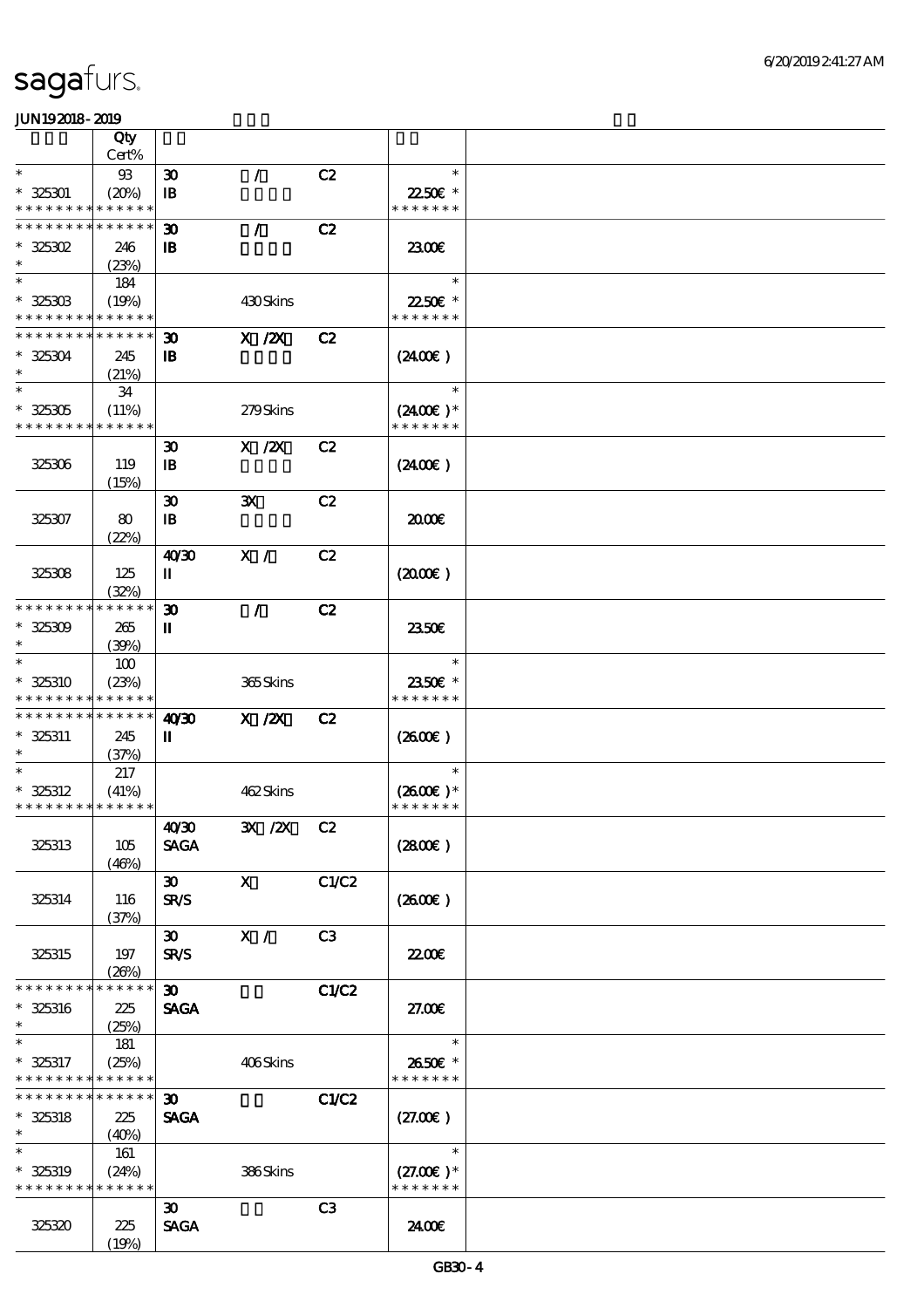|                                            | Qty                  |                             |    |                             |  |
|--------------------------------------------|----------------------|-----------------------------|----|-----------------------------|--|
| * * * * * * * *                            | Cert%<br>* * * * * * |                             |    |                             |  |
|                                            |                      | $\boldsymbol{\mathfrak{D}}$ | C1 |                             |  |
| $* 325321$<br>$\ast$                       | 225<br>(30%)         | <b>SAGA</b>                 |    | 2900€                       |  |
| $\ast$                                     | 20B                  |                             |    | $\ast$                      |  |
| $* 325322$                                 | (34%)                | 428Skins                    |    | 2850E *                     |  |
| * * * * * * * * * * * * * *                |                      |                             |    | * * * * * * *               |  |
|                                            |                      | $\boldsymbol{\mathfrak{D}}$ | C1 |                             |  |
| 325323                                     | 225                  | <b>SAGA</b>                 |    | 2900€                       |  |
|                                            | (45%)                |                             |    |                             |  |
| * * * * * * * *                            | * * * * * *          | $\boldsymbol{\mathfrak{D}}$ | C2 |                             |  |
| * 325324                                   | 225                  | <b>SAGA</b>                 |    | 2900€                       |  |
| $\ast$<br>$\ast$                           | (17%)                |                             |    | $\ast$                      |  |
|                                            |                      |                             |    |                             |  |
| $* 325325$<br>$\ast$                       | 200<br>(12%)         | $\boldsymbol{2}$            |    | 2900€ *<br>$\ast$           |  |
| $\ast$                                     |                      |                             |    | $\ast$                      |  |
| $* 325326$                                 | 200                  | $\,3$                       |    | $(2900)$ *                  |  |
| $\ast$                                     | (12%)                |                             |    | $\ast$                      |  |
| $\ast$                                     |                      |                             |    | $\ast$                      |  |
| $* 325327$                                 | 200                  | $\boldsymbol{4}$            |    | $(2900)$ *                  |  |
| $\ast$                                     | (25%)                |                             |    | $\ast$                      |  |
| $\ast$                                     |                      |                             |    | $\ast$                      |  |
| $* 325328$                                 | 200                  | $\mathbf 5$                 |    | $(2900)$ *                  |  |
| $\ast$<br>$\ast$                           | (31%)                |                             |    | $\ast$                      |  |
|                                            | 76                   |                             |    | $\ast$                      |  |
| $* 325329$<br>* * * *                      | (25%)<br>* * * * * * | 1101 Skins                  |    | $(2900)$ *<br>* * * * * * * |  |
| * * * * * * * *                            | * * * * * *          | $\boldsymbol{\mathfrak{D}}$ | C2 |                             |  |
| $* 32530$                                  | 225                  | <b>SAGA</b>                 |    | (2900)                      |  |
| $\ast$                                     | (23%)                |                             |    |                             |  |
| $\ast$                                     |                      |                             |    | $\ast$                      |  |
| $* 325331$                                 | 200                  | $\boldsymbol{2}$            |    | $(2900)$ *                  |  |
| $\ast$                                     | (25%)                |                             |    | $\ast$                      |  |
| $\ast$                                     |                      |                             |    | $\ast$                      |  |
| $* 325332$                                 | 200                  | $\,3$                       |    | $(2900)$ *                  |  |
| $\ast$<br>$*$                              | (41%)                |                             |    | $\ast$<br>$\ast$            |  |
| $* 325333$                                 | $195\,$<br>(34%)     | 820Skins                    |    | $(2900)$ *                  |  |
| * * * * * * * *                            | * * * * * *          |                             |    | * * * * * * *               |  |
| * * * * * * * *                            | * * * * * *          | $\boldsymbol{\mathfrak{D}}$ | C2 |                             |  |
| $* 325334$                                 | 225                  | <b>SAGA</b>                 |    | 2800€                       |  |
| $\ast$                                     | (23%)                |                             |    |                             |  |
| $\ast$                                     |                      |                             |    | $\ast$                      |  |
| $* 325335$                                 | 200                  | $\boldsymbol{2}$            |    | 2800E *                     |  |
| $\ast$                                     | (28%)                |                             |    | $\ast$                      |  |
| $\ast$                                     |                      |                             |    | $\ast$                      |  |
| $* 325336$<br>$\ast$                       | 200                  | $\,3$                       |    | $(2800)$ *                  |  |
| $\ast$                                     | (40%)                |                             |    | $\ast$                      |  |
| $* 325337$                                 | 200                  | $\boldsymbol{4}$            |    | $(2800)$ *                  |  |
| $\ast$                                     | (24%)                |                             |    | $\ast$                      |  |
| $\ast$                                     | 213                  |                             |    | $\ast$                      |  |
| $* 325338$                                 | (8%)                 | 1038Skins                   |    | $(2800)$ *                  |  |
| * * * * * * * * <mark>* * * * * *</mark> * |                      |                             |    | * * * * * * *               |  |
| * * * * * * * *                            | * * * * * *          | $\boldsymbol{\mathfrak{D}}$ | C3 |                             |  |
| $* 325339$                                 | 225                  | <b>SR/S</b>                 |    | (27.00)                     |  |
| $\ast$                                     | (11%)                |                             |    |                             |  |
| $\ast$                                     | 176                  |                             |    | $\ast$                      |  |
| $* 325340$                                 | (16%)                | 401 Skins                   |    | $(27.00)$ *                 |  |
| * * * * * * * * <mark>* * * * * *</mark> * |                      |                             |    | * * * * * * *               |  |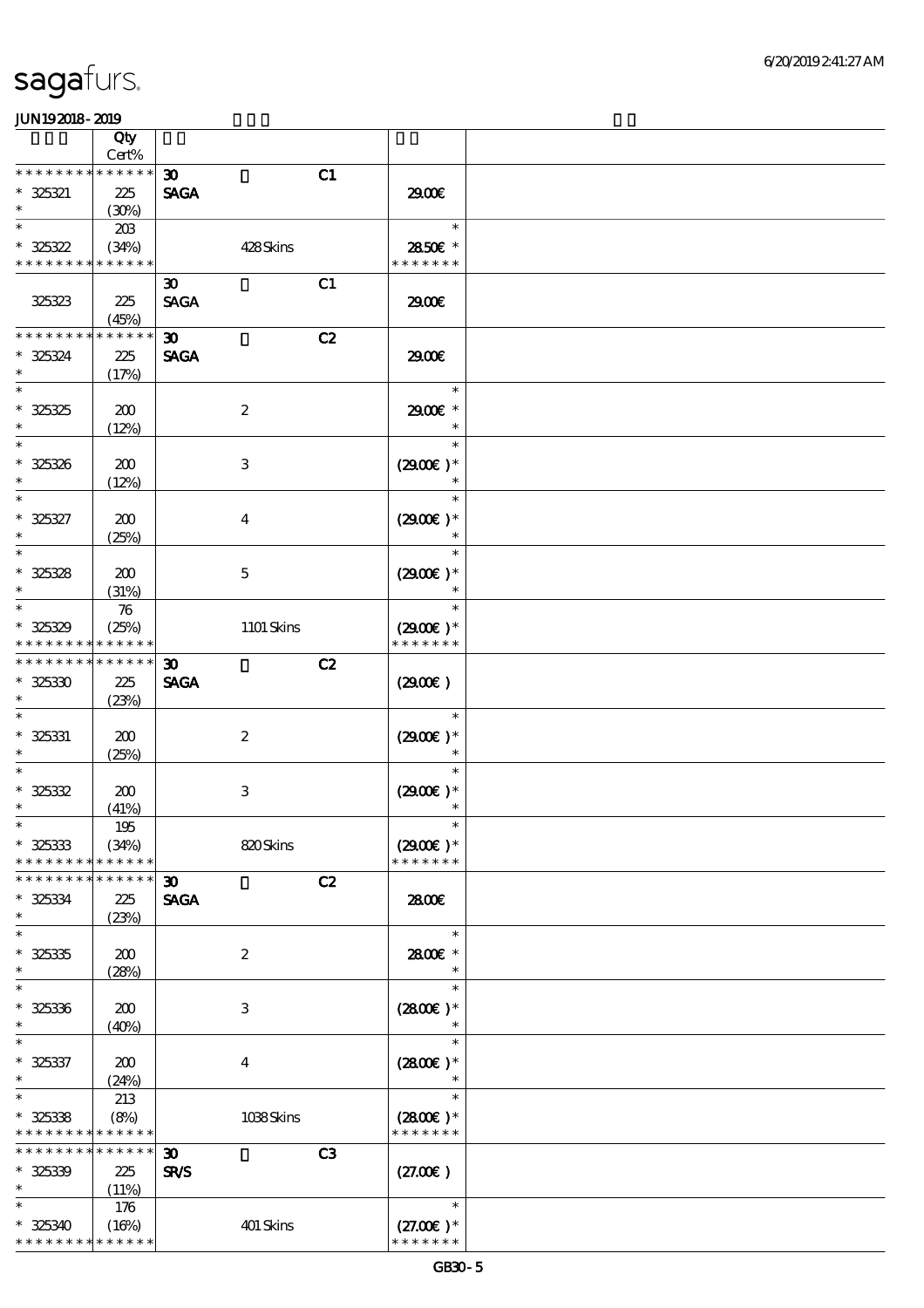|                                                            | Qty<br>Cert%         |                                            |           |                                       |  |
|------------------------------------------------------------|----------------------|--------------------------------------------|-----------|---------------------------------------|--|
| * * * * * * * * * * * * * *                                |                      | $\boldsymbol{\mathfrak{D}}$                | C3        |                                       |  |
| $* 325341$<br>$\ast$                                       | 225<br>(12%)         | <b>SAGA</b>                                |           | (27.00)                               |  |
| $\ast$                                                     |                      |                                            |           | $\ast$                                |  |
| $* 325342$<br>$\ast$                                       | 180<br>(28%)         | $\boldsymbol{2}$                           |           | $(27.00)$ *<br>$\ast$                 |  |
| $\ast$                                                     | 51                   |                                            |           | $\ast$                                |  |
| $* 325343$<br>* * * * * * * *                              | (33%)<br>* * * * * * |                                            | 456Skins  | $(27.00)$ *<br>* * * * * * *          |  |
| * * * * * * * *                                            | * * * * * *          | $\boldsymbol{\mathfrak{D}}$                | C1        |                                       |  |
| $* 325344$<br>$\ast$                                       | 225<br>(29%)         | <b>SAGA</b>                                |           | 31.006                                |  |
| $\ast$                                                     | 159                  |                                            |           | $\ast$                                |  |
| $* 325345$                                                 | (16%)                |                                            | 384Skins  | $31.00E$ *                            |  |
| * * * * * * * * * * * * * *<br>* * * * * * * * * * * * * * |                      |                                            |           | * * * * * * *                         |  |
| $* 325346$<br>$\ast$                                       | 225<br>(19%)         | $\boldsymbol{\mathfrak{D}}$<br><b>SAGA</b> | C2        | 3000                                  |  |
| $\overline{\ast}$                                          |                      |                                            |           | $\ast$                                |  |
| $* 325347$<br>$\ast$                                       | 200<br>(18%)         | $\boldsymbol{2}$                           |           | $3000$ $*$<br>$\ast$                  |  |
| $\ast$                                                     |                      |                                            |           | $\ast$                                |  |
| $* 325348$<br>$\ast$                                       | 200<br>(11%)         | $\,3$                                      |           | $3000$ $*$<br>$\ast$                  |  |
| $\ast$                                                     | $37\,$               |                                            |           | $\ast$                                |  |
| $* 325349$<br>* * * * * * * *                              | (8%)<br>* * * * * *  |                                            | 662Skins  | $3000$ $*$<br>* * * * * * *           |  |
| * * * * * * * *                                            | * * * * * *          | $\boldsymbol{\mathfrak{D}}$                | C2        |                                       |  |
| $* 325350$<br>$\ast$                                       | 225<br>(47%)         | <b>SAGA</b>                                |           | 3000                                  |  |
| $\ast$                                                     |                      |                                            |           | $\ast$                                |  |
| $* 325351$<br>$\ast$                                       | 200<br>(33%)         | $\boldsymbol{2}$                           |           | $3000$ $*$<br>$\ast$                  |  |
| $\ast$                                                     |                      |                                            |           | $\ast$                                |  |
| $* 325352$                                                 | 200                  | $\,3$                                      |           | $3000$ $*$                            |  |
| $\ast$                                                     | $(\Theta)$           |                                            |           | $\ast$                                |  |
| $*$<br>$* 325353$<br>$\ast$                                | 200                  | $\boldsymbol{4}$                           |           | $\ast$<br>$3000$ $*$<br>$\ast$        |  |
| $\ast$                                                     | (2%)                 |                                            |           | $\ast$                                |  |
| $* 325354$<br>$\ast$                                       | 200<br>$(0\%)$       | $\mathbf 5$                                |           | $3000$ $*$<br>$\ast$                  |  |
| $\ast$                                                     |                      |                                            |           | $\ast$                                |  |
| $^\ast$ 325355<br>$\ast$                                   | 200<br>(9%)          | $\boldsymbol{6}$                           |           | $(3000)$ *<br>$\ast$                  |  |
| $\ast$                                                     |                      |                                            |           | $\ast$                                |  |
| $* 325356$<br>$\ast$                                       | 200<br>(15%)         | $\boldsymbol{\tau}$                        |           | $(3000\varepsilon)*$                  |  |
| $\ast$                                                     | 114                  |                                            |           | $\ast$                                |  |
| $* 325357$<br>* * * * * * * * <mark>* * * * * *</mark> *   | (21%)                |                                            | 1539Skins | $(3000\varepsilon)*$<br>* * * * * * * |  |
| * * * * * * * *                                            | * * * * * *          | $\boldsymbol{\mathfrak{D}}$                | C3        |                                       |  |
| $* 325358$                                                 | 225                  | SR/S                                       |           | 2900                                  |  |
| $\ast$                                                     | (8%)                 |                                            |           |                                       |  |
| $\ast$                                                     |                      |                                            |           | $\ast$                                |  |
| $* 325359$                                                 | 190                  | $\boldsymbol{2}$                           |           | 2900€ *                               |  |
| $\ast$                                                     | (11%)                |                                            |           | $\ast$                                |  |
| $\ast$                                                     | 43                   |                                            |           | $\ast$                                |  |
| $* 325300$<br>* * * * * * * * <mark>* * * * * *</mark> *   | (9%)                 |                                            | 458Skins  | 2900€ *<br>* * * * * * *              |  |
|                                                            |                      |                                            |           |                                       |  |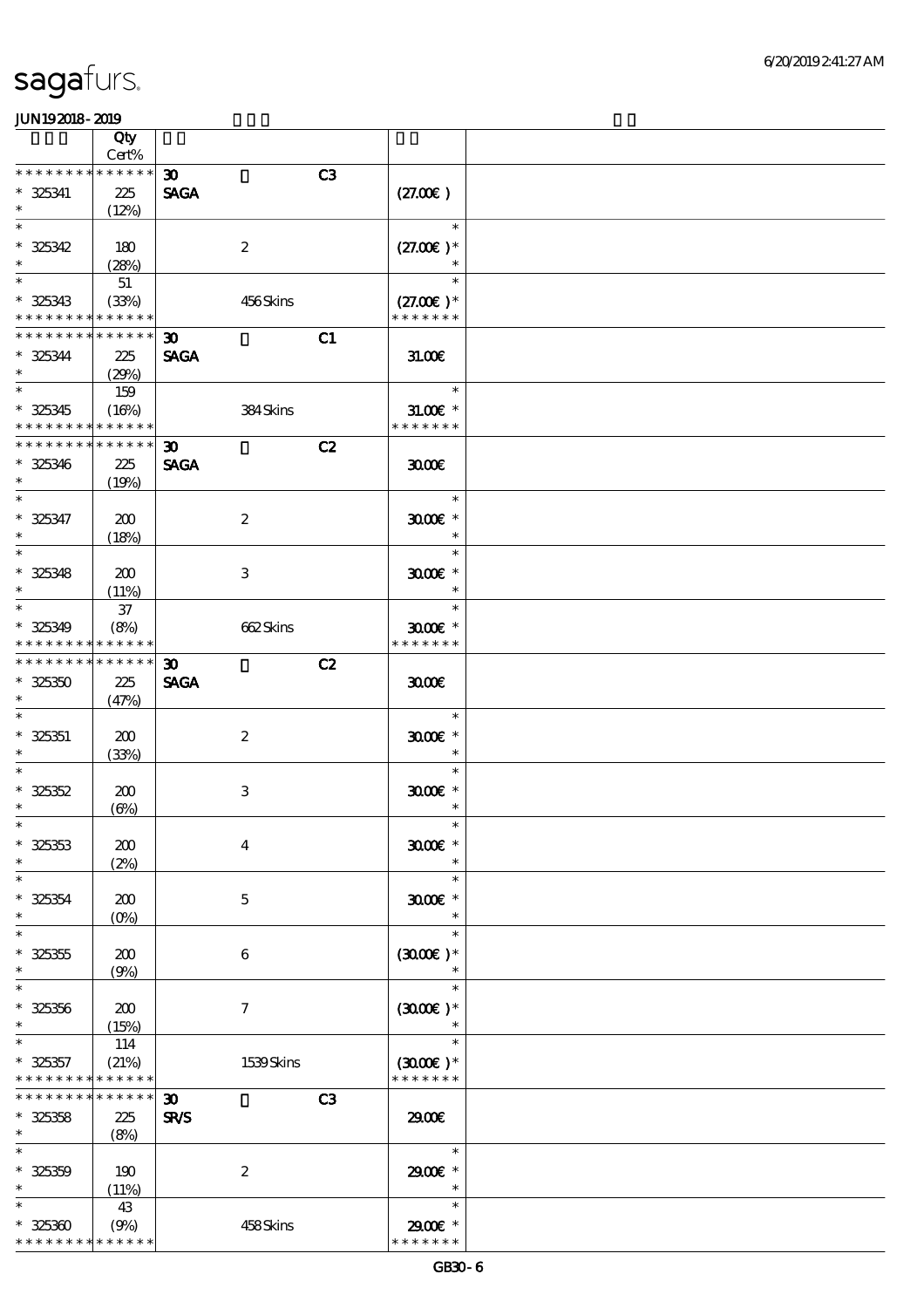|                                                           | Qty<br>Cert%                |                                            |                           |                |                                       |  |
|-----------------------------------------------------------|-----------------------------|--------------------------------------------|---------------------------|----------------|---------------------------------------|--|
| * * * * * * * *                                           | * * * * * *                 |                                            |                           |                |                                       |  |
| $* 325361$<br>$\ast$                                      | 225<br>(47%)                | $\infty$<br><b>SAGA</b>                    | $\mathbf{x}$              | C1             | 31.00E                                |  |
| $\ast$                                                    | 161                         |                                            |                           |                | $\ast$                                |  |
| $* 325362$<br>* * * * * * * * <mark>* * * * * *</mark>    | (54%)                       |                                            | 386Skins                  |                | $3000$ $\epsilon$ *<br>* * * * * * *  |  |
| * * * * * * * * * * * * * *                               |                             | 30                                         | $\mathbf{X}$              | C1/C2          |                                       |  |
| $* 325363$<br>$\ast$                                      | 225<br>(51%)                | <b>SAGA</b>                                |                           |                | 31.00                                 |  |
| $\ast$<br>$* 325364$<br>$\ast$                            | 200<br>(42%)                |                                            | $\boldsymbol{2}$          |                | $\ast$<br>$31.005*$<br>$\ast$         |  |
| $\overline{\phantom{1}}$<br>$* 325365$<br>* * * * * * * * | 178<br>(51%)<br>* * * * * * |                                            | 603Skins                  |                | $\ast$<br>$31.00E$ *<br>* * * * * * * |  |
| * * * * * * * * * * * * * *                               |                             | 30 <sub>o</sub>                            | $\mathbf{X}$              | C2             |                                       |  |
| $* 325366$<br>$\ast$                                      | 225<br>(20%)                | <b>SAGA</b>                                |                           |                | 31.00                                 |  |
| $\ast$                                                    |                             |                                            |                           |                | $\ast$                                |  |
| $* 325367$<br>$\ast$                                      | 200<br>(12%)                |                                            | $\boldsymbol{2}$          |                | $3000$ $*$<br>$\ast$                  |  |
| $\overline{\ast}$                                         |                             |                                            |                           |                | $\ast$                                |  |
| $* 325368$<br>$\ast$                                      | 200<br>$(10\%)$             |                                            | 3                         |                | $31.00E$ *<br>$\ast$                  |  |
| $\ast$<br>$* 325309$<br>$\ast$                            | 200<br>(22%)                |                                            | $\overline{4}$            |                | $\ast$<br>$31.005*$<br>$\ast$         |  |
| $\ast$                                                    | 163                         |                                            |                           |                | $\ast$                                |  |
| $* 325370$<br>* * * * * * * *                             | (31%)<br>* * * * * *        |                                            | 988Skins                  |                | $31.005*$<br>* * * * * * *            |  |
| * * * * * * * *                                           | ******                      | $\boldsymbol{\mathfrak{D}}$                | $\mathbf{X}$              | C <sub>3</sub> |                                       |  |
| $* 325371$<br>$\ast$                                      | 225<br>(12%)                | <b>SR/S</b>                                |                           |                | 2950E                                 |  |
| $\ast$                                                    |                             |                                            |                           |                | $\ast$                                |  |
| $* 325372$<br>$\ast$                                      | 190<br>(13%)                |                                            | $\boldsymbol{2}$          |                | 2950€ *<br>$\ast$                     |  |
| $*$                                                       | 45                          |                                            |                           |                | $\ast$                                |  |
| $* 325373$<br>* * * * * * * *                             | (22%)<br>* * * * * *        |                                            | 460Skins                  |                | 2950€ *<br>* * * * * * *              |  |
| * * * * * * * *                                           | * * * * * *                 | $\boldsymbol{\mathfrak{D}}$                | $\mathbf X$               | C3             |                                       |  |
| $* 325374$<br>$\ast$                                      | 225<br>(28%)                | <b>SAGA</b>                                |                           |                | 29.00E                                |  |
| $\ast$                                                    | 92                          |                                            |                           |                | $\ast$                                |  |
| $* 325375$<br>* * * * * * * * * * * * * *                 | (30%)                       |                                            | 317Skins                  |                | 2850€ *<br>* * * * * * *              |  |
|                                                           |                             | $\boldsymbol{\mathfrak{D}}$                | $\boldsymbol{\mathsf{Z}}$ | C1             |                                       |  |
| 325376                                                    | 171<br>(28%)                | <b>SR/S</b>                                |                           |                | 31.00E                                |  |
| 325377                                                    | 140<br>(12%)                | $\mathbf{E}$<br><b>SR/S</b>                | $\boldsymbol{\mathsf{X}}$ | C2             | 31.00E                                |  |
| 325378                                                    | 197<br>(50%)                | $\boldsymbol{\mathfrak{D}}$<br><b>SAGA</b> | 2X / 3X                   | C1/C2          | 2600E                                 |  |
| * * * * * * *                                             | * * * * * *                 | $30-1$                                     | $\mathbf{x}$              | C1/C2          |                                       |  |
| $* 325379$<br>$\ast$                                      | 225<br>(15%)                | <b>SR/S</b>                                |                           |                | 2600E                                 |  |
| $\ast$                                                    |                             |                                            |                           |                | $\ast$                                |  |
| $* 325380$<br>$\ast$                                      | 200<br>(22%)                |                                            | $\boldsymbol{z}$          |                | 2600E *                               |  |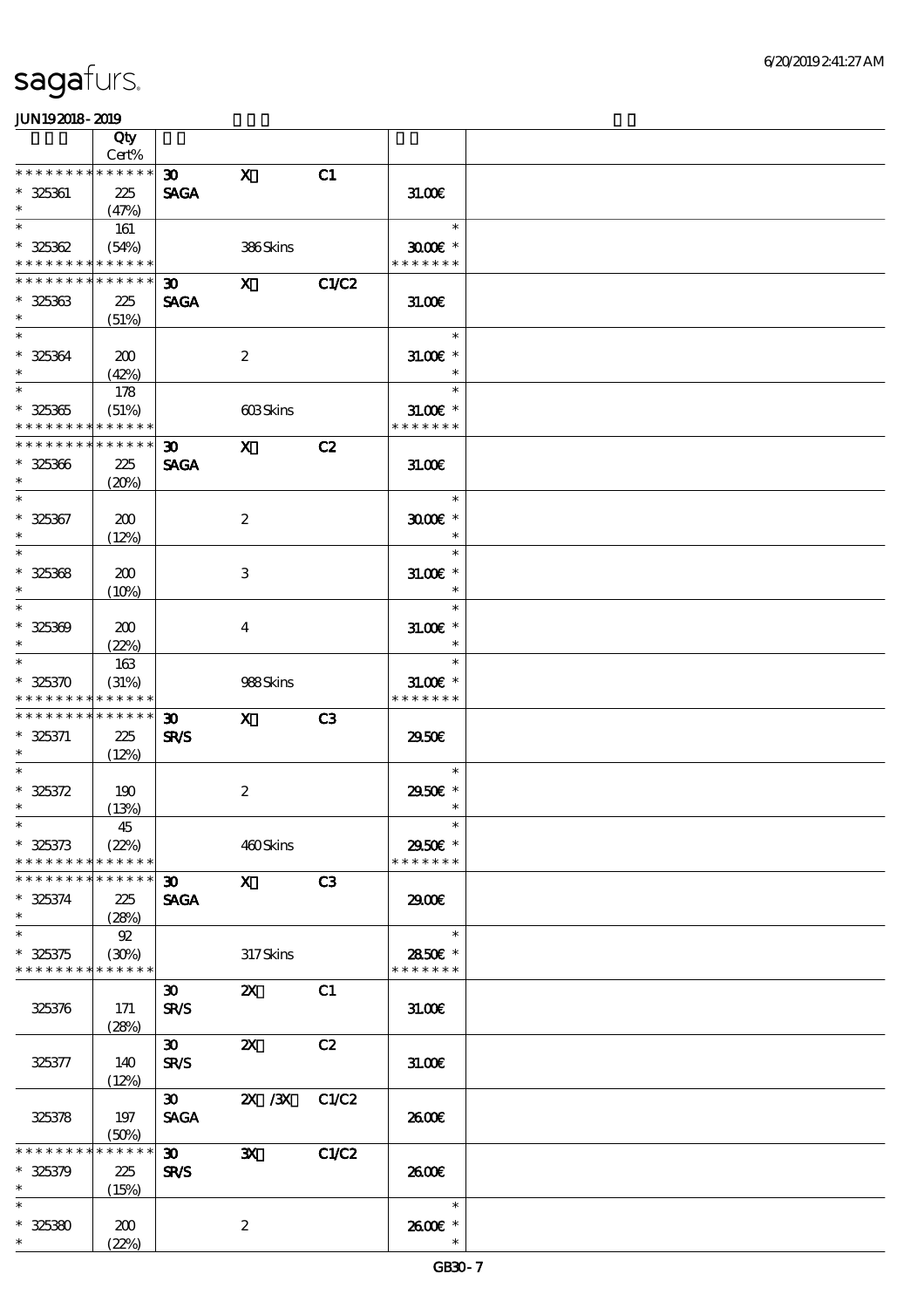|                                           | Qty                  |                             |                                                                                                                                                                                                                                                                                                                                 |                |                           |  |
|-------------------------------------------|----------------------|-----------------------------|---------------------------------------------------------------------------------------------------------------------------------------------------------------------------------------------------------------------------------------------------------------------------------------------------------------------------------|----------------|---------------------------|--|
|                                           | Cert%                |                             |                                                                                                                                                                                                                                                                                                                                 |                |                           |  |
| $\ast$                                    | 123                  | $\boldsymbol{\mathfrak{D}}$ | $\mathbf{x}$                                                                                                                                                                                                                                                                                                                    | C1/C2          | $\ast$                    |  |
| $* 325381$<br>* * * * * * * * * * * * * * | (14%)                | <b>SR/S</b>                 |                                                                                                                                                                                                                                                                                                                                 |                | 25.50€ *<br>* * * * * * * |  |
|                                           |                      | $\boldsymbol{\mathfrak{D}}$ | $X \, X$                                                                                                                                                                                                                                                                                                                        | C <sub>3</sub> |                           |  |
| 325382                                    | 88                   | <b>SAGA</b>                 |                                                                                                                                                                                                                                                                                                                                 |                | $(2500\varepsilon)$       |  |
|                                           | (30%)                |                             |                                                                                                                                                                                                                                                                                                                                 |                |                           |  |
|                                           |                      | 40'30                       | X /                                                                                                                                                                                                                                                                                                                             | C1/C2          |                           |  |
| 325383                                    | 141                  | IA                          | FG1                                                                                                                                                                                                                                                                                                                             |                | 2300€                     |  |
|                                           | (63%)                |                             |                                                                                                                                                                                                                                                                                                                                 |                |                           |  |
|                                           |                      | $\boldsymbol{\mathfrak{D}}$ |                                                                                                                                                                                                                                                                                                                                 | C1/C2          |                           |  |
| 325384                                    | 212                  | IA                          | FG1                                                                                                                                                                                                                                                                                                                             |                | 2500E                     |  |
| * * * * * * * *                           | (54%)<br>* * * * * * | $\boldsymbol{\mathfrak{D}}$ |                                                                                                                                                                                                                                                                                                                                 | C1/C2          |                           |  |
| $* 325385$                                | 225                  | IA                          | FIG1                                                                                                                                                                                                                                                                                                                            |                | 2950E                     |  |
| $\ast$                                    | (51%)                |                             |                                                                                                                                                                                                                                                                                                                                 |                |                           |  |
| $\ast$                                    |                      |                             |                                                                                                                                                                                                                                                                                                                                 |                | $\ast$                    |  |
| $* 325386$                                | 200                  |                             | $\boldsymbol{2}$                                                                                                                                                                                                                                                                                                                |                | 2950€ *                   |  |
| $\ast$                                    | (46%)                |                             |                                                                                                                                                                                                                                                                                                                                 |                | $\ast$                    |  |
| $\ast$                                    | 54                   |                             |                                                                                                                                                                                                                                                                                                                                 |                | $\ast$                    |  |
| $* 325387$                                | (16%)                |                             | 479Skins                                                                                                                                                                                                                                                                                                                        |                | 2900€ *                   |  |
| * * * * * * * * <mark>* * * * * *</mark>  |                      |                             |                                                                                                                                                                                                                                                                                                                                 |                | * * * * * * *             |  |
| * * * * * * * * * * * * * *               |                      | $\boldsymbol{\mathfrak{D}}$ | $\mathbf X$ and $\mathbf X$ and $\mathbf X$ and $\mathbf X$ and $\mathbf X$ and $\mathbf X$ and $\mathbf X$ and $\mathbf X$ and $\mathbf X$ and $\mathbf X$ and $\mathbf X$ and $\mathbf X$ and $\mathbf X$ and $\mathbf X$ and $\mathbf X$ and $\mathbf X$ and $\mathbf X$ and $\mathbf X$ and $\mathbf X$ and $\mathbf X$ and | <b>C1/C2</b>   |                           |  |
| $* 325388$<br>$\ast$                      | 225                  | IA                          | $HG1$                                                                                                                                                                                                                                                                                                                           |                | 3000                      |  |
| $\ast$                                    | (37%)                |                             |                                                                                                                                                                                                                                                                                                                                 |                | $\ast$                    |  |
| $* 325389$                                | 184<br>(47%)         |                             | 409Skins                                                                                                                                                                                                                                                                                                                        |                | 2950€ *                   |  |
| * * * * * * * * * * * * * *               |                      |                             |                                                                                                                                                                                                                                                                                                                                 |                | * * * * * * *             |  |
| * * * * * * * * * * * * * *               |                      | $\boldsymbol{\mathfrak{D}}$ | 2X / 3X                                                                                                                                                                                                                                                                                                                         | CLC2           |                           |  |
| $* 325300$                                | 225                  | <b>IA</b>                   | FIG1                                                                                                                                                                                                                                                                                                                            |                | 2600E                     |  |
| $\ast$                                    | (40%)                |                             |                                                                                                                                                                                                                                                                                                                                 |                |                           |  |
| $\ast$                                    |                      |                             |                                                                                                                                                                                                                                                                                                                                 |                | $\ast$                    |  |
| $* 325391$                                | 180                  |                             | $\boldsymbol{2}$                                                                                                                                                                                                                                                                                                                |                | 2600€ *                   |  |
| $\ast$                                    | (28%)                |                             |                                                                                                                                                                                                                                                                                                                                 |                | $\ast$                    |  |
| $\overline{\ast}$                         | 51                   |                             |                                                                                                                                                                                                                                                                                                                                 |                | $\ast$                    |  |
| $* 325392$                                | (23%)                |                             | 456Skins                                                                                                                                                                                                                                                                                                                        |                | 25.50€ *<br>* * * * * * * |  |
| * * * * * * * * * * * * * *               |                      |                             |                                                                                                                                                                                                                                                                                                                                 |                |                           |  |
| 325393                                    | 237                  | $\pmb{\mathfrak{D}}$<br>IA  | X / C2                                                                                                                                                                                                                                                                                                                          |                | 2200E                     |  |
|                                           | (22%)                |                             |                                                                                                                                                                                                                                                                                                                                 |                |                           |  |
|                                           |                      | $\pmb{\mathfrak{D}}$        |                                                                                                                                                                                                                                                                                                                                 | C2             |                           |  |
| 325394                                    | 203                  | IA                          |                                                                                                                                                                                                                                                                                                                                 |                | 2250E                     |  |
|                                           | (33%)                |                             |                                                                                                                                                                                                                                                                                                                                 |                |                           |  |
| * * * * * * * *                           | * * * * * *          | $\boldsymbol{\mathfrak{D}}$ | $\mathcal{L}$                                                                                                                                                                                                                                                                                                                   | C2             |                           |  |
| $* 325305$                                | 225                  | IA                          |                                                                                                                                                                                                                                                                                                                                 |                | 2600E                     |  |
| $\ast$                                    | (13%)                |                             |                                                                                                                                                                                                                                                                                                                                 |                |                           |  |
| $\overline{\ast}$                         |                      |                             |                                                                                                                                                                                                                                                                                                                                 |                | $\ast$                    |  |
| $* 325396$                                | 200                  |                             | $\boldsymbol{2}$                                                                                                                                                                                                                                                                                                                |                | 2600€ *                   |  |
| $\ast$<br>$\ast$                          | (15%)                |                             |                                                                                                                                                                                                                                                                                                                                 |                | $\ast$<br>$\ast$          |  |
| $* 325397$                                | 200                  |                             | 3                                                                                                                                                                                                                                                                                                                               |                | 2600E *                   |  |
| $\ast$                                    | (11%)                |                             |                                                                                                                                                                                                                                                                                                                                 |                | $\ast$                    |  |
| $\ast$                                    |                      |                             |                                                                                                                                                                                                                                                                                                                                 |                | $\ast$                    |  |
| $* 325398$                                | 200                  |                             | $\boldsymbol{4}$                                                                                                                                                                                                                                                                                                                |                | 2600E *                   |  |
| $\ast$                                    | (7%)                 |                             |                                                                                                                                                                                                                                                                                                                                 |                | $\ast$                    |  |
| $\ast$                                    |                      |                             |                                                                                                                                                                                                                                                                                                                                 |                | $\ast$                    |  |
| $* 325399$                                | 200                  |                             | $\mathbf 5$                                                                                                                                                                                                                                                                                                                     |                | 2600€ *                   |  |
| $\ast$                                    | (10%)                |                             |                                                                                                                                                                                                                                                                                                                                 |                | $\ast$                    |  |
| $\ast$                                    |                      |                             |                                                                                                                                                                                                                                                                                                                                 |                | $\ast$                    |  |
| $*$ 325400                                | 200                  |                             | $\boldsymbol{6}$                                                                                                                                                                                                                                                                                                                |                | 2600E *                   |  |
|                                           | (11%)                |                             |                                                                                                                                                                                                                                                                                                                                 |                | $\ast$                    |  |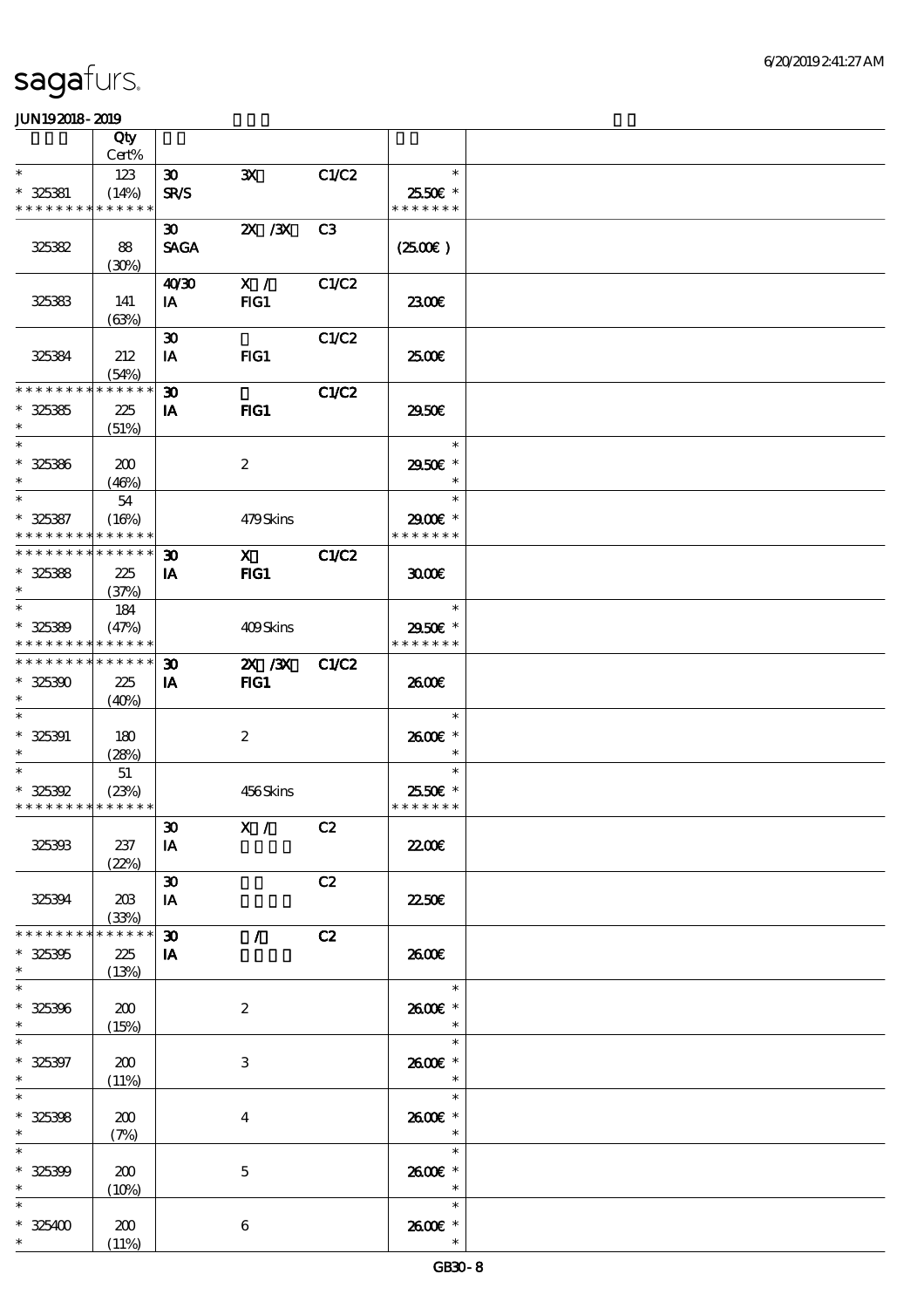|                                             | Qty                  |                                            |                  |                |                            |  |
|---------------------------------------------|----------------------|--------------------------------------------|------------------|----------------|----------------------------|--|
| $\ast$                                      | Cert%                |                                            |                  |                | $\ast$                     |  |
| $* 325401$                                  | 90<br>(10%)          | $\boldsymbol{\mathfrak{D}}$<br>IA          | $\mathcal{L}$    | C2             | 25.50€ *                   |  |
| * * * * * * * * * * * * * *                 |                      |                                            |                  |                | * * * * * * *              |  |
| * * * * * * * *                             | * * * * * *          | $\boldsymbol{\mathfrak{D}}$                | $\mathcal{L}$    | C2             |                            |  |
| $*325402$                                   | 225                  | IA                                         |                  |                | 2650E                      |  |
| $\ast$                                      | (46%)                |                                            |                  |                |                            |  |
| $\ast$<br>$* 325403$                        |                      |                                            |                  |                | $\ast$<br>2600€ *          |  |
| $\ast$                                      | 200<br>(36%)         |                                            | $\boldsymbol{z}$ |                | $\ast$                     |  |
| $\ast$                                      |                      |                                            |                  |                | $\ast$                     |  |
| $* 325404$                                  | 200                  |                                            | 3                |                | 2600E *                    |  |
| $\ast$                                      | (30%)                |                                            |                  |                | $\ast$                     |  |
| $\ast$                                      |                      |                                            |                  |                | $\ast$                     |  |
| $* 325405$<br>$\ast$                        | 200<br>(30%)         |                                            | $\overline{4}$   |                | 2650€ *<br>$\ast$          |  |
| $\ast$                                      |                      |                                            |                  |                | $\ast$                     |  |
| $* 325406$                                  | 200                  |                                            | $\mathbf{5}$     |                | 2650€ *                    |  |
| $\ast$                                      | (38%)                |                                            |                  |                | $\ast$                     |  |
| $\overline{\ast}$                           | 61                   |                                            |                  |                | $\ast$                     |  |
| $* 325407$<br>* * * * * * * * * * * * * *   | (34%)                |                                            | 1086Skins        |                | 2650€ *<br>* * * * * * *   |  |
| * * * * * * * *                             | * * * * * *          | $\boldsymbol{\mathfrak{D}}$                | $X$ / $ZX$       | C2             |                            |  |
| $* 325408$                                  | 225                  | IA                                         |                  |                | 27.00E                     |  |
| $\ast$                                      | (13%)                |                                            |                  |                |                            |  |
| $\ast$                                      |                      |                                            |                  |                | $\ast$                     |  |
| $* 325409$<br>$\ast$                        | 200<br>(15%)         |                                            | $\boldsymbol{2}$ |                | 27.00 £*<br>$\ast$         |  |
| $\ast$                                      | 192                  |                                            |                  |                | $\ast$                     |  |
| * 325410                                    | (6%)                 |                                            | 617Skins         |                | 27.00€ *                   |  |
| * * * * * * * * * * * * * *                 |                      |                                            |                  |                | * * * * * * *              |  |
| * * * * * * * * * * * * * * *<br>$* 325411$ | 205                  | $\boldsymbol{\mathfrak{D}}$                | $X$ / $ZX$       | C2             | 27.00E                     |  |
| $\ast$                                      | (32%)                | IA                                         |                  |                |                            |  |
|                                             | 50                   |                                            |                  |                | $\ast$                     |  |
| $* 325412$                                  | (24%)                |                                            | 255Skins         |                | 2650€ *                    |  |
| * * * * * * * * <mark>* * * * * * *</mark>  |                      |                                            |                  |                | * * * * * * *              |  |
| 325413                                      | 216                  | $\pmb{\mathfrak{D}}$<br>IA                 | $\mathbf{x}$     | C2             | <b>2200</b> €              |  |
|                                             | (12%)                |                                            |                  |                |                            |  |
|                                             |                      | $\boldsymbol{\mathfrak{D}}$                | $\mathbf{X}$ /   | C1/C2          |                            |  |
| 325414                                      | 128                  | <b>SROY</b>                                |                  |                | (27.00)                    |  |
|                                             | (44%)                |                                            |                  |                |                            |  |
| 325415                                      | 143                  | $\boldsymbol{\mathfrak{D}}$<br><b>SROY</b> |                  | C1/C2          | (2800)                     |  |
|                                             | (35%)                |                                            |                  |                |                            |  |
|                                             |                      | $\boldsymbol{\mathfrak{D}}$                |                  | C1/C2          |                            |  |
| 325416                                      | 180                  | <b>SROY</b>                                |                  |                | (2800)                     |  |
|                                             | (61%)                |                                            |                  |                |                            |  |
| 325417                                      | 117                  | $\boldsymbol{\mathfrak{D}}$<br><b>SROY</b> |                  | C <sub>3</sub> | 2500€                      |  |
|                                             | (40%)                |                                            |                  |                |                            |  |
|                                             |                      | $\boldsymbol{\mathfrak{D}}$                |                  | C1             |                            |  |
| 325418                                      | 137                  | <b>SROY</b>                                |                  |                | (300)                      |  |
| * * * * * * * *                             | (36%)<br>* * * * * * | $\boldsymbol{\mathfrak{D}}$                |                  | C2             |                            |  |
| * 325419                                    | 205                  | <b>SROY</b>                                |                  |                | (300)                      |  |
| $\ast$                                      | (20%)                |                                            |                  |                |                            |  |
| $\ast$                                      | 77                   |                                            |                  |                | $\ast$                     |  |
| $*325420$                                   | (23%)                |                                            | 282Skins         |                | $(300E)*$<br>* * * * * * * |  |
| * * * * * * * * * * * * * *                 |                      |                                            |                  |                |                            |  |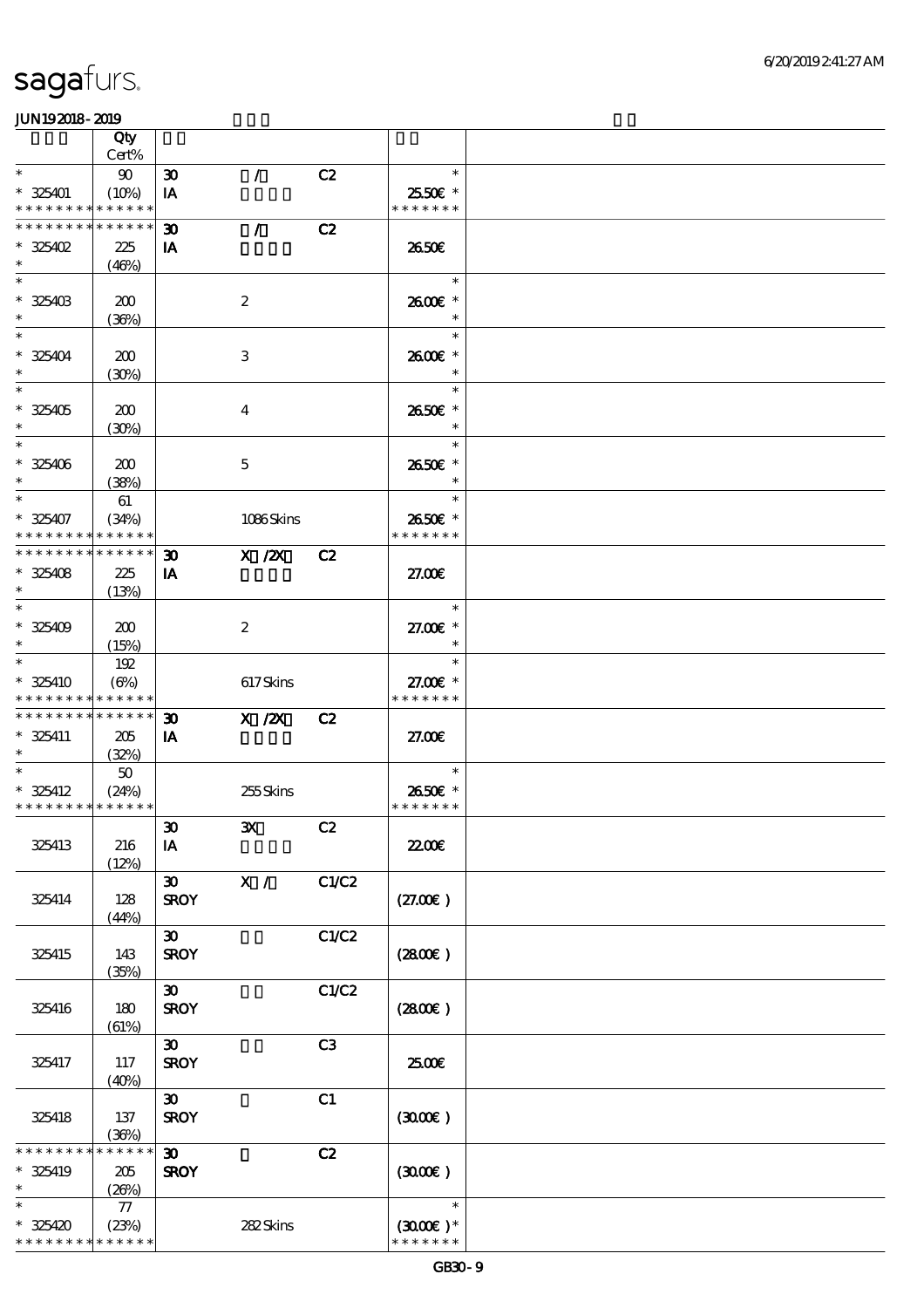|                                | Qty           |                             |              |       |               |  |
|--------------------------------|---------------|-----------------------------|--------------|-------|---------------|--|
|                                | Cert%         |                             |              |       |               |  |
| * * * * * * * *                | * * * * * *   | $\boldsymbol{\mathfrak{D}}$ |              | C3    |               |  |
| $* 325421$                     | 205           | <b>SROY</b>                 |              |       | (27.00)       |  |
| $\ast$                         | (45%)         |                             |              |       |               |  |
| $\ast$                         | 36            |                             |              |       | $\ast$        |  |
| $*325422$                      | (66%)         |                             | 241 Skins    |       | $(27.00)$ *   |  |
| * * * * * * * *<br>* * * * * * |               |                             |              |       | * * * * * * * |  |
|                                |               | $\boldsymbol{\mathfrak{D}}$ |              | C1    |               |  |
| 325423                         | 197           | <b>SROY</b>                 |              |       | 3200          |  |
|                                | (20%)         |                             |              |       |               |  |
| * * * * * * * *                | * * * * * *   | 30 <sup>2</sup>             |              | C2    |               |  |
| $* 325424$                     | 205           | <b>SROY</b>                 |              |       | (3200)        |  |
| $*$                            | $(\Theta\% )$ |                             |              |       |               |  |
| $\ast$                         | 57            |                             |              |       | $\ast$        |  |
| $* 325425$                     | (8%)          |                             | 262Skins     |       | $(3200)$ *    |  |
| * * * * * * * *                | * * * * * *   |                             |              |       | * * * * * * * |  |
|                                |               | $\boldsymbol{\mathfrak{D}}$ | $\mathbf{X}$ | C1    |               |  |
| 325426                         | 152           | <b>SROY</b>                 |              |       | 3300          |  |
|                                | (28%)         |                             |              |       |               |  |
|                                |               | $\boldsymbol{\mathfrak{D}}$ | $\mathbf{x}$ | C2    |               |  |
| 325427                         | 192           | <b>SROY</b>                 |              |       | 3300          |  |
|                                | (14%)         |                             |              |       |               |  |
|                                |               | 30 <sup>2</sup>             | $X \, X$     | C1/C2 |               |  |
| 325428                         | 80            | <b>SROY</b>                 |              |       | 2900€         |  |
|                                | (46%)         |                             |              |       |               |  |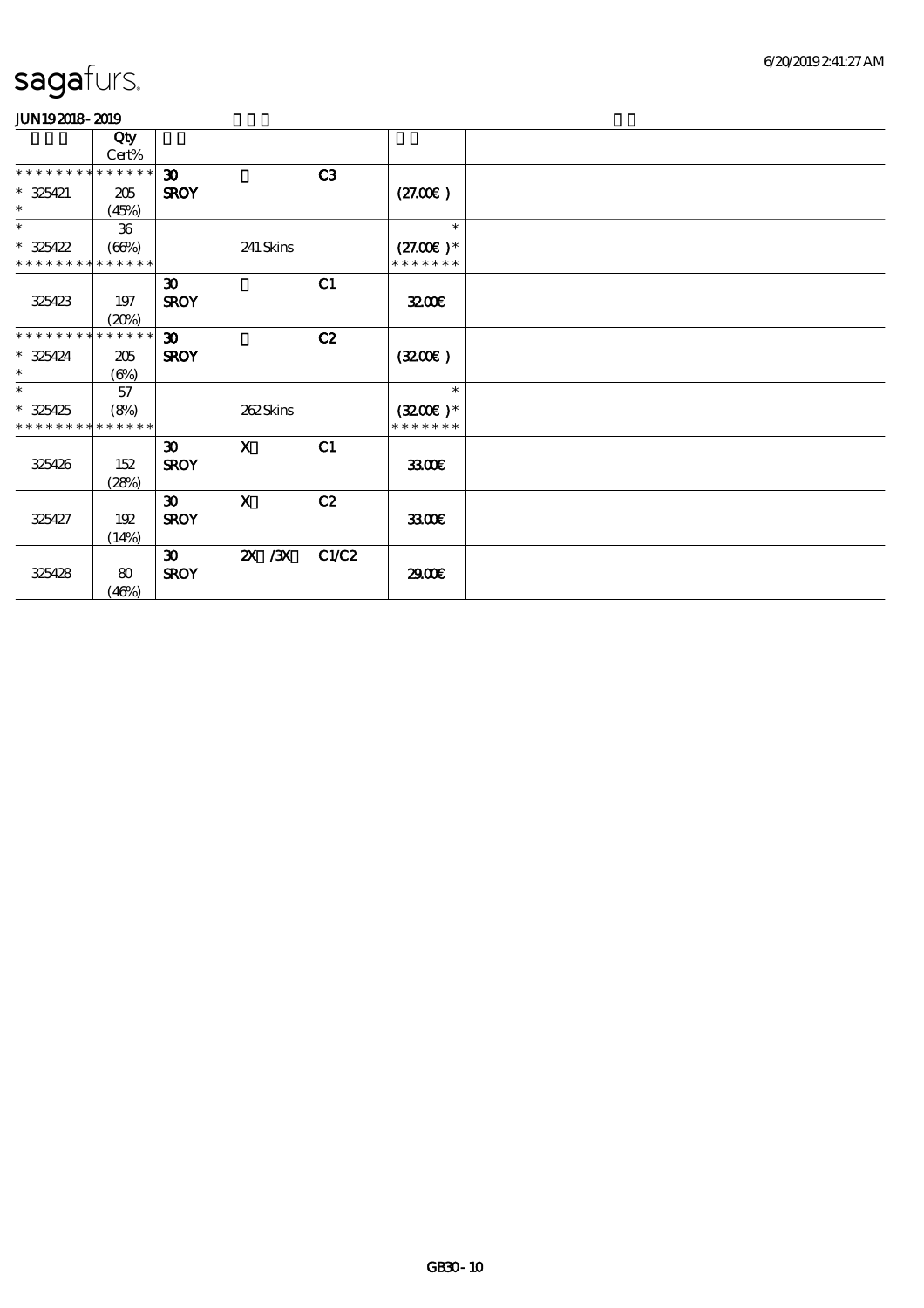|                                            | Qty         |                             |          |                |                      |  |
|--------------------------------------------|-------------|-----------------------------|----------|----------------|----------------------|--|
|                                            | Cert%       |                             |          |                |                      |  |
| * * * * * * *                              | * * * * * * | $\boldsymbol{\mathbf{z}}$   | X /      | <b>C1/C2</b>   |                      |  |
| $*$ 325481                                 | 285         | $\mathbf{S}$                |          |                | (1900)               |  |
| $\ast$                                     | (25%)       |                             |          |                |                      |  |
| $\ast$                                     | 109         |                             |          |                | $\ast$               |  |
| $* 325482$                                 | (16%)       |                             | 394Skins |                | $(1900E)*$           |  |
| * * * * * * * * * * * * * *                |             |                             |          |                | * * * * * * *        |  |
|                                            |             | $\boldsymbol{\mathfrak{D}}$ | X /      | C <sub>3</sub> |                      |  |
| 325483                                     | 185         | ${\bf s}$                   |          |                | 17.50€               |  |
|                                            | (12%)       |                             |          |                |                      |  |
| * * * * * * * *                            | * * * * * * | $\boldsymbol{\mathfrak{D}}$ |          | <b>C1/C2</b>   |                      |  |
| $* 325484$                                 | 285         | ${\bf s}$                   |          |                | (2000)               |  |
|                                            | (24%)       |                             |          |                |                      |  |
| $\ast$                                     | $93$        |                             |          |                | $\ast$               |  |
| $* 325485$                                 | (35%)       |                             | 378Skins |                | $(2000\varepsilon)*$ |  |
| * * * * * * * *                            | * * * * * * |                             |          |                | * * * * * * *        |  |
| * * * * * * * * * * * * * *                |             | $\boldsymbol{\mathsf{20}}$  |          | C <sub>3</sub> |                      |  |
| $* 325486$                                 | 285         | ${\bf s}$                   |          |                | 17.50€               |  |
| $\ast$                                     | (4%)        |                             |          |                |                      |  |
| $\ast$                                     | 143         |                             |          |                | $\ast$               |  |
| $* 325487$                                 | (13%)       |                             | 428Skins |                | 17.50€ *             |  |
| * * * * * * * *                            | * * * * * * |                             |          |                | * * * * * * *        |  |
| * * * * * * * * * * * * * *                |             | $\boldsymbol{\mathbf{z}}$   |          | <b>C1/C2</b>   |                      |  |
| * 325488                                   | 285         | ${\bf s}$                   |          |                | (220E)               |  |
| $\ast$                                     | (40%)       |                             |          |                |                      |  |
| $\ast$                                     | 243         |                             |          |                | $\ast$               |  |
| $* 325489$                                 | (30%)       |                             | 528Skins |                | $(2200\varepsilon)*$ |  |
| * * * * * * * * * * * * * *                |             |                             |          |                | * * * * * * *        |  |
| * * * * * * * * <mark>* * * * * * *</mark> |             | $\boldsymbol{\mathbf{z}}$   |          | <b>C1/C2</b>   |                      |  |
| $* 325490$                                 | 285         | ${\bf s}$                   |          |                | (220E)               |  |
|                                            | (48%)       |                             |          |                |                      |  |
|                                            |             |                             |          |                | $\ast$               |  |
| $* 325491$                                 | 260         | $\boldsymbol{2}$            |          |                | $(2200\varepsilon)*$ |  |
| $\ast$                                     | (18%)       |                             |          |                | $\ast$               |  |
| $\ast$                                     | 169         |                             |          |                | $\ast$               |  |
| $*325492$                                  | (27%)       |                             | 714Skins |                | $(2200)$ *           |  |
| * * * * * * * * * * * * * *                |             |                             |          |                | * * * * * * *        |  |
| *************** 20                         |             |                             |          | <b>C1/C2</b>   |                      |  |
| $* 325493$                                 | 285         | ${\bf s}$                   |          |                | (220)                |  |
| $\ast$                                     | (40%)       |                             |          |                |                      |  |
| $\ast$                                     |             |                             |          |                | $\ast$               |  |
| $* 325494$                                 | 260         | $\boldsymbol{z}$            |          |                | $(2200\varepsilon)*$ |  |
| $\ast$                                     | (43%)       |                             |          |                | $\ast$               |  |
| $\ast$                                     | 105         |                             |          |                | $\ast$               |  |
| $* 325495$                                 | (31%)       |                             | 650Skins |                | $(2200\varepsilon)*$ |  |
| * * * * * * * *                            | ******      |                             |          |                | * * * * * * *        |  |
| * * * * * * * *                            | * * * * * * | $\boldsymbol{\mathbf{z}}$   |          | C <sub>3</sub> |                      |  |
| $* 325496$                                 | 285         | ${\bf s}$                   |          |                | $(1900\epsilon)$     |  |
| $\ast$                                     | (15%)       |                             |          |                |                      |  |
| $\ast$                                     | 179         |                             |          |                | $\ast$               |  |
| $* 325497$                                 | (14%)       |                             | 464Skins |                | $(1900E)*$           |  |
| * * * * * * * * * * * * * *                |             |                             |          |                | * * * * * * *        |  |
| * * * * * * * *                            | * * * * * * | $\boldsymbol{\mathfrak{D}}$ |          | C <sub>3</sub> |                      |  |
| $* 325498$                                 | 285         | $\mathbf{S}$                |          |                | 1900E                |  |
| $\ast$                                     | (24%)       |                             |          |                |                      |  |
| $\ast$                                     |             |                             |          |                | $\ast$               |  |
| $* 325499$                                 | 260         | $\boldsymbol{2}$            |          |                | 1850€ *              |  |
| $\ast$                                     | $(\Theta)$  |                             |          |                | $\ast$               |  |
| $\ast$                                     | 144         |                             |          |                | $\ast$               |  |
| $* 32500$                                  | (3%)        |                             | 689Skins |                | 1850E *              |  |
| * * * * * * * *                            | * * * * * * |                             |          |                | * * * * * * *        |  |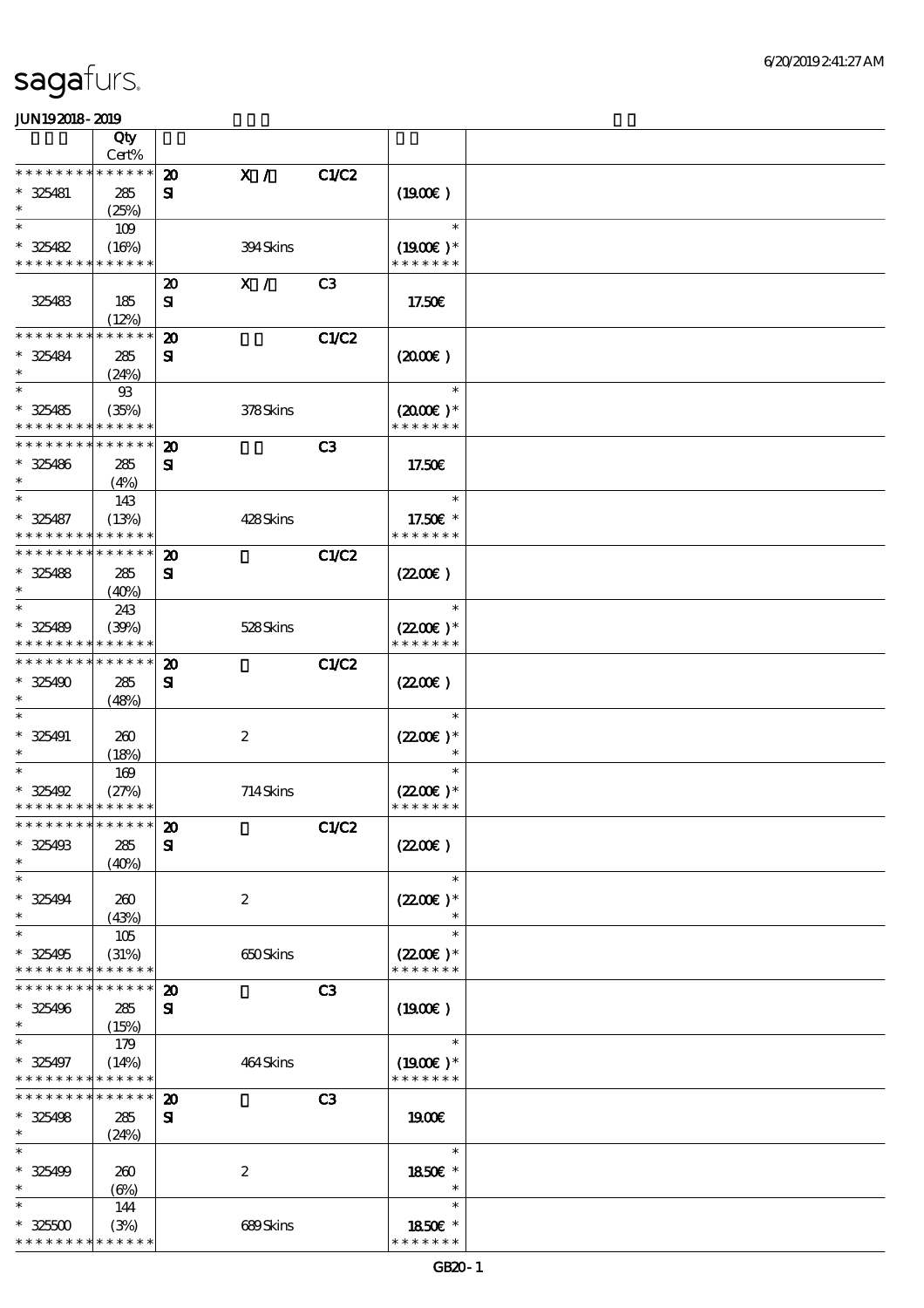|                                                | Qty                  |                                          |                           |                |                             |  |
|------------------------------------------------|----------------------|------------------------------------------|---------------------------|----------------|-----------------------------|--|
|                                                | Cert%                |                                          |                           |                |                             |  |
|                                                |                      | $\boldsymbol{\mathsf{20}}$               |                           | C <sub>3</sub> |                             |  |
| 325501                                         | 201<br>(21%)         | $\mathbf{S}$                             |                           |                | (1900)                      |  |
| * * * * * * * *                                | * * * * * *          | $\boldsymbol{\mathbf{z}}$                |                           | C1/C2          |                             |  |
| $*32502$                                       | 285                  | ${\bf s}$                                |                           |                | (2400)                      |  |
| $\ast$                                         | (50%)                |                                          |                           |                |                             |  |
| $\ast$                                         |                      |                                          |                           |                | $\ast$                      |  |
| $* 32500$                                      | 240                  |                                          | $\boldsymbol{2}$          |                | $(2400)$ *                  |  |
| $\ast$                                         | (40%)                |                                          |                           |                |                             |  |
| $\ast$                                         | $\boldsymbol{\pi}$   |                                          |                           |                | $\ast$                      |  |
| $* 32504$<br>* * * * * * * * * * * * * *       | (35%)                |                                          | 595Skins                  |                | $(2400)$ *<br>* * * * * * * |  |
| * * * * * * * *                                | * * * * * *          | $\boldsymbol{\mathbf{z}}$                |                           | <b>C1/C2</b>   |                             |  |
| $* 32500$                                      | 285                  | ${\bf s}$                                |                           |                | (2400)                      |  |
| $\ast$                                         | (41%)                |                                          |                           |                |                             |  |
| $\ast$                                         |                      |                                          |                           |                | $\ast$                      |  |
| $^\ast$ 325506                                 | 260                  |                                          | $\boldsymbol{2}$          |                | $(2400\varepsilon)*$        |  |
| $\ast$<br>$\ast$                               | (42%)                |                                          |                           |                | $\ast$<br>$\ast$            |  |
| $* 32507$                                      | 143<br>(25%)         |                                          | 688Skins                  |                | $(2400)$ *                  |  |
| * * * * * * * *                                | * * * * * *          |                                          |                           |                | * * * * * * *               |  |
| * * * * * * * *                                | * * * * * *          | $\boldsymbol{\mathbf{z}}$                |                           | C <sub>3</sub> |                             |  |
| $* 32508$                                      | 285                  | ${\bf s}$                                |                           |                | 21.00                       |  |
| $\ast$                                         | (16%)                |                                          |                           |                |                             |  |
| $\ast$                                         | 66                   |                                          |                           |                | $\ast$                      |  |
| $* 32509$                                      | (12%)                |                                          | 351 Skins                 |                | 2050E *                     |  |
| * * * * * * * *<br>* * * * * * * * * * * * * * | * * * * * *          |                                          |                           |                | * * * * * * *               |  |
| $* 325510$                                     | 285                  | $\boldsymbol{\mathbf{z}}$<br>${\bf s}$   |                           | C <sub>3</sub> | 2100                        |  |
| $\ast$                                         | (19%)                |                                          |                           |                |                             |  |
| $\ast$                                         | 184                  |                                          |                           |                | $\ast$                      |  |
| $* 325511$                                     | (8%)                 |                                          | 469Skins                  |                | $21.005*$                   |  |
| * * * * * * * * <mark>* * * * * *</mark>       |                      |                                          |                           |                | * * * * * * *               |  |
| * * * * * * * * * * * * * *                    |                      | $\boldsymbol{\mathbf{z}}$                | $\mathbf x$               | C1/C2          |                             |  |
| $* 325512$<br>$\ast$                           | 285                  | ${\bf s}$                                |                           |                | 2400€                       |  |
| $\ast$                                         | (51%)<br>182         |                                          |                           |                | $\ast$                      |  |
| $* 325513$                                     | (56%)                |                                          | 467Skins                  |                | 2350€ *                     |  |
| * * * * * * * *                                | * * * * * *          |                                          |                           |                | * * * * * * *               |  |
| * * * * * * * * <mark>* * * * * * *</mark>     |                      | $\boldsymbol{\mathbf{z}}$                | $\mathbf{x}$              | C1/C2          |                             |  |
| $* 325514$                                     | 285                  | ${\bf s}$                                |                           |                | 2400€                       |  |
| $\ast$                                         | (43%)                |                                          |                           |                |                             |  |
| $\ast$<br>$* 325515$                           | 142                  |                                          |                           |                | $\ast$                      |  |
| * * * * * * * *                                | (52%)<br>* * * * * * |                                          | 427Skins                  |                | 2350€ *<br>* * * * * * *    |  |
| * * * * * * * *                                | * * * * * *          | $\boldsymbol{\mathfrak{D}}$              | $\mathbf{x}$              | <b>C1/C2</b>   |                             |  |
| $* 325516$                                     | 285                  | ${\bf s}$                                |                           |                | 2400€                       |  |
| $\ast$                                         | (43%)                |                                          |                           |                |                             |  |
| $\ast$                                         | 145                  |                                          |                           |                | $\ast$                      |  |
| $* 325517$                                     | (2%)                 |                                          | 430Skins                  |                | 2350€ *                     |  |
| * * * * * * * * <mark>* * * * * *</mark>       |                      |                                          | $\mathbf{x}$              |                | * * * * * * *               |  |
| 325518                                         | 288                  | $\boldsymbol{\mathfrak{D}}$<br>$S\!S\!I$ |                           | C <sub>3</sub> | 2200                        |  |
|                                                | (10%)                |                                          |                           |                |                             |  |
| * * * * * * * *                                | * * * * * *          | $\boldsymbol{\mathfrak{D}}$              | $\boldsymbol{\mathsf{X}}$ | C <sub>3</sub> |                             |  |
| $* 325519$                                     | 285                  | ${\bf s}$                                |                           |                | 2200                        |  |
| $\ast$                                         | (17%)                |                                          |                           |                |                             |  |
| $\ast$                                         | 42                   |                                          |                           |                | $\ast$                      |  |
| $* 325520$<br>* * * * * * * * * * * * * *      | (42%)                |                                          | 327Skins                  |                | $21.50E$ *<br>* * * * * * * |  |
|                                                |                      |                                          |                           |                |                             |  |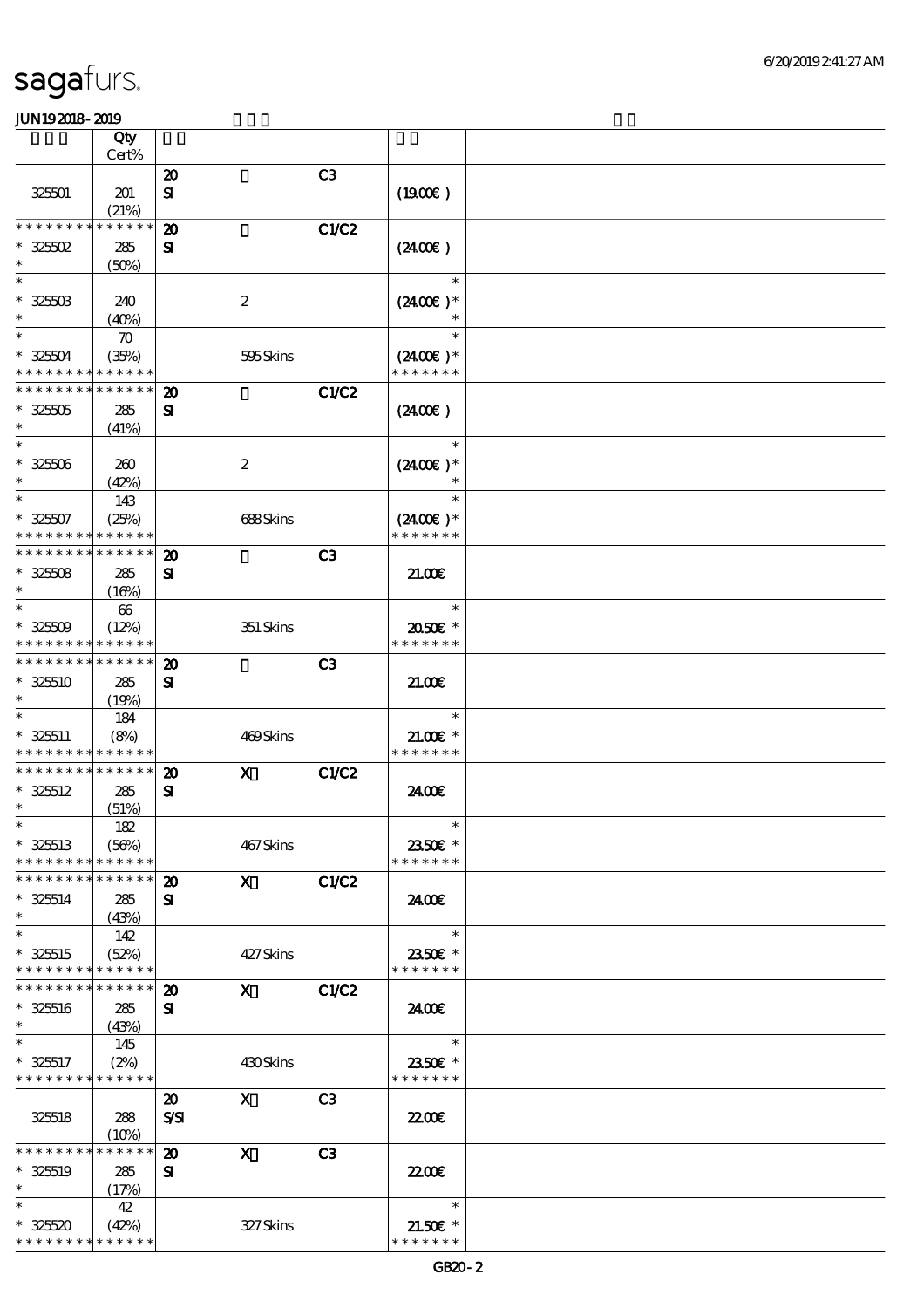|                                           | Qty              |                                        |                           |       |                         |  |
|-------------------------------------------|------------------|----------------------------------------|---------------------------|-------|-------------------------|--|
|                                           | Cert%            |                                        | $\mathbf x$               |       |                         |  |
| 325521                                    | $217\,$          | $\boldsymbol{\mathbf{z}}$<br>${\bf s}$ |                           | C3    | 21.50E                  |  |
|                                           | (19%)            |                                        |                           |       |                         |  |
|                                           |                  | $\boldsymbol{\mathfrak{D}}$            | $\boldsymbol{\mathsf{Z}}$ | C1/C2 |                         |  |
| 325522                                    | 138              | ${\bf s}$                              |                           |       | (21.50)                 |  |
|                                           | (42%)            |                                        |                           |       |                         |  |
|                                           |                  | $\boldsymbol{\mathfrak{D}}$            | $\boldsymbol{\mathsf{X}}$ | C1/C2 |                         |  |
| 325523                                    | 109              | ${\bf s}$                              |                           |       | (21.50)                 |  |
|                                           | (32%)            | $\boldsymbol{\mathsf{20}}$             | $\boldsymbol{\mathsf{z}}$ | C2    |                         |  |
| 325524                                    | 286              | ${\bf s}$                              |                           |       | (21.50)                 |  |
|                                           | (19%)            |                                        |                           |       |                         |  |
|                                           |                  | $\boldsymbol{\mathfrak{D}}$            | $\mathbf{x}$              | C1/C2 |                         |  |
| 325525                                    | 229              | ${\bf s}$                              |                           |       | (1900)                  |  |
|                                           | (16%)            |                                        |                           |       |                         |  |
|                                           |                  | $\boldsymbol{\mathbf{z}}$              | $\mathbf{x}$              | C2    |                         |  |
| 325526                                    | $207\,$<br>(22%) | ${\bf s}$                              |                           |       | (1900E)                 |  |
|                                           |                  | $\boldsymbol{\mathsf{20}}$             | X /                       | C2    |                         |  |
| 325527                                    | 119              | $\, {\bf B}$                           | FG1                       |       | <b>1600€</b>            |  |
|                                           | (22%)            |                                        |                           |       |                         |  |
| * * * * * * * *                           | * * * * * *      | $\boldsymbol{\mathbf{z}}$              | $\mathcal{L}$             | C2    |                         |  |
| $* 32528$                                 | 285              | $\, {\bf B}$                           | FIG1                      |       | 1900E                   |  |
| $\ast$<br>$\ast$                          | (39%)            |                                        |                           |       | $\ast$                  |  |
| $* 325529$                                | 291<br>(20%)     |                                        | 576Skins                  |       | 1900E *                 |  |
| * * * * *                                 | * * * * * *      |                                        |                           |       | * * * * * * *           |  |
| * * * * * * * * * * * * * *               |                  | $\boldsymbol{\mathbf{z}}$              | $\mathbf{x}$              | C2    |                         |  |
| $* 325530$                                | 265              | $\, {\bf I} \! {\bf B} \,$             | $HG1$                     |       | 2050                    |  |
| $\ast$                                    | (43%)            |                                        |                           |       |                         |  |
| $\ast$                                    | 40               |                                        |                           |       | $\ast$                  |  |
| $* 325531$<br>* * * * * * * * * * * * * * | (32%)            |                                        | 305Skins                  |       | 2000E*<br>* * * * * * * |  |
|                                           |                  | $\boldsymbol{\mathbf{z}}$              | 2X / 3X                   | C2    |                         |  |
| 325532                                    | 143              | $\mathbf{B}$                           | FG1                       |       | 17.00E                  |  |
|                                           | (20%)            |                                        |                           |       |                         |  |
|                                           |                  | $\pmb{\mathcal{Z}}$                    | X /                       | C2    |                         |  |
| 325533                                    | 200              | $\, {\bf I} \! {\bf B} \,$             |                           |       | 1650€                   |  |
|                                           | (15%)            |                                        |                           |       |                         |  |
| * * * * * * * *                           | * * * * * *      | $\boldsymbol{\mathbf{z}}$              | $\mathcal{L}$             | C2    |                         |  |
| $* 325634$<br>$\ast$                      | 285<br>(23%)     | $\mathbf{B}$                           |                           |       | (21.00)                 |  |
| $\ast$                                    | 190              |                                        |                           |       | $\ast$                  |  |
| $* 32535$                                 | (29%)            |                                        | 475Skins                  |       | $(21.00)$ *             |  |
| * * * * * * * *                           | * * * * * *      |                                        |                           |       | * * * * * * *           |  |
| * * * * * * * *                           | * * * * * *      | $\boldsymbol{\mathbf{z}}$              | $\mathcal{L}$             | C2    |                         |  |
| $* 325336$<br>$\ast$                      | 285              | $\, {\bf B}$                           |                           |       | (21.00)                 |  |
| $\ast$                                    | (25%)            |                                        |                           |       | $\ast$                  |  |
| $* 325637$                                | 260              |                                        | $\boldsymbol{2}$          |       | $(21.00)$ *             |  |
| $\ast$                                    | (16%)            |                                        |                           |       | $\ast$                  |  |
| $\ast$                                    | 185              |                                        |                           |       | $\ast$                  |  |
| $* 325538$                                | (24%)            |                                        | 730Skins                  |       | $(21.00)$ *             |  |
| * * * * * * * * * * * * * *               |                  |                                        |                           |       | * * * * * * *           |  |
|                                           |                  | $\boldsymbol{\mathfrak{D}}$            | $\mathbf{x}$              | C2    |                         |  |
| 325539                                    | 176<br>(30%)     | $\, {\bf B}$                           |                           |       | (230E)                  |  |
|                                           |                  | $\boldsymbol{\mathbf{z}}$              | $X$ / $ZX$                | C2    |                         |  |
| 325540                                    | 300              | $\, {\bf I} \! {\bf B} \,$             |                           |       | (220E)                  |  |
|                                           | (20%)            |                                        |                           |       |                         |  |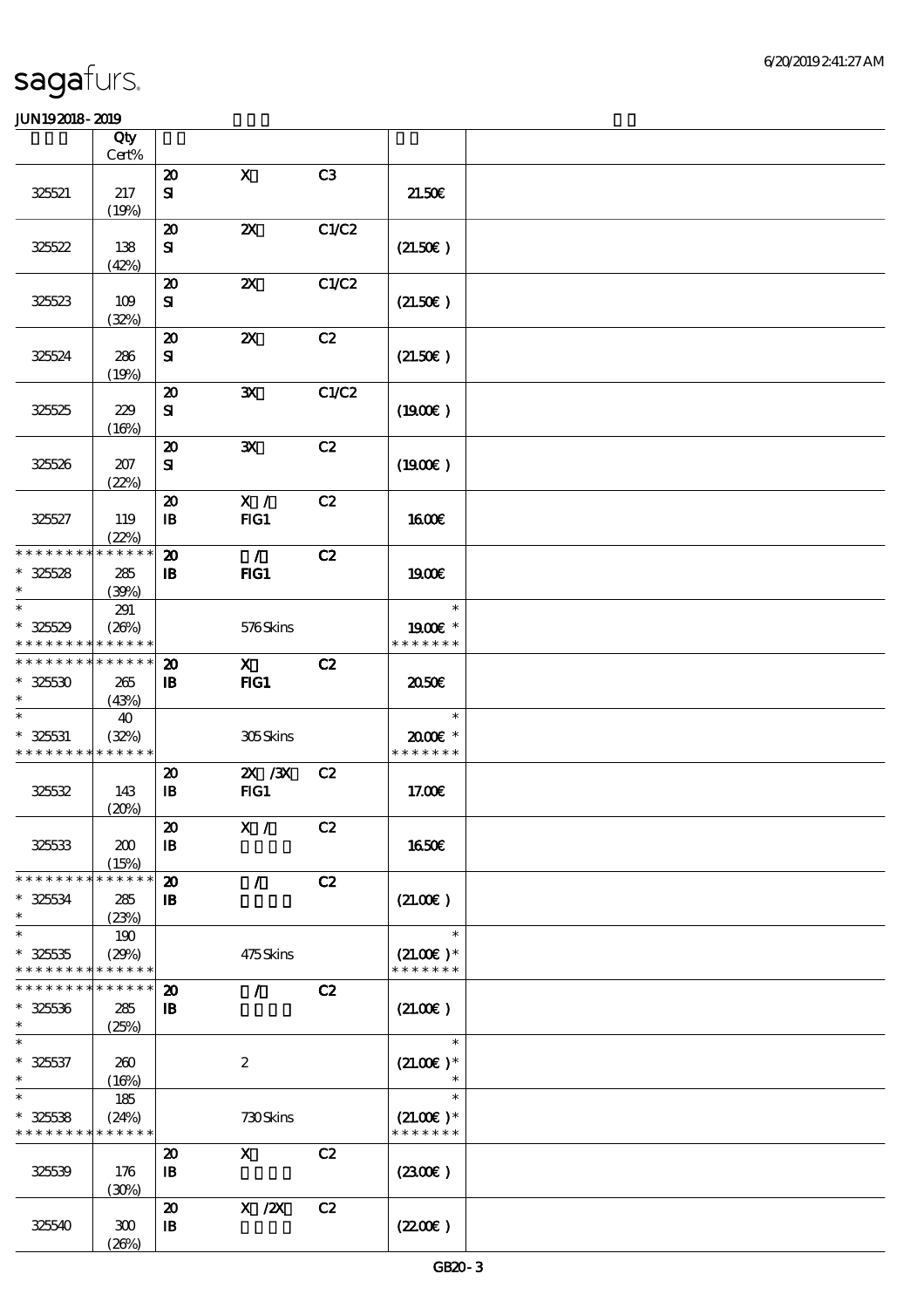|                             | Qty<br>Cert%          |                             |                  |       |                      |  |
|-----------------------------|-----------------------|-----------------------------|------------------|-------|----------------------|--|
|                             |                       |                             |                  | C2    |                      |  |
|                             |                       | $\boldsymbol{\mathfrak{D}}$ | $X \, X$         |       |                      |  |
| 325541                      | 101                   | $\mathbf{B}$                |                  |       | (1900)               |  |
| * * * * * * * *             | (25%)<br>* * * * * *  |                             |                  |       |                      |  |
|                             |                       | $\boldsymbol{\mathbf{z}}$   | $\mathcal{L}$    | C2    |                      |  |
| $* 325542$<br>$\ast$        | 285                   | $\mathbf{I}$                |                  |       | 1900E                |  |
| $\ast$                      | (25%)                 |                             |                  |       | $\ast$               |  |
|                             |                       |                             |                  |       |                      |  |
| $* 325543$                  | 260                   |                             | $\boldsymbol{2}$ |       | 1850E *              |  |
| $\ast$<br>$\ast$            | (37%)                 |                             |                  |       |                      |  |
|                             | 123                   |                             |                  |       | $\ast$               |  |
| $* 325544$                  | (54%)                 |                             | 668Skins         |       | 1850E *              |  |
| * * * * * * * *             | * * * * * *           |                             |                  |       | * * * * * * *        |  |
|                             |                       | $\boldsymbol{\mathfrak{D}}$ | 3X / 2X          | C2    |                      |  |
| 325545                      | 85                    | <b>SAGA</b>                 |                  |       | 1800E                |  |
|                             | (37%)                 |                             |                  |       |                      |  |
|                             |                       | $\boldsymbol{\mathfrak{D}}$ | $\mathbf{x}$     | C1/C2 |                      |  |
| 325546                      | 151                   | <b>SR/S</b>                 |                  |       | 1950E                |  |
|                             | (27%)                 |                             |                  |       |                      |  |
|                             |                       | $\boldsymbol{\mathfrak{D}}$ | $\mathbf{x}$     | C3    |                      |  |
| 325547                      | 165                   | <b>SAGA</b>                 |                  |       | <b>1800€</b>         |  |
|                             | (15%)                 |                             |                  |       |                      |  |
| * * * * * * * * * * * * * * |                       | $\boldsymbol{\mathfrak{D}}$ |                  | C1/C2 |                      |  |
| $* 325548$                  | 265                   | <b>SR/S</b>                 |                  |       | <b>2200E</b>         |  |
| $\ast$                      | (35%)                 |                             |                  |       |                      |  |
| $\ast$                      | 173                   |                             |                  |       | $\ast$               |  |
| $* 325549$                  | (27%)                 |                             | 438Skins         |       | $21.50E$ *           |  |
| * * * * * * * * * * * * * * |                       |                             |                  |       | * * * * * * *        |  |
| * * * * * * * * * * * * * * |                       | 20                          |                  | C1/C2 |                      |  |
| $* 32550$                   | 265                   | <b>SAGA</b>                 |                  |       | (21.00)              |  |
| $\ast$                      | (30%)                 |                             |                  |       |                      |  |
| $\ast$                      |                       |                             |                  |       | $\ast$               |  |
| $* 32551$                   | 240                   |                             | $\boldsymbol{2}$ |       | $(21.00)$ *          |  |
| $\ast$                      | (24%)                 |                             |                  |       | $\ast$               |  |
| $\ast$                      | 43                    |                             |                  |       | $\ast$               |  |
| $* 325552$                  | (60%)                 |                             | 548Skins         |       | $(21.00)$ *          |  |
| * * * * * * * * * * * * * * |                       |                             |                  |       | * * * * * * *        |  |
| *************** 20          |                       |                             |                  | C3    |                      |  |
| $^*$ 32553 $\,$             | 265                   | <b>SR/S</b>                 |                  |       | (200E)               |  |
| $\ast$                      | (12%)                 |                             |                  |       |                      |  |
| $\ast$                      | $\boldsymbol{\omega}$ |                             |                  |       | $\ast$               |  |
| $* 325554$                  | (20%)                 |                             | 325Skins         |       | $(2000\varepsilon)*$ |  |
| * * * * * * * *             | * * * * * *           |                             |                  |       | * * * * * * *        |  |
| * * * * * * * *             | * * * * * *           | $\boldsymbol{\mathfrak{D}}$ |                  | C3    |                      |  |
| $* 325555$                  | 265                   | <b>SR/S</b>                 |                  |       | $(2000\varepsilon)$  |  |
| $\ast$                      | (7%)                  |                             |                  |       |                      |  |
| $\ast$                      | 241                   |                             |                  |       | $\ast$               |  |
| $* 325556$                  | (16%)                 |                             | 506Skins         |       | $(2000\varepsilon)*$ |  |
| * * * * * * * * * * * * * * |                       |                             |                  |       | * * * * * * *        |  |
| * * * * * * * *             | * * * * * *           | $\boldsymbol{\mathbf{z}}$   |                  | C1    |                      |  |
| $* 325557$                  | 265                   | <b>SAGA</b>                 |                  |       | 2400€                |  |
| $\ast$                      | (40%)                 |                             |                  |       |                      |  |
| $\ast$                      | 141                   |                             |                  |       | $\ast$               |  |
| $* 325558$                  | (20%)                 |                             | 406Skins         |       | 2400€ *              |  |
| * * * * * * * * * * * * * * |                       |                             |                  |       | * * * * * * *        |  |
| * * * * * * * * * * * * * * |                       | $\boldsymbol{\mathfrak{D}}$ |                  | C1    |                      |  |
| $* 32550$                   | 265                   | <b>SAGA</b>                 |                  |       | 2400E                |  |
| $\ast$                      | (60%)                 |                             |                  |       |                      |  |
| $\ast$                      |                       |                             |                  |       | $\ast$               |  |
| $* 32560$                   | 220                   |                             | $\boldsymbol{2}$ |       | 2350E *              |  |
| $\ast$                      | (30%)                 |                             |                  |       | $\ast$               |  |
|                             |                       |                             |                  |       |                      |  |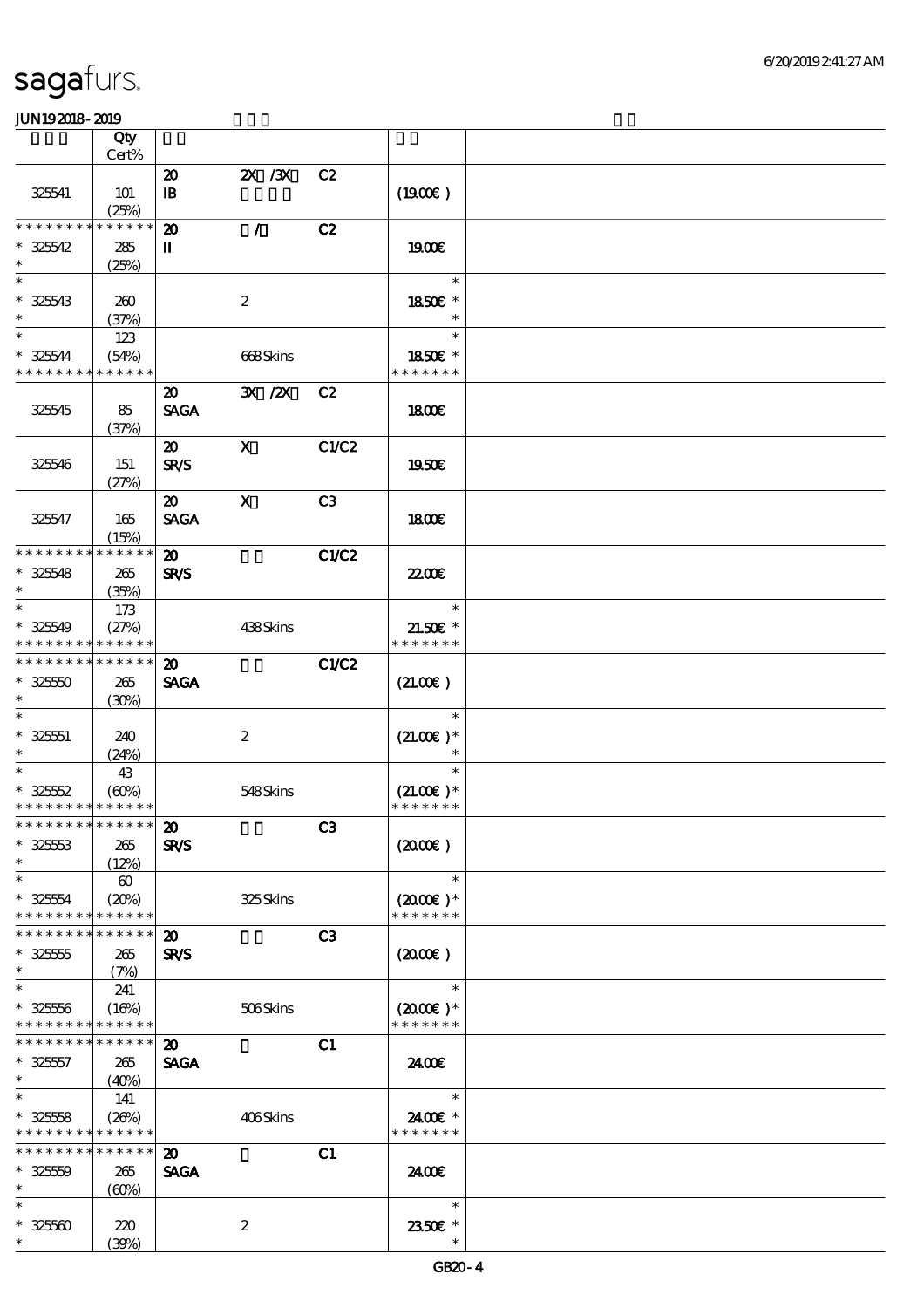|                                                         | Qty                  |                             |                           |       |                              |  |
|---------------------------------------------------------|----------------------|-----------------------------|---------------------------|-------|------------------------------|--|
|                                                         | Cert%                |                             |                           |       |                              |  |
| $\ast$                                                  | $5\!5$               | $\boldsymbol{\mathfrak{D}}$ |                           | C1    | $\ast$                       |  |
| $* 32561$<br>* * * * * * * * <mark>* * * * * *</mark> * | (45%)                | <b>SAGA</b>                 |                           |       | 2350€ *<br>* * * * * * *     |  |
| * * * * * * *                                           | * * * * * *          | $\boldsymbol{\mathfrak{D}}$ |                           | C1/C2 |                              |  |
| $* 32562$                                               | 240                  | <b>SAGA</b>                 |                           |       | (240E)                       |  |
| $\ast$                                                  | (21%)                |                             |                           |       |                              |  |
| $\ast$                                                  |                      |                             |                           |       | $\ast$                       |  |
| $* 32563$                                               | 240                  |                             | $\boldsymbol{2}$          |       | 2400€ *                      |  |
| $\ast$                                                  | (47%)                |                             |                           |       | $\ast$                       |  |
| $\ast$                                                  |                      |                             |                           |       | $\ast$                       |  |
| $* 32564$                                               | 240                  |                             | $\ensuremath{\mathbf{3}}$ |       | 2350€ *                      |  |
| $\ast$                                                  | (45%)                |                             |                           |       | $\ast$                       |  |
| $\ast$                                                  | 168                  |                             |                           |       | $\ast$                       |  |
| $* 32565$                                               | (35%)                |                             | 888Skins                  |       | $(2400\varepsilon)*$         |  |
| * * * * * * * * * * * * * *                             |                      |                             |                           |       | * * * * * * *                |  |
| * * * * * * * *                                         | * * * * * *          | $\boldsymbol{\mathfrak{D}}$ |                           | C2    |                              |  |
| $* 32566$                                               | 265                  | <b>SAGA</b>                 |                           |       | 2400E                        |  |
| $\ast$                                                  | (16%)                |                             |                           |       |                              |  |
| $\overline{\ast}$                                       |                      |                             |                           |       | $\ast$                       |  |
| $* 32567$                                               | 240                  |                             | $\boldsymbol{2}$          |       | 2350E *                      |  |
| $\ast$                                                  | (20%)                |                             |                           |       | $\ast$                       |  |
| $\ast$                                                  |                      |                             |                           |       | $\ast$                       |  |
| $* 32568$                                               | 240                  |                             | $\,3$                     |       | 2350€ *                      |  |
| $\ast$                                                  | (13%)                |                             |                           |       | $\ast$                       |  |
| $\ast$                                                  | 64                   |                             |                           |       | $\ast$                       |  |
| $* 32560$                                               | (21%)                |                             | 809Skins                  |       | 2300€ *                      |  |
| * * * * * * * *                                         | * * * * * *          |                             |                           |       | * * * * * * *                |  |
| * * * * * * * *                                         | * * * * * *          | $\boldsymbol{\mathfrak{D}}$ |                           | C2    |                              |  |
| $* 325570$                                              | 265                  | <b>SAGA</b>                 |                           |       | $(2400\varepsilon)$          |  |
| $\ast$                                                  | (35%)                |                             |                           |       |                              |  |
| $\ast$                                                  |                      |                             |                           |       | $\ast$                       |  |
| $* 325571$                                              | 240                  |                             | $\boldsymbol{2}$          |       | $(2400E)*$                   |  |
| $\ast$                                                  | (32%)                |                             |                           |       |                              |  |
| $\ast$                                                  |                      |                             |                           |       |                              |  |
| $* 325572$<br>$\ast$                                    | 240                  |                             | $\,3$                     |       | $(2400E)^*$                  |  |
| $*$                                                     | (20%)                |                             |                           |       | $\ast$                       |  |
|                                                         | 184                  |                             |                           |       |                              |  |
| $* 325573$<br>* * * * * * * *                           | (15%)<br>* * * * * * |                             | 929Skins                  |       | $(2400E)^*$<br>* * * * * * * |  |
| * * * * * * * * * * * * * *                             |                      | $\boldsymbol{\mathsf{20}}$  |                           | C3    |                              |  |
|                                                         |                      |                             |                           |       |                              |  |
| $* 325574$<br>$\ast$                                    | 245                  | <b>SAGA</b>                 |                           |       | 21.00E                       |  |
| $\ast$                                                  | (14%)<br>43          |                             |                           |       | $\ast$                       |  |
| $* 32575$                                               | $(\Theta)$           |                             | 288Skins                  |       | 2050E *                      |  |
| * * * * * * * *                                         | * * * * * *          |                             |                           |       | * * * * * * *                |  |
| * * * * * * * *                                         | * * * * * *          | $\boldsymbol{\mathfrak{D}}$ |                           | C1    |                              |  |
| $* 325576$                                              | 285                  | <b>SAGA</b>                 |                           |       | 2500€                        |  |
| $\ast$                                                  | (44%)                |                             |                           |       |                              |  |
| $\ast$                                                  |                      |                             |                           |       | $\ast$                       |  |
| $* 325577$                                              | 260                  |                             | $\boldsymbol{2}$          |       | 2450€ *                      |  |
| $\ast$                                                  | (52%)                |                             |                           |       | $\ast$                       |  |
| $\ast$                                                  | 98                   |                             |                           |       | $\ast$                       |  |
| $* 32578$                                               | (37%)                |                             | 643Skins                  |       | 2450€ *                      |  |
| * * * * * * * * <mark>* * * * * *</mark> *              |                      |                             |                           |       | * * * * * * *                |  |
| * * * * * * * * * * * * * *                             |                      | $\boldsymbol{\mathfrak{D}}$ |                           | C1    |                              |  |
| $* 325579$                                              | 265                  | <b>SAGA</b>                 |                           |       | (250)                        |  |
| $\ast$                                                  | (55%)                |                             |                           |       |                              |  |
| $\ast$                                                  | 166                  |                             |                           |       | $\ast$                       |  |
| $* 325580$                                              | (68%)                |                             | 431 Skins                 |       | $(2500)$ *                   |  |
| * * * * * * * * <mark>* * * * * *</mark> *              |                      |                             |                           |       | * * * * * * *                |  |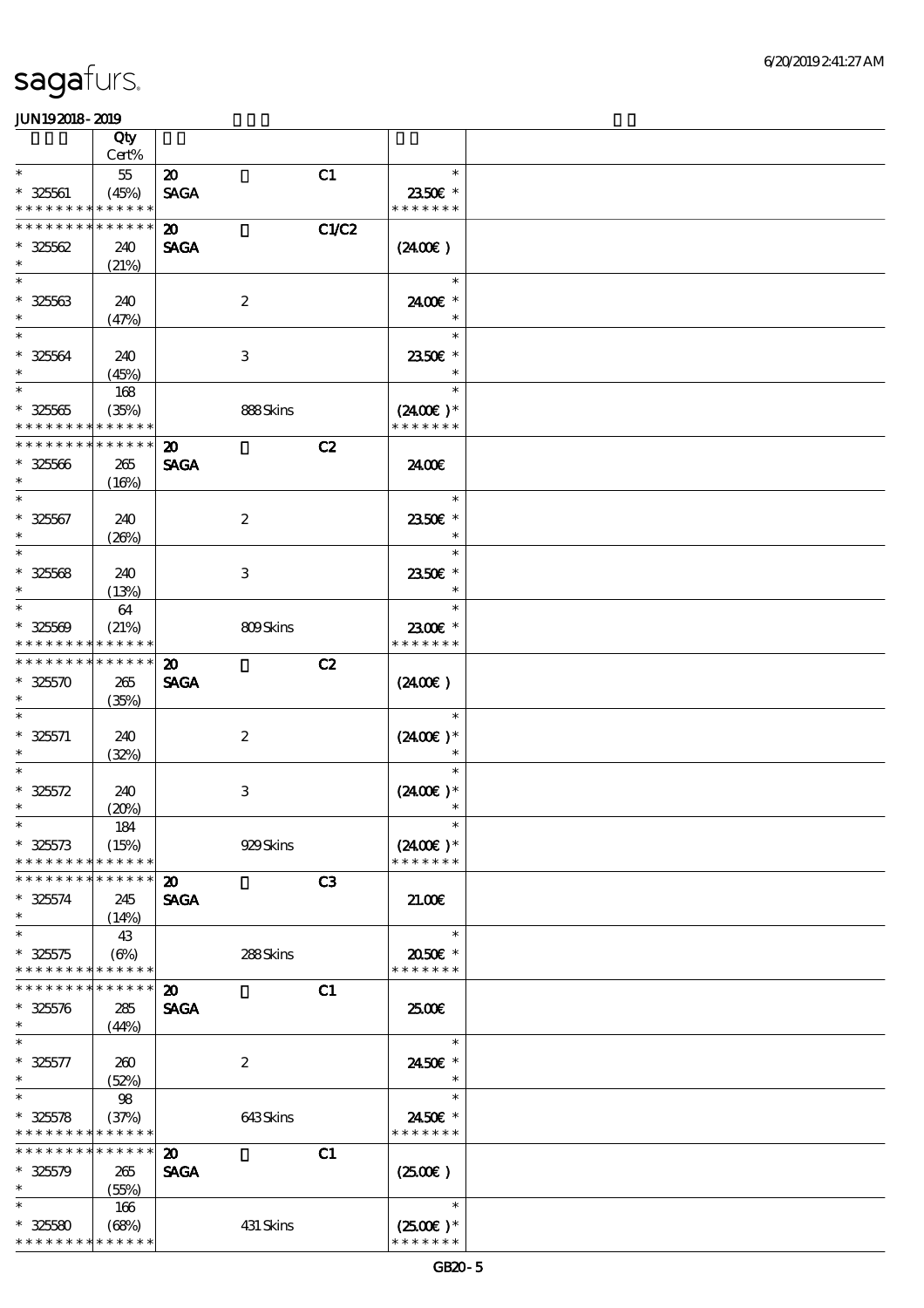|                                           | Qty<br>Cert%               |                                             |                |                                       |  |
|-------------------------------------------|----------------------------|---------------------------------------------|----------------|---------------------------------------|--|
| * * * * * * *                             | * * * * * *                | $\boldsymbol{\mathbf{z}}$                   | C2             |                                       |  |
| $* 325581$                                | 265                        | <b>SAGA</b>                                 |                | (250E)                                |  |
| $\ast$<br>$\ast$                          | (9%)                       |                                             |                | $\ast$                                |  |
| $* 325582$                                | 240                        | $\boldsymbol{2}$                            |                | $(2500E)*$                            |  |
| $\ast$                                    | (12%)                      |                                             |                | $\ast$                                |  |
| $\ast$                                    |                            |                                             |                | $\ast$                                |  |
| $* 325583$<br>$\ast$                      | 240                        | $\mathbf{3}$                                |                | $(2500\varepsilon)*$                  |  |
| $\ast$                                    | (34%)                      |                                             |                | $\ast$                                |  |
| $* 325584$                                | 240                        | $\boldsymbol{4}$                            |                | $(2500)$ *                            |  |
| $\ast$                                    | (16%)                      |                                             |                |                                       |  |
| $\ast$                                    | 47                         |                                             |                | $\ast$                                |  |
| $* 325585$<br>* * * * * * * *             | $(\Theta)$<br>* * * * * *  |                                             | 1032Skins      | $(2500\varepsilon)*$<br>* * * * * * * |  |
| * * * * * * * *                           | * * * * * *                | $\boldsymbol{\mathbf{z}}$                   | C2             |                                       |  |
| $* 325586$                                | 265                        | <b>SAGA</b>                                 |                | (250E)                                |  |
| $\ast$<br>$\ast$                          | (23%)                      |                                             |                |                                       |  |
| $* 325587$                                | 240                        | $\boldsymbol{2}$                            |                | $\ast$<br>$(2500E)*$                  |  |
| $\ast$                                    | (47%)                      |                                             |                | $\ast$                                |  |
| $\ast$                                    | 241                        |                                             |                | $\ast$                                |  |
| $* 325588$                                | (41%)                      |                                             | 746Skins       | $(2500E)*$                            |  |
| * * * * * * * *<br>* * * * * * *          | * * * * * *<br>* * * * * * | $\boldsymbol{\mathfrak{D}}$                 | C2             | * * * * * * *                         |  |
| $* 325589$                                | 265                        | <b>SAGA</b>                                 |                | (250)                                 |  |
| $\ast$                                    | (20%)                      |                                             |                |                                       |  |
| $\ast$                                    |                            |                                             |                | $\ast$                                |  |
| $* 325500$<br>$\ast$                      | 240                        | $\boldsymbol{2}$                            |                | $(2500)$ *                            |  |
|                                           | (38%)                      |                                             |                | $\ast$                                |  |
| $* 32501$                                 | 240                        | 3                                           |                | $(2500E)*$                            |  |
| $\ast$                                    | (15%)                      |                                             |                | $\ast$                                |  |
|                                           |                            |                                             |                | $\ast$                                |  |
| $* 325592$<br>$\ast$                      | 240<br>(15%)               | $\boldsymbol{4}$                            |                | $(2500)$ *                            |  |
| $\ast$                                    | $9\!6$                     |                                             |                | $\ast$                                |  |
| $* 325503$                                | (12%)                      |                                             | 1081 Skins     | $(2500E)*$                            |  |
| * * * * * * * *                           | * * * * * *                |                                             |                | * * * * * * *                         |  |
| 325594                                    | 201                        | $\boldsymbol{\mathfrak{D}}$<br><b>SAGA</b>  | C <sub>3</sub> | (230E)                                |  |
|                                           | (8%)                       |                                             |                |                                       |  |
| * * * * * * * *                           | * * * * * *                | $\boldsymbol{\mathfrak{D}}$                 | C <sub>3</sub> |                                       |  |
| $* 325005$<br>$\ast$                      | 265                        | <b>SAGA</b>                                 |                | (2300)                                |  |
| $\ast$                                    | (14%)                      |                                             |                | $\ast$                                |  |
| $* 325596$                                | 240                        | $\boldsymbol{2}$                            |                | $(2300)$ *                            |  |
| $\ast$                                    | (24%)                      |                                             |                | $\ast$                                |  |
| $\ast$                                    | 44                         |                                             |                | $\ast$                                |  |
| $* 325597$<br>* * * * * * * * * * * * * * | (15%)                      |                                             | 549Skins       | $(2300E)*$<br>* * * * * * *           |  |
| * * * * * * * * * * * * * * *             |                            | $\boldsymbol{\mathfrak{D}}$<br>$\mathbf{x}$ | C1             |                                       |  |
| $* 325508$                                | 265                        | <b>SR/S</b>                                 |                | 2600E                                 |  |
| $\ast$<br>$\ast$                          | (54%)                      |                                             |                |                                       |  |
| $* 32500$                                 | 61<br>(55%)                |                                             | 326Skins       | $\ast$<br>2600€ *                     |  |
| * * * * * * * * * * * * * *               |                            |                                             |                | * * * * * * *                         |  |
| * * * * * * * *                           | * * * * * *                | $\mathbf{x}$<br>$\boldsymbol{\mathfrak{D}}$ | C1/C2          |                                       |  |
| $* 325600$                                | 265                        | <b>SAGA</b>                                 |                | (260E)                                |  |
| $*$                                       | (62%)                      |                                             |                |                                       |  |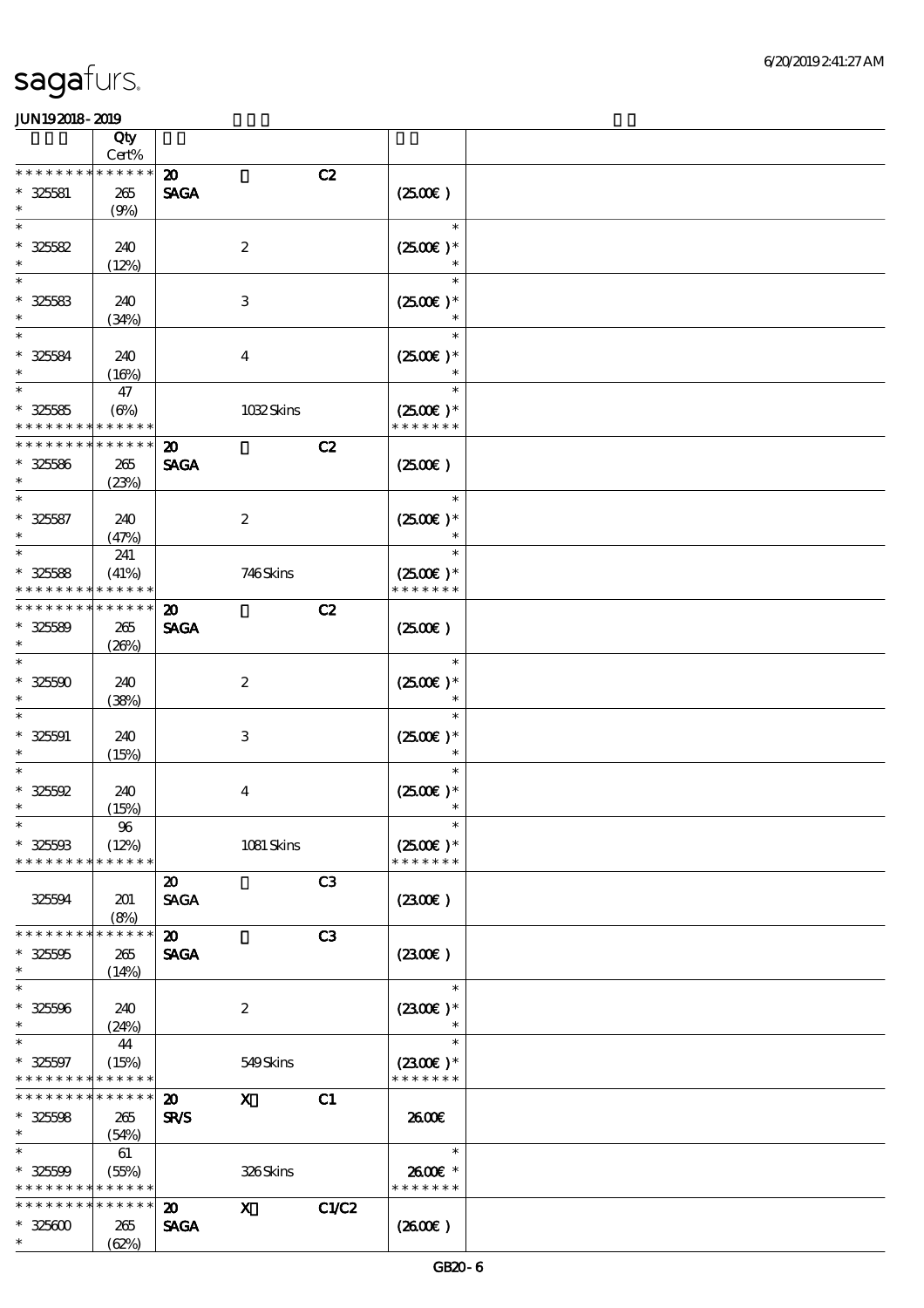|                               | Qty                  |                             |                           |              |                             |  |
|-------------------------------|----------------------|-----------------------------|---------------------------|--------------|-----------------------------|--|
|                               | Cert%                |                             |                           |              |                             |  |
| $\ast$                        | $93\,$               | $\boldsymbol{\mathfrak{D}}$ | $\mathbf x$               | C1/C2        | $\ast$                      |  |
| $* 325601$<br>* * * * * * * * | (53%)<br>* * * * * * | <b>SAGA</b>                 |                           |              | $(2600)$ *<br>* * * * * * * |  |
| * * * * * * * *               | * * * * * *          |                             |                           |              |                             |  |
|                               |                      | $\boldsymbol{\mathfrak{D}}$ | $\mathbf X$               | C2           |                             |  |
| $* 325602$<br>$\ast$          | 265                  | <b>SR/S</b>                 |                           |              | (27.00)                     |  |
| $\ast$                        | (22%)                |                             |                           |              | $\ast$                      |  |
|                               |                      |                             |                           |              |                             |  |
| $* 32560B$<br>$\ast$          | 240                  |                             | $\boldsymbol{z}$          |              | $(27.00)$ *                 |  |
| $\ast$                        | (20%)<br>$92\,$      |                             |                           |              | $\ast$                      |  |
| $* 325604$                    | (18%)                |                             | 597 Skins                 |              | $(27.00)$ *                 |  |
| * * * * * * * *               | * * * * * *          |                             |                           |              | * * * * * * *               |  |
| * * * * * * * *               | * * * * * *          | $\boldsymbol{\mathfrak{D}}$ | $\mathbf{x}$              | C2           |                             |  |
| $* 325605$                    | 265                  | <b>SAGA</b>                 |                           |              | (260E)                      |  |
| $\ast$                        | (1%)                 |                             |                           |              |                             |  |
| $\ast$                        | 194                  |                             |                           |              | $\ast$                      |  |
| $* 325606$                    | (30%)                |                             | 459Skins                  |              | $(2600E)*$                  |  |
| * * * * * * * *               | * * * * * *          |                             |                           |              | * * * * * * *               |  |
|                               |                      | $\boldsymbol{\mathfrak{D}}$ | $\mathbf{x}$              | C3           |                             |  |
| 325607                        | 233                  | <b>SAGA</b>                 |                           |              | <b>22506</b>                |  |
|                               | (33%)                |                             |                           |              |                             |  |
|                               |                      | $\boldsymbol{\mathfrak{D}}$ | $\boldsymbol{\mathsf{X}}$ | C1/C2        |                             |  |
| 325608                        | 286                  | <b>SR/S</b>                 |                           |              | (250E)                      |  |
|                               | (23%)                |                             |                           |              |                             |  |
|                               |                      | $\boldsymbol{\mathfrak{D}}$ | $\boldsymbol{\mathsf{X}}$ | C1/C2        |                             |  |
| 325609                        | 174                  | <b>SAGA</b>                 |                           |              | (2400)                      |  |
|                               | (50%)                |                             |                           |              |                             |  |
|                               |                      | $\boldsymbol{\mathfrak{D}}$ | $\boldsymbol{\mathsf{X}}$ | C3           |                             |  |
| 325610                        | 88                   | <b>SAGA</b>                 |                           |              | 2200E                       |  |
|                               | (27%)                |                             |                           |              |                             |  |
| * * * * * * * *               | * * * * * *          | $\boldsymbol{\mathfrak{D}}$ | $\mathbf{x}$              | C1/C2        |                             |  |
| $* 325611$                    | 265                  | SR/S                        |                           |              | 2000E                       |  |
| $\ast$                        | (19%)                |                             |                           |              |                             |  |
| $\ast$                        | 151                  |                             |                           |              | $\ast$                      |  |
| $* 325612$                    | (20%)                |                             | 416Skins                  |              | $(2250)$ *                  |  |
| * * * * * * * * * * * * * *   |                      |                             |                           |              | * * * * * * *               |  |
| ******** <sup>******</sup> 20 |                      |                             | $\mathbf{X}$              | C1/C2        |                             |  |
| $* 325613$                    | 265                  | <b>SAGA</b>                 |                           |              | (2000)                      |  |
| $\ast$                        | (23%)                |                             |                           |              |                             |  |
| $\ast$                        | 110                  |                             |                           |              | $\ast$                      |  |
| $* 325614$                    | (12%)                |                             | 375Skins                  |              | $(2000\varepsilon)*$        |  |
| * * * * * * * *               | * * * * * *          |                             |                           |              | * * * * * * *               |  |
|                               |                      | $\boldsymbol{\mathfrak{D}}$ | X /                       | C2           |                             |  |
| 325615                        | 158                  | IA                          | FG1                       |              | 1800E                       |  |
| * * * * * * * *               | (36%)<br>* * * * * * |                             |                           |              |                             |  |
|                               |                      | $\boldsymbol{\mathfrak{D}}$ | $\mathcal{L}$             | <b>C1/C2</b> |                             |  |
| * 325616<br>$\ast$            | 265                  | IA                          | FIG1                      |              | 21.50E                      |  |
|                               | (52%)                |                             |                           |              | $\ast$                      |  |
|                               |                      |                             |                           |              |                             |  |
| $* 325617$<br>$\ast$          | 240                  |                             | $\boldsymbol{2}$          |              | $21.50E$ *<br>$\ast$        |  |
| $\ast$                        | (48%)<br>136         |                             |                           |              | $\ast$                      |  |
| $* 325618$                    | (38%)                |                             | 641 Skins                 |              | $21.00$ $*$                 |  |
| * * * * * * * *               | * * * * * *          |                             |                           |              | * * * * * * *               |  |
| * * * * * * * *               | * * * * * *          | $\boldsymbol{\mathbf{z}}$   | $\mathbf X$               | C1/C2        |                             |  |
| $* 325619$                    | 265                  | IA                          | $HG1$                     |              | 2400E                       |  |
| $\ast$                        | (47%)                |                             |                           |              |                             |  |
| $\ast$                        | 112                  |                             |                           |              | $\ast$                      |  |
| $* 325620$                    | (29%)                |                             | 377Skins                  |              | 2400€ *                     |  |
| * * * * * * * *               | * * * * * *          |                             |                           |              | * * * * * * *               |  |
|                               |                      |                             |                           |              |                             |  |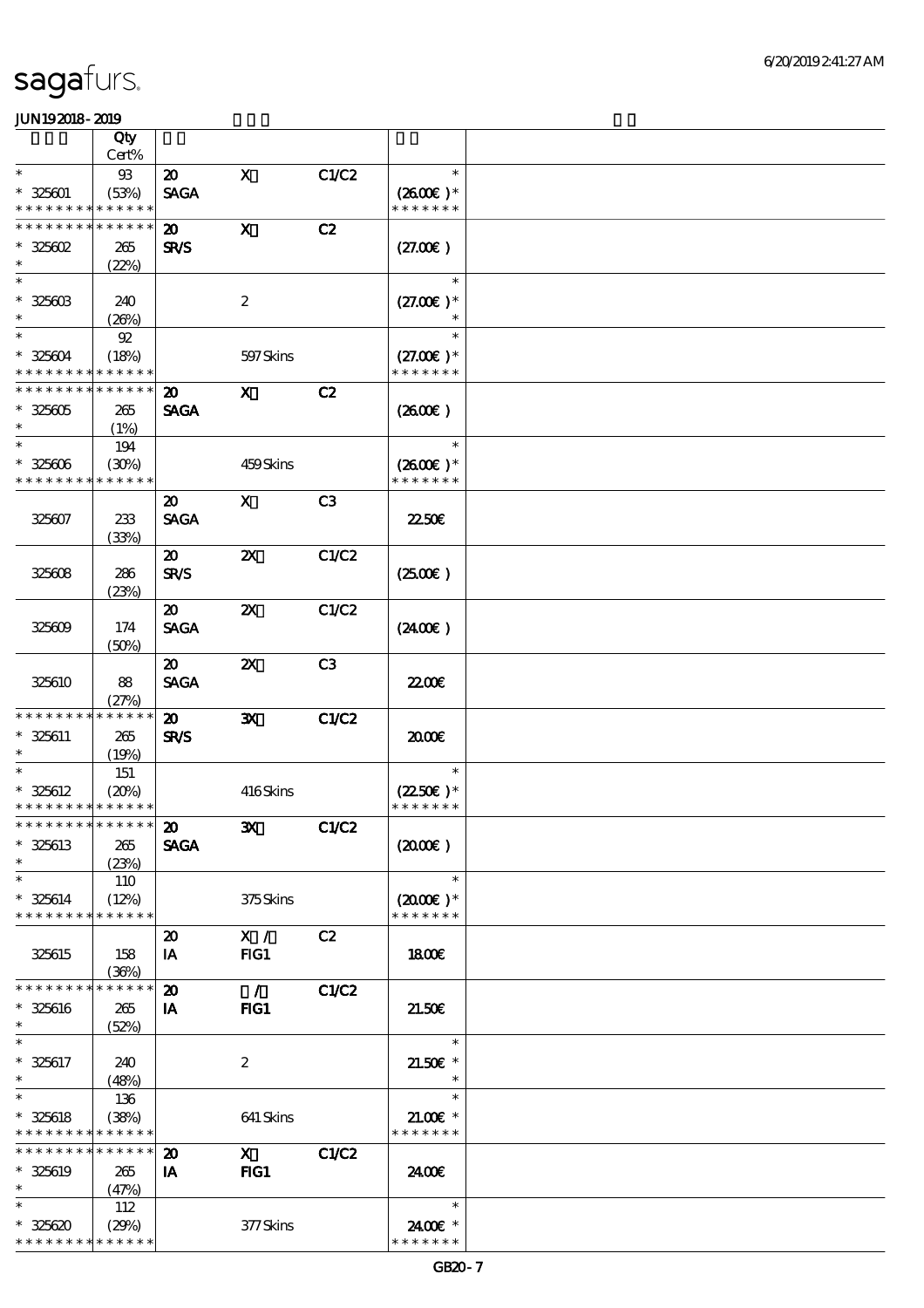|                                                     | Qty<br>Cert%                |                                            |                                                                                             |       |                                       |  |
|-----------------------------------------------------|-----------------------------|--------------------------------------------|---------------------------------------------------------------------------------------------|-------|---------------------------------------|--|
|                                                     |                             | $\boldsymbol{\mathfrak{D}}$                | 2X / 3X                                                                                     | C1/C2 |                                       |  |
| 325621                                              | 182<br>(23%)                | IA                                         | FG1                                                                                         |       | 1900E                                 |  |
| 325622                                              | 248                         | $\boldsymbol{\mathfrak{D}}$<br>IA          | $\mathbf{X}$ /                                                                              | C2    | (1900E)                               |  |
|                                                     | (20%)                       |                                            |                                                                                             |       |                                       |  |
| 325623                                              | 163<br>(20%)                | $\boldsymbol{\mathsf{20}}$<br>IA           |                                                                                             | C2    | (200)                                 |  |
| * * * * * * * *<br>$* 325624$<br>$\ast$             | * * * * * *<br>265<br>(15%) | $\boldsymbol{\mathfrak{D}}$<br>IA          | $\mathcal{L}$                                                                               | C2    | <b>22506</b>                          |  |
| $\overline{\ast}$<br>$* 325625$<br>$\ast$           | 240<br>(17%)                |                                            | $\boldsymbol{2}$                                                                            |       | $\ast$<br>2250E *<br>$\ast$           |  |
| $\ast$<br>$* 325626$<br>$\ast$                      | 240<br>(16%)                |                                            | 3                                                                                           |       | $\ast$<br>22.00 £*<br>$\ast$          |  |
| $\ast$<br>$* 325627$<br>$\ast$                      | 240<br>(7%)                 |                                            | $\bf{4}$                                                                                    |       | $\ast$<br>2200E *<br>$\ast$           |  |
| $\ast$                                              | 81                          |                                            |                                                                                             |       | $\ast$                                |  |
| $* 325628$<br>* * * * * * * *                       | (12%)<br>* * * * * *        |                                            | 1066Skins                                                                                   |       | 22.00€ *<br>* * * * * * *             |  |
| 325629                                              | 273<br>(10%)                | $\boldsymbol{\mathfrak{D}}$<br>IA          | $\mathbf X$ and $\mathbf X$ and $\mathbf X$ and $\mathbf X$ and $\mathbf X$ and $\mathbf X$ | C2    | 2350E                                 |  |
| * * * * * * * * * * * * * *<br>$* 325630$<br>$\ast$ | 265<br>(37%)                | $\boldsymbol{\mathfrak{D}}$<br><b>IA</b>   | $X$ / $ZX$                                                                                  | C2    | (230)                                 |  |
| $* 325631$<br>* * * * * * * * * * * * * *           | 35<br>(31%)                 |                                            | 300Skins                                                                                    |       | $\ast$<br>$(2300E)*$<br>* * * * * * * |  |
| 325632                                              | 257<br>(20%)                | $\boldsymbol{\mathfrak{D}}$<br>IA          | 2X / 3X                                                                                     | C2    | (21.00)                               |  |
| 325633                                              | 110<br>(42%)                | $\boldsymbol{\mathfrak{D}}$<br><b>SROY</b> |                                                                                             | C1/C2 | <b>2250€</b>                          |  |
| 325634                                              | 148<br>(35%)                | $\boldsymbol{\mathfrak{D}}$<br><b>SROY</b> |                                                                                             | C1/C2 | 2400€                                 |  |
| 325635                                              | 261<br>(68%)                | $\boldsymbol{\mathfrak{D}}$<br><b>SROY</b> |                                                                                             | C1/C2 | 2400E                                 |  |
| 325636                                              | 183<br>(27%)                | $\boldsymbol{\mathfrak{D}}$<br><b>SROY</b> |                                                                                             | C1/C2 | 2400€                                 |  |
| 325637                                              | 10B<br>(31%)                | $\boldsymbol{\mathfrak{D}}$<br><b>SROY</b> |                                                                                             | C3    | 21.50E                                |  |
| 325638                                              | 209<br>(21%)                | $\boldsymbol{\mathfrak{D}}$<br><b>SROY</b> |                                                                                             | C1/C2 | 2600E                                 |  |
| 325639                                              | 265<br>(63%)                | $\boldsymbol{\mathfrak{D}}$<br><b>SROY</b> |                                                                                             | C1/C2 | 2600E                                 |  |
| 325640                                              | 160<br>(36%)                | $\boldsymbol{\mathfrak{D}}$<br><b>SROY</b> |                                                                                             | C1/C2 | (260E)                                |  |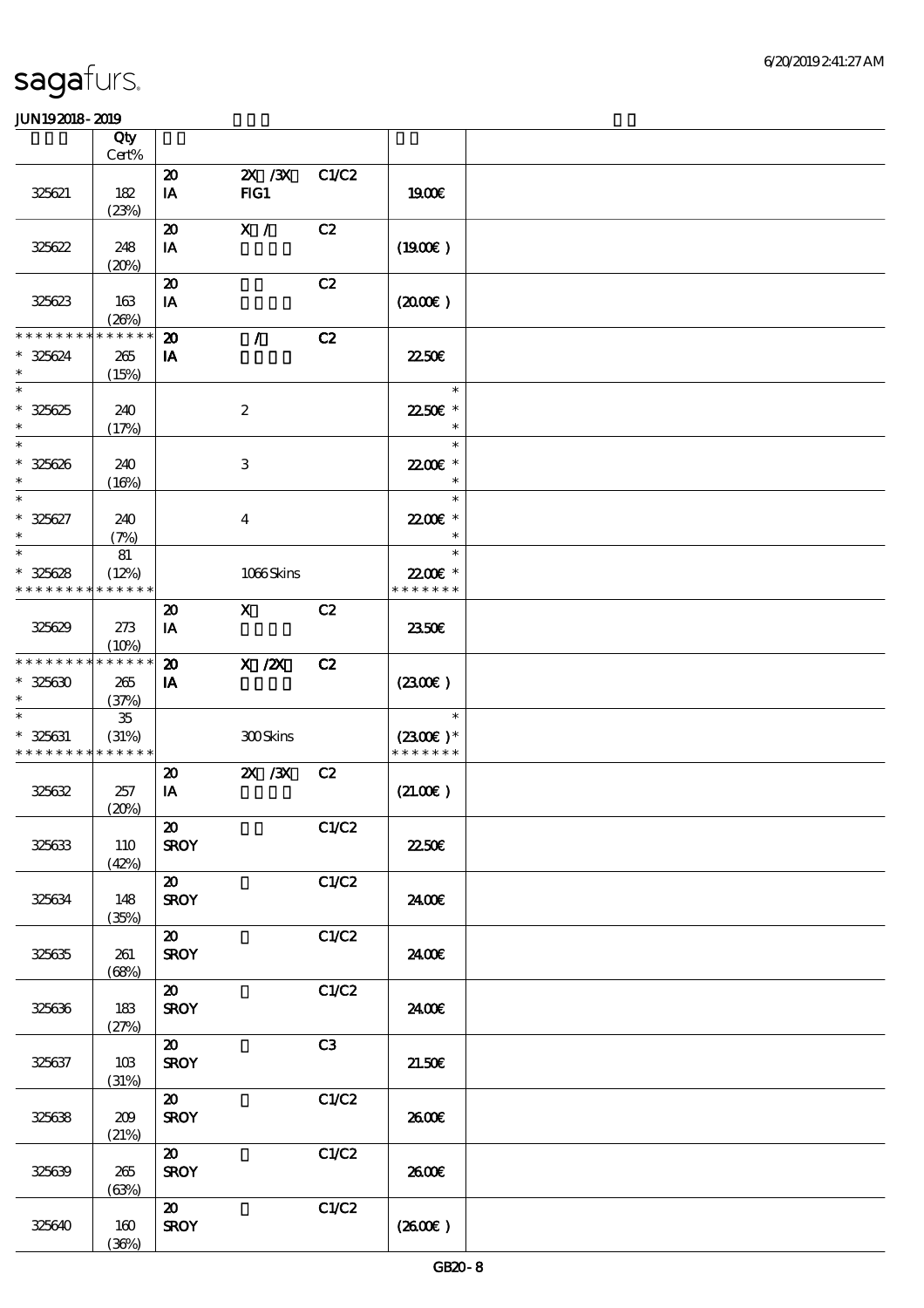|        | Qty<br>Cert% |                                            |   |                |         |  |
|--------|--------------|--------------------------------------------|---|----------------|---------|--|
| 325641 | 128<br>(14%) | 20<br><b>SROY</b>                          |   | C <sub>3</sub> | 2350E   |  |
| 325642 | 85<br>(52%)  | $\boldsymbol{\mathfrak{D}}$<br><b>SROY</b> | X | C1/C2          | (27.00) |  |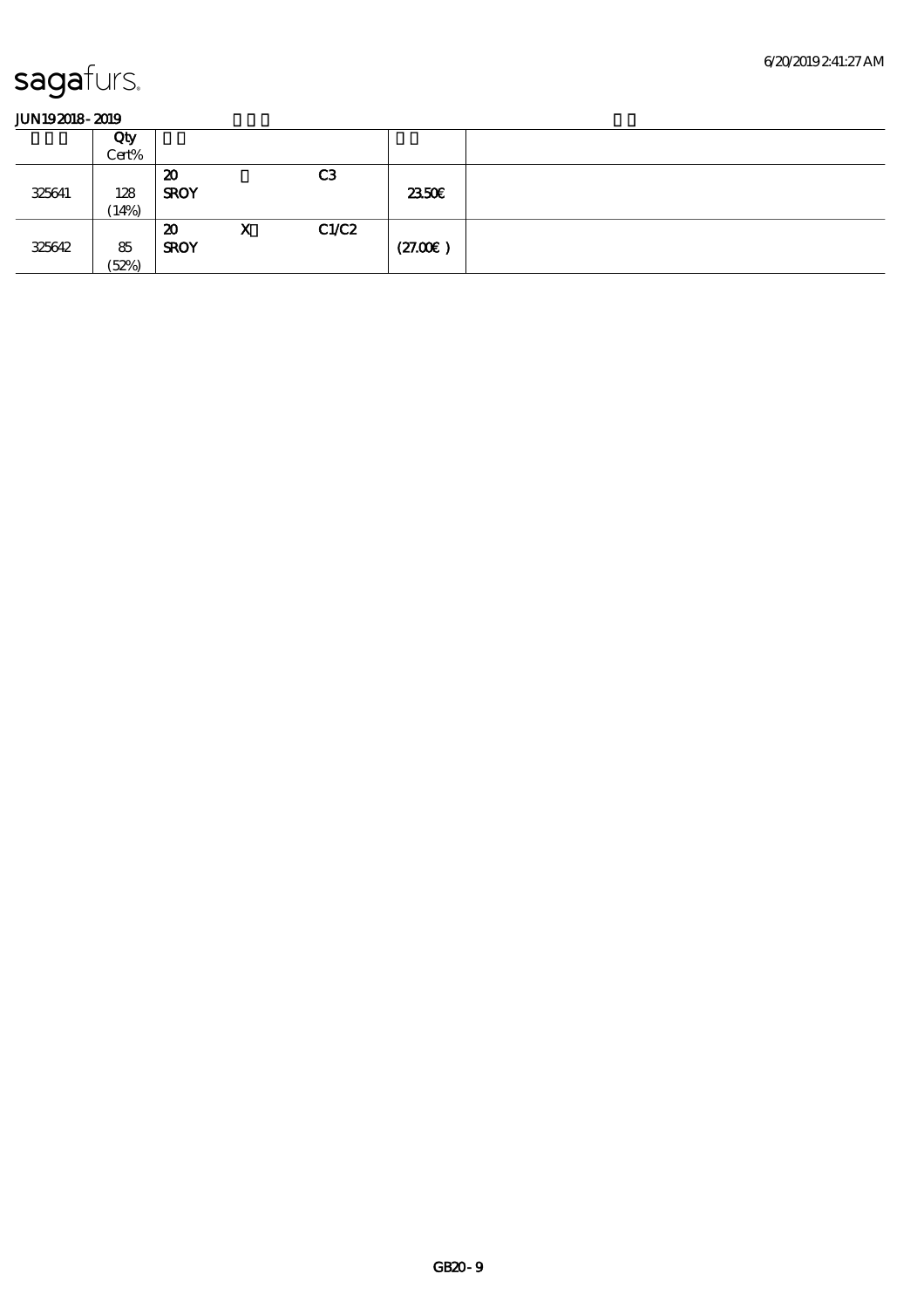|                                         | Qty<br>Cert%                                  |                                            |                                                            |       |                                       |  |
|-----------------------------------------|-----------------------------------------------|--------------------------------------------|------------------------------------------------------------|-------|---------------------------------------|--|
| 325701                                  | $5\!\mathrm{O}$<br>(10%)                      | 200<br>${\bf s}$                           | $\mathbf{X}$ / $\mathbf{X}$                                | C2    | $(1400\varepsilon)$                   |  |
| 325702                                  | 74<br>(24%)                                   | 200<br>$S\!S\!I$                           | 5X                                                         | C2    | 1350€                                 |  |
| 325703                                  | 217<br>(16%)                                  | $\mathbf{o}$<br>$\mathbf{S}$               | $X$ $N$                                                    | C3    | 11.50€                                |  |
| 325704                                  | 146<br>(30%)                                  | $\mathbf O$<br>${\bf s}$                   | X /                                                        | C1/C2 | 1300E                                 |  |
| 325705                                  | 250<br>(20%)                                  | $\mathbf 0$<br>${\bf S}$                   |                                                            | C1/C2 | (1500E)                               |  |
| 325706                                  | $233\,$<br>(21%)                              | $\mathbf{o}$<br>${\bf S}$                  |                                                            | C2    | (1500E)                               |  |
| 325707                                  | $230\,$<br>(42%)                              | $\mathbf O$<br>$\mathbf{S}$                |                                                            | C1/C2 | (17.00)                               |  |
| 325708                                  | 164<br>(15%)                                  | $\mathbf 0$<br>${\bf s}$                   |                                                            | C3    | 1350€                                 |  |
| 325709                                  | 264<br>(38%)                                  | $\mathbf 0$<br>$\mathbf{S}$                |                                                            | C1/C2 | 1800E                                 |  |
| 325710                                  | 241<br>(25%)                                  | $\mathbf O$<br>$\mathbf{S}$                |                                                            | C1/C2 | (1800)                                |  |
| 325711                                  | 133<br>(17%)                                  | $\mathbf O$<br>$\mathbf{S}$                |                                                            | C3    | (1600)                                |  |
| * * * * * * * *<br>$* 325712$<br>$\ast$ | * * * * * *<br>$325\,$<br>(51%)               | $\mathbf{o}$<br>$\mathbf{S}$               | $\boldsymbol{X}$                                           | C1/C2 | (1900)                                |  |
| $\ast$<br>$* 325713$<br>* * * * * * * * | $\boldsymbol{\omega}$<br>(48%)<br>* * * * * * |                                            | 385Skins                                                   |       | $\ast$<br>$(1900E)*$<br>* * * * * * * |  |
| 325714                                  | $90^{\circ}$<br>(43%)                         | $\mathbf 0$<br>${\bf s}$                   | $\mathbf{x}$                                               | C1/C2 | (1900E)                               |  |
| 325715                                  | 89<br>(32%)                                   | $\mathbf O$<br>$\mathbf{S}$                | $\mathbf{x}$                                               | C1/C2 | (1900)                                |  |
| 325716                                  | 185<br>(16%)                                  | $\mathbf 0$<br>${\bf s}$                   | $\boldsymbol{X}$                                           | C3    | 1600E                                 |  |
| 325717                                  | 169<br>(21%)                                  | $\mathbf{o}$<br>$\, {\bf I} \! {\bf B} \,$ | $\mathcal{L}$<br>WB1                                       | C1/C2 | $(1500\varepsilon)$                   |  |
| 325718                                  | 110<br>(15%)                                  | $\mathbf{O}$<br>${\bf I\!B}$               | $\boldsymbol{X}$ / $\boldsymbol{Z}\!\boldsymbol{X}$<br>WB1 | C1/C2 | (1600)                                |  |
| 325719                                  | 115<br>(16%)                                  | 200<br>$\mathbf{B}$                        | SL1                                                        | C1/C2 | (1800)                                |  |
| 325720                                  | 111<br>(18%)                                  | 200<br>$\, {\bf I} \! {\bf B} \,$          | SL1                                                        | C2    | (1800)                                |  |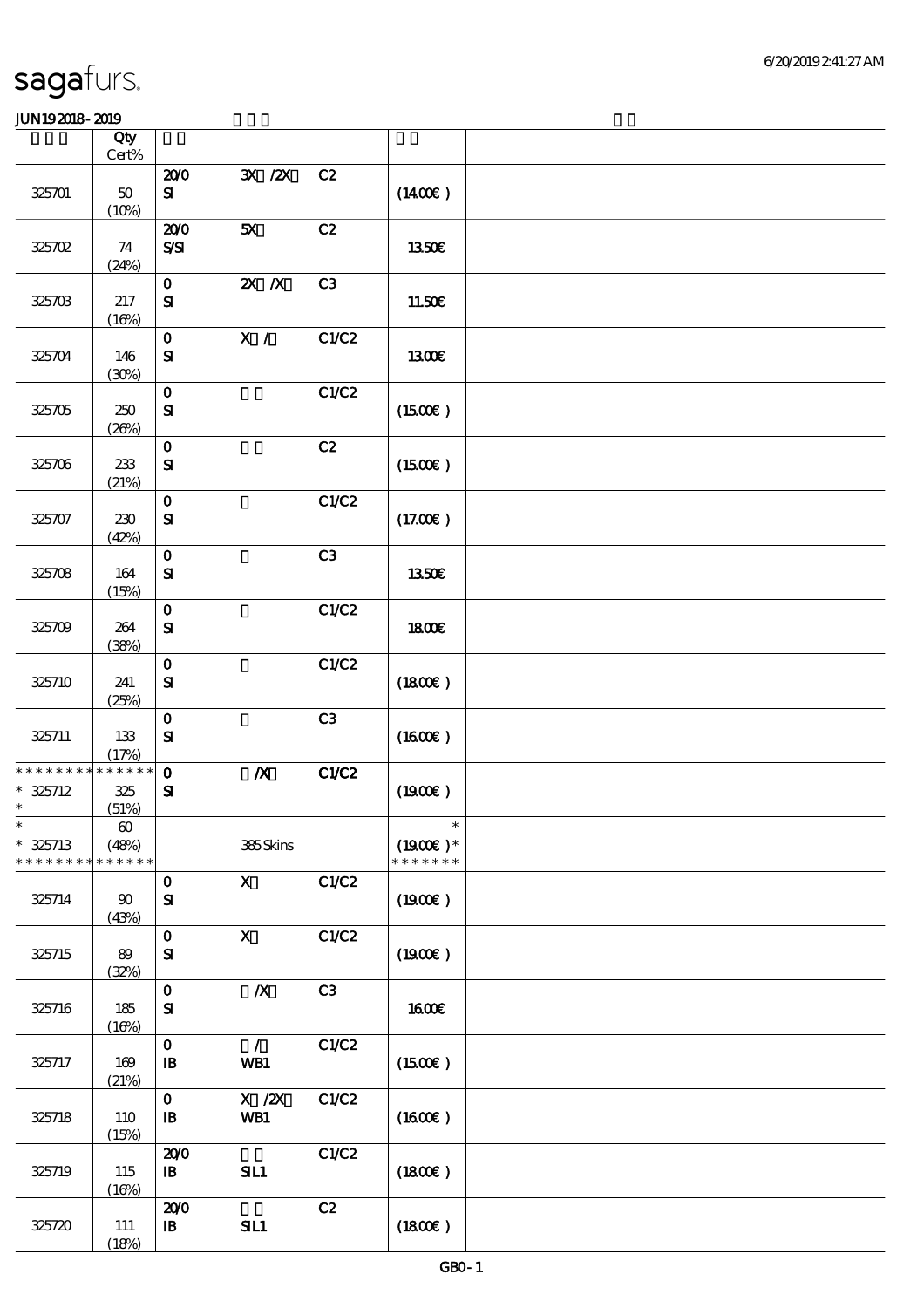|                             | Qty<br>Cert%          |                                            |                                    |                |               |  |
|-----------------------------|-----------------------|--------------------------------------------|------------------------------------|----------------|---------------|--|
|                             |                       | $\mathbf{O}$                               | X /                                | C2             |               |  |
| 325721                      | $95\,$<br>(11%)       | $\mathbf{B}$                               | FG1                                |                | 11.50€        |  |
| 325722                      | 85                    | $\mathbf{o}$<br>$\, {\bf I} \! {\bf B} \,$ | $HG1$                              | C1/C2          | <b>1300€</b>  |  |
| 325723                      | (27%)<br>129          | $\mathbf{o}$<br>$\mathbf{B}$               | FIG1                               | C2             | 1300E         |  |
| 325724                      | (24%)<br>173<br>(29%) | $\mathbf 0$<br>$\mathbf{B}$                | FG1                                | C2             | 1450€         |  |
| 325725                      | 89<br>(37%)           | $\mathbf{o}$<br>$\mathbf{B}$               | $\mathbf{x}$<br>FG1                | C2             | 1550€         |  |
| 325726                      | 91<br>(28%)           | $\mathbf{o}$<br>$\mathbf{B}$               | $\mathbf{X}$ / $\mathbf{X}$<br>FG1 | C1/C2          | 1300E         |  |
| 325727                      | 149<br>(16%)          | $\mathbf{o}$<br>$\bf I\bf B$               | $X \, X$<br>FG1                    | C2             | 1350€         |  |
| 325728                      | 173<br>(20%)          | $\mathbf{o}$<br>$\mathbf{B}$               | $\mathcal{L}$                      | C2             | (1600E)       |  |
| 325729                      | 244<br>(20%)          | $\mathbf O$<br>$\mathbf{B}$                | $\mathcal{L}$                      | C2             | (1600E)       |  |
| 325730                      | 180<br>(20%)          | $\mathbf 0$<br>$\mathbf{B}$                | $X \, /ZX$                         | C2             | (17.00)       |  |
| 325731                      | 262<br>(24%)          | 200<br>П                                   | X /                                | C2             | 1300E         |  |
| 325732                      | 282<br>(24%)          | $\mathbf O$<br>$\mathbf I$                 | $\mathcal{L}$                      | C2             | 1400E         |  |
| 325733                      | 306<br>(30%)          | 200<br>п                                   | X / ZX C2                          |                | 1450€         |  |
| 325734                      | 125<br>(27%)          | $\mathbf{O}$<br>П                          | $X \, /ZX$                         | C2             | 1300E         |  |
| 325735                      | 239<br>(28%)          | $\mathbf{O}$<br><b>SAGA</b>                |                                    | C1/C2          | 1650€         |  |
| 325736                      | 223<br>(5%)           | $\mathbf{O}$<br><b>SAGA</b>                |                                    | C <sub>3</sub> | 1550€         |  |
| * * * * * * * * * * * * * * |                       | $\mathbf{O}$                               |                                    | C1/C2          |               |  |
| $* 325737$<br>$\ast$        | 285                   | <b>SAGA</b>                                |                                    |                | 1900E         |  |
| $\ast$                      | (33%)                 |                                            |                                    |                | $\ast$        |  |
| $* 325738$                  | 189<br>(34%)          |                                            | 474Skins                           |                | 1900E *       |  |
| * * * * * * * * * * * * * * |                       |                                            |                                    |                | * * * * * * * |  |
| * * * * * * * * * * * * * * |                       | $\mathbf{o}$                               |                                    | C3             |               |  |
| $* 325739$                  | 285                   | <b>SAGA</b>                                |                                    |                | 17.00€        |  |
| $\ast$                      | (12%)                 |                                            |                                    |                |               |  |
| $\ast$                      | 50                    |                                            |                                    |                | $\ast$        |  |
| $* 325740$                  | (10%)                 |                                            | 335Skins                           |                | 1650E *       |  |
| * * * * * * * * * * * * * * |                       |                                            |                                    |                | * * * * * * * |  |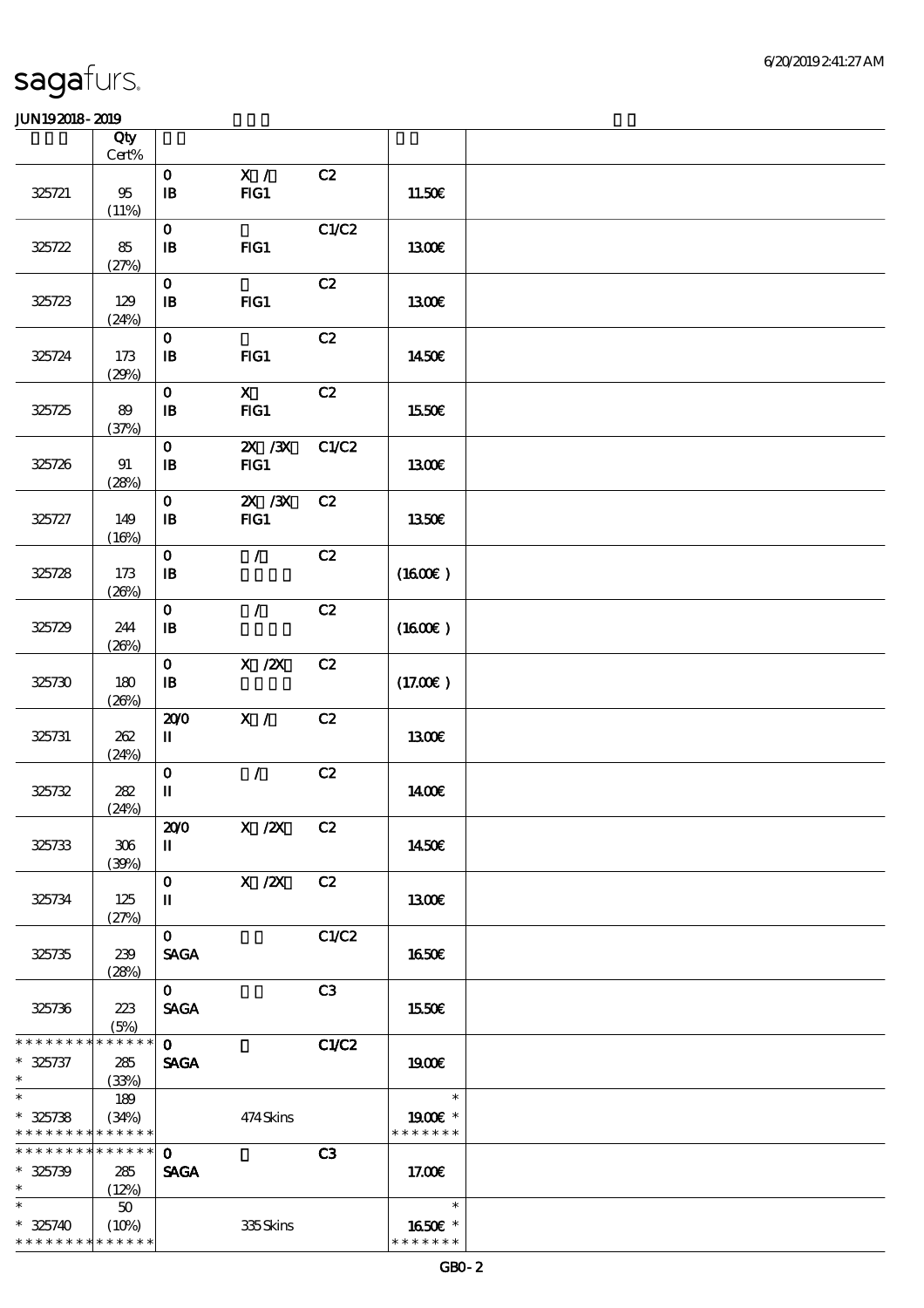|                                                     | Qty<br>Cert%      |                               |                           |       |                                   |  |
|-----------------------------------------------------|-------------------|-------------------------------|---------------------------|-------|-----------------------------------|--|
| * * * * * * * * * * * * * *                         |                   | $\mathbf{O}$                  |                           | C1/C2 |                                   |  |
| $* 325741$<br>$\ast$                                | 285<br>(34%)      | <b>SAGA</b>                   |                           |       | ææ                                |  |
| $\ast$<br>$* 325742$<br>* * * * * * * * * * * * * * | 91<br>(14%)       |                               | 376Skins                  |       | $\ast$<br>2000E*<br>* * * * * * * |  |
| 325743                                              | 164<br>(14%)      | $\mathbf{O}$<br><b>SAGA</b>   |                           | C3    | 1800E                             |  |
| 325744                                              | 227<br>(51%)      | $\mathbf{O}$<br><b>SAGA</b>   | $\mathbf{x}$              | C1/C2 | 21.50E                            |  |
| 325745                                              | 263<br>(24%)      | $\mathbf{O}$<br><b>SAGA</b>   | $\mathbf{X}$              | C1/C2 | (21.50)                           |  |
| 325746                                              | $9\!\!3$<br>(52%) | $\mathbf{O}$<br><b>SAGA</b>   | $\boldsymbol{\mathsf{Z}}$ | C1/C2 | æœ                                |  |
| 325747                                              | 120<br>(21%)      | $\mathbf{O}$<br><b>SAGA</b>   | $\boldsymbol{\mathsf{z}}$ | C1/C2 | ææ                                |  |
| 325748                                              | 214<br>(13%)      | $\mathbf{O}$<br><b>SAGA</b>   | $\mathbf{x}$              | C1/C2 | (1600)                            |  |
| 325749                                              | 96<br>(21%)       | $\mathbf{O}$<br>IA            | WB1                       | C1/C2 | <b>1600€</b>                      |  |
| 325750                                              | 156<br>(16%)      | $\mathbf 0$<br>IA             | WB1                       | C1/C2 | (1800)                            |  |
| 325751                                              | 196<br>(10%)      | $\mathbf{o}$<br>IA            | $X$ / $ZX$<br>WB1         | C1/C2 | 17.50€                            |  |
| 325752                                              | 80<br>(21%)       | $\mathbf{O}$<br>IA            | X /<br>FG1                | C1/C2 | 1650€                             |  |
| 325753                                              | 107<br>(24%)      | $\mathbf{O}$<br>IA            | FIG1                      | C1/C2 | <b>1850€</b>                      |  |
| 325754                                              | 145<br>(51%)      | $\mathbf{O}$<br>IA            | $HG1$                     | C1/C2 | 1900E                             |  |
| 325755                                              | 161<br>(32%)      | $\mathbf{O}$<br>IA            | $\mathbf{X}$<br>FG1       | C1/C2 | 1950€                             |  |
| 325756                                              | 147<br>(23%)      | $\mathbf{O}$<br>IA            | $\mathbf{X}$ /            | C2    | <b>1500€</b>                      |  |
| 325757                                              | 286<br>(18%)      | $\mathbf{O}$<br>IA            | $\mathcal{L}$             | C2    | 1800E                             |  |
| 325758                                              | 278<br>(27%)      | $\mathbf{O}$<br>$\mathbf{IA}$ | $\mathcal{L}$             | C2    | <b>1800€</b>                      |  |
| 325759                                              | 290<br>(23%)      | $\overline{\mathbf{0}}$<br>IA | X / ZX                    | C2    | 1850E                             |  |
| 325760                                              | 144<br>(27%)      | $\mathbf{O}$<br>$S\!R\!S$     |                           | C1/C2 | 17.00E                            |  |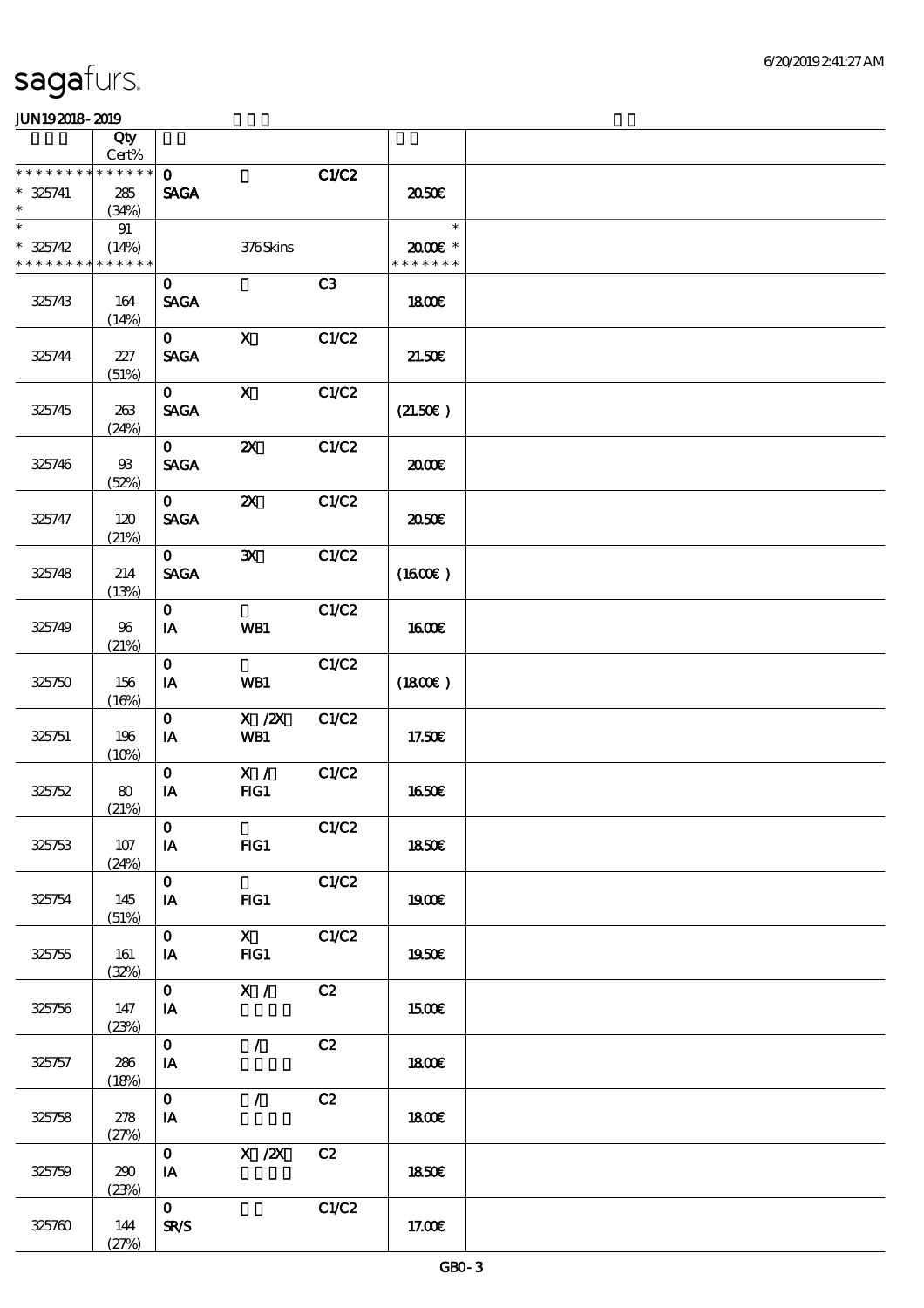|                 | Qty         |              |                  |       |               |  |
|-----------------|-------------|--------------|------------------|-------|---------------|--|
|                 | Cert%       |              |                  |       |               |  |
|                 |             | $\mathbf 0$  |                  | C3    |               |  |
| 325761          | 140         | <b>SR/S</b>  |                  |       | 1350E         |  |
|                 | (14%)       |              |                  |       |               |  |
| ********        | * * * * * * | $\mathbf 0$  |                  | C1/C2 |               |  |
| $* 325762$      | 285         | <b>SR/S</b>  |                  |       | 1950E         |  |
| $\ast$          | (30%)       |              |                  |       |               |  |
| $\ast$          | ${\bf 77}$  |              |                  |       | $\ast$        |  |
| $* 325763$      | (33%)       |              | 362Skins         |       | 1900 *        |  |
| * * * * * * * * | * * * * * * |              |                  |       | * * * * * * * |  |
|                 |             | $\mathbf 0$  |                  | C3    |               |  |
| 325764          | 258         | <b>SR/S</b>  |                  |       | 1850E         |  |
|                 | (12%)       |              |                  |       |               |  |
|                 |             | $\mathbf 0$  |                  | C1/C2 |               |  |
| 325765          | 267         | <b>SR/S</b>  |                  |       | 21.00E        |  |
|                 | (38%)       |              |                  |       |               |  |
|                 |             | $\mathbf{o}$ | $\mathbf{x}$     | C1/C2 |               |  |
| 325766          | 198         | <b>SR/S</b>  |                  |       | 21.50E        |  |
|                 | (45%)       |              |                  |       |               |  |
|                 |             | $\mathbf 0$  | $\boldsymbol{X}$ | C3    |               |  |
| 325767          | 285         | <b>SR/S</b>  |                  |       | ææ            |  |
|                 | (17%)       |              |                  |       |               |  |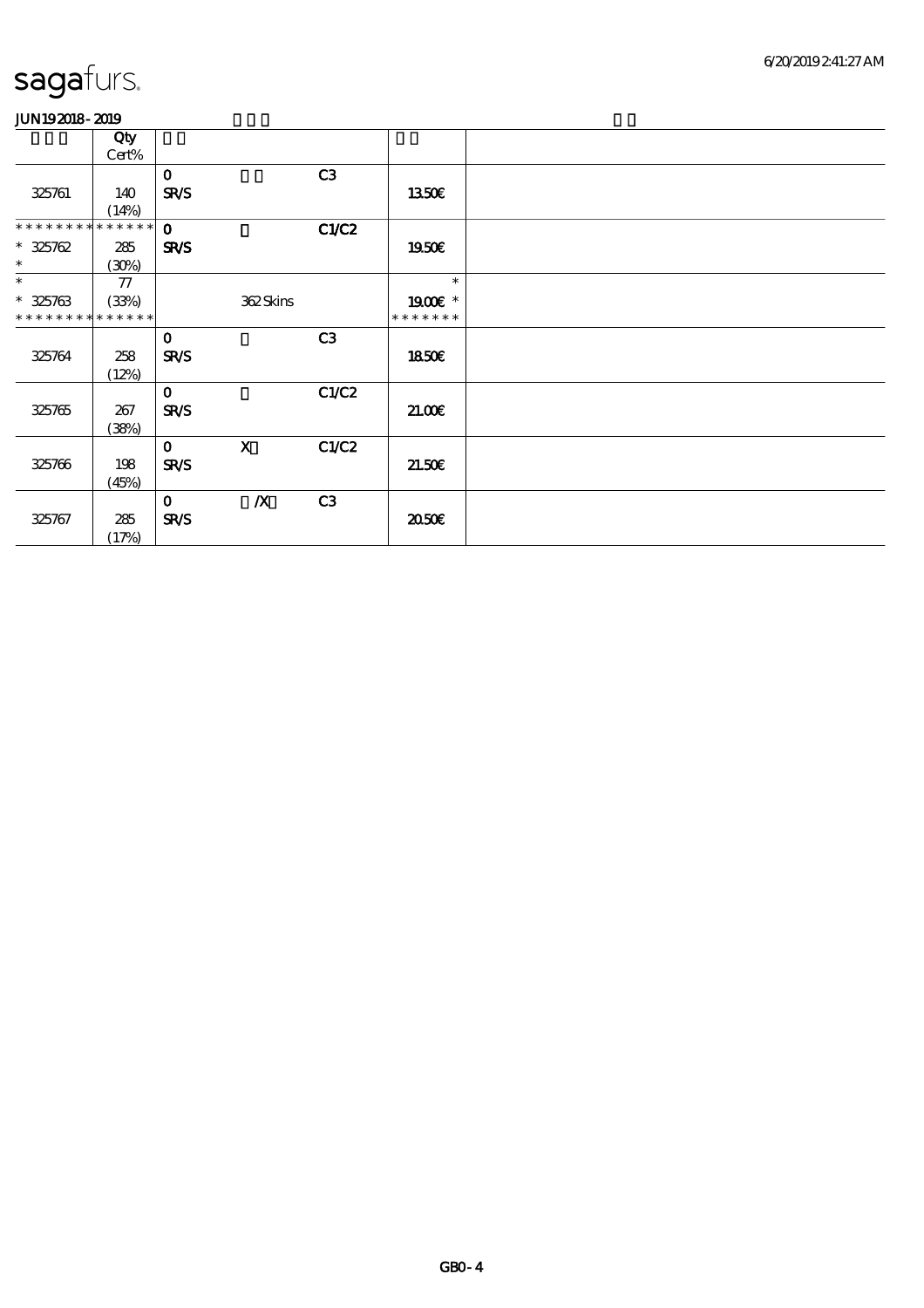|        | Qty<br>$Cert\%$  |                                                |                                 |       |        |  |
|--------|------------------|------------------------------------------------|---------------------------------|-------|--------|--|
| 325821 | 179<br>(10%)     | O(1)<br>$\mathbf{S}$                           | $\mathbf{x}$                    | C2    | 950E   |  |
| 325822 | 291<br>(37%)     | O(1)<br>$\mathbf I$                            | $\mathcal{T}$                   | C2    | 850E   |  |
| 325823 | 78<br>(20%)      | $O$ <sup>1</sup><br><b>SAGA</b>                | $\mathbf{X}$ / $\mathbf{X}$     | C2    | 1300E  |  |
| 325824 | 139<br>(20%)     | O(1)<br>$S\!R\!S$                              | $\mathbf{x}$                    | C1/C2 | 1400E  |  |
| 325825 | $173\,$<br>(34%) | O(1)<br>$S\!R\!S$                              | $\boldsymbol{\mathsf{X}}$       | C1/C2 | 1550€  |  |
| 325826 | 259<br>(22%)     | O(1)<br><b>SR/S</b>                            | $\mathbf{x}$                    | C1/C2 | 1300E  |  |
| 325827 | 174<br>(22%)     | $\mathbf{1}$<br>$\mathbf{S}$                   |                                 | C2    | 900E   |  |
| 325828 | 143<br>(20%)     | $\mathbf{1}$<br>${\bf S}$                      |                                 | C1/C2 | 1000E  |  |
| 325829 | 209<br>(35%)     | $\mathbf{1}$<br>${\bf S}$                      |                                 | C2    | 1050E  |  |
| 325830 | 181<br>(33%)     | $\mathbf{1}$<br>${\bf S}$                      |                                 | C1/C2 | 1200E  |  |
| 325831 | 112<br>(13%)     | $\mathbf{1}$<br>${\bf S}$                      |                                 | C3    | 11.00E |  |
| 325832 | 129<br>(20%)     | $\mathbf{1}$<br>$\mathbf{S}$                   | $\boldsymbol{X}$                | C1/C2 | 11.00E |  |
| 325833 | 142<br>(48%)     | $\begin{bmatrix} 1 \end{bmatrix}$<br>$S\!S\!I$ | $\mathbf{x}$                    | C1/C2 | 1550€  |  |
| 325834 | 119<br>(20%)     | $O$ <sup>1</sup><br>${\bf s}$                  | $\boldsymbol{\mathsf{X}}$       | C2    | 1000E  |  |
| 325835 | 265<br>(18%)     | O(1)<br>${\bf s}$                              | $\mathbf{x}$                    | C2    | 1000E  |  |
| 325836 | 131<br>(16%)     | $\mathbf{1}$<br>$\mathbf{B}$                   | $\mathcal{L}$<br>WB1            | C1/C2 | 850E   |  |
| 325837 | 130<br>(16%)     | $\mathbf{1}$<br>$\mathbf{B}$                   | $\boldsymbol{X}$<br>WB1         | C1/C2 | 900E   |  |
| 325838 | 82<br>(23%)      | $\mathbf{1}$<br>$\mathbf{B}$                   | $\overline{\phantom{a}}$<br>FG1 | C1/C2 | 900    |  |
| 325839 | 192<br>(20%)     | O(1)<br>$\, {\bf I} \! {\bf B} \,$             | $\overline{\mathbf{x}}$ /       | C2    | 850E   |  |
| 325840 | 133<br>(34%)     | $\mathbf{1}$<br>$\, {\bf I} \! {\bf B} \,$     | $\mathcal{L}$                   | C2    | 1050E  |  |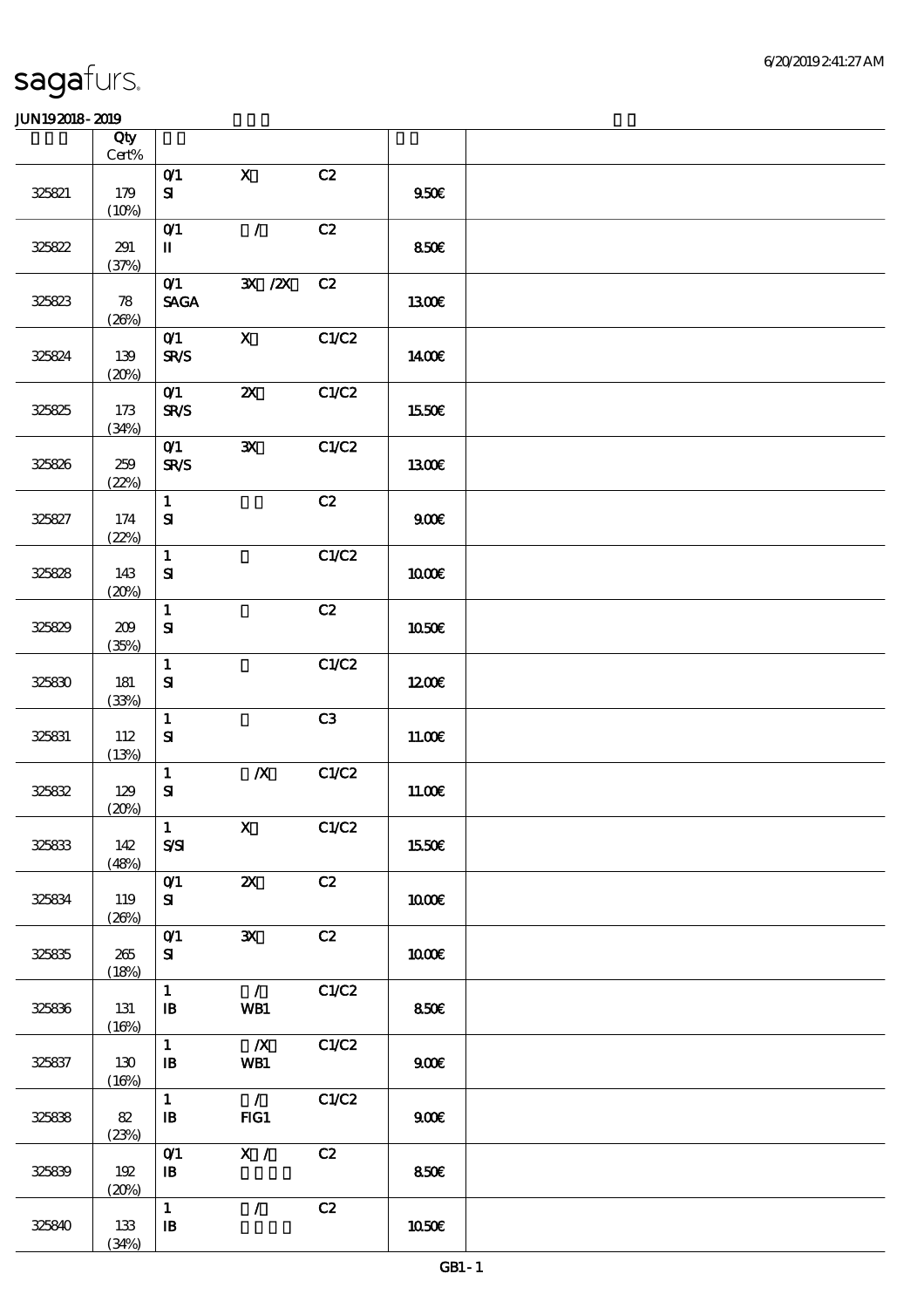|        | Qty    |                            |               |                |              |  |
|--------|--------|----------------------------|---------------|----------------|--------------|--|
|        | Cert%  |                            |               |                |              |  |
|        |        | $\mathbf{1}$               | $X$ / $ZX$    | C2             |              |  |
| 325841 | 154    | $\, {\bf I} \! {\bf B} \,$ |               |                | 850€         |  |
|        | (36%)  |                            |               |                |              |  |
|        |        | $\mathbf{1}$               | X /           | C2             |              |  |
| 325842 | 188    | <b>SAGA</b>                |               |                | 1200         |  |
|        | (16%)  |                            |               |                |              |  |
|        |        | $\mathbf{1}$               |               | C1/C2          |              |  |
| 325843 | 146    | <b>SR/S</b>                |               |                | 1250€        |  |
|        | (27%)  |                            |               |                |              |  |
|        |        | $\mathbf{1}$               |               | C1/C2          |              |  |
| 325844 | 126    | <b>SR/S</b>                |               |                | 17.50€       |  |
|        | (51%)  |                            |               |                |              |  |
|        |        | $\mathbf{1}$               |               | C1/C2          |              |  |
| 325845 | 159    | <b>SAGA</b>                |               |                | 17.50€       |  |
|        | (24%)  |                            |               |                |              |  |
|        |        | $\mathbf{1}$               |               | C1/C2          |              |  |
|        |        | <b>SR/S</b>                |               |                |              |  |
| 325846 | 198    |                            |               |                | 1850€        |  |
|        | (30%)  |                            |               |                |              |  |
|        |        | 1                          | X / ZX        | C1/C2          |              |  |
| 325847 | $96\,$ | <b>SAGA</b>                |               |                | <b>1650€</b> |  |
|        | (35%)  |                            |               |                |              |  |
|        |        | $\mathbf{1}$               | $X$ / $ZX$    | C <sub>3</sub> |              |  |
| 325848 | $78$   | <b>SAGA</b>                |               |                | 1500€        |  |
|        | (21%)  |                            |               |                |              |  |
|        |        | $\mathbf{1}$               | $\mathcal{L}$ | C1/C2          |              |  |
| 325849 | 139    | IA                         | WB1           |                | 1200E        |  |
|        | (12%)  |                            |               |                |              |  |
|        |        | $\mathbf{1}$               | X /           | C2             |              |  |
| 325850 | 81     | IA                         |               |                | 1200         |  |
|        | (25%)  |                            |               |                |              |  |
|        |        | $\mathbf{1}$               | $\mathcal{L}$ | C2             |              |  |
| 325851 | 204    | ${\bf I} {\bf A}$          |               |                | 1500E        |  |
|        | (31%)  |                            |               |                |              |  |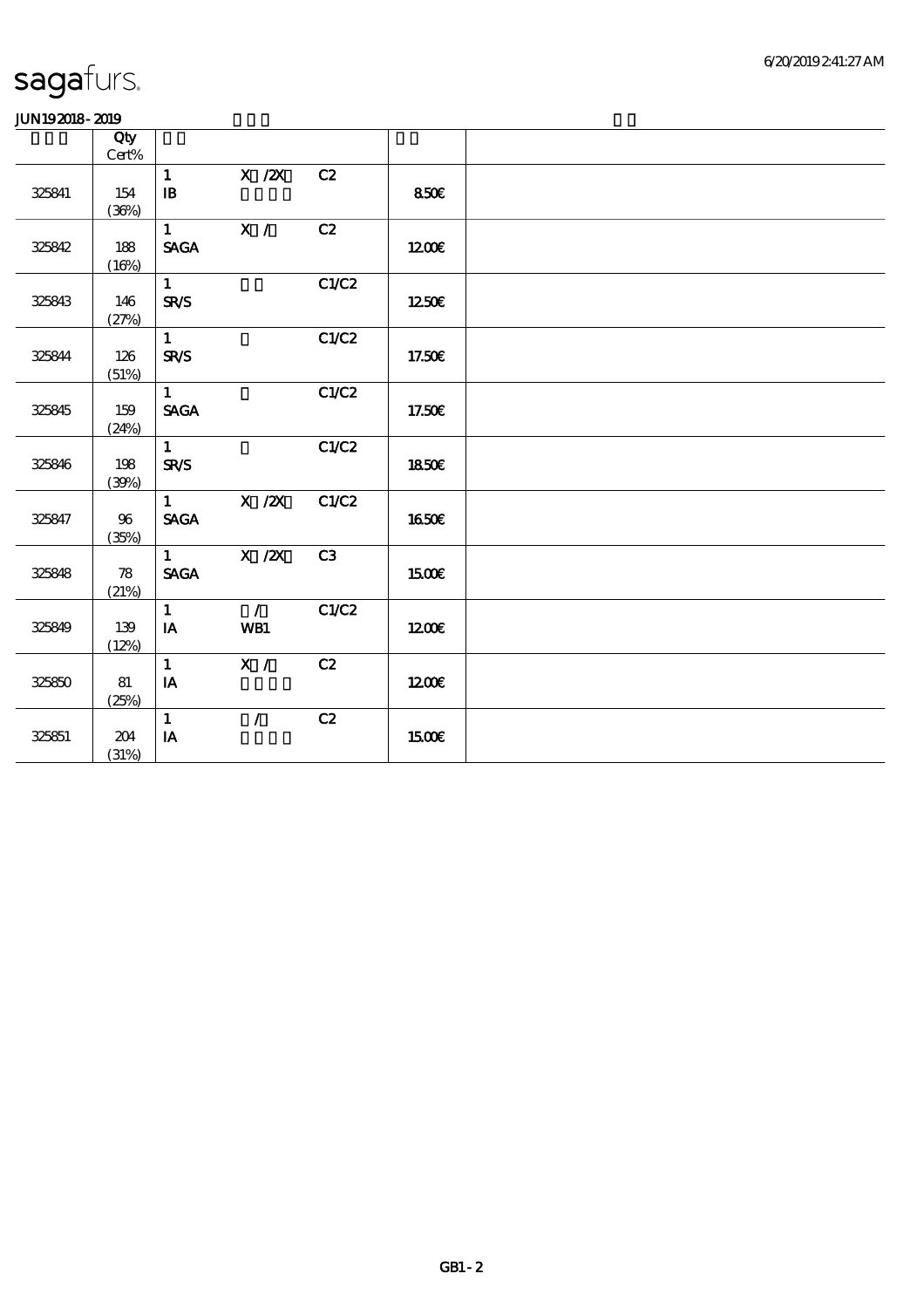|        | Qty<br>Cert% |                |    |      |  |
|--------|--------------|----------------|----|------|--|
|        |              | ∼              | C2 |      |  |
| 325881 | 326<br>(38%) | $S\mathcal{S}$ |    | 950€ |  |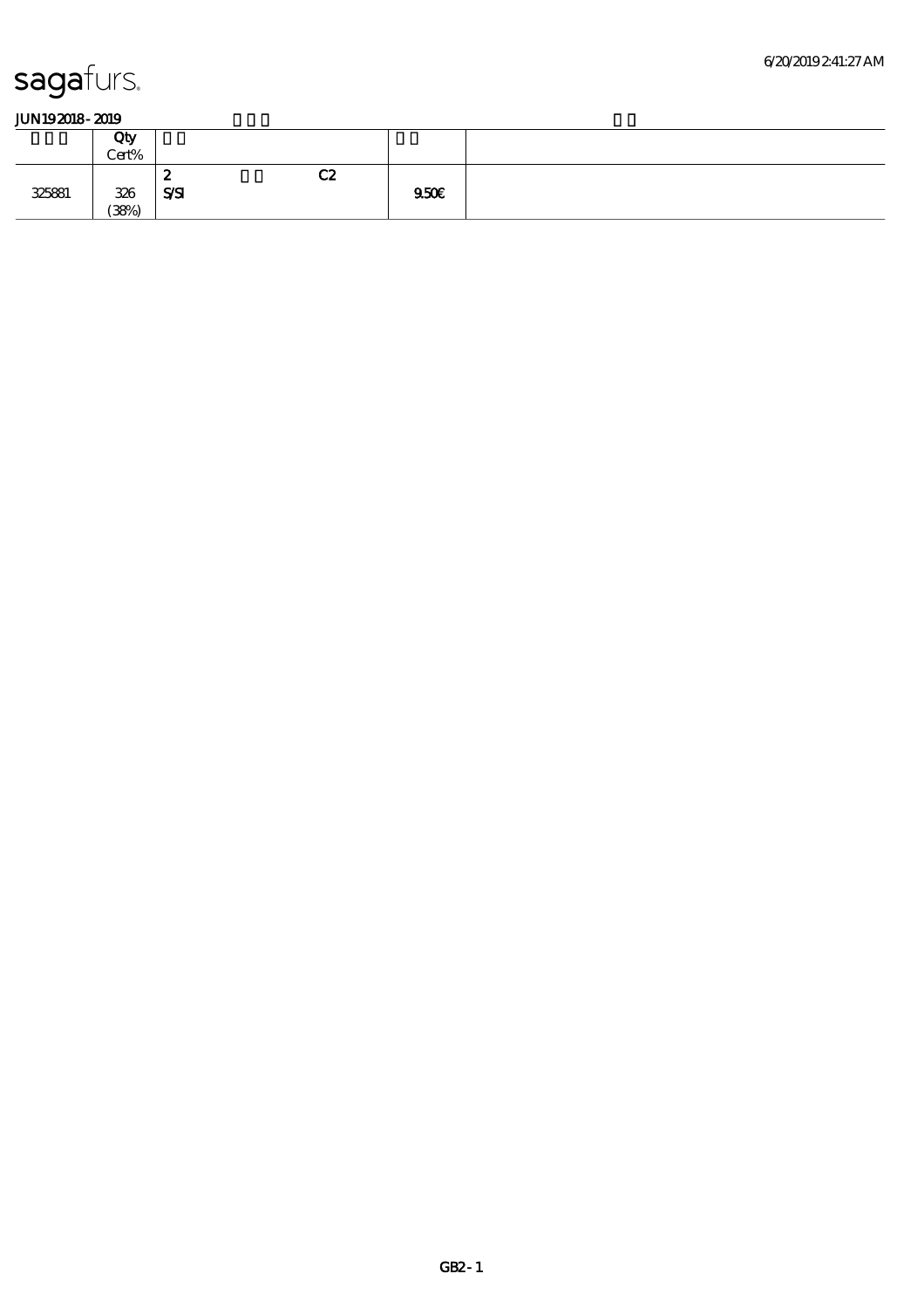|                                          | Qty                         |                             |                                 |    |               |  |
|------------------------------------------|-----------------------------|-----------------------------|---------------------------------|----|---------------|--|
|                                          | Cert%                       |                             |                                 |    |               |  |
|                                          |                             | 50                          | $\mathcal{L}$                   | C2 |               |  |
| 325921                                   | 130                         | (S)                         | $\mathbf{1}$                    |    | 3300E         |  |
|                                          | (9%)                        |                             |                                 |    |               |  |
|                                          |                             | 50                          | $\mathcal{L}$                   | C2 |               |  |
| 325922                                   | 117                         | (SI)                        | $\boldsymbol{z}$                |    | 2600E         |  |
|                                          | (11%)                       |                             |                                 |    |               |  |
| * * * * * * *                            | * * * * * *                 | $\boldsymbol{\omega}$       | $\mathcal{L}$                   | C2 |               |  |
| $* 325923$                               | 205                         | $\mathbf{S}$                | $\mathbf{1}$                    |    | 2800E         |  |
| $\ast$                                   | (22%)                       |                             |                                 |    |               |  |
| $\ast$                                   | $\boldsymbol{\mathfrak{D}}$ |                             |                                 |    | $\ast$        |  |
| * 325924                                 | (16%)                       |                             | 235Skins                        |    | 27.50€ *      |  |
| * * * * * * * * * * * * * *              |                             |                             |                                 |    | * * * * * * * |  |
| * * * * * * * *                          | * * * * * *                 | $\boldsymbol{\Phi}$         | $\mathcal{F}$ and $\mathcal{F}$ | C2 |               |  |
| $* 325925$                               | 225                         | $\mathbf{S}$                | $\boldsymbol{z}$                |    | 2250E         |  |
| $\ast$                                   | (24%)                       |                             |                                 |    |               |  |
| $\ast$                                   | 165                         |                             |                                 |    | $\ast$        |  |
| $* 325026$                               | (19%)                       |                             | 390Skins                        |    | 22.00€ *      |  |
| * * * * * * * *                          | * * * * * *                 |                             |                                 |    | * * * * * * * |  |
|                                          |                             | 5040                        | $X$ / $ZX$                      | C2 |               |  |
| 325927                                   | 198                         | (S)                         | $\mathbf{1}$                    |    | 3200          |  |
|                                          | (14%)                       |                             |                                 |    |               |  |
|                                          |                             | 5040                        | $X$ / $ZX$                      | C2 |               |  |
| 325928                                   | 194                         | (SI)                        | $\boldsymbol{z}$                |    | 27.00E        |  |
|                                          |                             |                             |                                 |    |               |  |
|                                          | (19%)                       |                             |                                 |    |               |  |
|                                          |                             | 40 <sup>2</sup>             | X /                             | C2 |               |  |
| 325929                                   | 165                         | $\boldsymbol{S}$            | 1                               |    | 21.006        |  |
| * * * * * * * *                          | (29%)                       |                             |                                 |    |               |  |
|                                          | * * * * * *                 | $\boldsymbol{\mathfrak{D}}$ | $\mathcal{F}$                   | C2 |               |  |
| $* 32500$                                | 225                         | $\boldsymbol{\mathrm{(S)}}$ | $\mathbf{1}$                    |    | 2450E         |  |
| $\ast$                                   | (32%)                       |                             |                                 |    |               |  |
|                                          |                             |                             |                                 |    | $\ast$        |  |
| $* 325031$                               | 200                         |                             | $\boldsymbol{z}$                |    | 2450€ *       |  |
| $\ast$                                   | (21%)                       |                             |                                 |    | $\ast$        |  |
| $\ast$                                   | 181                         |                             |                                 |    | $\ast$        |  |
| $* 325032$                               | (23%)                       |                             | 606Skins                        |    | 2450€ *       |  |
| * * * * * * * * * * * * * *              |                             |                             |                                 |    | * * * * * * * |  |
| **************** 30                      |                             |                             | $X$ / $ZX$                      | C2 |               |  |
| $* 325033$                               | 225                         | $\boldsymbol{\mathrm{(S)}}$ | -1                              |    | 2600E         |  |
| $\ast$                                   | (19%)                       |                             |                                 |    |               |  |
| $\ast$                                   | 127                         |                             |                                 |    | $\ast$        |  |
| $* 325034$                               | (24%)                       |                             | 352Skins                        |    | 2550€ *       |  |
| * * * * * * * *                          | * * * * * *                 |                             |                                 |    | * * * * * * * |  |
|                                          |                             | 40 <sup>30</sup>            | X /                             | C2 |               |  |
| 325035                                   | 223                         | (SI)                        | $\boldsymbol{z}$                |    | 17.50€        |  |
|                                          | (30%)                       |                             |                                 |    |               |  |
| * * * * * * * *                          | * * * * * *                 | $\boldsymbol{\mathfrak{D}}$ | $\mathcal{L}$                   | C2 |               |  |
| $* 325006$                               | 245                         | $\mathbf{S}$                | $\boldsymbol{z}$                |    | 1800E         |  |
| $\ast$                                   | (37%)                       |                             |                                 |    |               |  |
|                                          | 163                         |                             |                                 |    | $\ast$        |  |
| $* 325037$                               | (44%)                       |                             | 408Skins                        |    | 1800 £*       |  |
| * * * * * * * * <mark>* * * * * *</mark> |                             |                             |                                 |    | * * * * * * * |  |
|                                          |                             | $\boldsymbol{\mathfrak{D}}$ | $\mathcal{L}$                   | C2 |               |  |
| 325038                                   | 238                         | $\boldsymbol{\mathrm{(S)}}$ | $\boldsymbol{z}$                |    | 2250E         |  |
|                                          | (32%)                       |                             |                                 |    |               |  |
| * * * * * * * *                          | * * * * * *                 | $\boldsymbol{\mathfrak{D}}$ | X / ZX                          | C2 |               |  |
| $* 32500$                                | 225                         | (S)                         | $\boldsymbol{z}$                |    | 1850E         |  |
| $\ast$                                   | (36%)                       |                             |                                 |    |               |  |
| $\ast$                                   | 128                         |                             |                                 |    | $\ast$        |  |
| $* 325040$                               | (41%)                       |                             | 353Skins                        |    | 1800E *       |  |
| * * * * * * * *                          | * * * * * *                 |                             |                                 |    | * * * * * * * |  |
|                                          |                             |                             |                                 |    |               |  |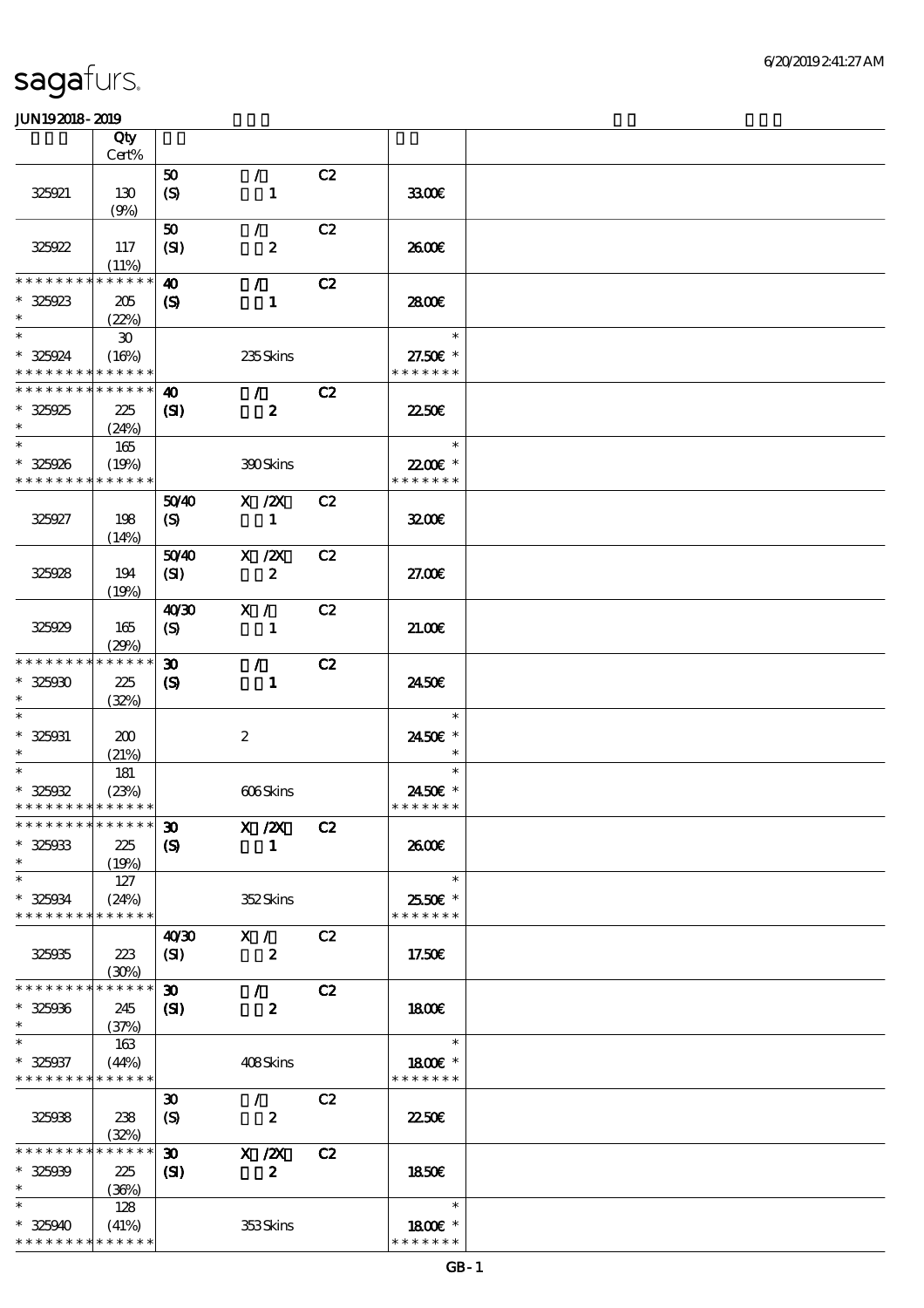|                                         | Qty                           |                                                           |                                            |    |                                    |  |
|-----------------------------------------|-------------------------------|-----------------------------------------------------------|--------------------------------------------|----|------------------------------------|--|
| * * * * * * * *                         | Cert%<br>* * * * * *          |                                                           |                                            |    |                                    |  |
| $* 325941$<br>$\ast$                    | 245<br>(31%)                  | 40'30<br>$\mathbf{E}$                                     | $\mathbf{3}$                               | C2 | 1650E                              |  |
| $\ast$<br>$* 325942$                    | 220                           |                                                           | $\boldsymbol{2}$                           |    | $\ast$<br>1650€ *                  |  |
| $\ast$<br>$\ast$<br>$* 325943$          | (41%)<br>44<br>(45%)          |                                                           | 509Skins                                   |    | $\ast$<br>$\ast$<br>1600 £*        |  |
| * * * * * * * *                         | * * * * * *                   | 40'30                                                     |                                            | C2 | * * * * * * *                      |  |
| 325944                                  | 156<br>(32%)                  | (SI)                                                      | $\boldsymbol{4}$                           |    | 1000E                              |  |
| 325945                                  | ${\bf 38}$<br>(20%)           | 40'30<br>(SI)                                             | $\mathbf{5}$                               | C2 | 400€                               |  |
| * * * * * * * *<br>$* 325946$<br>$\ast$ | * * * * * *<br>285<br>(27%)   | $\boldsymbol{\mathsf{20}}$<br>$\mathbf{C}$                | $\mathcal{L}$<br>$\mathbf{1}$              | C2 | 17.00E                             |  |
| $\ast$<br>$* 325947$                    | 67<br>(28%)                   |                                                           | 352Skins                                   |    | $\ast$<br>1650€ *                  |  |
| * * * * * * * *<br>* * * * * * * *      | * * * * * *<br>* * * * * *    | $\boldsymbol{\mathbf{z}}$                                 | $\mathcal{L}$                              | C2 | * * * * * * *                      |  |
| $* 325948$<br>$\ast$                    | 265<br>(21%)                  | $\boldsymbol{\mathrm{(S)}}$                               | $\mathbf{1}$                               |    | 2050                               |  |
| $\ast$<br>$* 325949$<br>* * * * * * * * | 34<br>(17%)<br>* * * * * *    |                                                           | 299Skins                                   |    | $\ast$<br>2000E *<br>* * * * * * * |  |
| 325050                                  | 162<br>(33%)                  | $\boldsymbol{\mathfrak{D}}$<br>(SI)                       | $X$ / $ZX$<br>$\mathbf{1}$                 | C2 | 1800                               |  |
| 325051                                  | 129<br>(33%)                  | $\boldsymbol{\mathsf{20}}$<br>$\boldsymbol{\mathrm{(S)}}$ | $X$ / $ZX$<br>$\mathbf{1}$                 | C2 | 22.00E                             |  |
| * * * * * * * *<br>$* 325052$<br>$\ast$ | * * * * * *<br>285<br>(56%)   | $\boldsymbol{\mathbf{z}}$<br>(S)                          | $\mathcal{L}$<br>$\boldsymbol{z}$          | C2 | 1550€                              |  |
| $\ast$<br>$* 325053$<br>* * * * * * * * | $171$<br>(40%)<br>* * * * * * |                                                           | 456Skins                                   |    | $\ast$<br>1500€ *<br>* * * * * * * |  |
| * * * * * * * *<br>$* 325054$<br>$\ast$ | * * * * * *<br>265<br>(29%)   | $\boldsymbol{\mathbf{z}}$<br>$\boldsymbol{\mathcal{S}}$   | $\mathcal{F}$<br>$\boldsymbol{z}$          | C2 | 17.00E                             |  |
| $\ast$<br>$* 325055$<br>* * * * * * * * | 82<br>(34%)<br>* * * * * *    |                                                           | 347 Skins                                  |    | $\ast$<br>1650E *<br>* * * * * * * |  |
| 325956                                  | 252<br>(46%)                  | $\boldsymbol{\mathfrak{D}}$<br>(SI)                       | $X \, /ZX$<br>$\boldsymbol{z}$             | C2 | <b>160€</b>                        |  |
| 325057                                  | 149<br>(25%)                  | 200<br>(S)                                                | X /<br>$\mathbf{1}$                        | C2 | 1400E                              |  |
| 325058                                  | 100<br>(25%)                  | $\mathbf{O}$<br>(S)                                       | $\mathcal{F}^{\mathbb{R}}$<br>$\mathbf{1}$ | C2 | 1500€                              |  |
| 325059                                  | 114<br>(30%)                  | $\mathbf{O}$<br>(SI)                                      | $X \, /ZX$<br>$\sim$ 1                     | C2 | 1350E                              |  |
| 325000                                  | 287<br>(23%)                  | 200<br>(SI)                                               | X /<br>$\boldsymbol{z}$                    | C2 | 1200                               |  |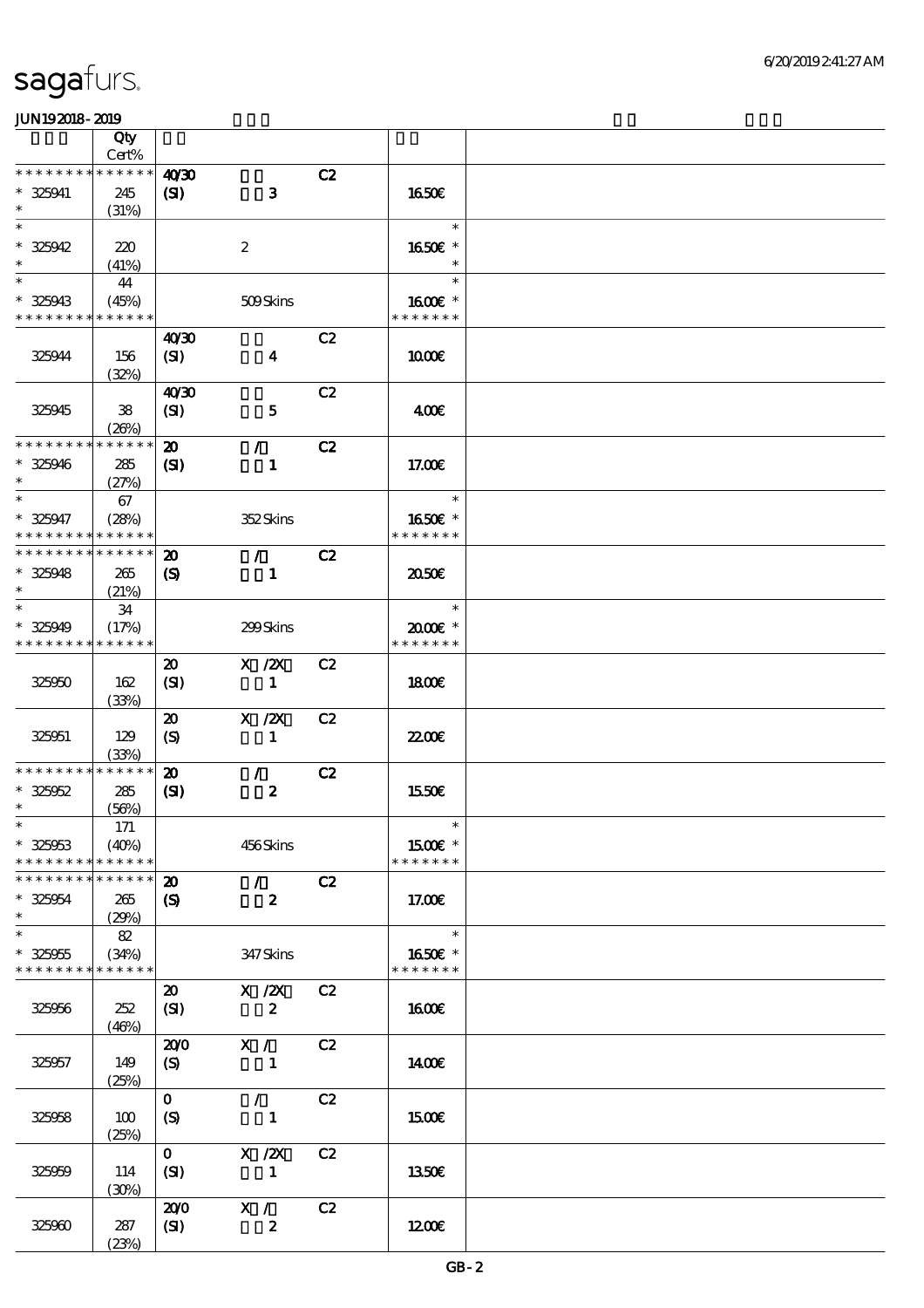|        | Qty      |                  |                                      |               |              |  |
|--------|----------|------------------|--------------------------------------|---------------|--------------|--|
|        | $Cert\%$ |                  |                                      |               |              |  |
|        |          | $\mathbf O$      | $\mathcal{L}$                        | $\mathbf{C2}$ |              |  |
| 325061 | 227      | (SI)             | $\boldsymbol{z}$                     |               | 1350€        |  |
|        | (36%)    |                  |                                      |               |              |  |
|        |          | $\mathbf{o}$     | $\mathcal{L}$                        | C2            |              |  |
| 325062 | 149      | $\boldsymbol{S}$ | $\boldsymbol{z}$                     |               | <b>140€</b>  |  |
|        | (29%)    |                  |                                      |               |              |  |
|        |          | $\mathbf{o}$     | $\boldsymbol{\mathrm{X}}$ / <b>Z</b> | C2            |              |  |
| 325063 | $127$    | (SI)             | $\boldsymbol{z}$                     |               | <b>1300€</b> |  |
|        | (38%)    |                  |                                      |               |              |  |
|        |          | 200              |                                      | C2            |              |  |
| 325064 | 168      | (SI)             | $\mathbf{3}$                         |               | 950E         |  |
|        | (32%)    | 200              |                                      | C2            |              |  |
| 325065 | $97\,$   | (S)              | $\mathbf{3}$                         |               | 11.00E       |  |
|        | (20%)    |                  |                                      |               |              |  |
|        |          | 200              |                                      | C2            |              |  |
| 325066 | 131      | (SI)             | $\boldsymbol{4}$                     |               | 600          |  |
|        | (35%)    |                  |                                      |               |              |  |
|        |          | 200              |                                      | C2            |              |  |
| 325967 | 81       | (SI)             | $\mathbf{5}$                         |               | 350E         |  |
|        | (41%)    |                  |                                      |               |              |  |
|        |          | $\mathbf{1}$     |                                      | C2            |              |  |
| 325068 | 128      | (SI)             | $\pmb{2}$                            |               | 850E         |  |
|        | (32%)    |                  |                                      |               |              |  |
|        |          | $\mathbf{1}$     |                                      | C2            |              |  |
| 325009 | 120      | $\boldsymbol{S}$ | $\boldsymbol{z}$                     |               | 1050E        |  |
|        | (36%)    |                  |                                      |               |              |  |
|        |          | $\boldsymbol{z}$ |                                      | $\mathbf{C2}$ |              |  |
| 325970 | $5\!3$   | (SI)             | $\boldsymbol{4}$                     |               | 400E         |  |
|        | (41%)    |                  |                                      |               |              |  |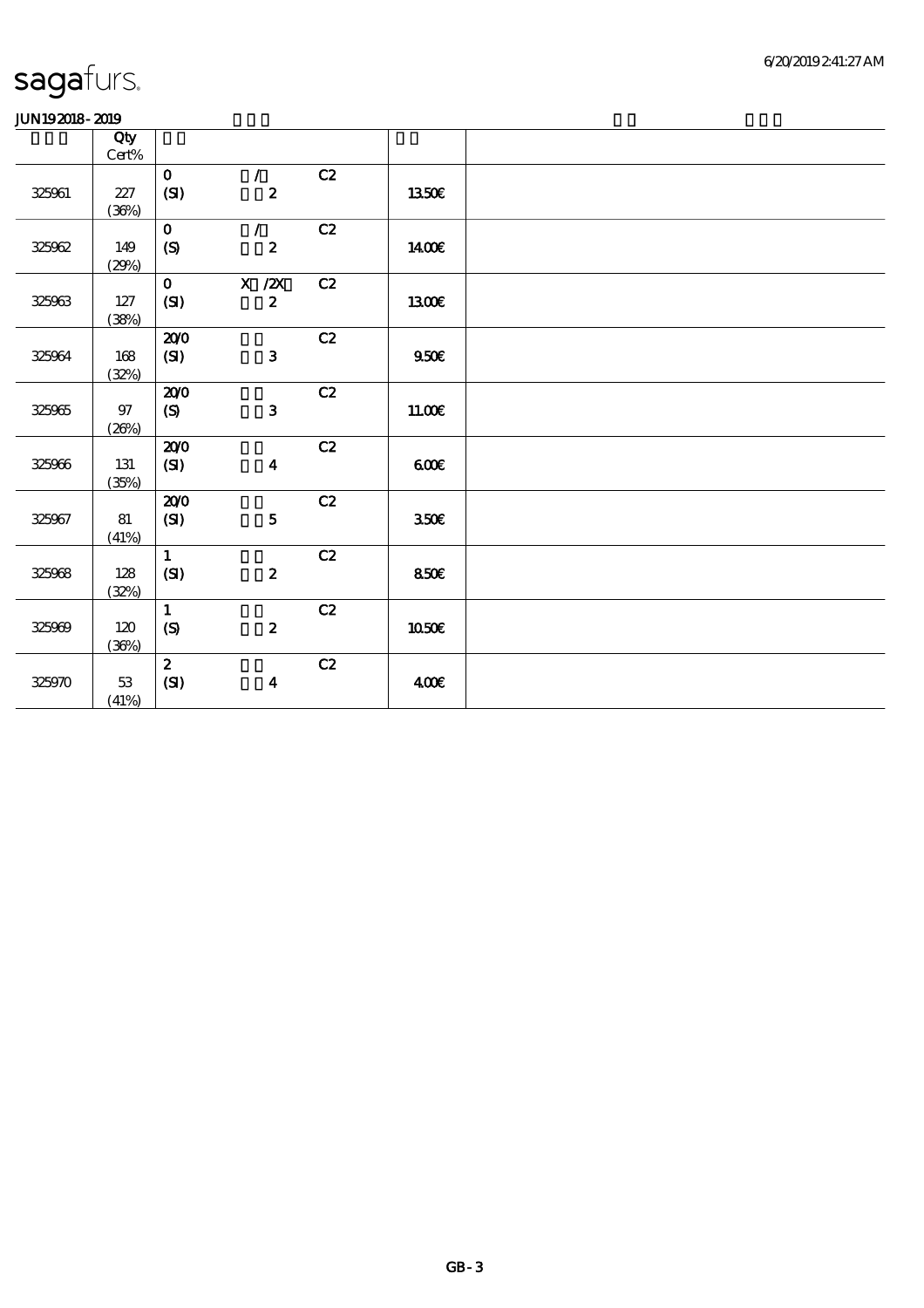| <b>JUN192018-2019</b>                      |                |                                            |               |                |               | Female |
|--------------------------------------------|----------------|--------------------------------------------|---------------|----------------|---------------|--------|
|                                            | Qty            |                                            |               |                |               |        |
|                                            | $Cert\%$       |                                            |               |                |               |        |
| 425001                                     |                | $\boldsymbol{\mathsf{20}}$                 | X /           | C1/C2          | (17.00)       |        |
|                                            | $200$<br>(20%) | $\bf S\!I$                                 |               |                |               |        |
|                                            |                | $\boldsymbol{\mathfrak{D}}$                |               | C1/C2          |               |        |
| 425002                                     | 219            | $\bf S\!I$                                 |               |                | (21.00)       |        |
|                                            | (10%)          |                                            |               |                |               |        |
|                                            |                | $\boldsymbol{\mathbf{z}}$                  |               | C1/C2          |               |        |
| 425003                                     | 323            | ${\bf S}$                                  |               |                | (21.00)       |        |
|                                            | (18%)          |                                            |               |                |               |        |
| 425004                                     | 104            | $\boldsymbol{\mathsf{20}}$<br>$\mathbf{S}$ |               | C3             | <b>1800€</b>  |        |
|                                            | (3%)           |                                            |               |                |               |        |
|                                            |                | $\boldsymbol{\mathfrak{D}}$                |               | C3             |               |        |
| 425005                                     | 173            | ${\bf S}$                                  |               |                | (1800)        |        |
|                                            | (10%)          |                                            |               |                |               |        |
|                                            |                | $\boldsymbol{\mathsf{20}}$                 |               | C1/C2          |               |        |
| 425006                                     | 173<br>(3%)    | ${\bf S\!I}$                               |               |                | (230E)        |        |
|                                            |                | $\boldsymbol{\mathsf{20}}$                 |               | C1/C2          |               |        |
| 425007                                     | 342            | $\bf S\bf I$                               |               |                | (230E)        |        |
|                                            | (17%)          |                                            |               |                |               |        |
|                                            |                | $\boldsymbol{\mathfrak{D}}$                |               | C3             |               |        |
| 425008                                     | 179            | ${\bf s}$                                  |               |                | (21.00)       |        |
|                                            | (5%)           |                                            |               |                |               |        |
| 425009                                     | 202            | $\boldsymbol{\mathsf{20}}$<br>$\mathbf{I}$ | $\mathcal{L}$ | C2             | 1950€         |        |
|                                            | (7%)           |                                            |               |                |               |        |
|                                            |                | $\boldsymbol{\mathsf{20}}$                 |               | C1/C2          |               |        |
| 425010                                     | 280            | <b>SR/S</b>                                |               |                | 1950€         |        |
|                                            | (18%)          |                                            |               |                |               |        |
| 425011                                     | 116            | $\boldsymbol{\mathfrak{D}}$<br><b>SR/S</b> |               | C3             | 1850€         |        |
|                                            | (11%)          |                                            |               |                |               |        |
|                                            |                | $\boldsymbol{\mathfrak{D}}$                | X /           | C <sub>3</sub> |               |        |
| 425012                                     | 194            | <b>SAGA</b>                                |               |                | 17.00€        |        |
|                                            | (11%)          |                                            |               |                |               |        |
|                                            |                | 20                                         |               | C1/C2          |               |        |
| 425013                                     | 446<br>(19%)   | <b>SAGA</b>                                |               |                | 1950€         |        |
|                                            |                | $\boldsymbol{\mathfrak{D}}$                |               | C1/C2          |               |        |
| 425014                                     | 369            | <b>SAGA</b>                                |               |                | 21.50E        |        |
|                                            | (12%)          |                                            |               |                |               |        |
|                                            |                | $\boldsymbol{\mathfrak{D}}$                |               | C3             |               |        |
| 425015                                     | 162            | <b>SR/S</b>                                |               |                | 2000          |        |
|                                            | (13%)          | $\boldsymbol{\mathfrak{D}}$                |               | C3             |               |        |
| 425016                                     | 376            | <b>SAGA</b>                                |               |                | æœ            |        |
|                                            | (5%)           |                                            |               |                |               |        |
|                                            |                | $\boldsymbol{\mathfrak{D}}$                |               | C1/C2          |               |        |
| 425017                                     | 356            | <b>SAGA</b>                                |               |                | (250)         |        |
| * * * * * * * * <mark>* * * * * * *</mark> | (8%)           | $\boldsymbol{\mathfrak{D}}$                |               |                |               |        |
| $* 425018$                                 | 445            | <b>SAGA</b>                                |               | C1/C2          | 2450E         |        |
| $\ast$                                     | (15%)          |                                            |               |                |               |        |
| $\ast$                                     | 310            |                                            |               |                | $\ast$        |        |
| $* 425019$                                 | (12%)          |                                            | 755Skins      |                | 2400€ *       |        |
| * * * * * * * * * * * * * *                |                |                                            |               |                | * * * * * * * |        |
| 425020                                     | 169            | $\boldsymbol{\mathfrak{D}}$<br><b>SR/S</b> |               | C3             | 21.50E        |        |
|                                            | (2%)           |                                            |               |                |               |        |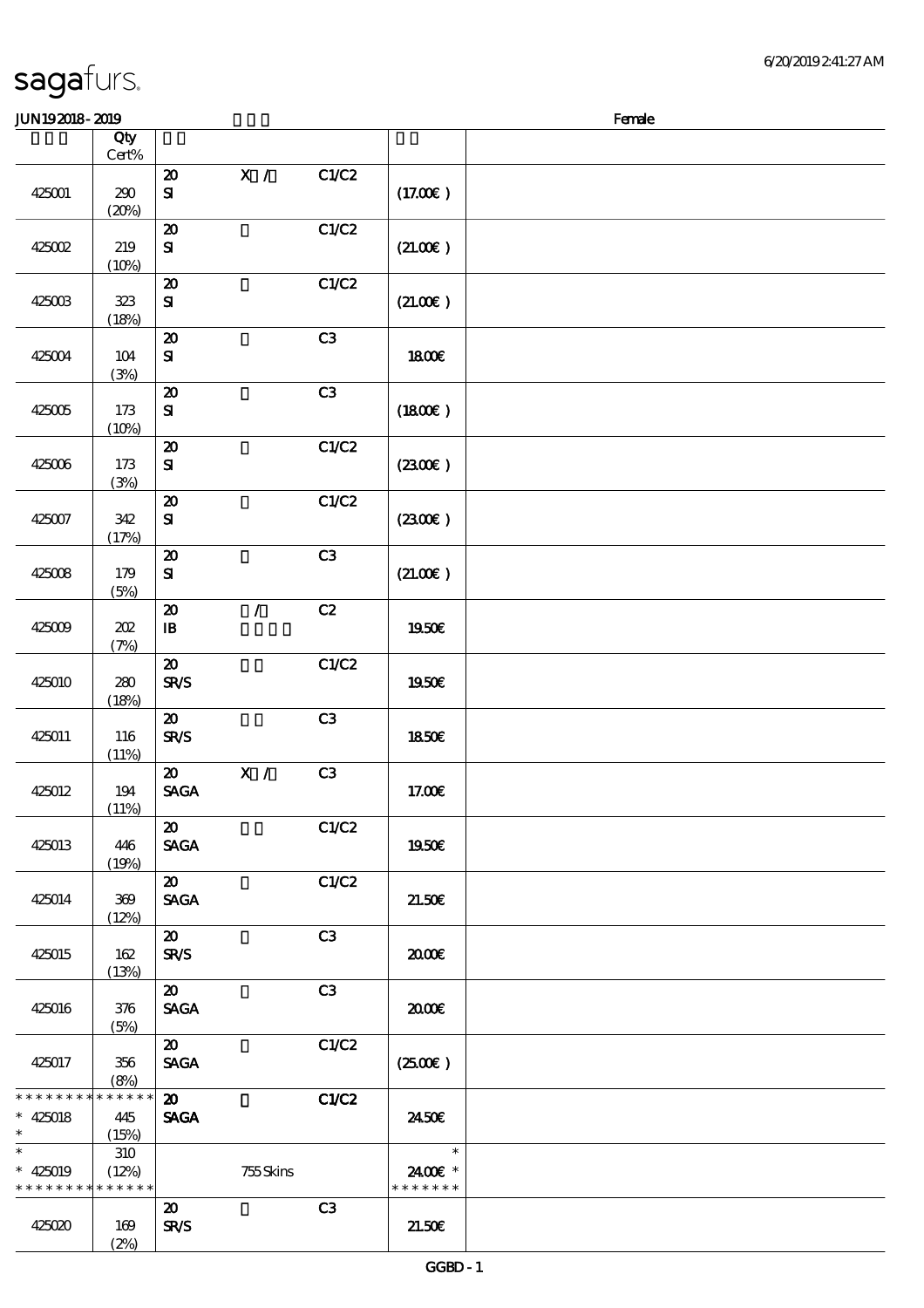| sagafurs. |
|-----------|
|           |

| JUN192018-2019 |       |                             |                           |                |              | Female |
|----------------|-------|-----------------------------|---------------------------|----------------|--------------|--------|
|                | Qty   |                             |                           |                |              |        |
|                | Cert% |                             |                           |                |              |        |
|                |       | $\boldsymbol{\mathfrak{D}}$ | $\mathbf{x}$              | C1/C2          |              |        |
| 425021         | 141   | <b>SAGA</b>                 |                           |                | 2500E        |        |
|                | (5%)  |                             |                           |                |              |        |
|                |       | $\boldsymbol{\mathfrak{D}}$ | $\boldsymbol{\mathrm{X}}$ | C1/C2          |              |        |
| 425022         | 283   | <b>SAGA</b>                 |                           |                | 2450E        |        |
|                | (13%) |                             |                           |                |              |        |
|                |       | $\boldsymbol{\mathfrak{D}}$ | $\mathbf{x}$              | C <sub>3</sub> |              |        |
| 425023         | 202   | <b>SAGA</b>                 |                           |                | 2300E        |        |
|                | (4%)  |                             |                           |                |              |        |
|                |       | $\boldsymbol{\mathfrak{D}}$ | $\mathbf{X}$ /            | C2             |              |        |
| 425024         | 146   | IA                          |                           |                | <b>1500€</b> |        |
|                | (10%) |                             |                           |                |              |        |
|                |       | $\boldsymbol{\mathfrak{D}}$ | $\prime$                  | C2             |              |        |
| 425025         | 421   | IA                          |                           |                | 2050E        |        |
|                | (9%)  |                             |                           |                |              |        |
|                |       | $\boldsymbol{\mathfrak{D}}$ |                           | C1/C2          |              |        |
| 425026         | 98    | <b>SROY</b>                 |                           |                | 21.00        |        |
|                | (25%) |                             |                           |                |              |        |
|                |       | $\boldsymbol{\mathfrak{D}}$ |                           | C1/C2          |              |        |
| 425027         | 373   | <b>SROY</b>                 |                           |                | 22.50E       |        |
|                | (12%) |                             |                           |                |              |        |
|                |       | $\boldsymbol{\mathfrak{D}}$ |                           | C1/C2          |              |        |
| 425028         | 89    | <b>SROY</b>                 |                           |                | 2350E        |        |
|                | (14%) |                             |                           |                |              |        |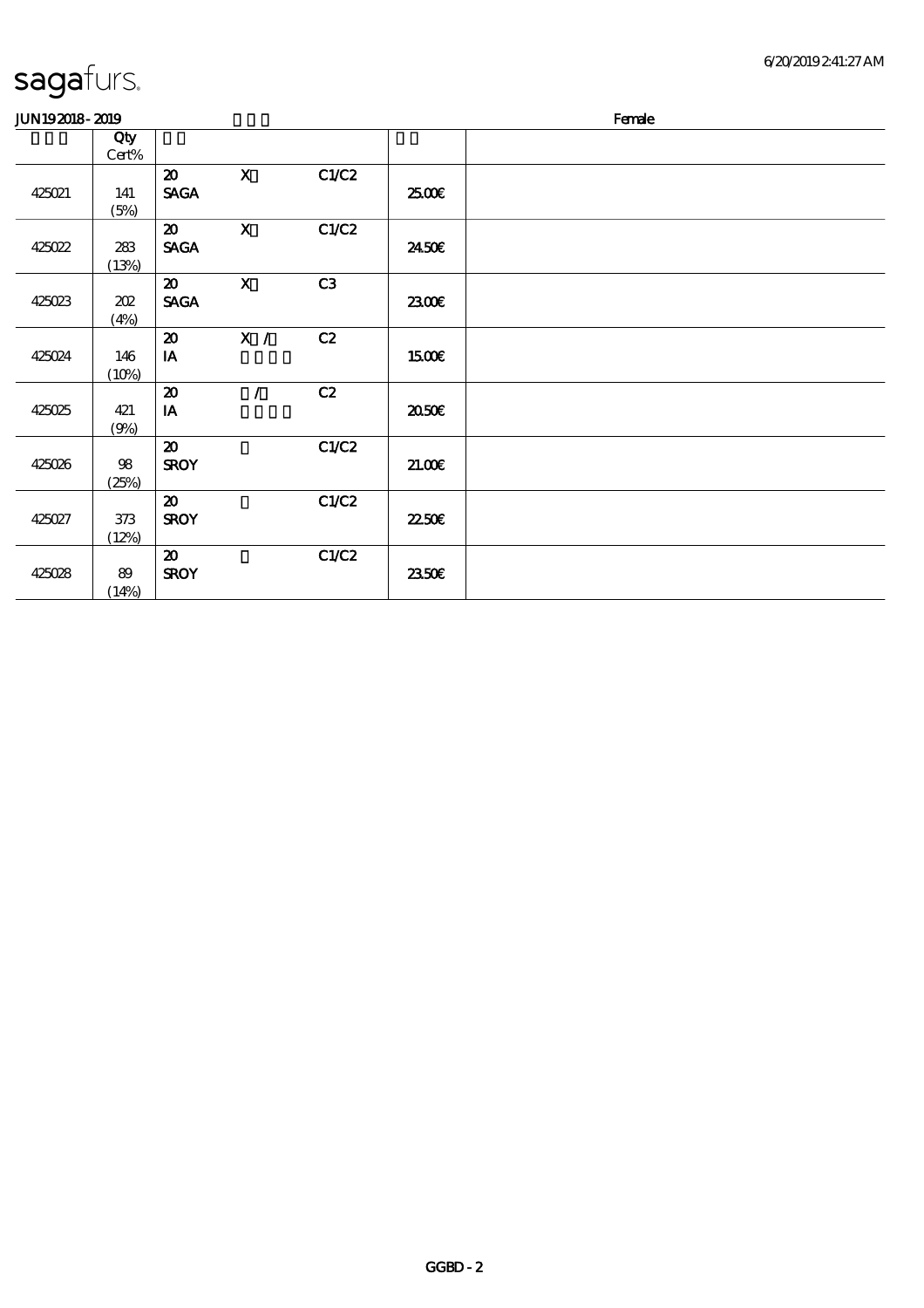| sagafurs. |  |
|-----------|--|
|           |  |

#### JUN192018-2019 Benefits and the state of the state of the state of the state of the state of the state of the state of the state of the state of the state of the state of the state of the state of the state of the state of

|                             |                      |                            |                           |       |               | $\sim$ |
|-----------------------------|----------------------|----------------------------|---------------------------|-------|---------------|--------|
|                             | Qty<br>Cert%         |                            |                           |       |               |        |
|                             |                      | 200                        | $\mathbf x$               | C2    |               |        |
|                             |                      | ${\bf s}$                  |                           |       |               |        |
| 425081                      | 44                   |                            |                           |       | (1600)        |        |
| * * * * * * * *             | (13%)<br>* * * * * * |                            |                           |       |               |        |
|                             |                      | 200                        |                           | C1/C2 |               |        |
| $* 425082$                  | 465                  | ${\bf s}$                  |                           |       | (1900)        |        |
| $\ast$                      | (38%)                |                            |                           |       |               |        |
| $\ast$                      | 10B                  |                            |                           |       | $\ast$        |        |
| $* 425083$                  | (16%)                |                            | 568Skins                  |       | $(1900E)*$    |        |
| * * * * * * * * * * * * * * |                      |                            |                           |       | * * * * * * * |        |
|                             |                      | 200                        |                           | C3    |               |        |
| 425084                      | 256                  | ${\bf s}$                  |                           |       | (1600)        |        |
|                             | (12%)                |                            |                           |       |               |        |
|                             |                      | $\mathbf 0$                |                           | C1/C2 |               |        |
| 425085                      | 462                  | ${\bf S}$                  |                           |       | 17.50€        |        |
|                             | (37%)                |                            |                           |       |               |        |
|                             |                      | $\mathbf{o}$               |                           | C3    |               |        |
| 425086                      | 261                  | ${\bf s}$                  |                           |       | 1500€         |        |
|                             |                      |                            |                           |       |               |        |
| * * * * * * * *             | (9%)<br>* * * * * *  | $\mathbf 0$                |                           | C1/C2 |               |        |
|                             |                      |                            |                           |       |               |        |
| $* 425087$                  | 465                  | ${\bf s}$                  |                           |       | (21.00)       |        |
| $\ast$                      | (33%)                |                            |                           |       |               |        |
| $\ast$                      | 79                   |                            |                           |       | $\ast$        |        |
| $* 425088$                  | (24%)                |                            | 544Skins                  |       | $(21.00)$ *   |        |
| * * * * * * * * * * * * * * |                      |                            |                           |       | * * * * * * * |        |
|                             |                      | 200                        |                           | C3    |               |        |
| 425089                      | 207                  | ${\bf s}$                  |                           |       | 1800E         |        |
|                             | (5%)                 |                            |                           |       |               |        |
|                             |                      | 200                        | $\mathbf X$               | C1/C2 |               |        |
| 425090                      | 161                  | ${\bf s}$                  |                           |       | (220E)        |        |
|                             | (20%)                |                            |                           |       |               |        |
|                             |                      | 200                        | $\boldsymbol{\mathsf{X}}$ | C3    |               |        |
| 425091                      | 113                  | ${\bf s}$                  |                           |       | 1900E         |        |
|                             | $(\Theta)$           |                            |                           |       |               |        |
|                             |                      | 200                        | $\boldsymbol{\mathsf{z}}$ | C2    |               |        |
|                             |                      |                            |                           |       |               |        |
| 425092                      | 107                  | ${\bf s}$                  |                           |       | (1900E)       |        |
|                             | (20%)                |                            |                           |       |               |        |
|                             |                      | 200                        | ${\bf X}$                 | C2    |               |        |
| 425003                      | 100                  | ${\bf s}$                  |                           |       | (1800)        |        |
|                             | (12%)                |                            |                           |       |               |        |
|                             |                      | $\mathbf O$                |                           | C2    |               |        |
| 425094                      | 240                  | $\, {\bf I} \! {\bf B} \,$ | $HG1$                     |       | 1250€         |        |
|                             | (25%)                |                            |                           |       |               |        |
|                             |                      | 200                        |                           | C2    |               |        |
| 425095                      | $30\,$               | $\mathbf{B}$               | FIG1                      |       | <b>1600€</b>  |        |
|                             | (20%)                |                            |                           |       |               |        |
|                             |                      | 200                        |                           | C2    |               |        |
| 425096                      | 319                  | $\mathbf{B}$               | $HG1$                     |       | <b>1800€</b>  |        |
|                             | (17%)                |                            |                           |       |               |        |
|                             |                      | 200                        | $\mathbf{X}$              | C2    |               |        |
| 425097                      | 140                  | $\, {\bf I} \! {\bf B} \,$ | FG1                       |       | 1900€         |        |
|                             | (11%)                |                            |                           |       |               |        |
|                             |                      | 200                        | $ZX$ / $ZX$               | C2    |               |        |
|                             |                      |                            |                           |       |               |        |
| 425098                      | 144                  | $\mathbf{B}$               | FG1                       |       | 1200E         |        |
|                             | (19%)                |                            |                           |       |               |        |
|                             |                      | 200                        | X /                       | C2    |               |        |
| 425099                      | 287                  | $\, {\bf B}$               |                           |       | 1200E         |        |
|                             | (15%)                |                            |                           |       |               |        |
|                             |                      | $\mathbf 0$                | $\mathcal{L}$             | C2    |               |        |
| 425100                      | 427                  | ${\bf I\!B}$               |                           |       | 17.00E        |        |
|                             | (18%)                |                            |                           |       |               |        |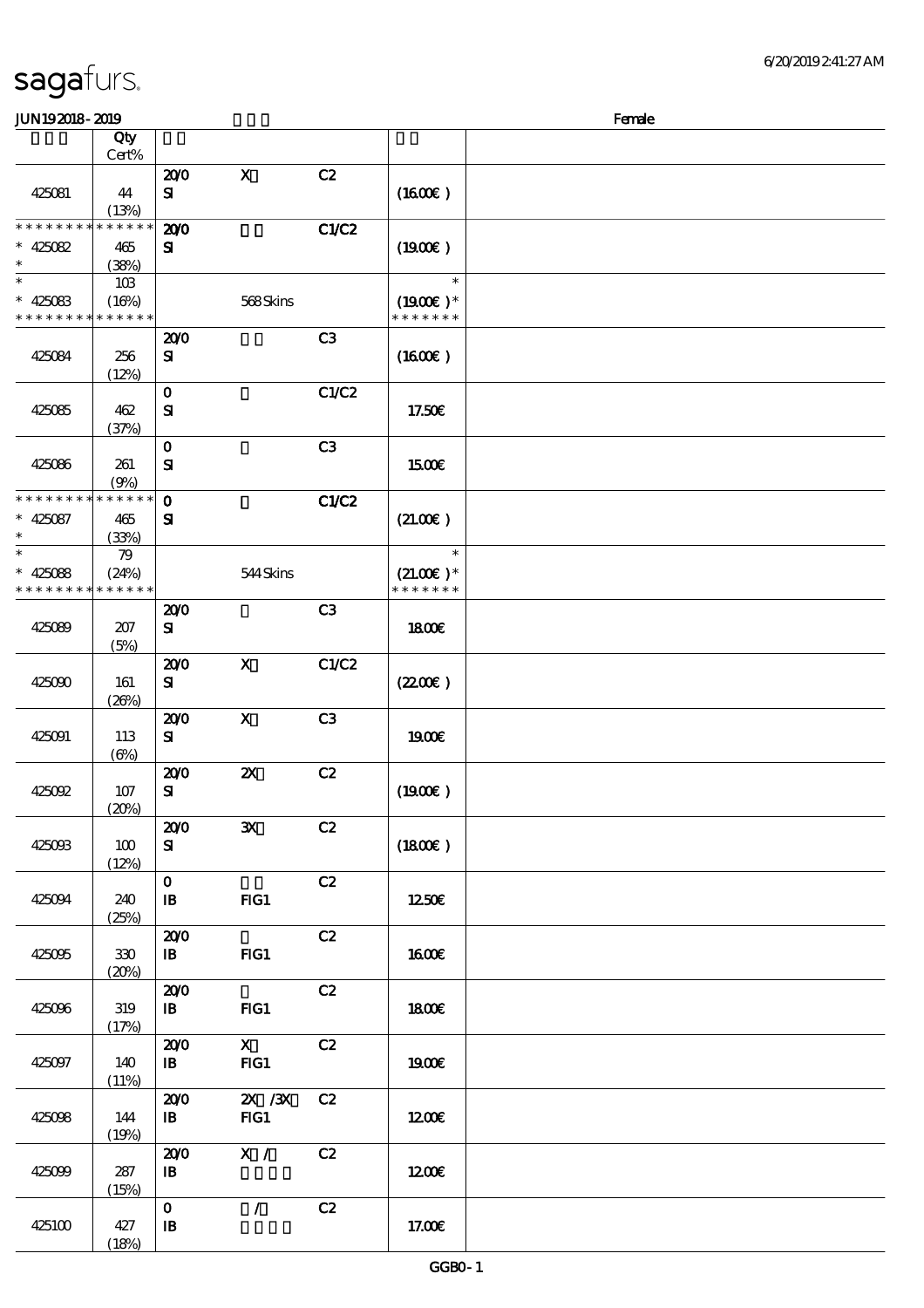|                 | Qty<br>Cert%          |                        |                           |       |                     |  |
|-----------------|-----------------------|------------------------|---------------------------|-------|---------------------|--|
|                 |                       |                        |                           |       |                     |  |
|                 |                       | 200                    | $X$ / $ZX$                | C2    |                     |  |
| 425101          | 182                   | $\mathbf{B}$           |                           |       | (17.50)             |  |
|                 | $(\Theta)$            |                        |                           |       |                     |  |
|                 |                       | $\mathbf O$            | $\mathcal{L}$             | C2    |                     |  |
| 425102          | 193                   | $\rm I\hspace{-.1em}I$ |                           |       | 1500€               |  |
|                 | (28%)                 |                        |                           |       |                     |  |
|                 |                       |                        |                           |       |                     |  |
|                 |                       | 200                    | $\boldsymbol{\mathsf{X}}$ | C1/C2 |                     |  |
| 425103          | 171                   | <b>SR/S</b>            |                           |       | <b>160€</b>         |  |
|                 | (34%)                 |                        |                           |       |                     |  |
|                 |                       | 200                    | $\mathbf X$               | C3    |                     |  |
| 425104          | 116                   | <b>SR/S</b>            |                           |       | 1550€               |  |
|                 | (29%)                 |                        |                           |       |                     |  |
|                 |                       |                        |                           |       |                     |  |
|                 |                       | $\mathbf{O}$           |                           | C1/C2 |                     |  |
| 425105          | 496                   | <b>SAGA</b>            |                           |       | 1650€               |  |
|                 | (34%)                 |                        |                           |       |                     |  |
|                 |                       | $\mathbf{O}$           |                           | C3    |                     |  |
| 425106          | 311                   | <b>SR/S</b>            |                           |       | 1600E               |  |
|                 | (27%)                 |                        |                           |       |                     |  |
|                 |                       | $\mathbf{O}$           |                           |       |                     |  |
|                 |                       |                        |                           | C1    |                     |  |
| 425107          | 289                   | <b>SAGA</b>            |                           |       | 1950€               |  |
|                 | (43%)                 |                        |                           |       |                     |  |
| * * * * * * * * | * * * * * *           | $\mathbf{O}$           |                           | C2    |                     |  |
| $* 425108$      | 445                   | <b>SAGA</b>            |                           |       | 1950E               |  |
| $\ast$          | (17%)                 |                        |                           |       |                     |  |
| $*$             |                       |                        |                           |       | $\ast$              |  |
|                 | 294                   |                        |                           |       |                     |  |
| * $425109$      | (27%)                 |                        | 739Skins                  |       | 1900 *              |  |
| * * * * * * * * | * * * * * *           |                        |                           |       | * * * * * * *       |  |
|                 |                       | $\mathbf{O}$           |                           | C3    |                     |  |
| 425110          | 245                   | <b>SAGA</b>            |                           |       | <b>1650€</b>        |  |
|                 | (9%)                  |                        |                           |       |                     |  |
|                 |                       | $\mathbf{O}$           |                           |       |                     |  |
|                 |                       |                        |                           | C1    |                     |  |
| 425111          | 220                   | <b>SAGA</b>            |                           |       | <b>2200E</b>        |  |
|                 | (32%)                 |                        |                           |       |                     |  |
| * * * * * * * * | * * * * * *           | $\mathbf{O}$           |                           | C2    |                     |  |
| $* 425112$      | 425                   | <b>SAGA</b>            |                           |       | 21.50E              |  |
| $\ast$          | (13%)                 |                        |                           |       |                     |  |
| $\ast$          | $\boldsymbol{\omega}$ |                        |                           |       | $\ast$              |  |
| $* 425113$      |                       |                        |                           |       |                     |  |
|                 | (20%)                 |                        | 485Skins                  |       | $21.50E$ *          |  |
| * * * * * * * * | * * * * * *           |                        |                           |       | * * * * * * *       |  |
|                 |                       | $\mathbf{O}$           |                           | C3    |                     |  |
| 425114          | 223                   | <b>SR/S</b>            |                           |       | 2000€               |  |
|                 | (10%)                 |                        |                           |       |                     |  |
|                 |                       | $\mathbf{O}$           | $\mathbf X$               | C1/C2 |                     |  |
| 425115          | 332                   | <b>SAGA</b>            |                           |       | 2200                |  |
|                 |                       |                        |                           |       |                     |  |
|                 | (18%)                 |                        |                           |       |                     |  |
|                 |                       | 200                    | $\boldsymbol{\mathrm{X}}$ | C3    |                     |  |
| 425116          | 111                   | <b>SR/S</b>            |                           |       | 21.00E              |  |
|                 | (3%)                  |                        |                           |       |                     |  |
|                 |                       | 200                    | $\boldsymbol{\mathsf{z}}$ | C1/C2 |                     |  |
| 425117          | 132                   | <b>SAGA</b>            |                           |       | $(2000\varepsilon)$ |  |
|                 |                       |                        |                           |       |                     |  |
|                 | (10%)                 |                        |                           |       |                     |  |
|                 |                       | 200                    | $\boldsymbol{\mathsf{z}}$ | C3    |                     |  |
| 425118          | 40                    | <b>SAGA</b>            |                           |       | (1900)              |  |
|                 | (7%)                  |                        |                           |       |                     |  |
|                 |                       | 200                    | $\mathbf{x}$              | C2    |                     |  |
| 425119          | 128                   | <b>SAGA</b>            |                           |       | 1550€               |  |
|                 |                       |                        |                           |       |                     |  |
|                 | (20%)                 |                        |                           |       |                     |  |
|                 |                       | $\mathbf{O}$           |                           | C1/C2 |                     |  |
| 425120          | 249                   | IA                     | FG1                       |       | 1550€               |  |
|                 | (31%)                 |                        |                           |       |                     |  |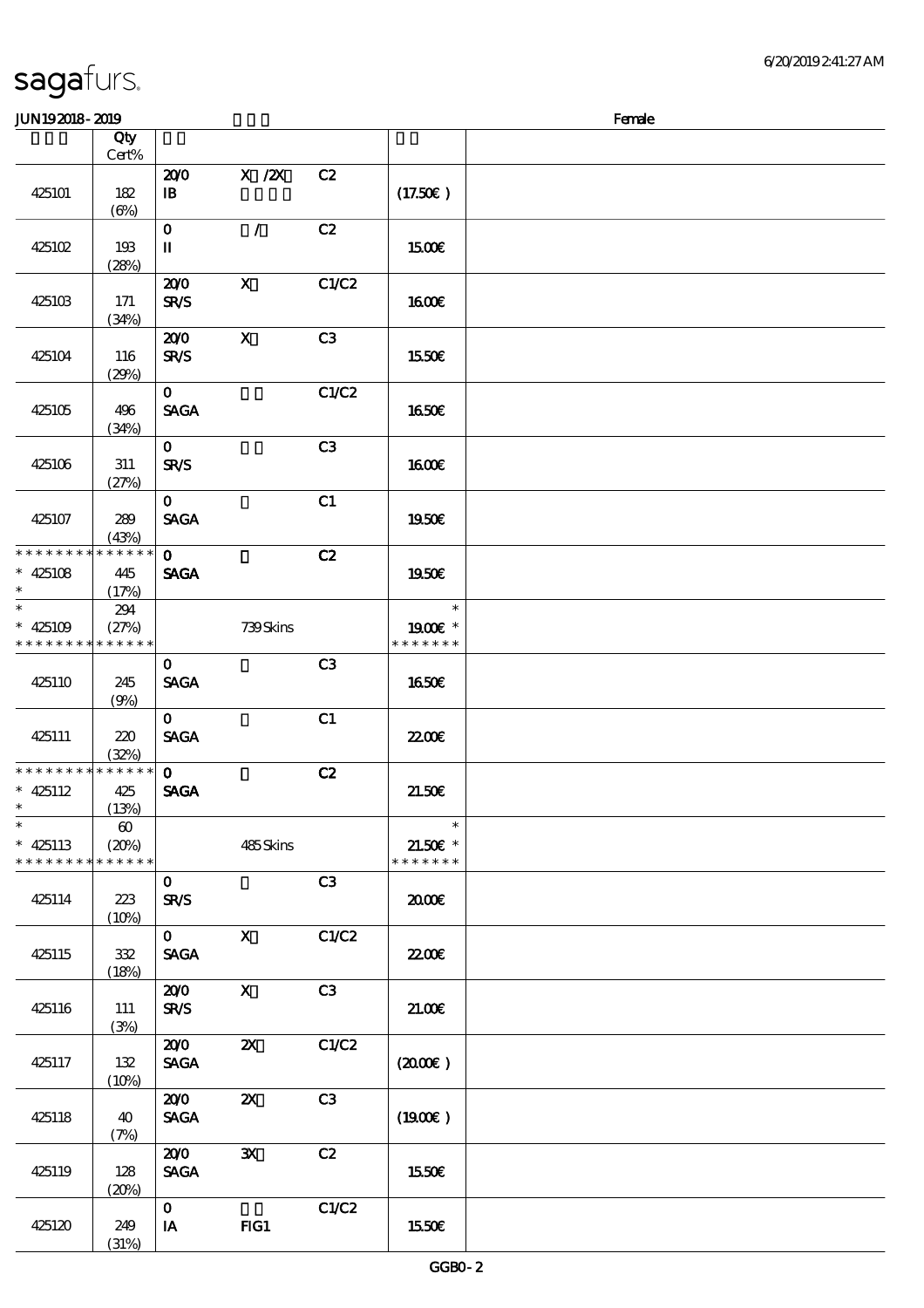| JUN192018-2019                |                      |              |                           |       |                          | Female |
|-------------------------------|----------------------|--------------|---------------------------|-------|--------------------------|--------|
|                               | Qty                  |              |                           |       |                          |        |
|                               | Cert%                |              |                           |       |                          |        |
|                               |                      | 200          |                           | C1/C2 |                          |        |
| 425121                        | 434                  | IA           | FG1                       |       | <b>1800€</b>             |        |
|                               | (30%)                |              |                           |       |                          |        |
|                               |                      | 200          |                           | C1/C2 |                          |        |
| 425122                        | 445                  | IA           | $HG1$                     |       | 1950€                    |        |
|                               | (31%)                |              |                           |       |                          |        |
|                               |                      | 200          | $\mathbf{X}$              | C1/C2 |                          |        |
| 425123                        | 252                  | IA           | $HG1$                     |       | 21.006                   |        |
|                               | (20%)                |              |                           |       |                          |        |
|                               |                      | 200          | $X \, X$                  | C1/C2 |                          |        |
| 425124                        | 202                  | IA           | FG1                       |       | <b>1650€</b>             |        |
|                               | (24%)                |              |                           |       |                          |        |
|                               |                      | $\mathbf{O}$ | X /                       | C2    |                          |        |
| 425125                        | 301                  | IA           |                           |       | 1450€                    |        |
|                               | (19%)                |              |                           |       |                          |        |
| * * * * * * * *               | $* * * * * * *$      | $\mathbf{o}$ | $\mathcal{L}$             | C2    |                          |        |
|                               |                      |              |                           |       |                          |        |
| $* 425126$<br>$\ast$          | 445                  | IA           |                           |       | 1900E                    |        |
| $\ast$                        | (15%)                |              |                           |       | $\ast$                   |        |
|                               | 258                  |              |                           |       |                          |        |
| $* 425127$<br>* * * * * * * * | (17%)<br>* * * * * * |              | <b>703Skins</b>           |       | 1900E *<br>* * * * * * * |        |
|                               |                      |              |                           |       |                          |        |
|                               |                      | 200          | $X$ / $ZX$                | C2    |                          |        |
| 425128                        | 311                  | IA           |                           |       | 1950€                    |        |
|                               | (11%)                |              |                           |       |                          |        |
|                               |                      | 200          | $\mathbf{x}$              | C2    |                          |        |
| 425129                        | <b>101</b>           | IA           |                           |       | 1550€                    |        |
|                               | (13%)                |              |                           |       |                          |        |
|                               |                      | $\mathbf{o}$ |                           | C1/C2 |                          |        |
| 425130                        | 126                  | <b>SROY</b>  |                           |       | <b>1800€</b>             |        |
|                               | (53%)                |              |                           |       |                          |        |
|                               |                      | $\mathbf{o}$ |                           | C1/C2 |                          |        |
| 425131                        | 275                  | <b>SROY</b>  |                           |       | 2050E                    |        |
|                               | (34%)                |              |                           |       |                          |        |
|                               |                      | $\mathbf{O}$ |                           | C3    |                          |        |
| 425132                        | 132                  | <b>SROY</b>  |                           |       | 1950€                    |        |
|                               | (21%)                |              |                           |       |                          |        |
|                               |                      | $\mathbf{O}$ |                           | C1/C2 |                          |        |
| 425133                        | 159                  | <b>SROY</b>  |                           |       | 2300                     |        |
|                               | (35%)                |              |                           |       |                          |        |
|                               |                      | $\mathbf{O}$ | $\boldsymbol{\mathsf{X}}$ | C1/C2 |                          |        |
| 425134                        | 110                  | <b>SROY</b>  |                           |       | 2300E                    |        |
|                               | (29%)                |              |                           |       |                          |        |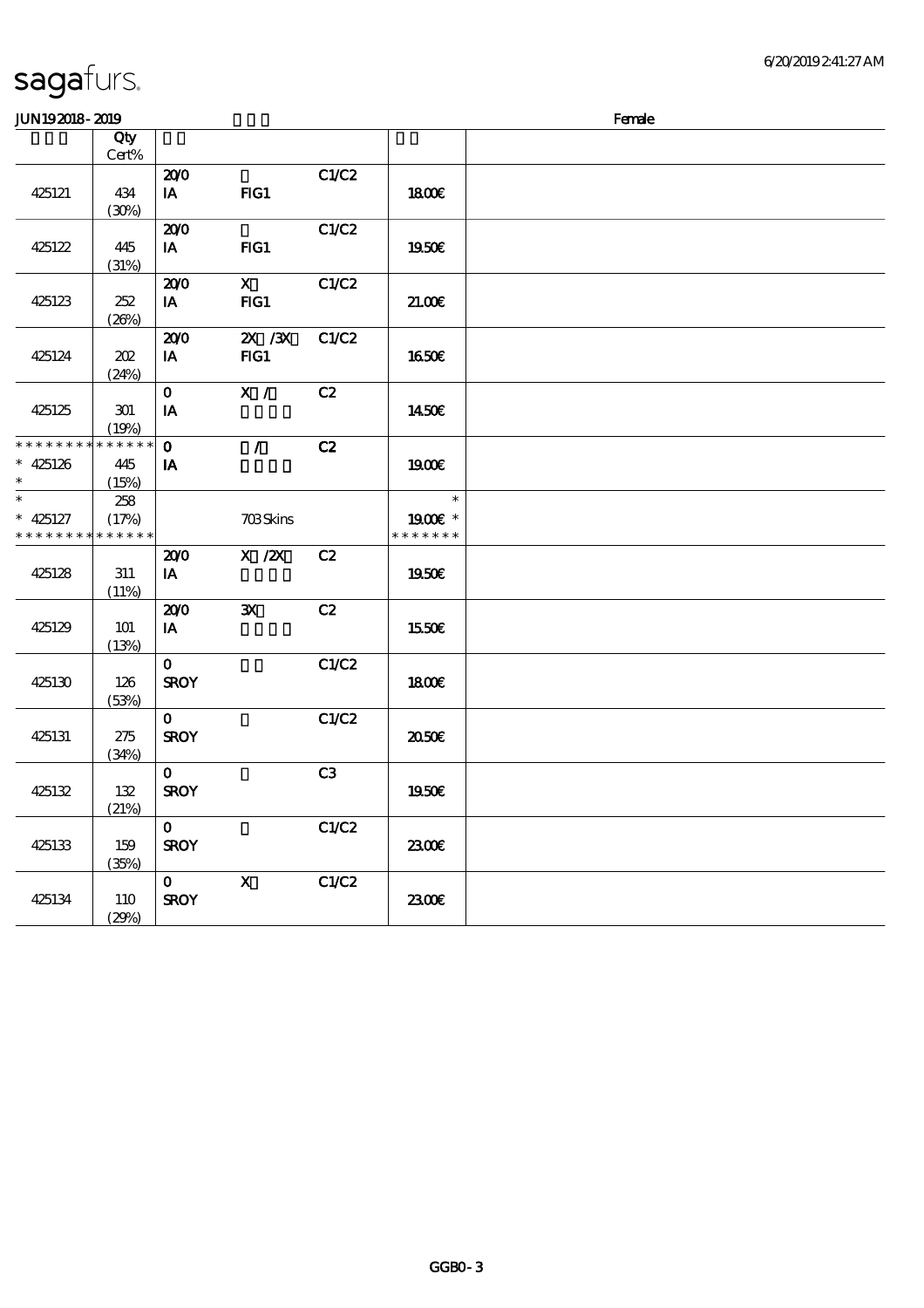### $J/N192018 - 2019$

| ມມາ ເວລມດ- ລມວ                                      |                              |                                                 |                           |       |                                        | ra ac |
|-----------------------------------------------------|------------------------------|-------------------------------------------------|---------------------------|-------|----------------------------------------|-------|
|                                                     | Qty<br>Cert%                 |                                                 |                           |       |                                        |       |
| 425181                                              | 44<br>(29%)                  | O(1)<br>$S\mathcal{S}$                          | 5X                        | C2    | 1250€                                  |       |
| 425182                                              | 217<br>(34%)                 | O(1)<br>$S\!S\!I$                               | $\mathbf{x}$              | C2    | 1200E                                  |       |
| 425183                                              | 225<br>(31%)                 | $O$ <sup><math>\prime</math></sup><br>${\bf s}$ | $X$ $X$                   | C1/C2 | 11.50€                                 |       |
| 425184                                              | 104<br>(16%)                 | $O$ <sup><math>\prime</math></sup><br>${\bf s}$ | $X$ $N$                   | C3    | <b>1050€</b>                           |       |
| 425185                                              | 212<br>(66%)                 | $\mathbf{1}$<br>${\bf s}$                       |                           | C1    | 1350€                                  |       |
| * * * * * * * *<br>$* 425186$<br>$\ast$             | $******$<br>$505\,$<br>(37%) | $\mathbf{1}$<br>$\mathbf{S}$                    |                           | C2    | $(1400\varepsilon)$                    |       |
| $\ast$<br>$* 425187$<br>* * * * * * * *             | 79<br>(22%)<br>* * * * * *   |                                                 | 584Skins                  |       | $\ast$<br>$(1400E)*$<br>* * * * * * *  |       |
| 425188                                              | 214<br>(13%)                 | $\mathbf{1}$<br>${\bf s}$                       |                           | C3    | 1250E                                  |       |
| 425189                                              | 309<br>(60%)                 | $\mathbf{1}$<br>${\bf S}$                       |                           | C1    | (1550E)                                |       |
| * * * * * * * *<br>$* 425190$<br>$\ast$             | $******$<br>$505\,$<br>(45%) | $\mathbf{1}$<br>${\bf s}$                       |                           | C2    | (1550E)                                |       |
| $\ast$<br>$* 425191$<br>* * * * * * * * * * * * * * | 482<br>(44%)                 |                                                 | 987Skins                  |       | $\ast$<br>$(1550E)*$<br>* * * * * * *  |       |
| 425192                                              | 400<br>(14%)                 | $\mathbf{1}$<br>$\mathbf{S}$                    |                           | C3    | 1350€                                  |       |
| ************** 1<br>$* 425193$<br>$\ast$            | $505\,$<br>(63%)             | ${\bf S}$                                       |                           | C1/C2 | (17.50)                                |       |
| $\ast$<br>$* 425194$<br>* * * * * * * *             | 245<br>(53%)<br>* * * * * *  |                                                 | 750Skins                  |       | $\ast$<br>$(17.50)$ *<br>* * * * * * * |       |
| 425195                                              | 312<br>(22%)                 | $\mathbf{1}$<br>$\mathbf{S}$                    |                           | C3    | (1550E)                                |       |
| 425196                                              | 245<br>(61%)                 | $\mathbf{1}$<br>${\bf s}$                       | $\boldsymbol{\mathrm{X}}$ | C1/C2 | (17.50E)                               |       |
| 425197                                              | $98$<br>(11%)                | $\mathbf{1}$<br>$\mathbf{S}$                    | $\mathbf{X}$              | C3    | 1500€                                  |       |
| 425198                                              | 10B<br>(30%)                 | $\mathbf{1}$<br>$\mathbf{S}$                    | $\pmb{\mathsf{zx}}$       | C2    | (1500E)                                |       |
| 425199                                              | 40<br>(17%)                  | $\mathbf{1}$<br>$\mathbf{S}$                    | $\mathbf{x}$              | C2    | (1400E)                                |       |
| 425200                                              | 231<br>(14%)                 | $O$ $1$<br>$\, {\bf I} \! {\bf B} \,$           | SL1                       | C2    | (1550E)                                |       |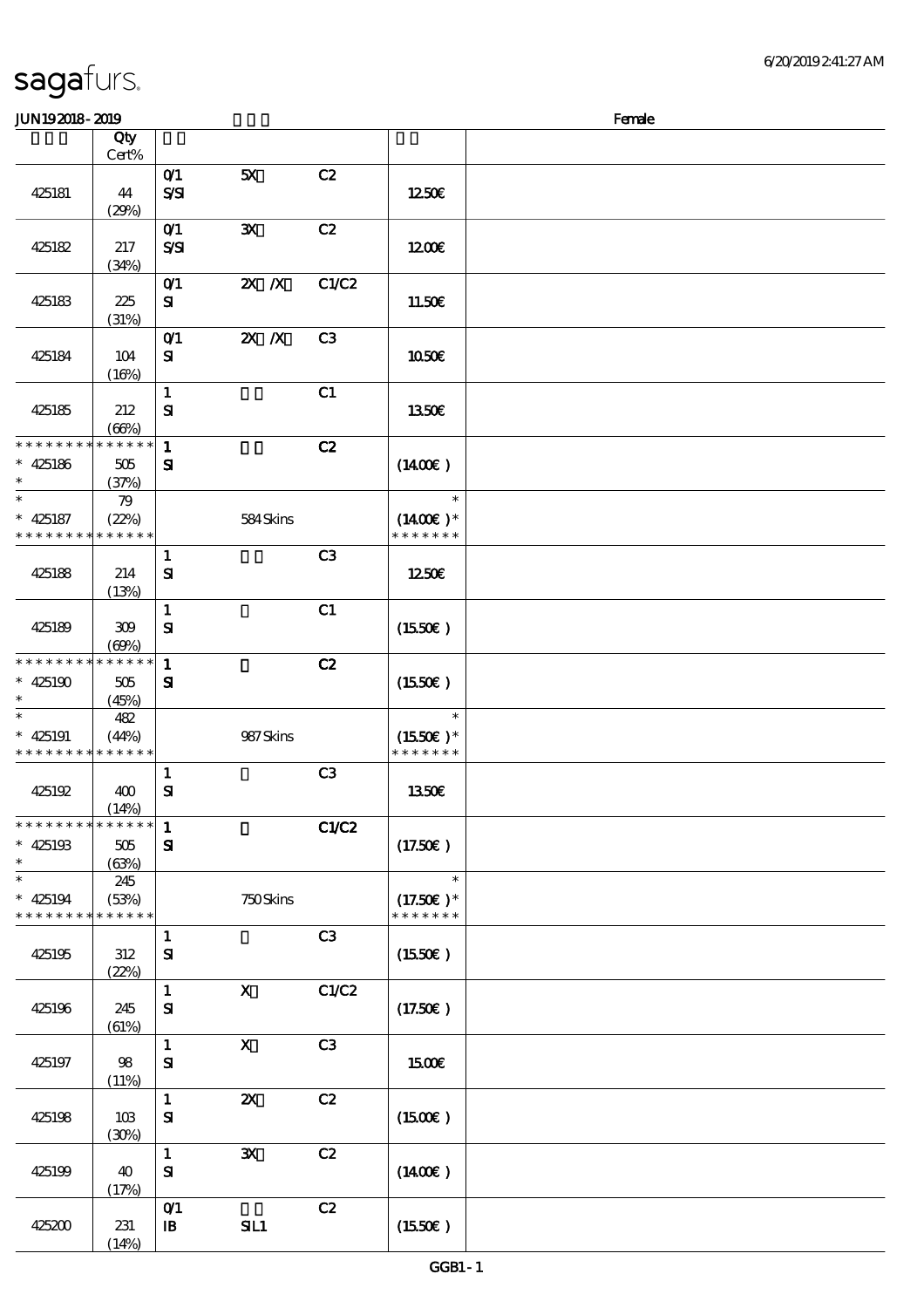### $J/N192018 - 2019$

| www.craw                                            |                                 |                                            |                           |                |                                       | <b>TOTAL</b> |
|-----------------------------------------------------|---------------------------------|--------------------------------------------|---------------------------|----------------|---------------------------------------|--------------|
|                                                     | Qty<br>Cert%                    |                                            |                           |                |                                       |              |
| 425201                                              | 175<br>(22%)                    | $O$ $1$<br>$\, {\bf I} \! {\bf B} \,$      | $\mathbf{X}$<br>FG1       | C2             | 1050€                                 |              |
| 425202                                              | $502\,$<br>(20%)                | $\mathbf{1}$<br>$\, {\bf I} \! {\bf B} \,$ | $HG1$                     | C2             | 11.50€                                |              |
| 425203                                              | 434<br>(30%)                    | $\mathbf{1}$<br>$\, {\bf I} \! {\bf B} \,$ | FG1                       | C2             | 1350E                                 |              |
| 425204                                              | 416<br>(38%)                    | $\mathbf{1}$<br>${\bf I\!B}$               | FG1                       | C2             | (1650)                                |              |
| 425205                                              | 347<br>(31%)                    | $\mathbf{1}$<br>$\, {\bf I} \! {\bf B} \,$ | $X \, /ZX$<br>FG1         | C2             | 1450€                                 |              |
| 425206                                              | 448<br>(16%)                    | $\mathbf{1}$<br>$\mathbf{B}$               | X /                       | C2             | 1050€                                 |              |
| * * * * * * * *<br>$* 425207$<br>$\ast$             | * * * * * *<br>$505\,$<br>(24%) | $\mathbf{1}$<br>${\bf I\!B}$               | $\mathcal{L}$             | C2             | $(1500\varepsilon)$                   |              |
| $\ast$<br>$* 425208$<br>* * * * * * * * * * * * * * | 147<br>(27%)                    |                                            | 652Skins                  |                | $\ast$<br>$(1500E)*$<br>* * * * * * * |              |
| 425209                                              | 119<br>(20%)                    | $\mathbf{1}$<br>$\mathbf{B}$               | $X$ / $ZX$                | C2             | 1450E                                 |              |
| 425210                                              | 136<br>(11%)                    | $\mathbf{1}$<br>$\, {\bf I} \! {\bf B} \,$ | $\mathbf{x}$              | C2             | (1300)                                |              |
| 425211                                              | 259<br>(20%)                    | $O$ <sup><math>\prime</math></sup><br>П    | X /                       | C2             | 1000                                  |              |
| 425212                                              | $33\!\!3$<br>(33%)              | $\mathbf{1}$<br>$\mathbf I$                | $\mathcal{L}$             | C2             | 1200E                                 |              |
| 425213                                              | 104<br>(20%)                    | O(1)<br>$\mathbf I$                        | $X$ / $ZX$                | C2             | (1200E)                               |              |
| 425214                                              | 182<br>(40%)                    | O(1)<br><b>SR/S</b>                        | $\boldsymbol{\mathsf{X}}$ | C1/C2          | 1350E                                 |              |
| 425215                                              | 320<br>(30%)                    | $\mathbf{1}$<br><b>SR/S</b>                | $\mathbf{x}$              | C1/C2          | 1350€                                 |              |
| 425216                                              | 193<br>(22%)                    | O(1)<br><b>SR/S</b>                        | $X$ $N$                   | C <sub>3</sub> | 1300E                                 |              |
| 425217                                              | 349<br>(53%)                    | $\mathbf{1}$<br><b>SAGA</b>                |                           | C1             | <b>1500€</b>                          |              |
| * * * * * * * *<br>$* 425218$<br>$\ast$             | * * * * * *<br>485<br>(45%)     | $\mathbf{1}$<br><b>SAGA</b>                |                           | C2             | $(1500\varepsilon)$                   |              |
| $\ast$<br>$* 425219$<br>$\ast$                      | 460<br>(29%)                    |                                            | $\boldsymbol{2}$          |                | $\ast$<br>$(1500E)*$<br>$\ast$        |              |
| $\ast$<br>$* 425220$<br>* * * * * * * *             | 242<br>(16%)<br>* * * * * *     |                                            | 1187Skins                 |                | $\ast$<br>$(1500E)*$<br>* * * * * * * |              |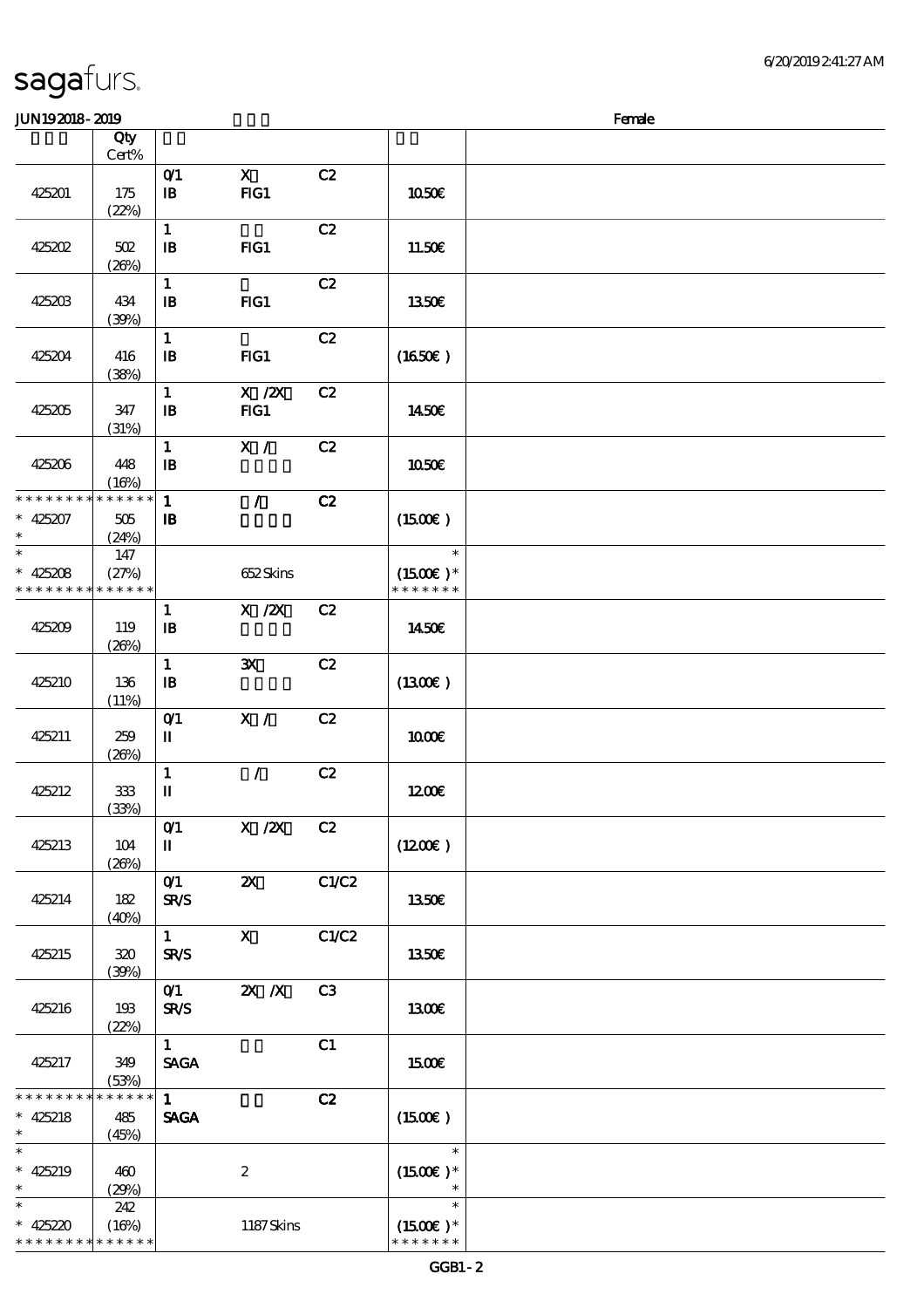\* \* \* \* \* \*

# sagafurs.

\* \* \* \* \* \* \* \* \* \* \* \*

| <b>JUN192018-2019</b>                     |                             |                                  |                                 |       |                                    | Female |
|-------------------------------------------|-----------------------------|----------------------------------|---------------------------------|-------|------------------------------------|--------|
|                                           | Qty                         |                                  |                                 |       |                                    |        |
|                                           | Cert%                       |                                  |                                 |       |                                    |        |
| 425221                                    | 417                         | $\mathbf{1}$<br>SR/S             |                                 | C3    | 1350E                              |        |
| 425222                                    | (18%)<br>486                | $\mathbf{1}$<br><b>SAGA</b>      |                                 | C1    | 17.00E                             |        |
| * * * * * * * *                           | (57%)<br>* * * * * *        |                                  |                                 |       |                                    |        |
| $* 425223$<br>$\ast$                      | 485<br>(32%)                | $\mathbf{1}$<br><b>SAGA</b>      |                                 | C2    | 17.00E                             |        |
| $\ast$<br>$* 425224$<br>$\ast$            | 460<br>(40%)                |                                  | $\boldsymbol{2}$                |       | $\ast$<br>1650€ *<br>$\ast$        |        |
| $\overline{\ast}$                         | 321                         |                                  |                                 |       | $\ast$                             |        |
| $* 425225$<br>* * * * * * * *             | (31%)<br>* * * * * *        |                                  | 1266Skins                       |       | 1650E *<br>* * * * * * *           |        |
| 425226                                    | 477<br>(18%)                | $\mathbf{1}$<br><b>SR/S</b>      |                                 | C3    | 1500E                              |        |
| 425227                                    | 521<br>(61%)                | $\mathbf{1}$<br><b>SACA</b>      |                                 | C1    | <b>1900€</b>                       |        |
| * * * * * * * * * * * * * *               |                             | $\mathbf{1}$                     |                                 | C2    |                                    |        |
| $* 425228$<br>$\ast$                      | 485<br>(30%)                | <b>SAGA</b>                      |                                 |       | 1900E                              |        |
| $\ast$                                    | 420                         |                                  |                                 |       | $\ast$                             |        |
| $* 425229$<br>* * * * * * * * * * * * * * | (32%)                       |                                  | 905Skins                        |       | 1850€ *<br>* * * * * * *           |        |
|                                           |                             | $\mathbf{1}$                     |                                 | C3    |                                    |        |
| 425230                                    | 347<br>(23%)                | <b>SR/S</b>                      |                                 |       | 17.50€                             |        |
| 425231                                    | 457<br>(49%)                | $\mathbf{1}$<br><b>SAGA</b>      | $\mathbf{x}$                    | C1/C2 | 1900E                              |        |
| 425232                                    | 200<br>(17%)                | $\mathbf{1}$<br><b>SR/S</b>      | $\mathbf X$                     | C3    | 17.50E                             |        |
| 425233                                    | 191<br>(42%)                | 1<br><b>SR/S</b>                 | $\boldsymbol{\mathsf{Z}}$       | C1/C2 | <b>1650€</b>                       |        |
| 425234                                    | 42<br>(14%)                 | $1 \qquad \qquad$<br><b>SR/S</b> | $\boldsymbol{\alpha}$           | C3    | 1450E                              |        |
| 425235                                    | 124<br>(25%)                | $\mathbf{1}$<br><b>SR/S</b>      | $\mathbf{x}$                    | C2    | (1500E)                            |        |
| 425236                                    | 166<br>(17%)                | O <sub>1</sub><br><b>IA</b>      | X /<br>SL1                      | C2    | 1200E                              |        |
| 425237                                    | 158<br>(21%)                | O(1)<br><b>IA</b>                | $\overline{\phantom{a}}$<br>SL1 | C2    | 1450E                              |        |
| 425238                                    | 324<br>(38%)                | O(1)<br>$I$ A                    | $\mathbf X$<br>FG1              | C1/C2 | 1350E                              |        |
| * * * * * * * *<br>$* 425239$<br>$\ast$   | * * * * * *<br>485<br>(33%) | 1<br><b>IA</b>                   | FIG1                            | C1/C2 | 1400€                              |        |
| $\ast$<br>$* 425240$                      | 87<br>(35%)                 |                                  | 572Skins                        |       | $\overline{\mathbf{r}}$<br>1400E * |        |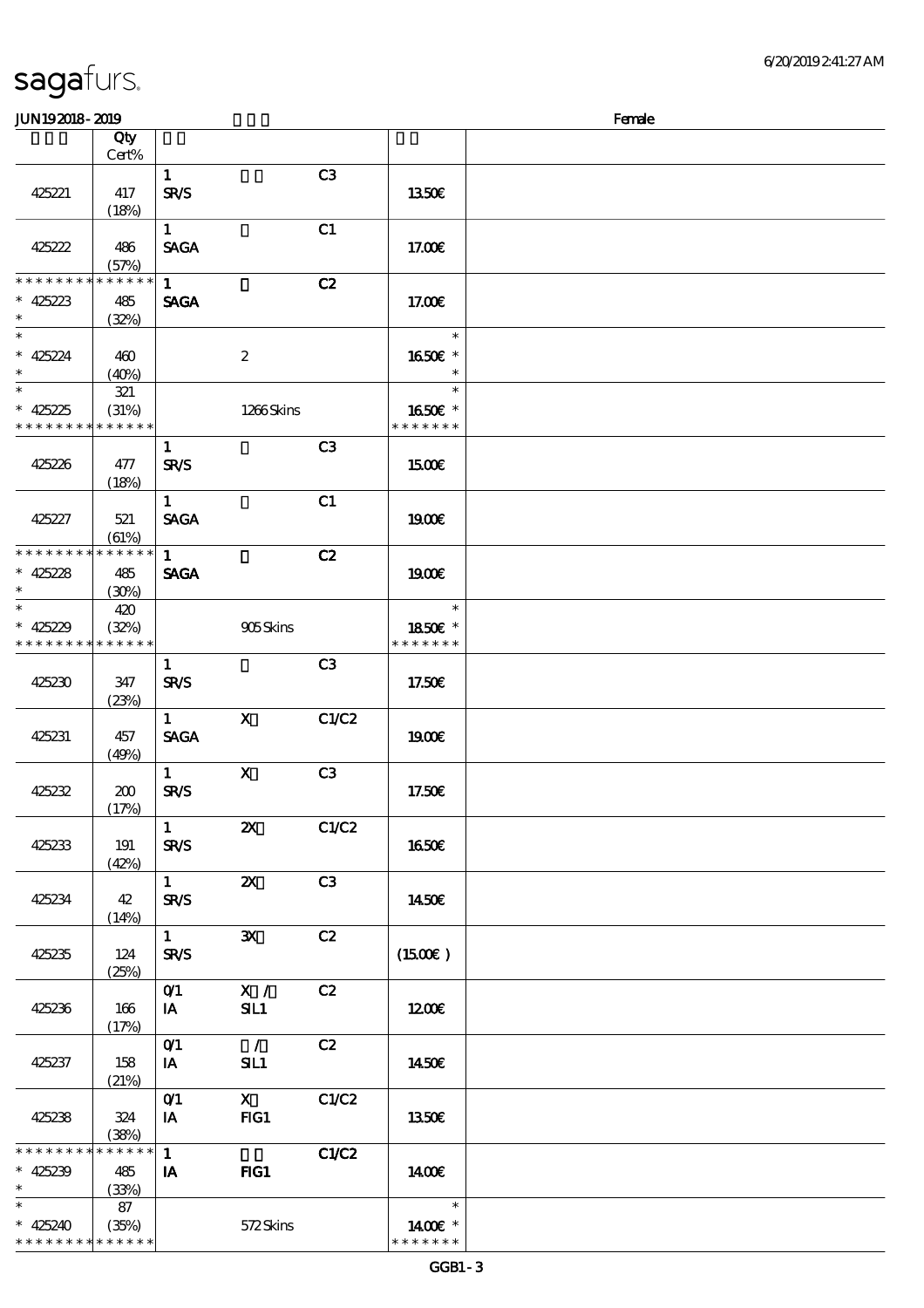| <b>JUN192018-2019</b>       |             |                        |                  |              |               | Female |  |  |
|-----------------------------|-------------|------------------------|------------------|--------------|---------------|--------|--|--|
|                             | Qty         |                        |                  |              |               |        |  |  |
|                             | Cert%       |                        |                  |              |               |        |  |  |
| * * * * * * * *             | ******      | $\mathbf{1}$           |                  | <b>C1/C2</b> |               |        |  |  |
| $* 425241$                  | 485         | IA                     | $HG1$            |              | 1500          |        |  |  |
| $\ast$                      | (48%)       |                        |                  |              |               |        |  |  |
| $\ast$                      | 152         |                        |                  |              | $\ast$        |        |  |  |
| $* 425242$                  | (52%)       |                        | 637Skins         |              | 1500€ *       |        |  |  |
| * * * * * * * *             | * * * * * * |                        |                  |              | * * * * * * * |        |  |  |
| * * * * * * * *             | * * * * * * | $\mathbf{1}$           |                  | <b>C1/C2</b> |               |        |  |  |
| $* 425243$                  | 485         | IA                     | $HG1$            |              | 17.00E        |        |  |  |
| $\ast$                      | (47%)       |                        |                  |              |               |        |  |  |
| $\ast$                      | 124         |                        |                  |              | $\ast$        |        |  |  |
| $* 425244$                  | (48%)       |                        | 609Skins         |              | 1650E *       |        |  |  |
| * * * * * * * *             | * * * * * * |                        |                  |              | * * * * * * * |        |  |  |
|                             |             | $\mathbf{1}$           | $\mathbf{x}$     | C1/C2        |               |        |  |  |
| 425245                      | 375         | IA                     | $HG1$            |              | 17.00E        |        |  |  |
|                             | (30%)       |                        |                  |              |               |        |  |  |
|                             |             | $\mathbf{1}$           | 2X / 3X          | C1/C2        |               |        |  |  |
| 425246                      | 405         | IA                     | FG1              |              | 1250E         |        |  |  |
|                             | (20%)       |                        |                  |              |               |        |  |  |
| * * * * * * * *             | * * * * * * | $\mathbf{1}$           | X /              | C2           |               |        |  |  |
| $* 425247$                  | 485         | IA                     |                  |              | (1600)        |        |  |  |
| $\ast$                      | (20%)       |                        |                  |              |               |        |  |  |
| $\ast$                      | 275         |                        |                  |              | $\ast$        |        |  |  |
| $* 425248$                  | (24%)       |                        | 760Skins         |              | $(1600E)*$    |        |  |  |
| * * * * * * * *             | * * * * * * |                        |                  |              | * * * * * * * |        |  |  |
| * * * * * * * *             | * * * * * * | $\mathbf{1}$           | $\mathcal{L}$    | C2           |               |        |  |  |
| $* 425249$                  | 485         | IA                     |                  |              | 1550E         |        |  |  |
| $\ast$                      | (30%)       |                        |                  |              |               |        |  |  |
| $\ast$                      |             |                        |                  |              | $\ast$        |        |  |  |
| $* 425250$                  | 440         |                        | $\boldsymbol{2}$ |              | 1500€ *       |        |  |  |
| $\ast$                      | (21%)       |                        |                  |              | $\ast$        |        |  |  |
| $\ast$                      | 57          |                        |                  |              | $\ast$        |        |  |  |
| $* 425251$                  | (10%)       |                        | 982Skins         |              | 1450€ *       |        |  |  |
| * * * * * * * * * * * * * * |             |                        |                  |              | * * * * * * * |        |  |  |
|                             |             | 1                      | $X$ / $ZX$       | C2           |               |        |  |  |
| 425252                      | 195         | IA                     |                  |              | 1550€         |        |  |  |
|                             | (22%)       |                        |                  |              |               |        |  |  |
|                             |             | $\mathbf{1}$           |                  | C1/C2        |               |        |  |  |
| 425253                      | $330\,$     | <b>SROY</b>            |                  |              | 1500€         |        |  |  |
|                             | (72%)       |                        |                  |              |               |        |  |  |
|                             |             | $1 -$                  |                  | C1/C2        |               |        |  |  |
| 425254                      | 248         | <b>SROY</b>            |                  |              | 1900E         |        |  |  |
|                             | (62%)       |                        |                  |              |               |        |  |  |
|                             |             | $\mathbf{1}$           |                  | C1/C2        |               |        |  |  |
| 425255                      | 197         | <b>SROY</b>            |                  |              | 2000          |        |  |  |
|                             | (60%)       |                        |                  |              |               |        |  |  |
|                             |             | $1 \quad \blacksquare$ | $\mathbf{X}$     | C1/C2        |               |        |  |  |
| 425256                      | 102         | <b>SROY</b>            |                  |              | 2050E         |        |  |  |
|                             | (41%)       |                        |                  |              |               |        |  |  |
|                             |             |                        |                  |              |               |        |  |  |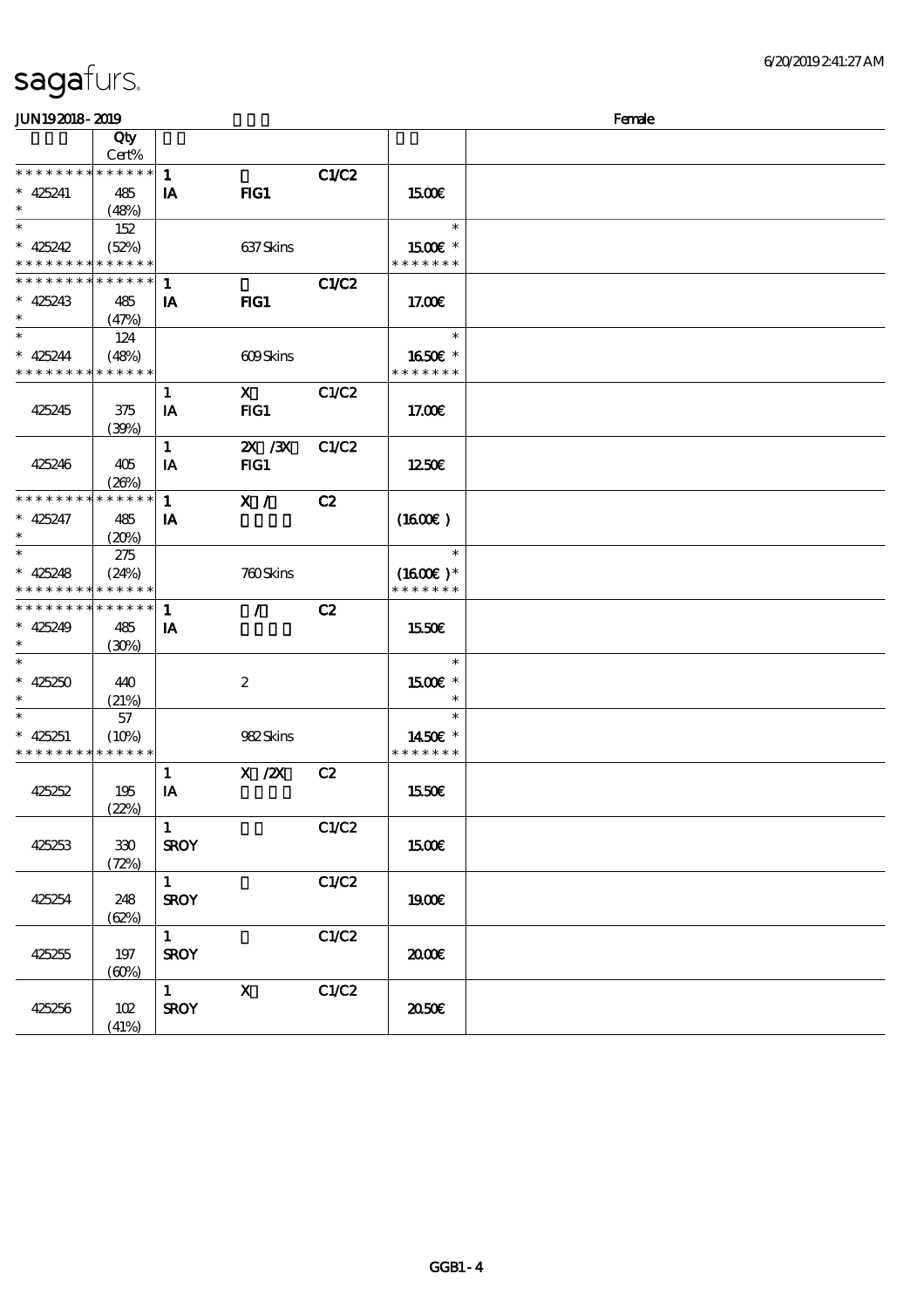$(16%)$ 

|        | Qty<br>$Cert\%$      |                                                |                                       |       |                     |  |
|--------|----------------------|------------------------------------------------|---------------------------------------|-------|---------------------|--|
| 425301 | 154<br>(20%)         | $\boldsymbol{z}$<br>$\mathbf{S}$               | $X$ $N$                               | C1/C2 | (1000E)             |  |
| 425302 | 46<br>(4%)           | $\boldsymbol{z}$<br>${\bf S}$                  | $X$ $N$                               | C3    | 800€                |  |
| 425303 | 486<br>(36%)         | $\boldsymbol{z}$<br>$\mathbf{S}$               |                                       | C1/C2 | $(1400\varepsilon)$ |  |
| 425304 | 129<br>(5%)          | $\boldsymbol{z}$<br>$\mathbf{S}$               |                                       | C3    | (1250E)             |  |
| 425305 | 455<br>(45%)         | $\boldsymbol{z}$<br>${\bf S}$                  |                                       | C1/C2 | (1550E)             |  |
| 425306 | $97\,$<br>(14%)      | $\bf{2}$<br>$\mathbf{S}$                       |                                       | C3    | (1300)              |  |
| 425307 | 344<br>(55%)         | $\boldsymbol{z}$<br>$\mathbf{S}$               |                                       | C1/C2 | (17.00)             |  |
| 425308 | 96<br>(21%)          | $\boldsymbol{2}$<br>${\bf S}$                  |                                       | C3    | (1600E)             |  |
| 425309 | 195<br>(35%)         | $\pmb{2}$<br>$\mathbf{S}$                      | $X$ / $ZX$                            | C2    | $(1600\varepsilon)$ |  |
| 425310 | $8\!\theta$<br>(16%) | $\pmb{2}$<br>$\mathbf{S}$                      | $\mathbf{x}$                          | C2    | $(1400\varepsilon)$ |  |
| 425311 | $317\,$<br>(16%)     | $\boldsymbol{2}$<br>$\, {\bf I} \! {\bf B} \,$ | $\mathbf{X}$ /<br>FG1                 | C2    | 900E                |  |
| 425312 | 270<br>(30%)         | $\boldsymbol{z}$<br>$\, {\bf I} \! {\bf B} \,$ | FG1                                   | C2    | 1100E               |  |
| 425313 | 235<br>(43%)         | $\pmb{2}$<br>$\, {\bf I} \! {\bf B} \,$        | FG1                                   | C2    | 1200E               |  |
| 425314 | 133<br>(48%)         | $\boldsymbol{z}$<br>$\, {\bf I} \! {\bf B} \,$ | $\mathbf{X}$<br>FG1                   | C2    | 1200E               |  |
| 425315 | 301<br>(23%)         | $\boldsymbol{z}$<br>$\mathbf{B}$               | $Z\!X$ / $Z\!X$<br>FG1                | C2    | 1050E               |  |
| 425316 | 242<br>(14%)         | $\boldsymbol{z}$<br>$\, {\bf I} \! {\bf B} \,$ | $\mathbf{X}$ /                        | C2    | (1000E)             |  |
| 425317 | 246<br>(21%)         | $\boldsymbol{z}$<br>$\, {\bf I} \! {\bf B} \,$ | $\mathcal{L}$                         | C2    | (1300)              |  |
| 425318 | 134<br>(15%)         | $\boldsymbol{z}$<br>$\, {\bf I} \! {\bf B} \,$ | $\boldsymbol{\mathrm{X}}$ / <b>2X</b> | C2    | (1300)              |  |
| 425319 | 139<br>(10%)         | $\boldsymbol{z}$<br>$\, {\bf I} \! {\bf B} \,$ | ${\bf x}$                             | C2    | (11.00)             |  |
| 425320 | 160                  | $\boldsymbol{z}$<br>$\mathbf{I}$               | X /                                   | C2    | 850E                |  |

 $J/N192018$ - 2019  $R$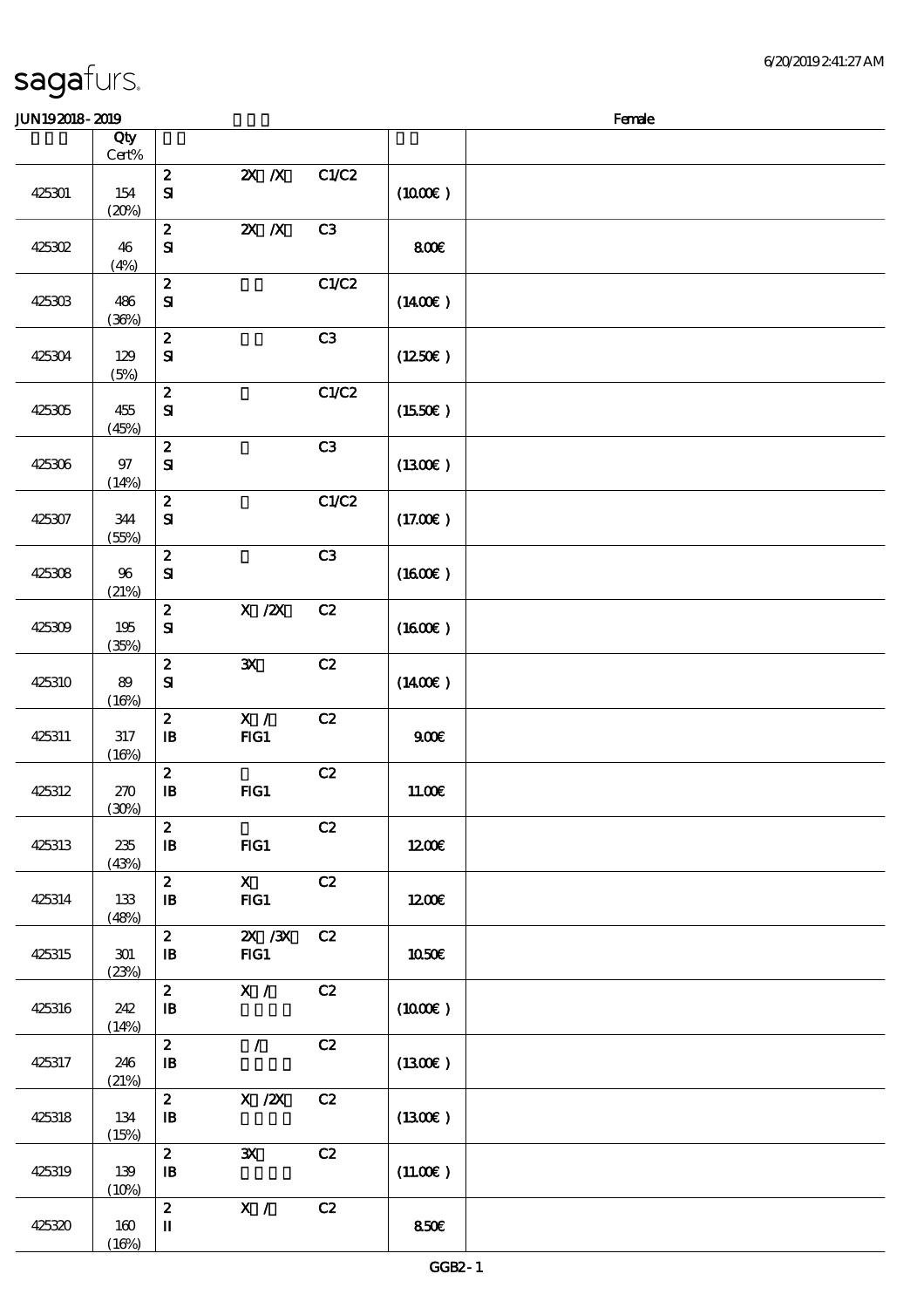### $J/N192018 - 2019$

| www.www                                    |              |                                       |                           |                |                             | $\cdots$ |
|--------------------------------------------|--------------|---------------------------------------|---------------------------|----------------|-----------------------------|----------|
|                                            | Qty<br>Cert% |                                       |                           |                |                             |          |
|                                            |              | $\boldsymbol{2}$                      | $\mathcal{L}$             | C2             |                             |          |
| 425321                                     | 227          | П                                     |                           |                | 950E                        |          |
|                                            | (27%)        |                                       |                           |                |                             |          |
|                                            |              | $\boldsymbol{z}$                      | $X \, /ZX$                | C2             |                             |          |
| 425322                                     | 46           | $\rm I\hspace{-.1em}I\hspace{-.1em}I$ |                           |                | (950)                       |          |
|                                            | (19%)        |                                       |                           |                |                             |          |
|                                            |              | $\mathbf{z}$                          | $\boldsymbol{\mathsf{X}}$ | C1/C2          |                             |          |
| 425323                                     | 139          | <b>SR/S</b>                           |                           |                | 11.50€                      |          |
|                                            | (13%)        |                                       |                           |                |                             |          |
|                                            |              | $\mathbf{z}$                          | $\mathbf{X}$              | C1/C2          |                             |          |
| 425324                                     | 297          | <b>SR/S</b>                           |                           |                | 1200                        |          |
|                                            | (20%)        |                                       |                           |                |                             |          |
|                                            |              | 2 <sup>7</sup>                        | $X$ $N$                   | C <sub>3</sub> |                             |          |
| 425325                                     | 179          | <b>SR/S</b>                           |                           |                | (1050)                      |          |
|                                            | (10%)        |                                       |                           |                |                             |          |
|                                            |              | $\mathbf{2}$                          |                           | C1             |                             |          |
| 425326                                     | 144          | <b>SAGA</b>                           |                           |                | $(1400\varepsilon)$         |          |
|                                            | (60%)        |                                       |                           |                |                             |          |
| * * * * * * * *                            | * * * * * *  | $\mathbf{2}$                          |                           | C2             |                             |          |
| $* 425327$                                 | 485          | <b>SAGA</b>                           |                           |                | $(1400\varepsilon)$         |          |
| $\ast$                                     | (27%)        |                                       |                           |                |                             |          |
| $\ast$                                     | 265          |                                       |                           |                | $\ast$                      |          |
| $* 425328$                                 | (30%)        |                                       | 750Skins                  |                | $(1400E)*$<br>* * * * * * * |          |
| * * * * * * * *                            | * * * * * *  |                                       |                           |                |                             |          |
|                                            |              | $\boldsymbol{2}$                      |                           | C3             |                             |          |
| 425329                                     | 291          | <b>SR/S</b>                           |                           |                | 11.00E                      |          |
|                                            | (14%)        | $\mathbf{z}$                          |                           | C1             |                             |          |
| 425330                                     | 352          | <b>SAGA</b>                           |                           |                | (1400E)                     |          |
|                                            | (65%)        |                                       |                           |                |                             |          |
| * * * * * * * *                            | * * * * * *  | $\mathbf{2}$                          |                           | C2             |                             |          |
| $* 425331$                                 | 485          | <b>SAGA</b>                           |                           |                | $(1400\varepsilon)$         |          |
| $\ast$                                     | (28%)        |                                       |                           |                |                             |          |
| $\ast$                                     | $363\,$      |                                       |                           |                | $\ast$                      |          |
| $* 425332$                                 | (40%)        |                                       | 848Skins                  |                | $(1400E)*$                  |          |
| * * * * * * * * <mark>* * * * * * *</mark> |              |                                       |                           |                | * * * * * * *               |          |
|                                            |              | $\boldsymbol{z}$                      |                           | C <sub>3</sub> |                             |          |
| 425333                                     | 149          | <b>SR/S</b>                           |                           |                | 11.50€                      |          |
|                                            | (10%)        |                                       |                           |                |                             |          |
| * * * * * * * *                            | * * * * * *  | $\mathbf{z}$                          |                           | C1/C2          |                             |          |
| $* 425334$<br>$\ast$                       | 445          | <b>SAGA</b>                           |                           |                | (1600E)                     |          |
| $\ast$                                     | (54%)        |                                       |                           |                | $\ast$                      |          |
| $* 425335$                                 | 80<br>(55%)  |                                       | $525$ Skins               |                | $(1600E)*$                  |          |
| * * * * * * * *                            | * * * * * *  |                                       |                           |                | * * * * * * *               |          |
|                                            |              | $\boldsymbol{z}$                      |                           | C3             |                             |          |
| 425336                                     | 188          | <b>SR/S</b>                           |                           |                | 1400€                       |          |
|                                            | (18%)        |                                       |                           |                |                             |          |
|                                            |              | $\mathbf{z}$                          | X / ZX                    | C1/C2          |                             |          |
| 425337                                     | 261          | <b>SR/S</b>                           |                           |                | (1600E)                     |          |
|                                            | (50%)        |                                       |                           |                |                             |          |
|                                            |              | $\boldsymbol{z}$                      | $X$ / $ZX$                | C3             |                             |          |
| 425338                                     | 79           | <b>SR/S</b>                           |                           |                | <b>1300€</b>                |          |
|                                            | (18%)        |                                       |                           |                |                             |          |
|                                            |              | $\mathbf{z}$                          | $\mathbf{x}$              | C2             |                             |          |
| 425339                                     | 10B<br>(20%) | <b>SR/S</b>                           |                           |                | (1400E)                     |          |
|                                            |              | $\boldsymbol{z}$                      | $\mathbf{x}$              | C1/C2          |                             |          |
| 425340                                     | 148          | IA                                    | FG1                       |                | 1000E                       |          |
|                                            | (29%)        |                                       |                           |                |                             |          |
|                                            |              |                                       |                           |                |                             |          |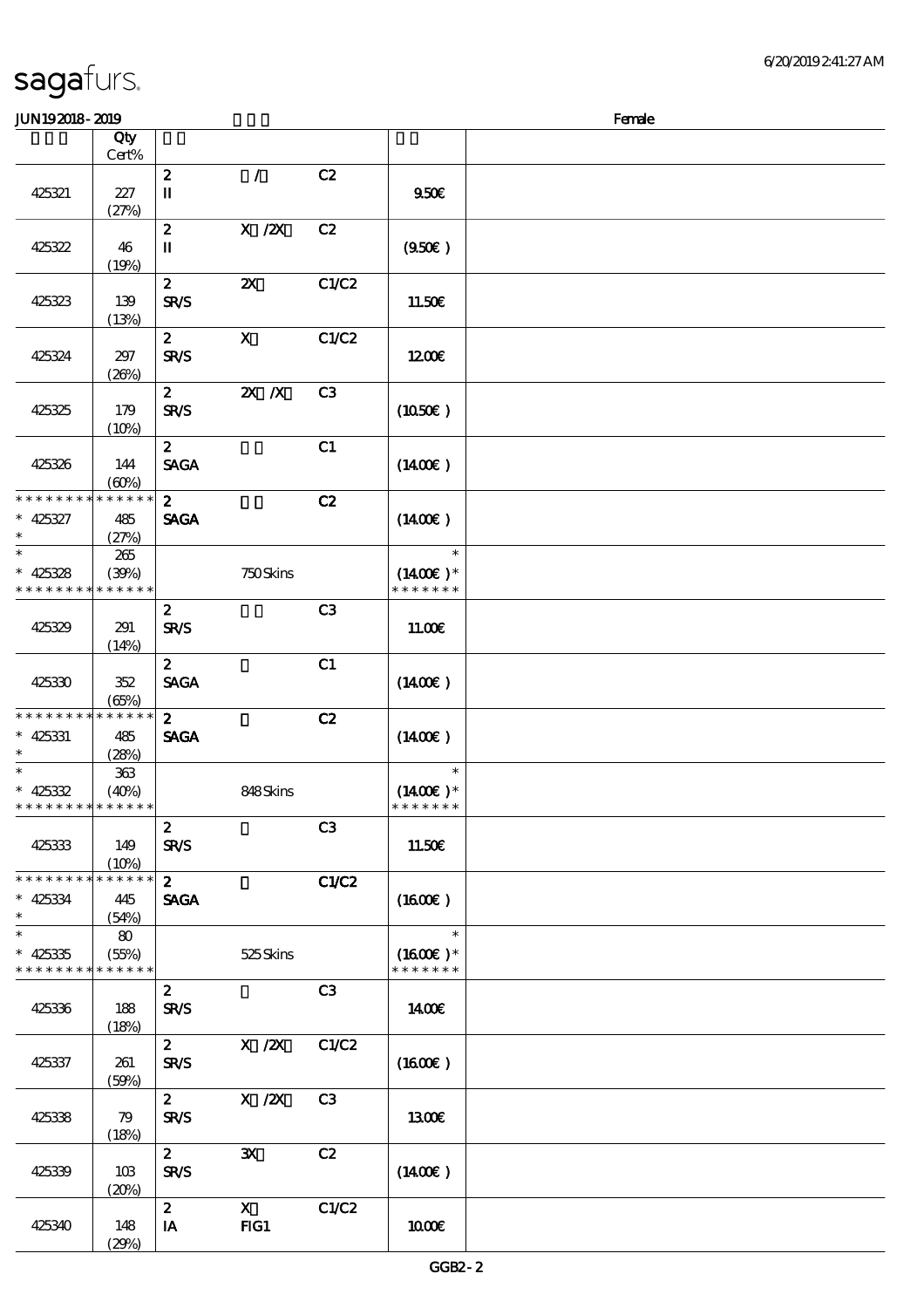| <b>JUN192018-2019</b>                                              |              |                                 |                     |              |                                    | Female |
|--------------------------------------------------------------------|--------------|---------------------------------|---------------------|--------------|------------------------------------|--------|
|                                                                    | Qty<br>Cert% |                                 |                     |              |                                    |        |
| 425341                                                             | 300<br>(35%) | $\boldsymbol{2}$<br>IA          | FIG1                | C1/C2        | 11.00E                             |        |
| * * * * * * * * <mark>* * * * * * *</mark><br>$* 425342$<br>$\ast$ | 485<br>(37%) | $\boldsymbol{2}$<br>IA          | $HG1$               | <b>C1/C2</b> | 1250€                              |        |
| $\ast$<br>$* 425343$<br>* * * * * * * * * * * * * *                | 61<br>(32%)  |                                 | 546Skins            |              | $\ast$<br>1200E *<br>* * * * * * * |        |
| 425344                                                             | 386<br>(44%) | $\boldsymbol{z}$<br>IA          | FG1                 | C1/C2        | <b>1300€</b>                       |        |
| 425345                                                             | 154<br>(51%) | $\boldsymbol{z}$<br>IA          | $\mathbf{x}$<br>FG1 | C1/C2        | 1400E                              |        |
| 425346                                                             | 293<br>(23%) | $\boldsymbol{2}$<br>IA          | $ZX$ / $X$<br>$HG1$ | C1/C2        | 11.00E                             |        |
| 425347                                                             | 430<br>(13%) | $\pmb{2}$<br>IA                 | X /                 | C2           | <b>1050€</b>                       |        |
| 425348                                                             | 470<br>(24%) | $\boldsymbol{z}$<br>IA          | $\mathcal{L}$       | C2           | (1350E)                            |        |
| 425349                                                             | 264<br>(18%) | $\boldsymbol{z}$<br>IA          | $X$ / $ZX$          | C2           | (1350E)                            |        |
| 425350                                                             | 141<br>(65%) | $\boldsymbol{z}$<br><b>SROY</b> |                     | C1/C2        | (1500E)                            |        |
| 425351                                                             | 135<br>(37%) | $\boldsymbol{z}$<br><b>SROY</b> |                     | C1/C2        | $(1500\varepsilon)$                |        |
| 425352                                                             | 151<br>(39%) | $\boldsymbol{z}$<br><b>SROY</b> |                     | C1/C2        | (1500E)                            |        |
| 425353                                                             | 221<br>(50%) | $\boldsymbol{z}$<br><b>SROY</b> |                     | C1/C2        | (1600)                             |        |
| 425354                                                             | 348<br>(30%) | $\boldsymbol{z}$<br><b>SROY</b> |                     | C1/C2        | (1600)                             |        |
| 425355                                                             | 162<br>(38%) | $\boldsymbol{z}$<br><b>SROY</b> |                     | C1/C2        | (1600)                             |        |
| 425356                                                             | 112<br>(66%) | $\boldsymbol{z}$<br><b>SROY</b> |                     | C1/C2        | (1800)                             |        |
| 425357                                                             | 233<br>(33%) | $\boldsymbol{z}$<br><b>SROY</b> |                     | C1/C2        | (1800)                             |        |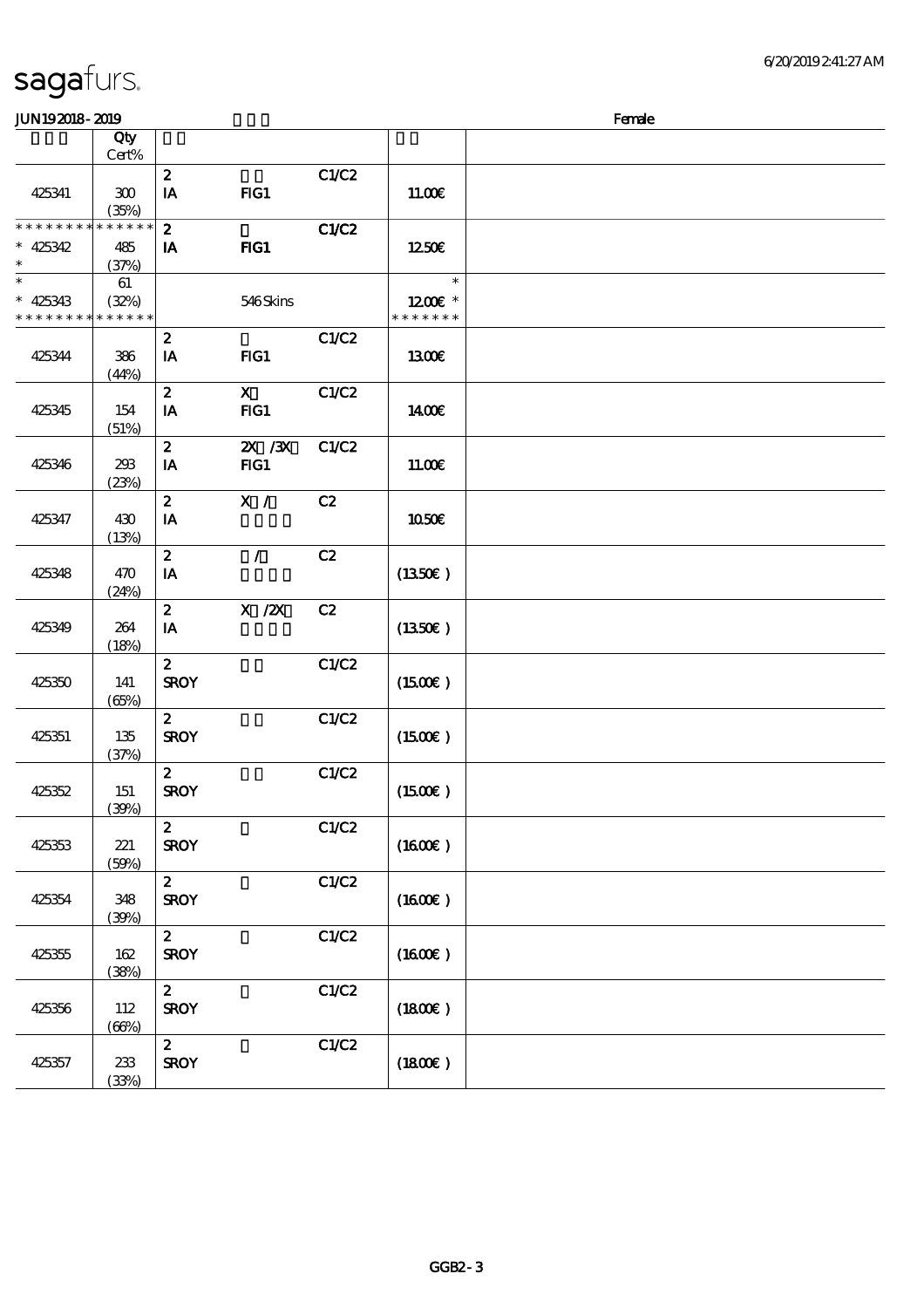### $J/N192018 - 2019$

| ມມາດຕາດ- ຕາດ |                        |                                            |                           |       |       | ra ac |
|--------------|------------------------|--------------------------------------------|---------------------------|-------|-------|-------|
|              | Qty<br>$\mbox{Cert}\%$ |                                            |                           |       |       |       |
| 425401       | 46<br>(30%)            | 2/3<br>$S\!S\!I$                           | 5X                        | C2    | 850E  |       |
| 425402       | 115<br>(24%)           | 2/3<br>S/SI                                | $\mathbf{x}$              | C2    | 850€  |       |
| 425403       | 72<br>(2%)             | 3 <sup>1</sup><br>$S\mathcal{S}$           | $\boldsymbol{\mathsf{Z}}$ | C2    | 650E  |       |
| 425404       | 154<br>(27%)           | $\mathbf{3}$<br>${\bf s}$                  | X /                       | C1/C2 | 650E  |       |
| 425405       | 79<br>(3%)             | $\mathbf{3}$<br>${\bf S}$                  | X /                       | C3    | 7.00E |       |
| 425406       | 234<br>(23%)           | $\mathbf{3}$<br>${\bf S\!I}$               |                           | C1/C2 | 850E  |       |
| 425407       | 180<br>(41%)           | $\mathbf{3}$<br>${\bf s}$                  | $\mathcal{L}$             | C1/C2 | 850€  |       |
| 425408       | 162<br>(24%)           | $\mathbf{3}$<br>${\bf S}$                  |                           | C1/C2 | 900E  |       |
| 425409       | 96<br>(12%)            | $\mathbf{3}$<br>${\bf S\hspace{-.075ex}I}$ | $\mathcal{L}$             | C3    | 850E  |       |
| 425410       | 265<br>(12%)           | $\mathbf{3}$<br>${\bf S}$                  | $\mathcal{F}$             | C3    | 800€  |       |
| 425411       | ${\bf 33}$<br>(33%)    | $\mathbf{3}$<br>${\bf s}$                  | $X$ / $ZX$                | C2    | 800   |       |
| 425412       | 175<br>(24%)           | $\mathbf{3}$<br>${\bf S\hspace{-.075ex}I}$ | X / ZX                    | C2    | 800€  |       |
| 425413       | $65\,$<br>$(\Theta)$   | $\mathbf{3}$<br>$S\!S\!S$                  | $\mathbf{x}$              | C2    | 800€  |       |
| 425414       | 168<br>(7%)            | 2/3<br>$\mathbf{B}$                        | SL1                       | C2    | 7.00E |       |
| 425415       | 134<br>(20%)           | $\mathbf{3}$<br>$\, {\bf I} \! {\bf B} \,$ | $\mathcal{L}$<br>FG1      | C1/C2 | 800€  |       |
| 425416       | 142<br>(18%)           | $\mathbf{3}$<br>$\mathbf{B}$               | X / ZX<br>FG1             | C1/C2 | 800   |       |
| 425417       | 183<br>(18%)           | $\mathbf{3}$<br>$\mathbf{B}$               | $HG1$                     | C2    | 7.00E |       |
| 425418       | <b>110</b><br>(14%)    | $\mathbf{3}$<br>$\, {\bf I} \! {\bf B} \,$ | X /                       | C2    | 7.50E |       |
| 425419       | 108<br>(25%)           | $\mathbf{3}$<br>$\, {\bf I} \! {\bf B} \,$ | $\mathcal{L}$             | C2    | 850E  |       |
| 425420       | 94<br>(11%)            | $\mathbf{3}$<br>${\bf I\!B}$               | $X$ / $ZX$                | C2    | 800   |       |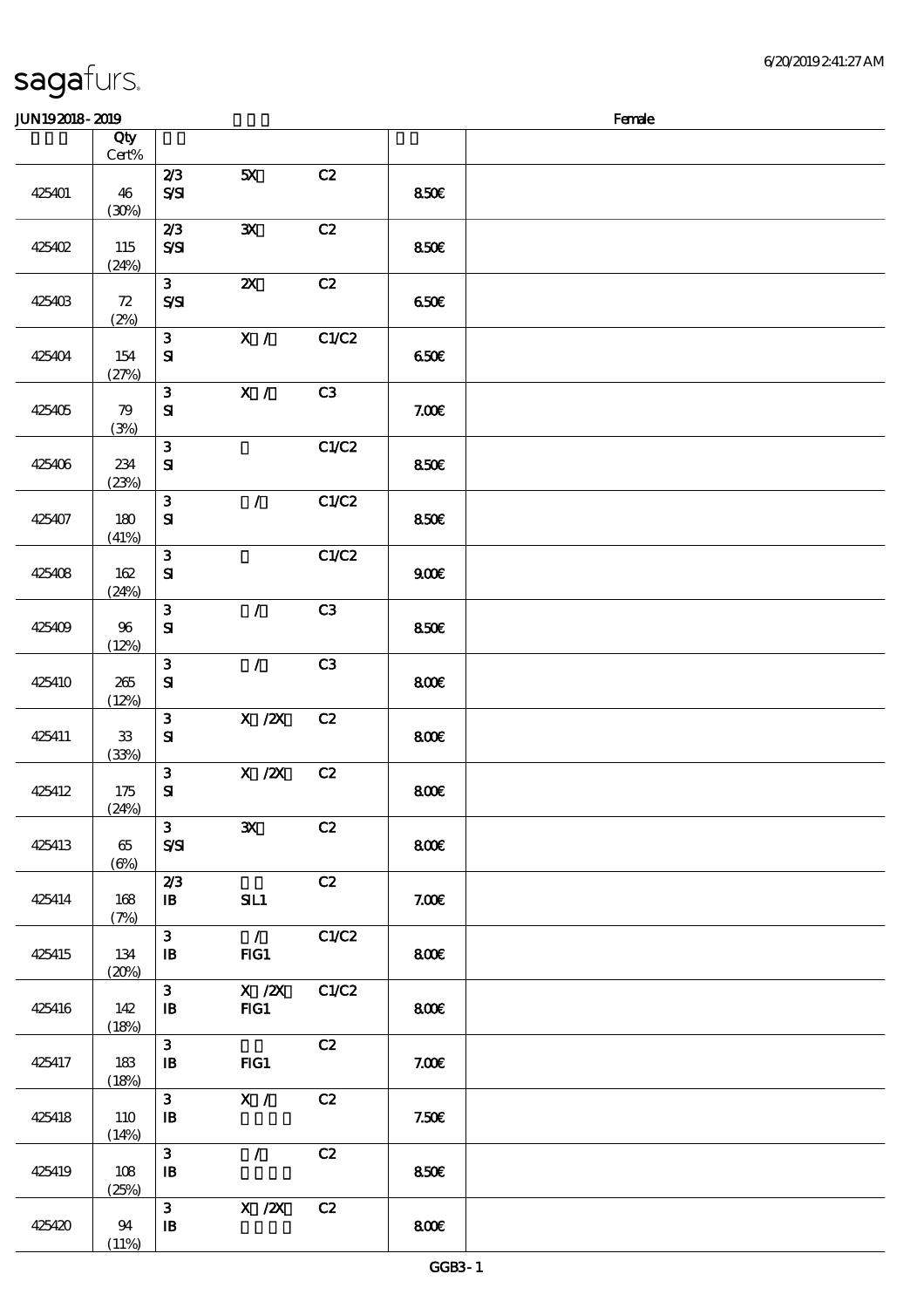|  | sagafurs. |
|--|-----------|
|  |           |

#### $JIN192018 - 2019$

|        | Qty<br>Cert% |                                |               |       |       |  |
|--------|--------------|--------------------------------|---------------|-------|-------|--|
|        |              | $\mathbf{3}$                   |               | C2    |       |  |
|        |              |                                |               |       |       |  |
| 425421 | 41           | $\mathbf I$                    |               |       | 600   |  |
|        | (20%)        |                                |               |       |       |  |
|        |              | 3 <sup>1</sup>                 | $X$ $X$       | C1/C2 |       |  |
| 425422 | 191          | <b>SAGA</b>                    |               |       | 800E  |  |
|        | (16%)        |                                |               |       |       |  |
|        |              | 3 <sup>7</sup>                 | X /           | C1/C2 |       |  |
| 425423 | 340          | $\operatorname{\mathsf{SAGA}}$ |               |       | 800   |  |
|        |              |                                |               |       |       |  |
|        | (25%)        |                                |               |       |       |  |
|        |              | 3 <sup>7</sup>                 | X /           | C3    |       |  |
| 425424 | $134\,$      | $\ensuremath{\mathsf{SAGA}}$   |               |       | 7.50E |  |
|        | (7%)         |                                |               |       |       |  |
|        |              | 3 <sup>7</sup>                 |               | C1/C2 |       |  |
| 425425 | 278          | <b>SAGA</b>                    |               |       | 900E  |  |
|        | (32%)        |                                |               |       |       |  |
|        |              | 3 <sup>1</sup>                 |               | C1/C2 |       |  |
| 425426 | 233          | <b>SAGA</b>                    |               |       | 900E  |  |
|        | (27%)        |                                |               |       |       |  |
|        |              | 3 <sup>1</sup>                 |               | C1/C2 |       |  |
| 425427 | 139          | <b>SAGA</b>                    |               |       | 950E  |  |
|        | (35%)        |                                |               |       |       |  |
|        |              | 3 <sup>1</sup>                 |               | C1/C2 |       |  |
| 425428 | $168$        | <b>SAGA</b>                    |               |       | 950E  |  |
|        | (30%)        |                                |               |       |       |  |
|        |              | 3 <sup>1</sup>                 | $\mathcal{L}$ | C3    |       |  |
| 425429 | 130          | <b>SAGA</b>                    |               |       | 950E  |  |
|        |              |                                |               |       |       |  |
|        | (9%)         | 3 <sup>1</sup>                 | $\mathcal{L}$ | C3    |       |  |
|        |              |                                |               |       |       |  |
| 425430 | 213          | <b>SAGA</b>                    |               |       | 900E  |  |
|        | (8%)         |                                |               |       |       |  |
|        |              | 3 <sup>1</sup>                 | $X \, /ZX$    | C2    |       |  |
| 425431 | $104$        | <b>SAGA</b>                    |               |       | 950E  |  |
|        | (32%)        |                                |               |       |       |  |
|        |              | 3 <sup>1</sup>                 | X / ZX        | C2    |       |  |
| 425432 | 173          | <b>SAGA</b>                    |               |       | 900E  |  |
|        | (20%)        |                                |               |       |       |  |
|        |              | 2/3                            | $\mathcal{L}$ | C1/C2 |       |  |
| 425433 | 175          | IA                             | SL1           |       | 850€  |  |
|        | (16%)        |                                |               |       |       |  |
|        |              | 2/3                            |               | C2    |       |  |
| 425434 | 187          | IA                             | SL1           |       | 900E  |  |
|        | (9%)         |                                |               |       |       |  |
|        |              | $\mathbf{3}$                   | X /           | C1/C2 |       |  |
| 425435 | $93$         | IA                             | FG1           |       | 900E  |  |
|        | (25%)        |                                |               |       |       |  |
|        |              | 3 <sup>1</sup>                 | $\mathcal{L}$ | C1/C2 |       |  |
| 425436 | 141          | IA                             | $HG1$         |       | 950E  |  |
|        | (20%)        |                                |               |       |       |  |
|        |              | $\mathbf{3}$                   | $\mathcal{L}$ | C1/C2 |       |  |
| 425437 | 116          | IA                             | $HG1$         |       | 1050E |  |
|        | (30%)        |                                |               |       |       |  |
|        |              | $\mathbf{3}$                   | $X \, /ZX$    | C1/C2 |       |  |
| 425438 | 101          | IA                             | FG1           |       | 950E  |  |
|        | (17%)        |                                |               |       |       |  |
|        |              | $\mathbf{3}$                   | X /           | C2    |       |  |
| 425439 | 254          | IA                             |               |       | 850€  |  |
|        | (12%)        |                                |               |       |       |  |
|        |              | $\mathbf{3}$                   | $\mathcal{L}$ | C2    |       |  |
| 425440 | 283          | IA                             |               |       | 1000E |  |
|        | (21%)        |                                |               |       |       |  |
|        |              |                                |               |       |       |  |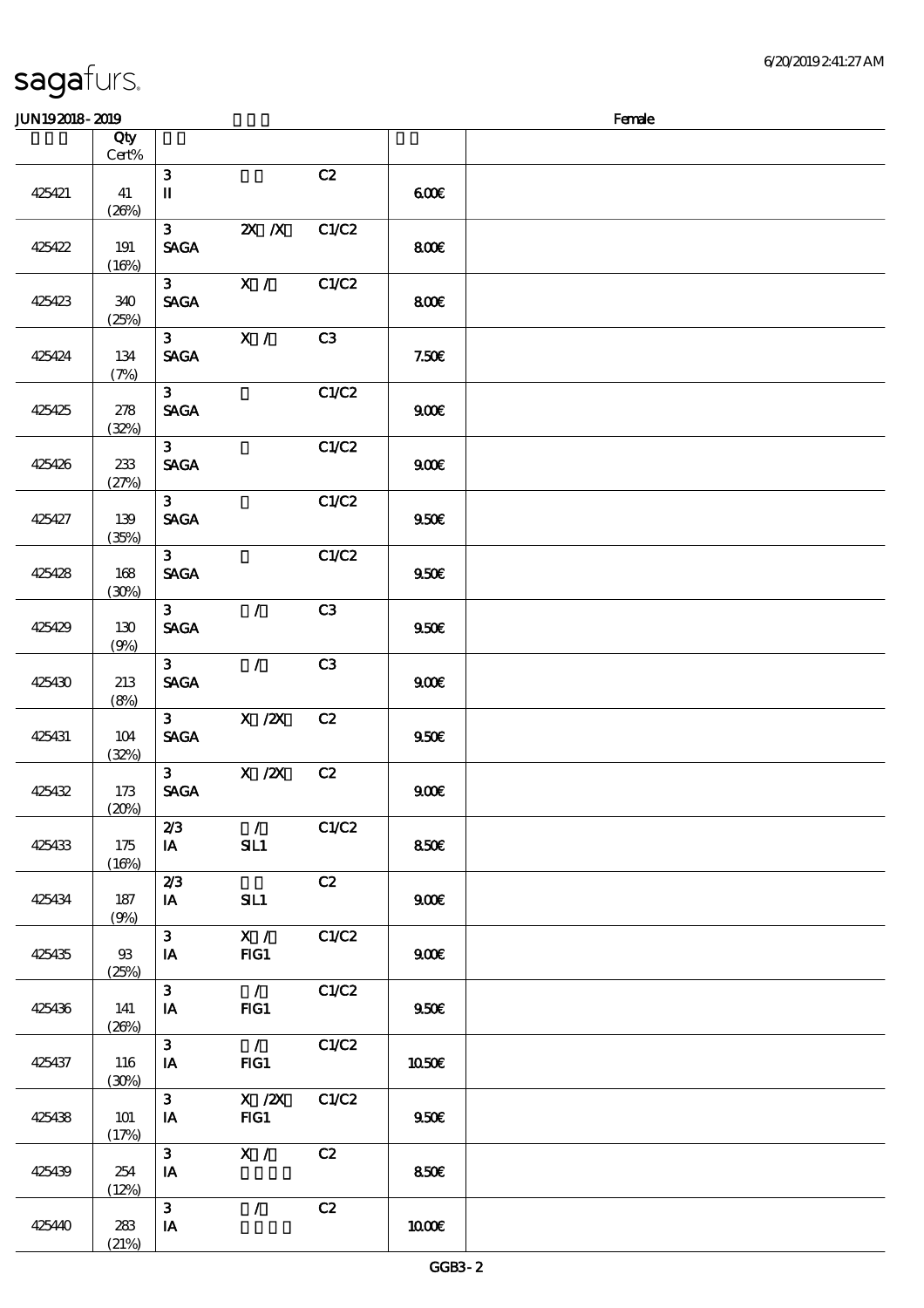| sagafurs. |
|-----------|
|-----------|

| <b>JUN192018-2019</b> |       |             |    |     | Female |
|-----------------------|-------|-------------|----|-----|--------|
|                       | Qty   |             |    |     |        |
|                       | Cert% |             |    |     |        |
|                       |       | 4           | C2 |     |        |
| 425481                | 204   | Я           |    | 600 |        |
|                       | (18%) |             |    |     |        |
|                       |       | 4           | C2 |     |        |
| 425482                | 173   | <b>S/SI</b> |    | 600 |        |
|                       | (16%) |             |    |     |        |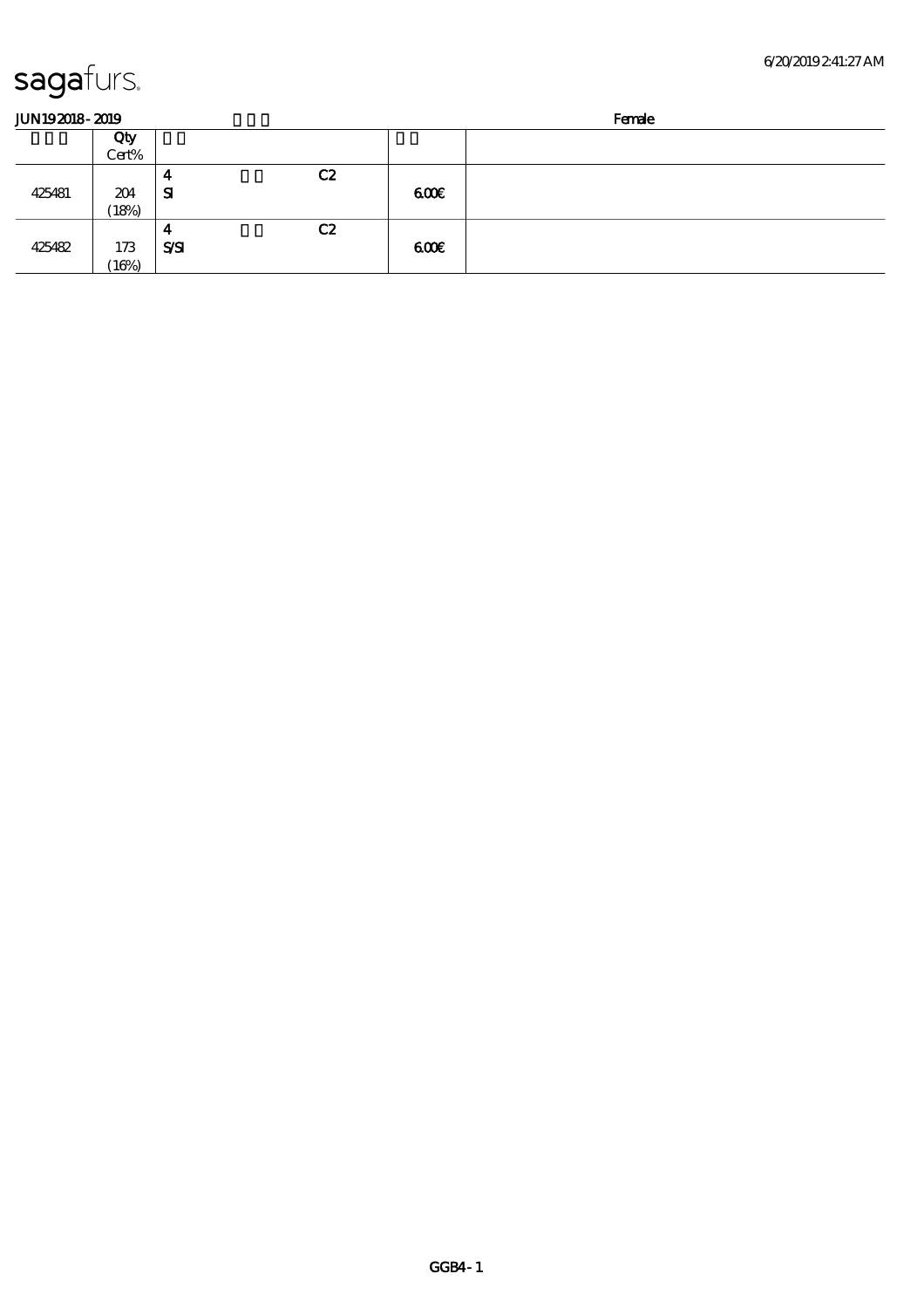| <b>JUN192018-2019</b>         |                      |                             |                  |    |                          | Female |
|-------------------------------|----------------------|-----------------------------|------------------|----|--------------------------|--------|
|                               | Qty                  |                             |                  |    |                          |        |
|                               | $Cert\%$             |                             |                  |    |                          |        |
|                               |                      | $\boldsymbol{\mathfrak{D}}$ | $\mathcal{L}$    | C2 |                          |        |
| 425541                        | 205                  | (SI)                        | $\mathbf{1}$     |    | 1850E                    |        |
|                               | (13%)                |                             |                  |    |                          |        |
|                               |                      | $\boldsymbol{\mathfrak{D}}$ | $\mathcal{L}$    | C2 |                          |        |
| 425542                        | 248                  | $\boldsymbol{S}$            | $\mathbf{1}$     |    | 2050E                    |        |
|                               | (13%)                |                             |                  |    |                          |        |
|                               |                      | 200                         | X /              | C2 |                          |        |
| 425543                        | 349                  | (SI)                        | 1                |    | 1350E                    |        |
|                               | (25%)                |                             |                  |    |                          |        |
|                               |                      | 200                         | X /              | C2 |                          |        |
| 425544                        | 308                  | (S)                         | $\mathbf{1}$     |    | 1500E                    |        |
|                               | (29%)                |                             |                  |    |                          |        |
| * * * * * * * *               | * * * * * *          | $\mathbf{O}$                | $\mathcal{L}$    | C2 |                          |        |
| $* 425545$                    | 444                  | $\mathbf{S}$                | $\mathbf{1}$     |    | <b>160€</b>              |        |
| $\ast$<br>$\ast$              | (31%)                |                             |                  |    | $\ast$                   |        |
|                               | 53                   |                             |                  |    |                          |        |
| $* 425546$<br>* * * * * * * * | (37%)<br>* * * * * * |                             | 497Skins         |    | 1550E *<br>* * * * * * * |        |
| * * * * * * * *               | * * * * * *          | $\mathbf 0$                 | $\mathcal{L}$    | C2 |                          |        |
| $* 425547$                    | 445                  | $\boldsymbol{S}$            | $\mathbf{1}$     |    | <b>1800€</b>             |        |
| $\ast$                        | (32%)                |                             |                  |    |                          |        |
| $\ast$                        | 154                  |                             |                  |    | $\ast$                   |        |
| $* 425548$                    | (33%)                |                             | 599Skins         |    | 1800 £*                  |        |
| * * * * * * * *               | * * * * * *          |                             |                  |    | * * * * * * *            |        |
|                               |                      | 200                         | $X$ / $ZX$       | C2 |                          |        |
| 425549                        | 106                  | (SI)                        | $\mathbf{1}$     |    | 1600E                    |        |
|                               | (28%)                |                             |                  |    |                          |        |
|                               |                      | 200                         | $X$ / $ZX$       | C2 |                          |        |
| 425550                        | 194                  | (S)                         | $\mathbf{1}$     |    | <b>1850€</b>             |        |
|                               | (17%)                |                             |                  |    |                          |        |
|                               |                      | 200                         | X /              | C2 |                          |        |
| 425551                        | 114                  | (SI)                        | $\boldsymbol{z}$ |    | 1250E                    |        |
|                               | (33%)                |                             |                  |    |                          |        |
|                               |                      | 200                         | X /              | C2 |                          |        |
| 425552                        | 139<br>(28%)         | (S)                         | $\pmb{2}$        |    | <b>1350€</b>             |        |
|                               |                      | 200                         | $\mathcal{L}$    | C2 |                          |        |
| 42553                         | 201                  | (SI)                        | $\boldsymbol{z}$ |    | 1450€                    |        |
|                               | (22%)                |                             |                  |    |                          |        |
|                               |                      | 200                         | $\mathcal{L}$    | C2 |                          |        |
| 425554                        | 274                  | (S)                         | $\boldsymbol{z}$ |    | 17.00E                   |        |
|                               | (29%)                |                             |                  |    |                          |        |
|                               |                      | $\mathbf{o}$                | $\mathcal{L}$    | C2 |                          |        |
| 425555                        | 101                  | (S)                         | 3                |    | 1300E                    |        |
|                               | (21%)                |                             |                  |    |                          |        |
|                               |                      | $\mathbf{o}$                |                  | C2 |                          |        |
| 425556                        | 87                   | (SI)                        | 4                |    | 600                      |        |
| * * * * * * * *               | (29%)<br>* * * * * * |                             |                  |    |                          |        |
|                               |                      | $\mathbf{1}$                | X /              | C2 |                          |        |
| $* 425557$<br>$*$             | 505<br>(20%)         | $\mathbf{C}$                | $\mathbf{1}$     |    | 11.00E                   |        |
| $\ast$                        | 97                   |                             |                  |    | $\ast$                   |        |
| $* 425558$                    | (54%)                |                             | 602Skins         |    | 1050E *                  |        |
| * * * * * * * * * * * * * *   |                      |                             |                  |    | * * * * * * *            |        |
| * * * * * * * *               | $* * * * * * *$      | $\mathbf{1}$                | X /              | C2 |                          |        |
| $* 42559$                     | 485                  | $\boldsymbol{S}$            | $\mathbf{1}$     |    | 1250E                    |        |
| $\ast$                        | (23%)                |                             |                  |    |                          |        |
| $\ast$                        | 326                  |                             |                  |    | $\ast$                   |        |
| $* 42560$                     | (40%)                |                             | 811 Skins        |    | 1250E *                  |        |
| * * * * * * * * * * * * * *   |                      |                             |                  |    | * * * * * * *            |        |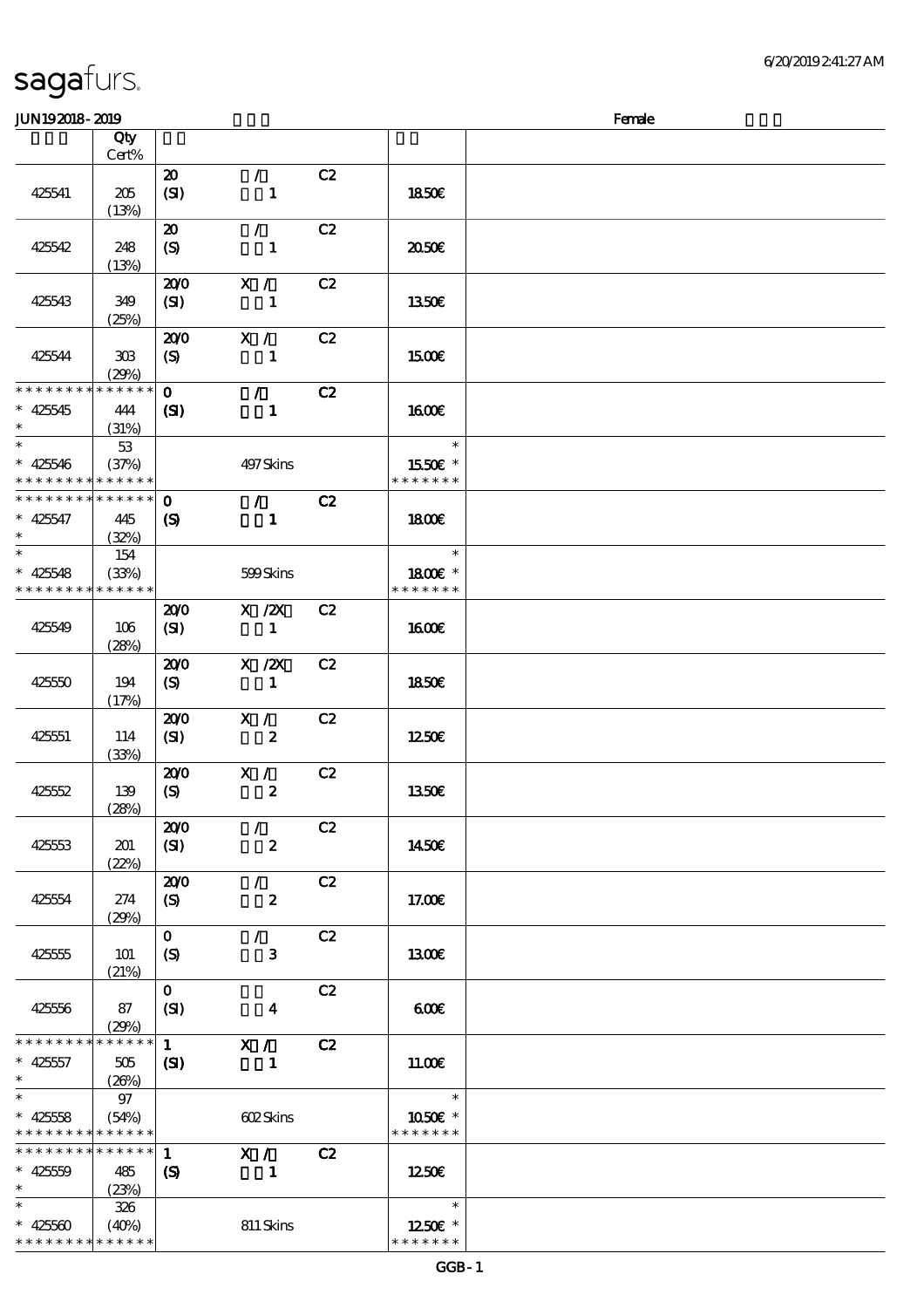| JUN192018-2019                                           |             |                            |                  |    |               | Female |
|----------------------------------------------------------|-------------|----------------------------|------------------|----|---------------|--------|
|                                                          | Qty         |                            |                  |    |               |        |
|                                                          | Cert%       |                            |                  |    |               |        |
| * * * * * * * *                                          | ******      | $\mathbf{1}$               | $\mathcal{L}$    | C2 |               |        |
| $* 425601$                                               | 485         | (S)                        | $\mathbf{1}$     |    | 1350E         |        |
| $\ast$                                                   | (31%)       |                            |                  |    |               |        |
| $\overline{\ast}$                                        | 463         |                            |                  |    | $\ast$        |        |
| $* 425562$                                               | (55%)       |                            | 948Skins         |    | 1350€ *       |        |
| * * * * * * * * <mark>* * * * * * *</mark>               |             |                            |                  |    | * * * * * * * |        |
| * * * * * * * *                                          | ******      | 1                          | $\mathcal{L}$    | C2 |               |        |
| $* 42563$                                                | 485         | $\boldsymbol{\mathcal{S}}$ | $\mathbf{1}$     |    | 1550E         |        |
| $\ast$                                                   | (32%)       |                            |                  |    |               |        |
| $\ast$                                                   |             |                            |                  |    | $\ast$        |        |
| $* 42564$                                                | 460         |                            | $\boldsymbol{2}$ |    | 1550E *       |        |
| $\ast$                                                   | (31%)       |                            |                  |    | $\ast$        |        |
| $\overline{\ast}$                                        | 300         |                            |                  |    | $\ast$        |        |
| $* 42565$                                                | (57%)       |                            | 1305Skins        |    | 1550€ *       |        |
| * * * * * * * *                                          | * * * * * * |                            |                  |    | * * * * * * * |        |
|                                                          |             | $\mathbf{1}$               | X / ZX           | C2 |               |        |
| 425566                                                   | 276         | (SI)                       | $\mathbf{1}$     |    | 1200E         |        |
|                                                          | (30%)       |                            |                  |    |               |        |
|                                                          |             | $\mathbf{1}$               | $X$ / $ZX$       | C2 |               |        |
| 425567                                                   | 292         | (S)                        | $\mathbf{1}$     |    | 1450€         |        |
|                                                          | (37%)       |                            |                  |    |               |        |
|                                                          |             | $\mathbf{1}$               | X /              | C2 |               |        |
| 425568                                                   | 168         | (SI)                       | $\boldsymbol{z}$ |    | 1000E         |        |
|                                                          | (20%)       |                            |                  |    |               |        |
|                                                          |             | $\mathbf{1}$               | X /              | C2 |               |        |
| 425569                                                   | 351         | $\boldsymbol{S}$           | $\boldsymbol{z}$ |    | 1000E         |        |
|                                                          | (34%)       |                            |                  |    |               |        |
|                                                          |             | $\mathbf{1}$               | $\mathcal{L}$    | C2 |               |        |
| 425570                                                   | 401         | (SI)                       | $\boldsymbol{z}$ |    | 1200E         |        |
|                                                          | (41%)       |                            |                  |    |               |        |
| * * * * * * * *                                          | * * * * * * | $\mathbf{1}$               | $\mathcal{T}$    | C2 |               |        |
| $* 425571$                                               | 485         | $\boldsymbol{\mathcal{S}}$ | $\boldsymbol{z}$ |    | 1350E         |        |
| $\ast$<br>$\overline{\ast}$                              | (38%)       |                            |                  |    | $\ast$        |        |
|                                                          | 98          |                            |                  |    | 1300E *       |        |
| * $425572$<br>* * * * * * * * <mark>* * * * * * *</mark> | (34%)       |                            | 583Skins         |    | * * * * * * * |        |
|                                                          |             | O(1)                       | $X \, /ZX$       | C2 |               |        |
| 425573                                                   | 131         | (SI)                       | $\boldsymbol{z}$ |    | 1200          |        |
|                                                          | (34%)       |                            |                  |    |               |        |
|                                                          |             | $O$ <sup>1</sup>           | $X \, /ZX$       | C2 |               |        |
| 425574                                                   | 186         | (S)                        | $\boldsymbol{z}$ |    | 1450€         |        |
|                                                          | (29%)       |                            |                  |    |               |        |
|                                                          |             | O(1)                       |                  | C2 |               |        |
| 425575                                                   | 173         | $\mathbf{I}$               | $\boldsymbol{z}$ |    | 900           |        |
|                                                          | (42%)       |                            |                  |    |               |        |
|                                                          |             | O(1)                       | X /              | C2 |               |        |
| 425576                                                   | 118         | (SI)                       | $\mathbf{3}$     |    | 800E          |        |
|                                                          | (23%)       |                            |                  |    |               |        |
|                                                          |             | $O$ <sup>1</sup>           | X /              | C2 |               |        |
| 425577                                                   | 207         | (S)                        | $\mathbf{3}$     |    | 800           |        |
|                                                          | (41%)       |                            |                  |    |               |        |
|                                                          |             | O(1)                       | $\mathcal{L}$    | C2 |               |        |
| 425578                                                   | 220         | (SI)                       | $\mathbf{3}$     |    | 850E          |        |
|                                                          | (34%)       |                            |                  |    |               |        |
|                                                          |             | $\mathbf{1}$               | $\mathcal{L}$    | C2 |               |        |
| 425579                                                   | 230         | (S)                        | $\mathbf{3}$     |    | 950E          |        |
|                                                          | (37%)       |                            |                  |    |               |        |
|                                                          |             | O(1)                       | $X \, /ZX$       | C2 |               |        |
| 425580                                                   | 159         | (SI)                       | $\mathbf{3}$     |    | 1000          |        |
|                                                          | (33%)       |                            |                  |    |               |        |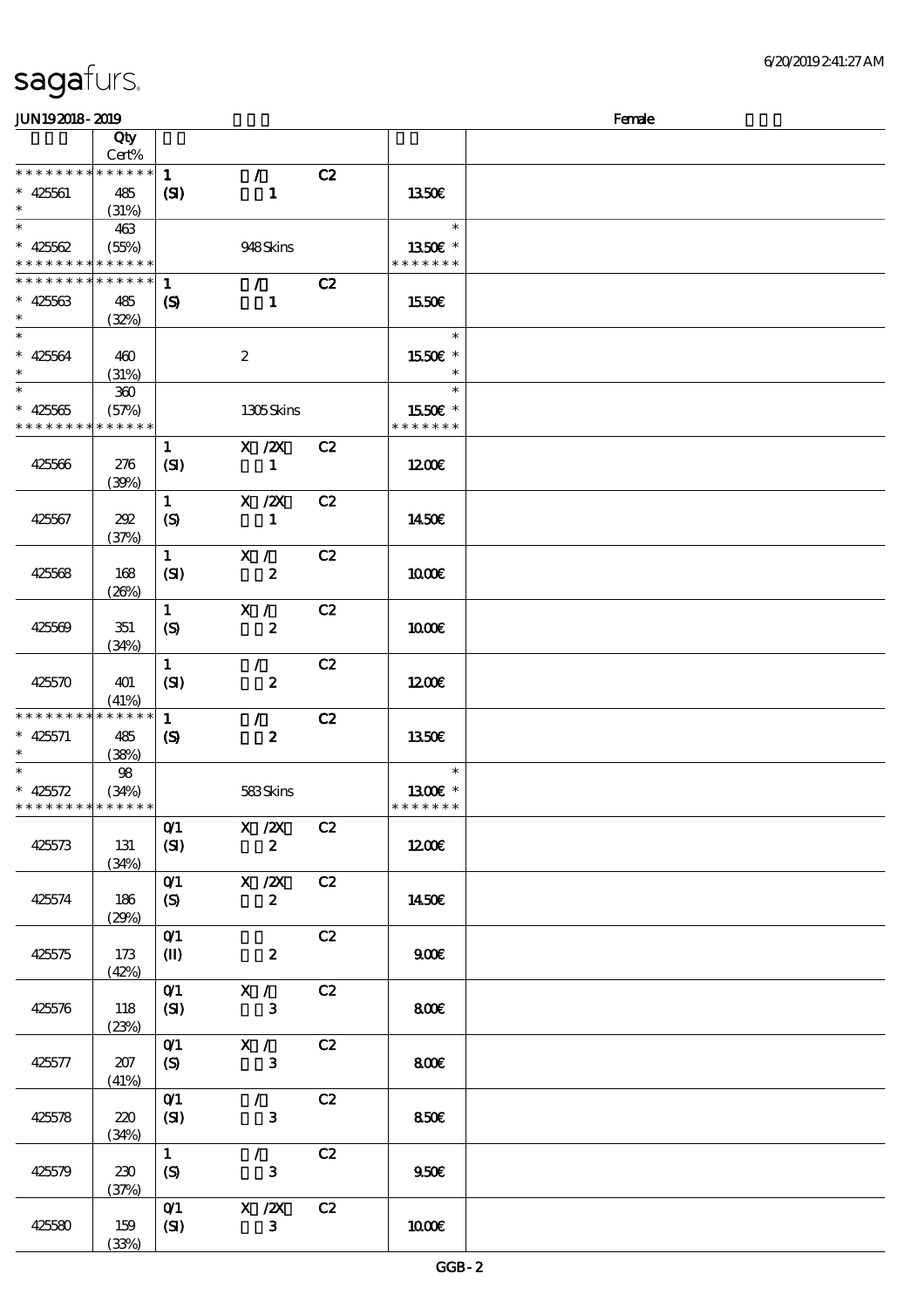### $J/N192018-2019$  Female

| ~~~~~~~~~~~~ |                                         |                    |                                                                              |               |              | ----- |
|--------------|-----------------------------------------|--------------------|------------------------------------------------------------------------------|---------------|--------------|-------|
|              | Qty<br>$Cert\%$                         |                    |                                                                              |               |              |       |
|              |                                         | $\mathbf{1}$       |                                                                              | C2            |              |       |
| 425581       | 156                                     | (SI)               | $\boldsymbol{4}$                                                             |               | 400€         |       |
|              | (30%)                                   |                    |                                                                              |               |              |       |
|              |                                         | O(1)               |                                                                              | C2            |              |       |
| 425582       | 123                                     | (SI)               | $\mathbf{5}$                                                                 |               | 250E         |       |
|              | (31%)                                   |                    |                                                                              |               |              |       |
|              |                                         | $\mathbf{z}$       | X /                                                                          | C2            |              |       |
| 425583       | 329                                     | (SI)               | $\mathbf{1}$                                                                 |               | 850€         |       |
|              | (15%)                                   |                    |                                                                              |               |              |       |
|              |                                         | $\mathbf{z}$       | X /                                                                          | C2            |              |       |
| 425584       | $511\,$                                 | $\boldsymbol{S}$   | $\mathbf{1}$                                                                 |               | <b>100€</b>  |       |
|              | (17%)                                   |                    |                                                                              |               |              |       |
|              |                                         | $\mathbf{z}$       | $\mathcal{L}$                                                                | C2            |              |       |
| 425585       | 342                                     | (SI)               | $\mathbf{1}$                                                                 |               | <b>1050€</b> |       |
|              | (20%)                                   |                    |                                                                              |               |              |       |
|              |                                         | $\mathbf{z}$       | $\mathcal{T}$                                                                | C2            |              |       |
| 425586       | 443                                     | $\boldsymbol{S}$   | $\mathbf{1}$                                                                 |               | 1200E        |       |
|              | (33%)                                   |                    |                                                                              |               |              |       |
|              |                                         | $\mathbf{z}$       | $X$ / $ZX$                                                                   | C2            |              |       |
| 425587       | $102$                                   | (SI)               | $\mathbf{1}$                                                                 |               | <b>100€</b>  |       |
|              | (27%)                                   | $\mathbf{z}$       | X / ZX                                                                       | C2            |              |       |
| 425588       | 172                                     | (S)                | $\mathbf{1}$                                                                 |               | 1050€        |       |
|              | (29%)                                   |                    |                                                                              |               |              |       |
|              |                                         | $\mathbf{z}$       | X /                                                                          | C2            |              |       |
| 425589       | $10B$                                   | (SI)               | $\boldsymbol{z}$                                                             |               | 7.50E        |       |
|              | (19%)                                   |                    |                                                                              |               |              |       |
|              |                                         | $\mathbf{z}$       | X /                                                                          | C2            |              |       |
| 425590       | 188                                     | $\boldsymbol{S}$   | $\boldsymbol{z}$                                                             |               | 850€         |       |
|              | (21%)                                   |                    |                                                                              |               |              |       |
| 425591       |                                         | $\mathbf{z}$       | $\mathcal{L}$                                                                | C2            |              |       |
|              | 119                                     | (SI)               | $\boldsymbol{z}$                                                             |               | 850€         |       |
|              | (27%)                                   | $\boldsymbol{z}$   | $\mathcal{L}$                                                                | $\mathbf{C2}$ |              |       |
| 425592       | $287$                                   | $\pmb{\text{(S)}}$ | $\boldsymbol{z}$                                                             |               | $1050E$      |       |
|              | $\left(\underline{\mathfrak{N}}\right)$ |                    |                                                                              |               |              |       |
|              |                                         | $\mathbf{z}$       | X / ZX                                                                       | C2            |              |       |
| 425593       | $37\,$                                  | (SI)               | $\boldsymbol{z}$                                                             |               | 800€         |       |
|              | (21%)                                   |                    |                                                                              |               |              |       |
|              |                                         | $\mathbf{z}$       | $\boldsymbol{\mathrm{X}}$ / $\boldsymbol{\mathrm{Z}}\boldsymbol{\mathrm{X}}$ | C2            |              |       |
| 425594       | 47                                      | $\boldsymbol{S}$   | $\boldsymbol{z}$                                                             |               | 950E         |       |
|              | (42%)                                   |                    |                                                                              |               |              |       |
|              |                                         | $\mathbf{3}$       | X /                                                                          | C2            |              |       |
| 425595       | 118                                     | (SI)               | $\mathbf{1}$                                                                 |               | 7.00E        |       |
|              | (11%)                                   | 3 <sup>1</sup>     | X /                                                                          | C2            |              |       |
| 425596       | 104                                     | $\boldsymbol{S}$   | $\mathbf{1}$                                                                 |               | 7.50E        |       |
|              | (14%)                                   |                    |                                                                              |               |              |       |
|              |                                         | $\mathbf{3}$       | $\mathcal{L}$                                                                | C2            |              |       |
| 425597       | 116                                     | (SI)               | $\mathbf{1}$                                                                 |               | 850E         |       |
|              | (16%)                                   |                    |                                                                              |               |              |       |
| 425598       |                                         | $\mathbf{3}$       | $\mathcal{L}$                                                                | C2            |              |       |
|              | 111                                     | $\boldsymbol{S}$   | $\mathbf{1}$                                                                 |               | 950E         |       |
|              | (19%)                                   |                    |                                                                              |               |              |       |
|              |                                         | $\mathbf{3}$       | X /                                                                          | C2            |              |       |
| 425599       | 29                                      | (SI)               | $\boldsymbol{z}$                                                             |               | 500E         |       |
|              | (13%)                                   | $\mathbf{3}$       | X /                                                                          | C2            |              |       |
| 425600       | $\boldsymbol{\mathfrak{D}}$             | $\boldsymbol{S}$   | $\boldsymbol{z}$                                                             |               | 7.00E        |       |
|              | (20%)                                   |                    |                                                                              |               |              |       |
|              |                                         |                    |                                                                              |               |              |       |